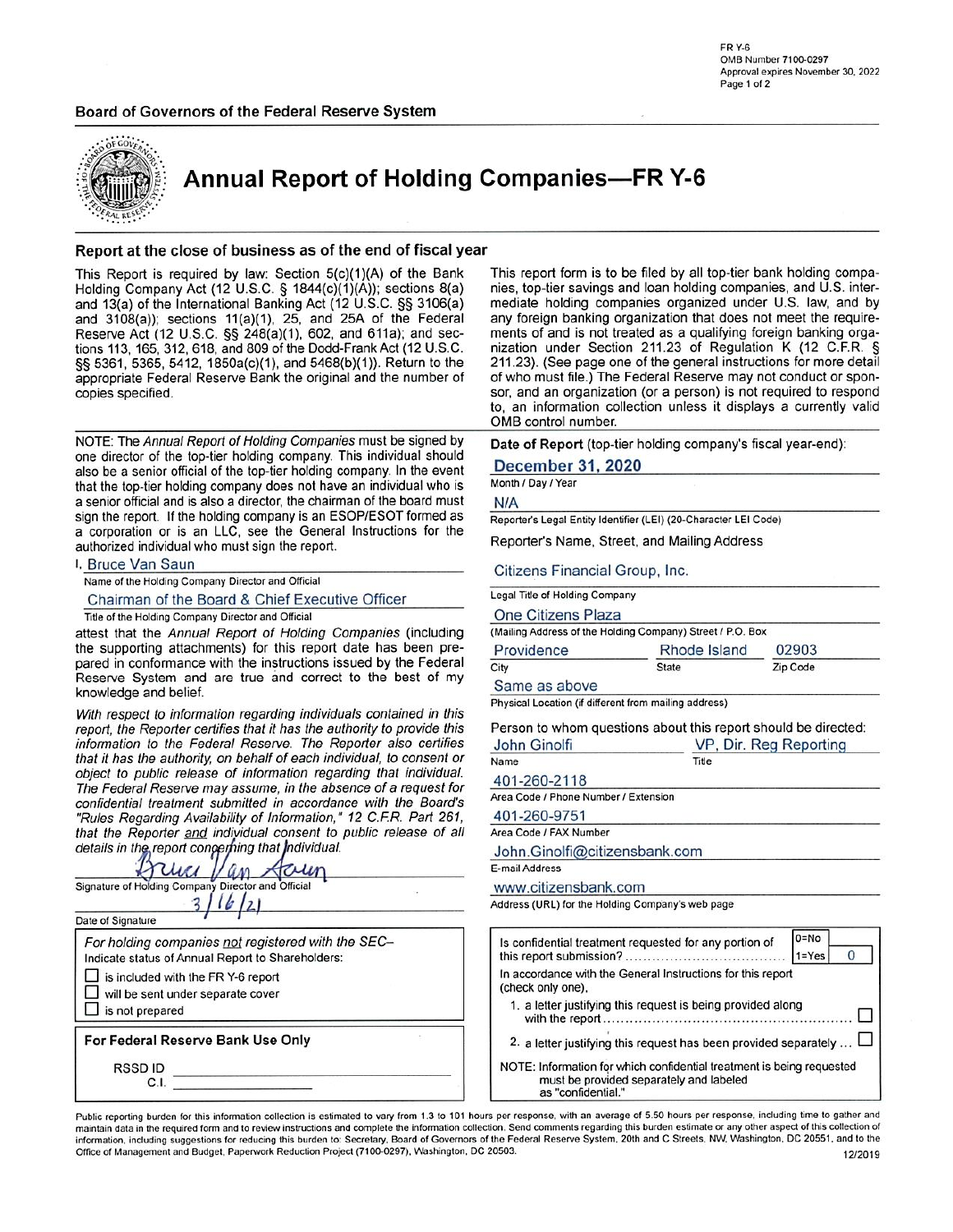# **CITIZENS FINANCIAL GROUP, INC. DECEMBER 31, 2020**



LEI not applicable unless otherwise noted

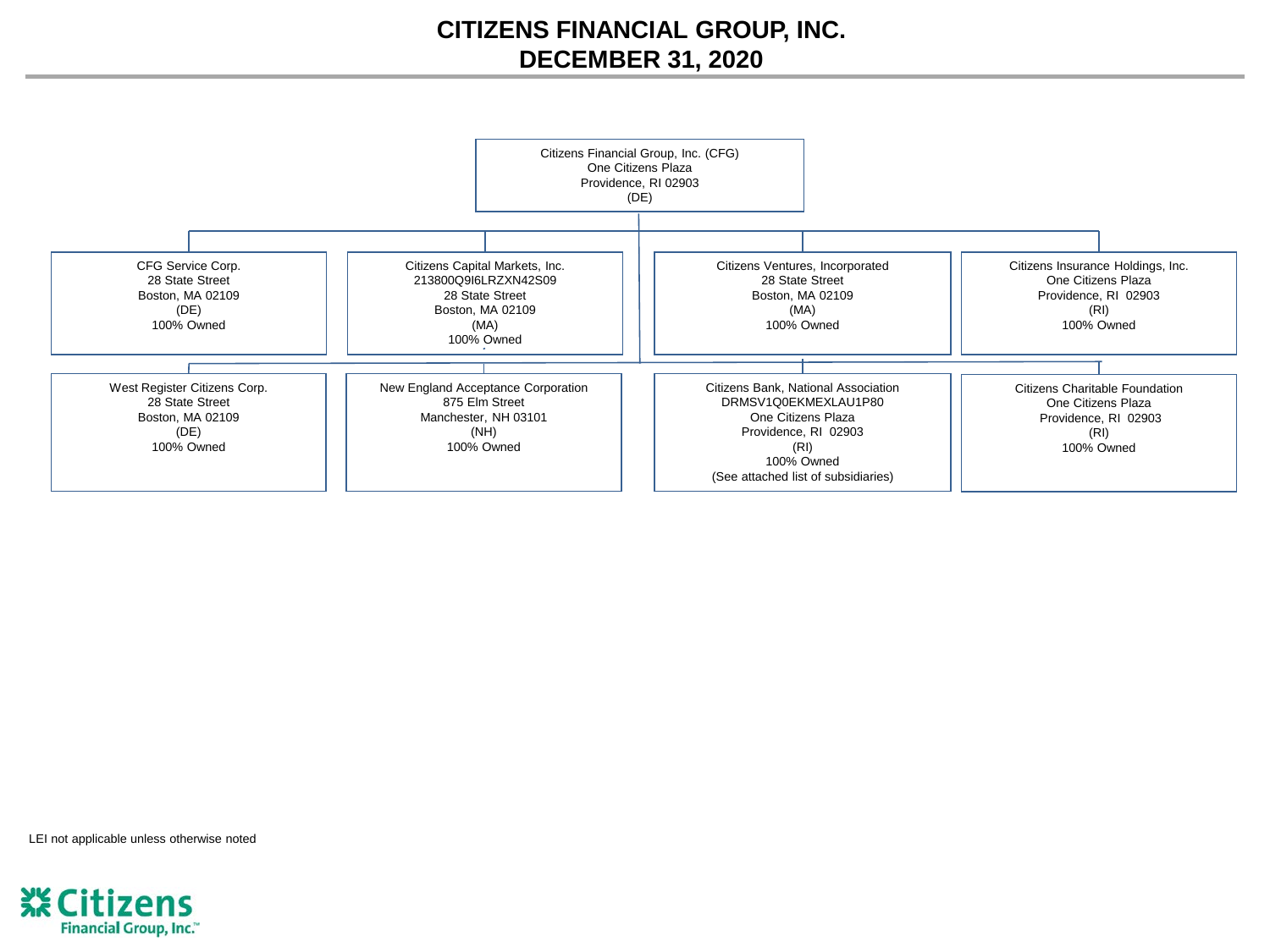# **CITIZENS BANK, NATIONAL ASSOCIATION DECEMBER 31, 2020**

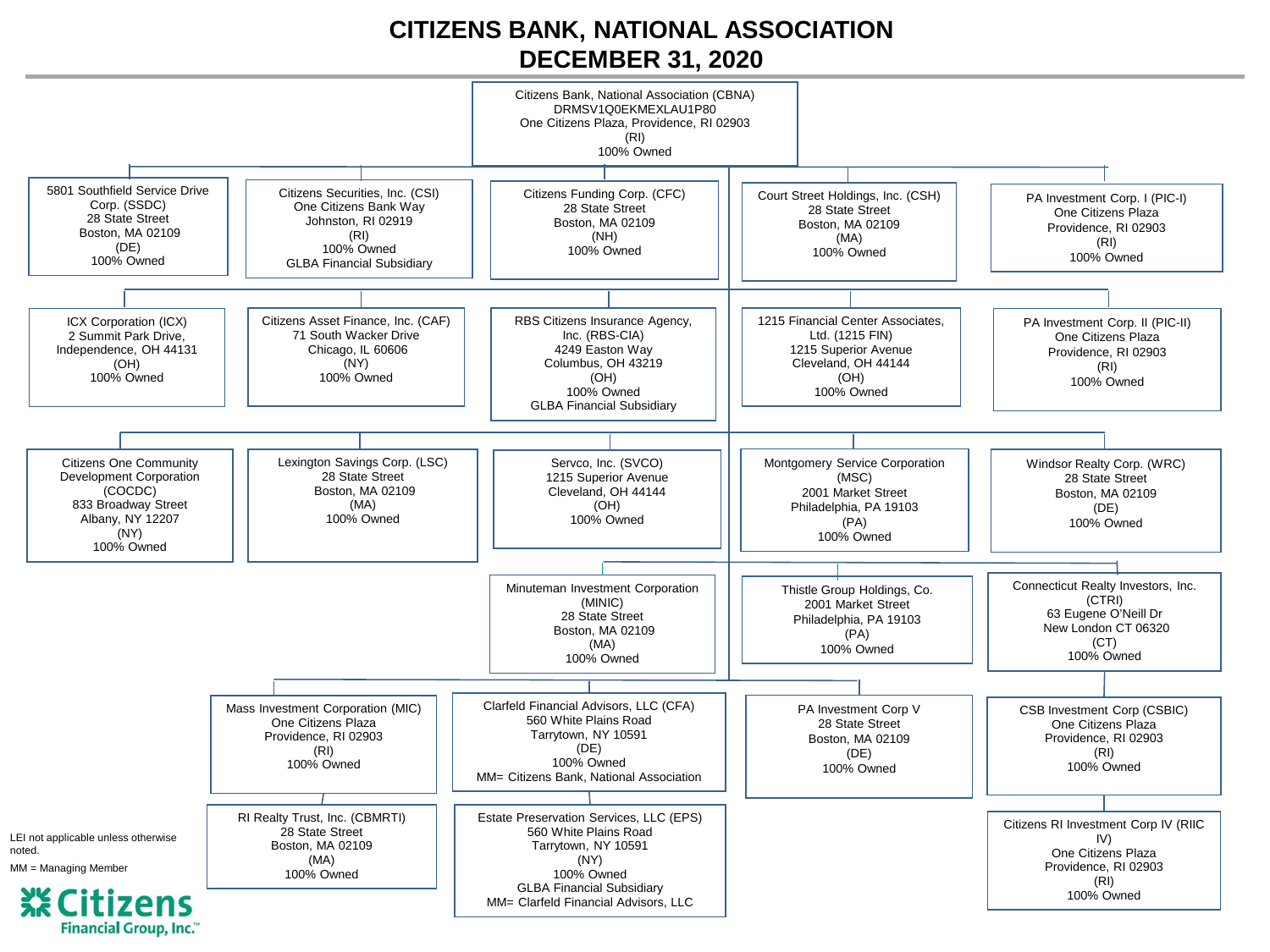# **Citizens Financial Group, Inc. Branch Listings December 31, 2020**

| <b>Data Action</b> | <b>Effective Date</b> | <b>Branch Service Type</b>                 | Branch ID_RSSD* | <b>Popular Name</b>                                                    | <b>Street Address</b>                                     | City                                       | <b>State</b>           | Zip Code       | County                           | Country                                      | Head Office ID_RSSD* |
|--------------------|-----------------------|--------------------------------------------|-----------------|------------------------------------------------------------------------|-----------------------------------------------------------|--------------------------------------------|------------------------|----------------|----------------------------------|----------------------------------------------|----------------------|
| OK                 |                       | <b>Full Service (Head Office)</b>          |                 | 3303298 CITIZENS BANK, NATIONAL ASSOCIATION                            | ONE CITIZENS PLAZA                                        | PROVIDENCE                                 | R1                     | 02903          | <b>PROVIDENCE</b>                | <b>UNITED STATES</b>                         | 3303298              |
| OK                 |                       | <b>Full Service</b>                        |                 | 2510615 BRANFORD BRANCH                                                | 332 EAST MAIN ST                                          | <b>BRANFORD</b>                            | <b>CT</b>              | 06405          | <b>NEW HAVEN</b>                 | <b>UNITED STATES</b>                         | 3303298              |
| OK                 |                       | <b>Full Service</b>                        |                 | 700104 CLINTON BRANCH                                                  | 156 E MAIN ST                                             | <b>CLINTON</b>                             | CT                     | 06413          | <b>MIDDLESEX</b>                 | <b>UNITED STATES</b>                         | 3303298              |
| OK<br>OK           |                       | <b>Full Service</b><br><b>Full Service</b> |                 | 894807 CROMWELL SQUARE BRANCH<br>1212864 DURHAM BRANCH                 | <b>61 SHUNPIKE ROAD</b><br>376 MAIN STR                   | CROMWELL<br><b>DURHAM</b>                  | <b>CT</b><br>CT        | 06416<br>06422 | MIDDLESEX<br>MIDDLESEX           | <b>UNITED STATES</b><br><b>UNITED STATES</b> | 3303298<br>3303298   |
| OK                 |                       | <b>Full Service</b>                        |                 | 246004 EAST HAMPTON BRANCH                                             | 8 EAST HIGH STREET                                        | <b>EAST HAMPTON</b>                        | CT                     | 06424          | MIDDLESEX                        | <b>UNITED STATES</b>                         | 3303298              |
| OK                 |                       | <b>Full Service</b>                        |                 | 467603 ANNEX BRANCH                                                    | <b>430 FORBES AVENUE</b>                                  | <b>EAST HAVEN</b>                          | <b>CT</b>              | 06512          | <b>NEW HAVEN</b>                 | <b>UNITED STATES</b>                         | 3303298              |
| OK                 |                       | <b>Full Service</b>                        |                 | 2009799 EAST HAVEN CENTER BRANCH                                       | 263 HEMMINGWAY AVENUE                                     | <b>EAST HAVEN</b>                          | CT                     | 06512          | <b>NEW HAVEN</b>                 | <b>UNITED STATES</b>                         | 3303298              |
| OK                 |                       | <b>Full Service</b>                        |                 | 109109 FOXON BRANCH                                                    | 430 FOXON ROAD                                            | <b>EAST HAVEN</b>                          | CT                     | 06512          | <b>NEW HAVEN</b>                 | <b>UNITED STATES</b>                         | 3303298              |
| OK                 |                       | <b>Full Service</b>                        |                 | 2197874 FLANDERS BRANCH                                                | 15 CHESTERFIELD ROAD, ONE FLANDERS PLAZA                  | <b>EAST LYME</b>                           | <b>CT</b>              | 06333          | NEW LONDON                       | <b>UNITED STATES</b>                         | 3303298              |
| OK<br>OK           |                       | <b>Full Service</b>                        |                 | 4102519 GREENWICH AVENUE BRANCH<br>2766757 GROTON CT BRANCH            | 53 GREENWICH AVENUE<br>816 LONG HILL ROAD                 | <b>GREENWICH</b><br><b>GROTON</b>          | CT                     | 06830<br>06340 | FAIRFIELD<br><b>NEW LONDON</b>   | <b>UNITED STATES</b><br><b>UNITED STATES</b> | 3303298<br>3303298   |
| OK                 |                       | <b>Full Service</b><br><b>Full Service</b> |                 | 1212873 GUILFORD BRANCH                                                | 1001 BOSTON POST ROAD                                     | <b>GUILFORD</b>                            | <b>CT</b><br><b>CT</b> | 06437          | <b>NEW HAVEN</b>                 | <b>UNITED STATES</b>                         | 3303298              |
| OK                 |                       | <b>Full Service</b>                        |                 | 1222658 HAMDEN BRANCH                                                  | 2584 DIXWELL AVE                                          | HAMDEN                                     | CT                     | 06514          | <b>NEW HAVEN</b>                 | <b>UNITED STATES</b>                         | 3303298              |
| OK                 |                       | <b>Full Service</b>                        |                 | 55578 MADISON BRANCH                                                   | 256 SAMSON ROCK DR                                        | MADISON                                    | <b>CT</b>              | 06443          | <b>NEW HAVEN</b>                 | <b>UNITED STATES</b>                         | 3303298              |
| OK                 |                       | <b>Full Service</b>                        |                 | 3265248 MANCHESTER BRANCH                                              | 354 BROAD STREET                                          | MANCHESTER                                 | <b>CT</b>              | 06040          | <b>HARTFORD</b>                  | <b>UNITED STATES</b>                         | 3303298              |
| OK                 |                       | <b>Full Service</b>                        |                 | 3728985 MIDDLETOWN MAIN STREET BRANCH                                  | 211 SOUTH MAIN STREET UNIT 2                              | MIDDLETOWN                                 | CT                     | 06457          | MIDDLESEX                        | <b>UNITED STATES</b>                         | 3303298              |
| OK                 |                       | <b>Full Service</b>                        |                 | 403302 WASHINGTON STREET BRANCH                                        | 834 WASHINGTON STREET                                     | MIDDLETOWN                                 | CT                     | 06457          | MIDDLESEX                        | <b>UNITED STATES</b>                         | 3303298              |
| OK<br>OK           |                       | <b>Full Service</b><br><b>Full Service</b> |                 | 2487632 CHERRY STREET BRANCH<br>2197913 MYSTIC BRANCH                  | 123 CHERRY STREET<br>23 BROADWAY AVENUE                   | MILFORD<br>MYSTIC                          | CT<br>CT               | 06460<br>06355 | <b>NEW HAVEN</b><br>NEW LONDON   | <b>UNITED STATES</b><br><b>UNITED STATES</b> | 3303298<br>3303298   |
| OK                 |                       | <b>Full Service</b>                        |                 | 352905 CHURCH STREET BRANCH                                            | <b>39 CHURCH STREET</b>                                   | <b>NEW HAVEN</b>                           | <b>CT</b>              | 06510          | <b>NEW HAVEN</b>                 | <b>UNITED STATES</b>                         | 3303298              |
| OK                 |                       | <b>Full Service</b>                        |                 | 586205 NEW LONDON BRANCH                                               | 470 BANK STREET                                           | <b>NEW LONDON</b>                          | CT                     | 06320          | NEW LONDON                       | <b>UNITED STATES</b>                         | 330329               |
| OK                 |                       | <b>Full Service</b>                        |                 | 299608 NIANTIC BRANCH                                                  | 43 PENNSYLVANIA AVENUE                                    | <b>NIANTIC</b>                             | CT                     | 06357          | <b>NEW LONDON</b>                | <b>UNITED STATES</b>                         | 3303298              |
| OK                 |                       | <b>Full Service</b>                        |                 | 1833951 NORTH HAVEN BRANCH                                             | 151 WASHINGTON AVENUE                                     | NORTH HAVEN                                | <b>CT</b>              | 06473          | <b>NEW HAVEN</b>                 | UNITED STATES                                | 3303298              |
| OK                 |                       | <b>Full Service</b>                        |                 | 897406 OLD LYME BRANCH                                                 | 83 HALLS ROAD                                             | <b>OLD LYME</b>                            | CT                     | 06371          | <b>NEW LONDON</b>                | <b>UNITED STATES</b>                         | 3303298              |
| OK<br>OK           |                       | <b>Full Service</b><br><b>Full Service</b> |                 | 181208 ORANGE BRANCH<br>300906 PLAINFIELD BRANCH                       | 222 BOSTON POST RD<br>16 RAILROAD AVE                     | ORANGE<br>PLAINFIELD                       | <b>CT</b><br>CT        | 06477<br>06374 | <b>NEW HAVEN</b><br>WINDHAM      | <b>UNITED STATES</b><br><b>UNITED STATES</b> | 3303298<br>3303298   |
| OK                 |                       | <b>Full Service</b>                        |                 | 1392234 ROCKY HILL BRANCH                                              | 856 CROMWELL AVENUE SUITE D                               | <b>ROCKY HILL</b>                          | CT                     | 06067          | HARTFORD                         | <b>UNITED STATES</b>                         | 3303298              |
| OK                 |                       | <b>Full Service</b>                        |                 | 4148562 STAMFORD BRANCH                                                | 59 BROAD STREET                                           | <b>STAMFORD</b>                            | <b>CT</b>              | 06901          | FAIRFIELD                        | <b>UNITED STATES</b>                         | 3303298              |
| OK                 |                       | <b>Full Service</b>                        |                 | 212308 MONTVILLE BRANCH                                                | 221 NORWICH NEW LONDON TPKE                               | UNCASVILLE                                 | CT                     | 06382          | NEW LONDON                       | <b>UNITED STATES</b>                         | 3303298              |
| OK                 |                       | <b>Full Service</b>                        |                 | 620707 WATERFORD BRANCH                                                | 117 BOSTON POST ROAD                                      | WATERFORD                                  | CT                     | 06385          | NEW LONDON                       | <b>UNITED STATES</b>                         | 3303298              |
| OK                 |                       | <b>Full Service</b>                        |                 | 3602218 WEST HARTFORD BRANCH                                           | <b>15 SOUTH MAIN STREET</b>                               | <b>WEST HARTFORD</b>                       | <b>CT</b>              | 06107          | <b>HARTFORD</b>                  | <b>UNITED STATES</b>                         | 3303298              |
| OK                 |                       | <b>Full Service</b>                        |                 | 1212855 WESTBROOK BRANCH                                               | 1187 BOSTON POST ROAD                                     | WESTBROOK                                  | CT                     | 06498          | MIDDLESEX                        | <b>UNITED STATES</b>                         | 3303298              |
| OK<br>OK           |                       | <b>Full Service</b><br><b>Full Service</b> |                 | 1409048 WOODBRIDGE BRANCH<br>3537084 BEAR ACME BRANCH                  | 194 AMITY ROAD<br><b>146 FOX HUNT DRIVE</b>               | WOODBRIDGE<br><b>BEAR</b>                  | CT<br>DE               | 06525<br>19701 | <b>NEW HAVEN</b><br>NEW CASTLE   | <b>UNITED STATES</b><br><b>UNITED STATES</b> | 3303298<br>3303298   |
| OK                 |                       | <b>Full Service</b>                        |                 | 854913 DOVER DE BRANCH                                                 | 8 LOOCKERMAN STREET                                       | DOVER                                      | DE                     | 19904          | <b>KENT</b>                      | <b>UNITED STATES</b>                         | 3303298              |
| OK                 |                       | <b>Full Service</b>                        |                 | 712219 WEST DOVER BRANCH                                               | 1399 FORREST AVE                                          | <b>DOVER</b>                               | DE                     | 19904          | <b>KENT</b>                      | <b>UNITED STATES</b>                         | 3303298              |
| OK                 |                       | <b>Full Service</b>                        |                 | 3537048 HOCKESSIN ACME BRANCH                                          | 128 LANTANA DRIVE                                         | HOCKESSIN                                  | DE                     | 19707          | NEW CASTLE                       | <b>UNITED STATES</b>                         | 3303298              |
| OK                 |                       | <b>Full Service</b>                        |                 | 3729049 HENLOPEN PLAZA BRANCH                                          | 34161 CITIZEN DRIVE                                       | LEWES                                      | DE                     | 19958          | <b>SUSSEX</b>                    | <b>UNITED STATES</b>                         | 3303298              |
| OK                 |                       | <b>Full Service</b>                        |                 | 793218 LEWES BRANCH                                                    | 131 SECOND STREET                                         | LEWES                                      | DE                     | 19958          | SUSSEX                           | <b>UNITED STATES</b>                         | 3303298              |
| OK<br>OK           |                       | <b>Full Service</b><br><b>Full Service</b> |                 | 3537057 MIDDLETOWN ACME BRANCH<br>2244684 MILFORD BRANCH               | 460 EAST MAIN STREET<br>610 NORTH DUPONT HIGHWAY          | MIDDLETOWN<br>MILFORD                      | DE<br>DE               | 19709<br>19963 | NEW CASTLE<br><b>SUSSEX</b>      | <b>UNITED STATES</b><br><b>UNITED STATES</b> | 3303298<br>3303298   |
| OK                 |                       | <b>Full Service</b>                        |                 | 1393295 AIRPORT PLAZA BRANCH                                           | 130 N DUPONT HIGHWAY                                      | <b>NEW CASTLE</b>                          | DE                     | 19720          | <b>NEW CASTLE</b>                | <b>UNITED STATES</b>                         | 3303298              |
| OK                 |                       | <b>Full Service</b>                        |                 | 713814 CHESTNUT HILL PLAZA BRANCH                                      | 40 CHESTNUT HILL PLAZA                                    | NEWARK                                     | DE                     | 19713          | NEW CASTLE                       | <b>UNITED STATES</b>                         | 3303298              |
| CLOSE              |                       | 2/26/2020 Full Service                     |                 | 977719 NEWARK BRANCH                                                   | 117 EAST MAIN STREET                                      | NEWARK                                     | DE                     | 19711          | <b>NEW CASTLE</b>                | <b>UNITED STATES</b>                         | 3303298              |
| OK                 |                       | <b>Full Service</b>                        |                 | 3537039 OGLETOWN ACME BRANCH                                           | 1 UNIVERSITY PLAZA                                        | NEWARK                                     | DE                     | 19702          | <b>NEW CASTLE</b>                | <b>UNITED STATES</b>                         | 3303298              |
| OK                 |                       | <b>Full Service</b>                        |                 | 2898667 SUBURBAN ACME BRANCH                                           | 100 SUBURBAN DRIVE                                        | NEWARK                                     | DE                     | 19711          | <b>NEW CASTLE</b>                | <b>UNITED STATES</b>                         | 3303298              |
| OK                 |                       | <b>Full Service</b>                        |                 | 2718233 SEAFORD BRANCH                                                 | 22870 SUSSEX HIGHWAY                                      | SEAFORD<br><b>SMYRNA</b>                   | DE<br>DE               | 19973          | SUSSEX                           | <b>UNITED STATES</b>                         | 3303298              |
| OK<br>OK           |                       | <b>Full Service</b><br><b>Full Service</b> |                 | 916017 SMYRNA BRANCH<br>670412 DUPONT STREET OFFICE                    | 7 WEST GLENWOOD AVE<br>1422 NORTH DUPONT STREET           | WILMINGTON                                 | DE                     | 19977<br>19806 | <b>KENT</b><br><b>NEW CASTLE</b> | <b>UNITED STATES</b><br><b>UNITED STATES</b> | 3303298<br>3303298   |
| OK                 |                       | <b>Full Service</b>                        |                 | 237217 KIRKWOOD PLAZA FACILITY                                         | 4435 KIRKWOOD HIGHWAY                                     | WILMINGTON                                 | DE                     | 19808          | <b>NEW CASTLE</b>                | <b>UNITED STATES</b>                         | 3303298              |
| OK                 |                       | <b>Full Service</b>                        |                 | 229119 MARSH ROAD BRANCH                                               | 1620 MARSH ROAD                                           | WILMINGTON                                 | DE                     | 19803          | NEW CASTLE                       | <b>UNITED STATES</b>                         | 3303298              |
| OK                 |                       | <b>Full Service</b>                        |                 | 2763402 NAAMAN'S ROAD ACME BRANCH                                      | 2098 NAAMAN'S ROAD                                        | <b>WILMINGTON</b>                          | DE                     | 19810          | <b>NEW CASTLE</b>                | <b>UNITED STATES</b>                         | 3303298              |
| OK                 |                       | <b>Full Service</b>                        |                 | 2541066 PINE CREEK ACME BRANCH                                         | 4720 LIMESTONE ROAD                                       | WILMINGTON                                 | DE                     | 19808          | NEW CASTLE                       | <b>UNITED STATES</b>                         | 3303298              |
| OK                 |                       | <b>Full Service</b>                        |                 | 3537066 TENTH AND MARKET BRANCH<br>3147278 ABINGTON STOP & SHOP BRANCH | 919 N MARKET ST STE 800                                   | WILMINGTON                                 | DE                     | 19801          | <b>NEW CASTLE</b>                | <b>UNITED STATES</b>                         | 3303298              |
| OK<br>OK           |                       | <b>Full Service</b><br><b>Full Service</b> |                 | 683702 ACTON BRANCH                                                    | 375 CENTRE STREET<br>270 GREAT ROAD                       | ABINGTON<br><b>ACTON</b>                   | MA<br>MA               | 02351<br>01720 | PLYMOUTH<br><b>MIDDLESEX</b>     | <b>UNITED STATES</b><br><b>UNITED STATES</b> | 3303298<br>3303298   |
| OK                 |                       | <b>Full Service</b>                        |                 | 3131754 AGAWAM SS BRANCH                                               | 1282 SPRINGFIELD STREET                                   | AGAWAM                                     | MA                     | 01001          | <b>HAMPDEN</b>                   | <b>UNITED STATES</b>                         | 3303298              |
| OK                 |                       | <b>Full Service</b>                        |                 | 3131660 ALLSTON SS BRANCH                                              | 60 EVERETT STREET                                         | <b>ALLSTON</b>                             | MA                     | 02134          | <b>SUFFOLK</b>                   | <b>UNITED STATES</b>                         | 3303298              |
| OK                 |                       | <b>Full Service</b>                        |                 | 3104440 AMESBURY SS BRANCH                                             | 100 MACY STREET                                           | AMESBURY                                   | MA                     | 01913          | <b>ESSEX</b>                     | <b>UNITED STATES</b>                         | 3303298              |
| OK                 |                       | <b>Full Service</b>                        |                 | 3342037 ANDOVER BRANCH                                                 | 209 NORTH MAIN STREET                                     | ANDOVER                                    | MA                     | 01810          | ESSEX                            | <b>UNITED STATES</b>                         | 3303298              |
| OK                 |                       | <b>Full Service</b>                        |                 | 826200 ARLINGTON CENTER BRANCH                                         | 699 MASSACHUSETTS AVENUE                                  | ARLINGTON                                  | MA                     | 02476          | MIDDLESEX                        | <b>UNITED STATES</b>                         | 3303298              |
| OK<br>OK           |                       | <b>Full Service</b><br><b>Full Service</b> |                 | 857307 ARLINGTON HEIGHTS BRANCH<br>3449646 ATTLEBORO MAYFAIR SS BRANCH | 1420 MASSACHUSETTS AVENUE<br>251 WASHINGTON STREET        | <b>ARLINGTON</b><br>ATTLEBORO              | MA<br>MA               | 02476<br>02703 | MIDDLESEX<br><b>BRISTOL</b>      | <b>UNITED STATES</b><br><b>UNITED STATES</b> | 3303298<br>3303298   |
| OK                 |                       | <b>Full Service</b>                        |                 | 3110496 ATTLEBORO STOP & SHOP BRANCH                                   | 469 PLEASANT STREET                                       | <b>ATTLEBORO</b>                           | MA                     | 02703          | <b>BRISTOL</b>                   | <b>UNITED STATES</b>                         | 3303298              |
| OK                 |                       | <b>Full Service</b>                        |                 | 2067230 BEDFORD BRANCH                                                 | 287 GREAT ROAD                                            | <b>BEDFORD</b>                             | MA                     | 01730          | MIDDLESEX                        | <b>UNITED STATES</b>                         | 3303298              |
| OK                 |                       | <b>Full Service</b>                        |                 | 3110807 BEDFORD SS BRANCH                                              | 337 GREAT ROAD                                            | <b>BEDFORD</b>                             | MA                     | 01730          | MIDDLESEX                        | <b>UNITED STATES</b>                         | 3303298              |
| OK                 |                       | <b>Full Service</b>                        |                 | 3156234 BELCHERTOWN STOP & SHOP BRANCH                                 | 20 GEORGE HANNUM STREET                                   | <b>BELCHERTOWN</b>                         | MA                     | 01007          | <b>HAMPSHIRE</b>                 | <b>UNITED STATES</b>                         | 3303298              |
| OK                 |                       | <b>Full Service</b>                        |                 | 3374328 BELLINGHAM SS BRANCH                                           | 70 PULASKI BOULEVARD                                      | <b>BELLINGHAM</b>                          | MA                     | 02019          | <b>NORFOLK</b>                   | <b>UNITED STATES</b>                         | 3303298              |
| OK                 |                       | <b>Full Service</b>                        |                 | 3234244 BELMONT BRANCH                                                 | <b>65 LEONARD STREET</b>                                  | <b>BELMONT</b>                             | MA                     | 02478          | MIDDLESEX                        | <b>UNITED STATES</b>                         | 3303298              |
| OK<br>OK           |                       | <b>Full Service</b><br><b>Full Service</b> |                 | 2613020 BELMONT STAR MARKET BRANCH<br>3104374 BEVERLY ELLIOT SS BRANCH | 535 TRAPELO ROAD<br>224 ELLIOTT STREET                    | <b>BELMONT</b><br>BEVERLY                  | MA<br>MA               | 02478<br>01915 | <b>MIDDLESEX</b><br>ESSEX        | <b>UNITED STATES</b><br><b>UNITED STATES</b> | 3303298<br>330329    |
| OK                 |                       | <b>Full Service</b>                        |                 | 3131651 BEVERLY ENON STREET SS BRANCH                                  | 37 ENON STREET                                            | <b>BEVERLY</b>                             | MA                     | 01915          | ESSEX                            | <b>UNITED STATES</b>                         | 3303298              |
| OK                 |                       | <b>Full Service</b>                        |                 | 5374041 99 HIGH STREET                                                 | 99 HIGH STREET                                            | <b>BOSTON</b>                              | MA                     | 02110          | <b>SUFFOLK</b>                   | <b>UNITED STATES</b>                         | 3303298              |
| OK                 |                       | <b>Full Service</b>                        |                 | 12302 BACK BAY BRANCH                                                  | 426 BOYLSTON STREET                                       | <b>BOSTON</b>                              | MA                     | 02116          | <b>SUFFOLK</b>                   | <b>UNITED STATES</b>                         | 3303298              |
| ADD                |                       | 12/23/2020 Full Service                    |                 | 5561542 MASS AVE BRANCH                                                | 183 MASSACHUSETTS AVE                                     | <b>BOSTON</b>                              | MA                     | 02115          | <b>SUFFOLK</b>                   | <b>UNITED STATES</b>                         | 3303298              |
| OK                 |                       | <b>Full Service</b>                        |                 | 3615142 BEACON STREET BRANCH                                           | <b>73 TREMONT STREET</b>                                  | <b>BOSTON</b>                              | MA                     | 02108          | <b>SUFFOLK</b>                   | <b>UNITED STATES</b>                         | 3303298              |
| OK<br>OK           |                       | <b>Full Service</b><br><b>Full Service</b> |                 | 3683703 BOSTON UNIVERSITY BRANCH<br>972808 BRIGHAM CIRCLE BRANCH       | 771 COMMONWEALTH AVENUE<br>1628 TREMONT STREET            | <b>BOSTON</b><br><b>BOSTON</b>             | MA<br>MA               | 02215<br>02120 | <b>SUFFOLK</b><br><b>SUFFOLK</b> | <b>UNITED STATES</b><br><b>UNITED STATES</b> | 3303298<br>3303298   |
| OK                 |                       | <b>Full Service</b>                        |                 | 36504 COPLEY SQUARE BRANCH                                             | 607 BOYLSTON STREET                                       | <b>BOSTON</b>                              | MA                     | 02116          | <b>SUFFOLK</b>                   | <b>UNITED STATES</b>                         | 3303298              |
| OK                 |                       | <b>Full Service</b>                        |                 | 75709 KENMORE OFFICE                                                   | 560 COMMONWEALTH AVE                                      | <b>BOSTON</b>                              | MA                     | 02215          | <b>SUFFOLK</b>                   | <b>UNITED STATES</b>                         | 3303298              |
| OK                 |                       | <b>Full Service</b>                        |                 | 3037221 LAFAYETTE BRANCH                                               | 580 WASHINGTON STREET                                     | <b>BOSTON</b>                              | MA                     | 02111          | <b>SUFFOLK</b>                   | <b>UNITED STATES</b>                         | 3303298              |
| OK                 |                       | <b>Full Service</b>                        |                 | 57808 NORTH END BRANCH                                                 | 315 HANOVER STREET                                        | <b>BOSTON</b>                              | MA                     | 02113          | <b>SUFFOLK</b>                   | <b>UNITED STATES</b>                         | 3303298              |
| OK                 |                       | <b>Full Service</b>                        |                 | 2849249 ONE FINANCIAL CENTER BRANCH                                    | ONE FINANCIAL CENTER                                      | <b>BOSTON</b>                              | MA                     | 02111          | <b>SUFFOLK</b>                   | <b>UNITED STATES</b>                         | 3303298              |
| OK                 |                       | <b>Full Service</b>                        |                 | 5331491 SEAPORT BRANCH                                                 | <b>338 CONGRESS STREET</b>                                | <b>BOSTON</b>                              | MA                     | 02210          | <b>SUFFOLK</b>                   | <b>UNITED STATES</b>                         | 3303298              |
| OK<br>OK           |                       | <b>Full Service</b><br><b>Full Service</b> |                 | 940807 SOUTH END BRANCH<br>14409 STATE STREET BRANCH                   | 1355 WASHINGTON ST<br><b>28 STATE STREET</b>              | <b>BOSTON</b><br><b>BOSTON</b>             | MA<br>MA               | 02118<br>02109 | <b>SUFFOLK</b><br><b>SUFFOLK</b> | <b>UNITED STATES</b><br><b>UNITED STATES</b> | 3303298<br>3303298   |
|                    |                       |                                            |                 | <b>MOR SUMMAD STREET RRANC</b>                                         | 10 SI IMMER '                                             |                                            |                        | 02110          | SLIEEOLI                         | <b>INITEI</b>                                | 3303799              |
| OK                 |                       | <b>Full Service</b>                        |                 | 696104 BRAINTREE BRANCH                                                | 540 GRANITE ST                                            | <b>BRAINTREE</b>                           | MA                     | 02184          | <b>NORFOLK</b>                   | <b>UNITED STATES</b>                         | 3303298              |
| OK                 |                       | <b>Full Service</b>                        |                 | 697008 BRAINTREE MAIN BRANCH                                           | <b>865 WASHINGTON STREET</b>                              | <b>BRAINTREE</b>                           | MA                     | 02184          | NORFOLK                          | <b>UNITED STATES</b>                         | 3303298              |
| OK                 |                       | <b>Full Service</b>                        |                 | 543806 GROVE STREET BRANCH                                             | 310 GROVE STREET                                          | <b>BRAINTREE</b>                           | MA                     | 02184          | <b>NORFOLK</b>                   | <b>UNITED STATES</b>                         | 3303298              |
| OK<br>OK           |                       | <b>Full Service</b><br><b>Full Service</b> |                 | 3110777 STOP & SHOP GROVE STREET BRANCH<br>1211782 BRIDGEWATER BRANCH  | 300 GROVE STREET<br><b>755 BEDFORD STREET</b>             | <b>BRAINTREE</b><br>BRIDGEWATER            | MA<br>MA               | 02184<br>02324 | NORFOLK<br>PLYMOUTH              | <b>UNITED STATES</b><br><b>UNITED STATES</b> | 3303298<br>3303298   |
| OK                 |                       | <b>Full Service</b>                        |                 | 1014509 BRIGHTON 35 BRANCH                                             | 35 WASHINGTON STR                                         | <b>BRIGHTON</b>                            | MA                     | 02135          | <b>SUFFOLK</b>                   | <b>UNITED STATES</b>                         | 3303298              |
| OK                 |                       | <b>Full Service</b>                        |                 | 335579 BRIGHTON BRANCH                                                 | 414 WASHINGTON STREET                                     | <b>BRIGHTON</b>                            | MA                     | 02135          | <b>SUFFOLK</b>                   | <b>UNITED STATES</b>                         | 3303298              |
| OK                 |                       | <b>Full Service</b>                        |                 | 3217658 BROCKTON MONTELLO SS BRANCH                                    | 932 NORTH MONTELLO STREET                                 | <b>BROCKTON</b>                            | MA                     | 02301          | PLYMOUTH                         | UNITED STATES                                | 3303298              |
| OK                 |                       | <b>Full Service</b>                        |                 | 1911327 BROOKLINE BRANCH                                               | 429 HARVARD STREET                                        | <b>BROOKLINE</b>                           | MA                     | 02446          | <b>NORFOLK</b>                   | <b>UNITED STATES</b>                         | 3303298              |
| OK                 |                       | <b>Full Service</b>                        |                 | 3125089 COOLIDGE CORNER SOUTH BRANCH                                   | 315 HARVARD STREET                                        | <b>BROOKLINE</b>                           | MA                     | 02446          | NORFOLK                          | <b>UNITED STATES</b>                         | 3303298              |
| OK<br>OK           |                       | <b>Full Service</b><br><b>Full Service</b> |                 | 831307 BURLINGTON ROUTE 62 BRANCH<br>173801 CENTRAL SQUARE WEST BRANCH | <b>248 MIDDLESEX TURNPIKE</b><br>689 MASSACHUSETTS AVENUE | <b>BURLINGTON</b><br>CAMBRIDGE             | MA<br>MA               | 01803<br>02139 | <b>MIDDLESEX</b><br>MIDDLESEX    | <b>UNITED STATES</b><br><b>UNITED STATES</b> | 3303298<br>3303298   |
| OK                 |                       | <b>Full Service</b>                        |                 | 735003 HARVARD SQUARE BRANCH                                           | <b>30 BRATTLE STREET</b>                                  | CAMBRIDGE                                  | MA                     | 02138          | <b>MIDDLESEX</b>                 | <b>UNITED STATES</b>                         | 3303298              |
| OK                 |                       | <b>Full Service</b>                        |                 | 2009708 KENDALL SQUARE BRANCH                                          | 141 PORTLAND ST                                           | CAMBRIDGE                                  | MA                     | 02139          | MIDDLESEX                        | <b>UNITED STATES</b>                         | 3303298              |
| OK                 |                       | <b>Full Service</b>                        |                 | 860709 LECHMERE SQUARE BRANCH                                          | <b>11 FIRST STREET</b>                                    | CAMBRIDGE                                  | MA                     | 02141          | <b>MIDDLESEX</b>                 | <b>UNITED STATES</b>                         | 3303298              |
| OK                 |                       | <b>Full Service</b>                        |                 | 5374032 PORTER SQUARE                                                  | 822 SOMERVILLE AVE SUITE 2                                | CAMBRIDGE                                  | MA                     | 02140          | MIDDLESEX                        | <b>UNITED STATES</b>                         | 3303298              |
| OK                 |                       | <b>Full Service</b>                        |                 | 939502 CHARLESTOWN BRANCH                                              | <b>5 AUSTIN STREET</b>                                    | CHARLESTOWN                                | MA                     | 02129          | <b>SUFFOLK</b>                   | <b>UNITED STATES</b>                         | 3303298              |
| OK                 |                       | <b>Full Service</b><br><b>Full Service</b> |                 | 4361352 CHELMSFORD S & S<br>1189180 MYSTIC MALL BRANCH                 | 299 CHELMSFORD STREET<br><b>152 EVERETT AVENUE</b>        | CHELMSFORD<br>CHELSEA                      | MA                     | 01824<br>02150 | MIDDLESEX<br><b>SUFFOLK</b>      | <b>UNITED STATES</b><br><b>UNITED STATES</b> | 3303298<br>3303298   |
| OK<br>OK           |                       | <b>Full Service</b>                        |                 | 1826597 CHESTNUT HILL BRANCH                                           | 1330 BOYLSTON STREET                                      | CHESTNUT HILL                              | MA<br>MA               | 02467          | MIDDLESEX                        | <b>UNITED STATES</b>                         | 3303298              |
| OK                 |                       | <b>Full Service</b>                        |                 | 933603 VFW PARKWAY BRANCH                                              | 673 VFW PARKWAY                                           | <b>CHESTNUT HILL</b>                       | MA                     | 02132          | <b>SUFFOLK</b>                   | <b>UNITED STATES</b>                         | 3303298              |
| OK                 |                       | <b>Full Service</b>                        |                 | 746009 CHICOPEE BRANCH                                                 | 1283 MEMORIAL DRIVE                                       | CHICOPEE                                   | MA                     | 01020          | <b>HAMPDEN</b>                   | <b>UNITED STATES</b>                         | 3303298              |
| OK                 |                       | <b>Full Service</b>                        |                 | 3089426 CHICOPEE SS BRANCH                                             | 672 MEMORIAL DRIVE RT 33                                  | CHICOPEE                                   | MA                     | 01020          | <b>HAMPDEN</b>                   | <b>UNITED STATES</b>                         | 3303298              |
| OK                 |                       | <b>Full Service</b>                        |                 | 1003978 CONCORD MAIN BRANCH                                            | 97 LOWELL ROAD                                            | CONCORD                                    | MA                     | 01742          | MIDDLESEX                        | <b>UNITED STATES</b>                         | 3303298              |
| OK                 |                       | <b>Full Service</b>                        |                 | 3147371 DANVERS STOP & SHOP BRANCH                                     | <b>301 NEWBURY STREET</b>                                 | <b>DANVERS</b>                             | MA                     | 01923          | <b>ESSEX</b>                     | <b>UNITED STATES</b>                         | 3303298              |
| OK<br>OK           |                       | <b>Full Service</b><br><b>Full Service</b> |                 | 488402 DEDHAM OFFICE<br>3104392 DEDHAM SS BRANCH                       | 5 BRYANT AVE<br><b>160 PROVIDENCE HIGHWAY</b>             | DEDHAM<br>DEDHAM                           | MA<br>MA               | 02026<br>02026 | <b>NORFOLK</b><br><b>NORFOLK</b> | <b>UNITED STATES</b><br><b>UNITED STATES</b> | 3303298<br>3303298   |
| OK                 |                       | <b>Full Service</b>                        |                 | 4180610 LEGACY PLACE                                                   | 250 LEGACY PLACE                                          | DEDHAM                                     | MA                     | 02026          | <b>NORFOLK</b>                   | UNITED STATES                                | 3303298              |
| OK                 |                       | <b>Full Service</b>                        |                 | 974905 CODMAN SQUARE BRANCH                                            | 569-571 WASHINGTON STREET                                 | <b>DORCHESTER</b>                          | MA                     | 02124          | <b>SUFFOLK</b>                   | <b>UNITED STATES</b>                         | 3303298              |
| OK                 |                       | <b>Full Service</b>                        |                 | 3147531 DORCHESTER ALLSTATE SS BRANCH                                  | 1100 MASSACHUSETTS AVENUE                                 | DORCHESTER                                 | MA                     | 02125          | <b>SUFFOLK</b>                   | <b>UNITED STATES</b>                         | 3303298              |
| OK                 |                       | <b>Full Service</b>                        |                 | 941701 FIELDS CORNER BRANCH                                            | 217 ADAMS ST                                              | <b>DORCHESTER</b>                          | MA                     | 02122          | <b>SUFFOLK</b>                   | <b>UNITED STATES</b>                         | 3303298              |
| OK                 |                       | <b>Full Service</b>                        |                 | 74104 MORRISSEY BOULEVARD BRANCH                                       | 731 MORRISSEY BOULEVARD                                   | DORCHESTER                                 | MA                     | 02122          | <b>SUFFOLK</b>                   | <b>UNITED STATES</b>                         | 3303298              |
| OK                 |                       | <b>Full Service</b>                        |                 | 1825488 UPHAMS CORNER BRANCH                                           | 580 COLUMBIA ROAD                                         | <b>DORCHESTER</b>                          | MA                     | 02125          | <b>SUFFOLK</b>                   | <b>UNITED STATES</b>                         | 3303298              |
| OK<br>OK           |                       | <b>Full Service</b><br><b>Full Service</b> |                 | 1189162 EAST BOSTON BRANCH<br>3217582 EAST FALMOUTH SS BRANCH          | 26 CENTRAL SQUARE<br>20 TEATICKET HIGHWAY                 | <b>EAST BOSTON</b><br><b>EAST FALMOUTH</b> | MA<br>MA               | 02128<br>02536 | <b>SUFFOLK</b><br>BARNSTABLE     | <b>UNITED STATES</b><br><b>UNITED STATES</b> | 3303298<br>3303298   |
| OK                 |                       | <b>Full Service</b>                        |                 | 3217612 EAST HARWICH SS BRANCH                                         | 111 ROUTE 137                                             | <b>EAST HARWICH</b>                        | MA                     | 02645          | BARNSTABLE                       | <b>UNITED STATES</b>                         | 3303298              |
| OK                 |                       | <b>Full Service</b>                        |                 | 3615179 EAST LONGMEADOW SS BRANCH                                      | 470 N MAIN STREET                                         | EAST LONGMEADOW                            | MA                     | 01028          | HAMPDEN                          | <b>UNITED STATES</b>                         | 3303298              |
| OK                 |                       | <b>Full Service</b>                        |                 | 3147492 EAST SPRINGFIELD SS BRANCH                                     | 1277 LIBERTY STREET                                       | <b>EAST SPRINGFIELD</b>                    | MA                     | 01104          | <b>HAMPDEN</b>                   | <b>UNITED STATES</b>                         | 3303298              |
| OK                 |                       | <b>Full Service</b>                        |                 | 3443970 EAST WAREHAM SS BRANCH                                         | 2991 CRANBERRY HIGHWAY, RT 6 & 28                         | <b>EAST WAREHAM</b>                        | MA                     | 02538          | PLYMOUTH                         | <b>UNITED STATES</b>                         | 3303298              |
| OK<br>OK           |                       | <b>Full Service</b><br><b>Full Service</b> |                 | 3147456 EAST WEYMOUTH SS BRANCH<br>3089444 EVERETT SS BRANCH           | 700 MIDDLE STREET<br>1690 REVERE BEACH PARKWAY            | EAST WEYMOUTH<br><b>EVERETT</b>            | MA<br>MA               | 02188<br>02149 | NORFOLK<br>MIDDLESEX             | <b>UNITED STATES</b><br><b>UNITED STATES</b> | 3303298<br>3303298   |
| OK                 |                       | <b>Full Service</b>                        |                 | 2052816 FAIRHAVEN BRANCH                                               | 21 FAIRHAVEN COMMONS WAY                                  | FAIRHAVEN                                  | MA                     | 02719          | <b>BRISTOL</b>                   | <b>UNITED STATES</b>                         | 3303298              |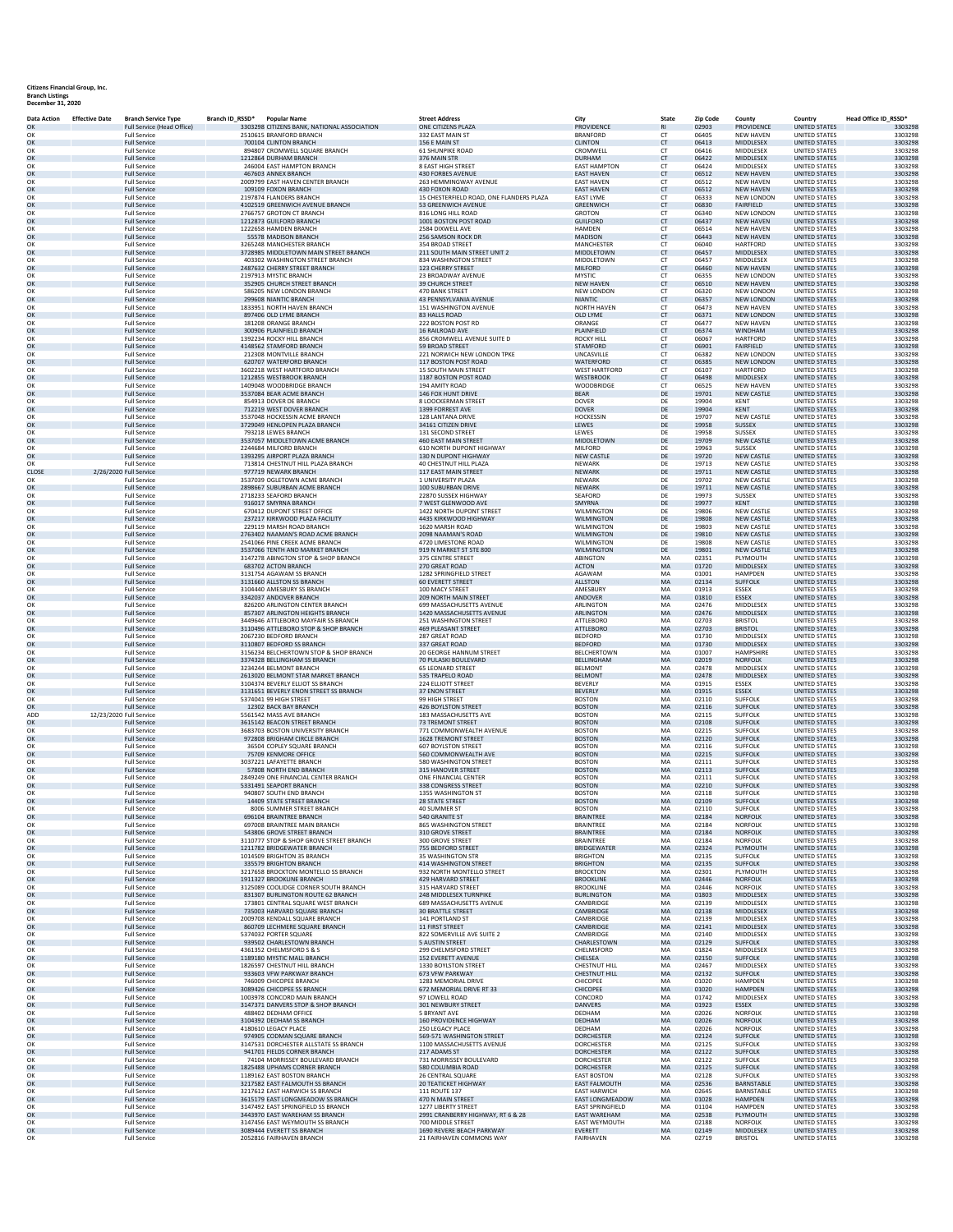| OK       | <b>Full Service</b>                        | 3104413 FAIRHAVEN SS BRANCH                                                  | 221 HUTTLESTON AVE                                       | <b>FAIRHAVEN</b>                        | MA        | 02719          | <b>BRISTOL</b>            | <b>UNITED STATES</b>                         | 3303298            |
|----------|--------------------------------------------|------------------------------------------------------------------------------|----------------------------------------------------------|-----------------------------------------|-----------|----------------|---------------------------|----------------------------------------------|--------------------|
| OK       | <b>Full Service</b>                        | 3110768 FALL RIVER RODMAM SS BRANCH                                          | 501 RODMAN STREET                                        | <b>FALL RIVER</b>                       | MA        | 02721          | <b>BRISTOL</b>            | UNITED STATES                                | 3303298            |
| OK       | <b>Full Service</b>                        | 3131624 FALL RIVER SS MB BRANCH                                              | 333 MARIANO BISHOP BOULEVARD                             | <b>FALL RIVER</b>                       | <b>MA</b> | 02721          | <b>BRISTOL</b>            | <b>UNITED STATES</b>                         | 3303298            |
| OK       | <b>Full Service</b>                        | 1215445 FALMOUTH BRANCH                                                      | 50 DAVIS STRAITS STREET                                  | FALMOUTH                                | MA        | 02541          | BARNSTABLE                | <b>UNITED STATES</b>                         | 3303298            |
|          | <b>Full Service</b>                        | 3089453 FOXBORO SS BRANCH                                                    | 141 MAIN STREET                                          | <b>FOXBORO</b>                          | MA        | 02035          | <b>NORFOLK</b>            | <b>UNITED STATES</b>                         | 3303298            |
| OK<br>OK | <b>Limited Service</b>                     | 4146997 CARMEL TERRACE, INC BRANCH                                           | 933 CENTRAL STREET                                       | FRAMINGHAM                              | MA        | 01701          | MIDDLESEX                 | <b>UNITED STATES</b>                         | 3303298            |
| OK<br>OK | <b>Full Service</b>                        | 1434200 FRAMINGHAM BRANCH                                                    | 7 HARTFORD STREET                                        | FRAMINGHAM                              | MA<br>MA  | 01702          | MIDDLESEX                 | <b>UNITED STATES</b>                         | 3303298            |
| OK       | <b>Full Service</b><br><b>Full Service</b> | 1911345 FRAMINGHAM OLD CT PATH BRANCH<br>3147577 FRAMINGHAM TEMPLE SS BRANCH | 235 OLD CONNECTICUT PATH<br><b>19 TEMPLE STREET</b>      | <b>FRAMINGHAN</b><br>FRAMINGHAM         | MA        | 01701<br>01702 | MIDDLESEX<br>MIDDLESEX    | UNITED STATES<br><b>UNITED STATES</b>        | 3303298<br>3303298 |
| OK       | <b>Full Service</b>                        | 1477122 HAMILTON PLAZA BRANCH                                                | 74 MAIN STREET                                           | <b>FRAMINGHAM</b>                       | MA        | 01702          | MIDDLESEX                 | UNITED STATES                                | 3303298            |
| OK       | <b>Full Service</b>                        | 2654591 FRANKLIN EAST CENTRAL STREET BRANCH                                  | 293 EAST CENTRAL STREET                                  | <b>FRANKLIN</b>                         | <b>MA</b> | 02038          | <b>NORFOLK</b>            | UNITED STATES                                | 3303298            |
| OK       | <b>Full Service</b>                        | 3131688 FRANKLIN VILLAGE SS BRANCH                                           | 40 FRANKLIN VILLAGE DRIVE                                | FRANKLIN                                | MA        | 02038          | NORFOLK                   | <b>UNITED STATES</b>                         | 3303298            |
| OK       | <b>Full Service</b>                        | 657301 GLOUCESTER BRANCH                                                     | 147 MAIN ST                                              | <b>GLOUCESTER</b>                       | MA        | 01930          | <b>ESSEX</b>              | <b>UNITED STATES</b>                         | 3303298            |
| OK       | <b>Full Service</b>                        | 3343191 GLOUCESTER STOP & SHOP BRANCH                                        | <b>6 THATCHER ROAD</b>                                   | <b>GLOUCESTER</b>                       | MA        | 01930          | ESSEX                     | UNITED STATES                                | 3303298            |
| OK       | <b>Full Service</b>                        | 3089480 GREENFIELD SS BRANCH                                                 | 89 FRENCH KING HIGHWAY                                   | GREENFIELD                              | MA        | 01301          | <b>FRANKLIN</b>           | <b>UNITED STATES</b>                         | 3303298            |
| OK       | <b>Full Service</b>                        | 765206 GROTON BRANCH                                                         | 163 MAIN STREET                                          | <b>GROTON</b>                           | MA        | 01450          | MIDDLESEX                 | <b>UNITED STATES</b>                         | 3303298            |
| OK       | <b>Full Service</b>                        | 3089499 HADLEY SS BRANCH                                                     | 456 RUSSELL STREET                                       | <b>HADLEY</b>                           | MA        | 01035          | <b>HAMPSHIRE</b>          | <b>UNITED STATES</b>                         | 3303298            |
| OK       | <b>Full Service</b>                        | 3615188 HALIFAX SS BRANCH                                                    | 323 PLYMOUTH STREET                                      | <b>HALIFAX</b>                          | MA<br>MA  | 02338<br>02339 | PLYMOUTH                  | <b>UNITED STATES</b><br><b>UNITED STATES</b> | 3303298<br>3303298 |
| OK<br>OK | <b>Full Service</b><br><b>Full Service</b> | 482101 HANOVER BRANCH<br>603205 HINGHAM BRANCH                               | <b>250 ROCKLAND STREET</b><br>11 FEARING ROAD            | <b>HANOVER</b><br>HINGHAM               | MA        | 02043          | PLYMOUTH<br>PLYMOUTH      | <b>UNITED STATES</b>                         | 3303298            |
| OK<br>OK | <b>Full Service</b><br><b>Full Service</b> | 3089501 HINGHAM SS BRANCH<br>3089510 HOLYOKE NORTHAMPTON SS BRANCH           | 400 LINCOLN STREET<br>2265 NORTHAMPTON STREET            | <b>HINGHAM</b><br>HOLYOKE               | MA<br>MA  | 02043<br>01040 | PLYMOUTH                  | <b>UNITED STATES</b><br>UNITED STATES        | 3303298            |
| OK       | <b>Full Service</b>                        | 3089042 STOP & SHOP HOLYOKE BRANCH                                           | 28 LINCOLN STREET                                        | HOLYOKE                                 | MA        | 01040          | HAMPDEN<br><b>HAMPDEN</b> | <b>UNITED STATES</b>                         | 3303298<br>3303298 |
| OK       | <b>Full Service</b>                        | 683001 HIGHLAND COMMONS BRANCH                                               | 40 HIGHLAND COMMONS EAST                                 | <b>HUDSON</b>                           | MA        | 01749          | MIDDLESEX                 | UNITED STATES                                | 3303298            |
| OK       | <b>Full Service</b>                        | 3512830 HUDSON SS MA BRANCH                                                  | 10 TECHNOLOGY DRIVE                                      | <b>HUDSON</b>                           | MA        | 01749          | <b>MIDDLESEX</b>          | <b>UNITED STATES</b>                         | 3303298            |
| OK       | <b>Full Service</b>                        | 152105 HYANNIS ROTARY BRANCH                                                 | 417 BARNSTABLE ROAD AIRPORT ROTARY                       | <b>HYANNIS</b>                          | MA        | 02601          | BARNSTABLE                | <b>UNITED STATES</b>                         | 3303298            |
| OK       | <b>Full Service</b>                        | 3217555 HYANNIS SS BRANCH                                                    | 425 ATTUCKS LANE                                         | <b>HYANNIS</b>                          | MA        | 02601          | <b>BARNSTABLE</b>         | <b>UNITED STATES</b>                         | 3303298            |
| OK       | <b>Full Service</b>                        | 2654630 HYDE PARK STOP & SHOP BRANCH                                         | 1025 TRUMAN PARKWAY                                      | <b>HYDE PARK</b>                        | MA        | 02136          | <b>SUFFOLK</b>            | UNITED STATES                                | 3303298            |
| OK       | <b>Full Service</b>                        | 42907 JAMAICA PLAIN OFFICE                                                   | <b>696 CENTRE STREET</b>                                 | <b>JAMAICA PLAIN</b>                    | MA        | 02130          | <b>SUFFOLK</b>            | <b>UNITED STATES</b>                         | 3303298            |
| OK       | <b>Full Service</b>                        | 3147522 KINGSTON SS BRANCH                                                   | 160 SUMMER STREET STE 2                                  | <b>KINGSTON</b>                         | MA        | 02364          |                           | <b>UNITED STATES</b>                         | 3303298            |
| OK       | <b>Full Service</b>                        | 1223815 LAWRENCE BRANCH                                                      | 160 WINTHROP AVE                                         | LAWRENCE                                | MA        | 01843          | PLYMOUTH<br>ESSEX         | <b>UNITED STATES</b>                         | 3303298            |
| OK       | <b>Full Service</b>                        | 794907 LEXINGTON BRANCH                                                      | 1776 MASSACHUSETTS AVENUE                                | LEXINGTON                               | MA        | 02420          | MIDDLESEX                 | <b>UNITED STATES</b>                         | 3303298            |
| OK       | <b>Full Service</b>                        | 3089529 LEXINGTON SS BRANCH                                                  | <b>36 BEDFORD STREET</b>                                 | LEXINGTON                               | MA        | 02420          | MIDDLESEX                 | <b>UNITED STATES</b>                         | 3303298            |
| OK       | <b>Full Service</b>                        | 748508 LITTLETON BRANCH                                                      | 272 GREAT ROAD                                           | LITTLETON                               | MA        | 01460          | MIDDLESEX                 | UNITED STATES                                | 3303298            |
| OK       | <b>Full Service</b>                        | 2248767 LUDLOW DOWNTOWN BRANCH                                               | <b>33 CENTER STREET</b>                                  | LUDLOW                                  | MA        | 01056          | <b>HAMPDEN</b>            | <b>UNITED STATES</b>                         | 3303298            |
| OK       | <b>Full Service</b>                        | 3131606 LYNN SS BRANCH                                                       | 35 WASHINGTON STREET                                     | LYNN                                    | MA        | 01904          | <b>ESSEX</b>              | UNITED STATES                                | 3303298            |
| OK       | <b>Full Service</b>                        | 2066336 MALDEN CENTER BRANCH                                                 | 399 MAIN ST                                              | MALDEN                                  | MA        | 02148          | MIDDLESEX                 | <b>UNITED STATES</b>                         | 3303298            |
| OK       | <b>Full Service</b>                        | 3131718 MALDEN SS BRANCH                                                     | 99 CHARLES STREET                                        | MALDEN                                  | MA        | 02148          | MIDDLESEX                 | UNITED STATES                                | 3303298            |
| OK       | <b>Full Service</b>                        | 1000801 OAK GROVE BRANCH                                                     | 876 MAIN ST                                              | MALDEN                                  | MA        | 02148          | <b>MIDDLESEX</b>          | <b>UNITED STATES</b>                         | 3303298            |
| OK       | <b>Full Service</b>                        | 3110825 MANSFIELD STOP & SHOP BRANCH                                         | 377 CHAUNCY STREET                                       | MANSFIELD                               | MA        | 02048          | <b>BRISTOL</b>            | <b>UNITED STATES</b>                         | 3303298            |
| OK       | <b>Full Service</b>                        | 1392289 MARLBOROUGH CENTER BRANCH                                            | 96 SOUTH BOLTON STREET                                   | <b>MARI ROROUGH</b>                     | MA        | 01752          | <b>MIDDLESEX</b>          | <b>UNITED STATES</b>                         | 3303298            |
| OK       | <b>Full Service</b>                        | 478207 MARSHFIELD BRANCH                                                     | 1 SNOW ROAD                                              | MARSHFIELD                              | MA        | 02050          | PLYMOUTH                  | <b>UNITED STATES</b>                         | 3303298            |
| OK       | <b>Full Service</b>                        | 3217573 MARSTONS MILLS SS BRANCH                                             | 3900 FALMOUTH ROAD                                       | <b>MARSTONS MILLS</b>                   | MA        | 02648          | <b>BARNSTABLE</b>         | <b>UNITED STATES</b>                         | 3303298            |
| OK       | <b>Full Service</b>                        | 3217649 MASHPEE SS BRANCH                                                    | 39 NATHAN ELLIS HIGHWAY                                  | MASHPEE                                 | MA        | 02649          | BARNSTABLE                | <b>UNITED STATES</b>                         | 3303298            |
| OK       | <b>Full Service</b>                        | 48806 MATTAPAN BRANCH                                                        | 1573 BLUE HILL AVENUE                                    | MATTAPAN                                | MA        | 02126          | <b>SUFFOLK</b>            | <b>UNITED STATES</b>                         | 3303298            |
| OK       | <b>Full Service</b>                        | 795801 MAYNARD BRANCH                                                        | 47 NASON STREET                                          | MAYNARD                                 | MA        | 01754          | MIDDLESEX                 | <b>UNITED STATES</b>                         | 3303298            |
| OK       | <b>Full Service</b>                        | 3342046 MEDFIELD BRANCH                                                      | 541 MAIN STREET                                          | MEDFIELD                                | MA        | 02052          | <b>NORFOLK</b>            | <b>UNITED STATES</b>                         | 3303298            |
| OK       | <b>Full Service</b>                        | 199409 MEDFORD CENTER OFFICE                                                 | ONE RIVERSIDE AVENUE                                     | MEDFORD                                 | MA        | 02155          | MIDDLESEX                 | UNITED STATES<br><b>UNITED STATES</b>        | 3303298            |
| OK       | <b>Full Service</b>                        | 3131763 MEDFORD SS BRANCH                                                    | 760 FELLSWAY PLAZA                                       | MEDFORD                                 | MA        | 02155          | <b>MIDDLESEX</b>          | UNITED STATES                                | 3303298            |
| OK       | <b>Full Service</b>                        | 682808 SPRING STREET BRANCH                                                  | 257 SPRING ST                                            | MEDFORD                                 | MA        | 02155          | MIDDLESEX                 |                                              | 3303298            |
| OK       | <b>Full Service</b>                        | 943004 WEST MEDFORD BRANCH                                                   | 501 HIGH STREET                                          | MEDFORD                                 | MA        | 02155          | MIDDLESEX                 | <b>UNITED STATES</b>                         | 3303298            |
| OK       | <b>Full Service</b>                        | 3131615 MILFORD S&S BRANCH                                                   | 126 MEDWAY ROAD SUITE 2                                  | MILFORD                                 | MA        | 01757          | <b>WORCESTER</b>          | <b>UNITED STATES</b>                         | 3303298            |
| OK       | <b>Full Service</b>                        | 1189144 EAST MILTON BRANCH                                                   | 420 GRANITE AVENUE                                       | <b>MILTON</b>                           | <b>MA</b> | 02186          | <b>NORFOLK</b>            | <b>UNITED STATES</b>                         | 3303298            |
| OK       | <b>Full Service</b>                        | 766409 MILTON VILLAGE BRANCH                                                 | 40 ADAMS ST                                              | MILTON                                  | MA        | 02187          | NORFOLK                   | <b>UNITED STATES</b>                         | 3303298            |
| OK       | <b>Full Service</b>                        | 769008 NATICK CENTER BRANCH                                                  | 34 MAIN ST                                               | <b>NATICK</b>                           | MA        | 01760          | <b>MIDDLESEX</b>          | <b>UNITED STATES</b>                         | 3303298            |
| OK       | <b>Full Service</b>                        | 2609760 NATICK ROCHE BROTHERS BRANCH                                         | 150 WEST CENTRAL STREET                                  | NATICK                                  | MA        | 01760          | MIDDLESEX                 | <b>UNITED STATES</b>                         | 3303298            |
| OK       | <b>Full Service</b>                        | 3131594 NATICK SS BRANCH                                                     | 829 WORCESTER STREET                                     | <b>NATICK</b>                           | MA        | 01760          | MIDDLESEX                 | <b>UNITED STATES</b>                         | 3303298            |
| OK       | <b>Full Service</b>                        | 2516381 NEEDHAM CHAPEL STREET BRANCH                                         | 133 CHAPEL STREET                                        | NEEDHAM                                 | MA        | 02492          | <b>NORFOLK</b>            | UNITED STATES                                | 3303298            |
| OK       | <b>Full Service</b>                        | 724306 NEEDHAM HEIGHTS BRANCH                                                | 968 HIGHLAND AVE                                         | NEEDHAM HEIGHTS                         | MA        | 02494          | <b>NORFOLK</b>            | <b>UNITED STATES</b>                         | 3303298            |
| OK       | <b>Full Service</b>                        | 186203 NEW BEDFORD BRANCH                                                    | 550 TARKILN HILL ROAD                                    | <b>NEW BEDFORD</b>                      | MA        | 02745          | <b>BRISTOL</b>            | UNITED STATES                                | 3303298            |
| OK       | <b>Full Service</b>                        | 3131585 NEW BEDFORD DARTMOUTH SS BRANCH                                      | 438 DARTMOUTH STREET                                     | NEW BEDFORD                             | MA        | 02740          | <b>BRISTOL</b>            | UNITED STATES                                | 3303298            |
| OK       | <b>Full Service</b>                        | 3110816 NEW BEDFORD STOP & SHOP KING BRANCH                                  | 1001 KINGS HIGHWAY                                       | <b>NEW BEDFORD</b>                      | MA        | 02745          | <b>BRISTOL</b>            | <b>UNITED STATES</b>                         | 3303298            |
| OK       | <b>Full Service</b>                        | 2044307 NEWTON BRANCH                                                        | 1188 CENTRE STREET                                       | <b>NEWTON CENTER</b>                    | MA        | 02459          | <b>MIDDLESEX</b>          | <b>UNITED STATES</b>                         | 3303298            |
| OK       | <b>Full Service</b>                        | 1359938 NEWTON FOUR CORNERS BRANCH                                           | 1126 BEACON STREET                                       | <b>NEWTON HIGHLANDS</b>                 | MA        | 02461          | MIDDLESEX                 | UNITED STATES                                | 3303298            |
| OK       | <b>Full Service</b>                        | 5222964 NEWTON HIGHLANDS                                                     | 165 NEEDHAM STREET UNIT 307                              | <b>NEWTON UPPER FALLS</b>               | MA        | 02464          | <b>MIDDLESEX</b>          | <b>UNITED STATES</b>                         | 3303298            |
| OK       | <b>Full Service</b>                        | 2630102 NEWTONVILLE BRANCH                                                   | 305 WALNUT STREET                                        | NEWTONVILLE                             | MA        | 02460          | MIDDLESEX                 | <b>UNITED STATES</b>                         | 3303298            |
| OK<br>OK | <b>Full Service</b>                        | 3089538 NORTH ADAMS BRANCH                                                   | 876 STATE ROAD                                           | NORTH ADAMS                             | MA<br>MA  | 01247          | <b>BERKSHIRE</b><br>ESSEX | <b>UNITED STATES</b>                         | 3303298            |
| OK       | <b>Full Service</b><br><b>Full Service</b> | 3110740 NORTH ANDOVER SS BRANCH<br>3147513 NORTH ATTLEBORO SS BRANCH         | 757 TURNPIKE STREET<br><b>206 EAST WASHINGTON STREET</b> | NORTH ANDOVER<br><b>NORTH ATTLEBORO</b> | <b>MA</b> | 01845<br>02763 | <b>BRISTOL</b>            | <b>UNITED STATES</b><br><b>UNITED STATES</b> | 3303298<br>3303298 |
| OK       | <b>Full Service</b>                        | 3089435 DARTMOUTH STOP & SHOP BRANCH                                         | 25 FAUNCE CORNER MALL ROAD                               | NORTH DARTMOUTH                         | MA        | 02747          | <b>BRISTOL</b>            | <b>UNITED STATES</b>                         | 3303298            |
| OK       | <b>Full Service</b>                        | 4516246 EASTON INSTORE BRANCH                                                | <b>690 DEPOT STREET</b>                                  | <b>NORTH EASTON</b>                     | MA        | 02334          | <b>BRISTOL</b>            | <b>UNITED STATES</b>                         | 3303298            |
| OK       | <b>Full Service</b>                        | 3104486 GRAFTON SS BRANCH                                                    | 100 WORCESTER STREET                                     | <b>NORTH GRAFTON</b>                    | MA        | 01536          | WORCESTER                 | UNITED STATES                                | 3303298            |
| OK       | <b>Full Service</b>                        | 814908 NORTH READING BRANCH                                                  | 72 MAIN STR                                              | NORTH READING                           | MA        | 01864          | MIDDLESEX                 | <b>UNITED STATES</b>                         | 3303298            |
| OK       | <b>Full Service</b>                        | 3110759 NORTH READING SS BRANCH                                              | 265 MAIN STREET RT 28                                    | <b>NORTH READING</b>                    | MA        | 01864          | MIDDLESEX                 | UNITED STATES                                | 3303298            |
| OK       | <b>Full Service</b>                        | 3089547 NORTHAMPTON SS BRANCH                                                | 228 KING STREET                                          | NORTHAMPTON                             | <b>MA</b> | 01060          | <b>HAMPSHIRE</b>          | UNITED STATES                                | 3303298            |
| OK       | <b>Full Service</b>                        | 3131772 NORWELL SS BRANCH                                                    | 468 WASHINGTON STREET                                    | NORWELL                                 | MA        | 02061          | PLYMOUTH                  | <b>UNITED STATES</b>                         | 3303298            |
| OK       | <b>Full Service</b>                        | 590006 QUEEN ANNE BRANCH                                                     | <b>36 WASHINGTON STREET</b>                              | NORWELL                                 | MA        | 02061          | PLYMOUTH                  | UNITED STATES                                | 3303298            |
| OK       | <b>Full Service</b>                        | 46709 NORWOOD BRANCH                                                         | 134 NAHATAN ST                                           | NORWOOD                                 | MA        | 02062          | <b>NORFOLK</b>            | UNITED STATES                                | 3303298            |
| OK       | <b>Full Service</b>                        | 3131745 NORWOOD SS BRANCH                                                    | 1415 PROVIDENCE HIGHWAY                                  | <b>NORWOOD</b>                          | MA        | 02062          | <b>NORFOLK</b>            | <b>UNITED STATES</b>                         | 3303298            |
| OK       | <b>Full Service</b>                        | 3217603 ORLEANS SS BRANCH                                                    | 20 RT 6A STE A                                           | ORLEANS                                 | MA        | 02653          | BARNSTABLE                | <b>UNITED STATES</b>                         | 3303298            |
| OK       | <b>Full Service</b>                        | 212205 OSTERVILLE OFFICE                                                     | 65 WIANNO AVE                                            | <b>OSTERVILLE</b>                       | MA        | 02655          | BARNSTABLE                | <b>UNITED STATES</b>                         | 3303298            |
| OK       | <b>Full Service</b>                        | 3089556 PEABODY SS BRANCH                                                    | 19 HOWLEY STREET                                         | PEABODY                                 | MA        | 01960          | ESSEX                     | <b>UNITED STATES</b>                         | 3303298            |
| OK       | <b>Full Service</b>                        | 3104468 PEMBROKE SS BRANCH                                                   | 125 CHURCH ST, SUITE D                                   | PEMBROKE                                | MA        | 02359          | PLYMOUTH                  | <b>UNITED STATES</b>                         | 3303298            |
| OK       | <b>Full Service</b>                        | 3089565 PITTSFIELD MERRILL SS BRANCH                                         | 600 MERRILL ROAD                                         | PITTSFIELD                              | MA        | 01201          | <b>BERKSHIRE</b>          | UNITED STATES                                | 3303298            |
| OK       | <b>Full Service</b>                        | 3449637 PLAINVILLE SS BRANCH                                                 | <b>109 TAUNTON STREET</b>                                | PLAINVILLE                              | MA        | 02762          | <b>NORFOLK</b>            | <b>UNITED STATES</b>                         | 3303298            |
| OK       | <b>Full Service</b>                        | 2654621 CEDARVILLE SHAWS BRANCH                                              | 2260 STATE ROAD                                          | PLYMOUTH                                | MA        | 02360          | PLYMOUTH                  | UNITED STATES                                | 3303298            |
| OK       | <b>Full Service</b>                        | 770004 PLYMOUTH MA BRANCH                                                    | 20 NORTH PARK AVENUE                                     | PLYMOUTH                                | MA        | 02360          | PLYMOUTH                  | <b>UNITED STATES</b>                         | 3303298            |
| OK       | <b>Full Service</b>                        | 3104477 PLYMOUTH SS BRANCH                                                   | 44 CARVER ROAD                                           | PLYMOUTH                                | MA        | 02360          | PLYMOUTH                  | <b>UNITED STATES</b>                         | 3303298            |
| OK       | <b>Full Service</b>                        | 187406 NORTH QUINCY BRANCH                                                   | 371 HANCOCK STREET                                       | QUINCY                                  | <b>MA</b> | 02171          | <b>NORFOLK</b>            | <b>UNITED STATES</b>                         | 3303298            |
| OK       | <b>Full Service</b>                        | 422004 QUINCY CENTER BRANCH                                                  | 1200 HANCOCK STREET                                      | QUINCY                                  | MA        | 02169          | NORFOLK                   | <b>UNITED STATES</b>                         | 3303298            |
| OK       | <b>Full Service</b>                        | 3131576 QUINCY NEWPORT SS BRANCH                                             | <b>65 NEWPORT AVENUE</b>                                 | QUINCY                                  | MA        | 02170          | <b>NORFOLK</b>            | <b>UNITED STATES</b>                         | 3303298            |
| OK       | <b>Full Service</b>                        | 3089583 QUINCY SOUTH ARTERY BRANCH                                           | 495 SOUTHERN ARTERY                                      | QUINCY                                  | MA        | 02169          | NORFOLK                   | <b>UNITED STATES</b>                         | 3303298            |
| OK       | <b>Full Service</b>                        | 317801 SOUTH QUINCY BRANCH                                                   | 85 QUINCY AVENUE                                         | QUINCY                                  | MA        | 02169          | <b>NORFOLK</b>            | <b>UNITED STATES</b>                         | 3303298            |
| OK       | <b>Full Service</b>                        | 72173 RANDOLPH MAIN BRANCH                                                   | 50 SOUTH MAIN STREET                                     | <b>RANDOLPH</b>                         | MA        | 02368          | <b>NORFOLK</b>            | <b>UNITED STATES</b>                         | 3303298            |
| OK       | <b>Full Service</b>                        | 3147559 RAYNHAM STOP & SHOP BRANCH                                           | 36 CAPE HIGHWAY                                          | RAYNHAM                                 | MA        | 02767          | <b>BRISTOL</b>            | <b>UNITED STATES</b>                         | 3303298            |
| OK       | <b>Full Service</b>                        | 3636400 READING STOP & SHOP BRANCH                                           | 25 WALKERS BROOK DRIVE                                   | READING                                 | MA        | 01867          | MIDDLESEX                 | <b>UNITED STATES</b>                         | 3303298            |
| OK       | <b>Full Service</b>                        | 793704 REVERE BRANCH                                                         | 385 BROADWAY                                             | <b>REVERE</b>                           | <b>MA</b> | 02151          | <b>SUFFOLK</b>            | <b>UNITED STATES</b>                         | 3303298            |
| OK       | <b>Full Service</b>                        | 3354245 REVERE SS BRANCH                                                     | 40 FURLONG DRIVE                                         | <b>REVERE</b>                           | MA        | 02151          | <b>SUFFOLK</b>            | <b>UNITED STATES</b>                         | 3303298            |
| OK       | <b>Full Service</b>                        | 3089592 REVERE STOP & SHOP SQUIRE ROAD BRANCH                                | 540 SQUIRE ROAD                                          | <b>REVERE</b>                           | MA        | 02151          | <b>SUFFOLK</b>            | <b>UNITED STATES</b>                         | 3303298            |
| OK       | <b>Full Service</b>                        | 975005 ROSLINDALE BRANCH                                                     | 777 SOUTH STREET                                         | ROSLINDALE                              | MA        | 02131          | <b>SUFFOLK</b>            | UNITED STATES                                | 3303298            |
| OK       | <b>Full Service</b>                        | 4052865 ROSLINDALE STOP & SHOP                                               | 950 AMERICAN LEGION HIGHWAY                              | ROSLINDALE                              | MA        | 02131          | <b>SUFFOLK</b>            | <b>UNITED STATES</b>                         | 3303298            |
| OK       | <b>Full Service</b>                        | 969406 DUDLEY STATION BRANCH                                                 | 2343 WASHINGTON STREET                                   | ROXBURY                                 | MA        | 02119          | <b>SUFFOLK</b>            | <b>UNITED STATES</b>                         | 3303298            |
| OK       | <b>Full Service</b>                        | 942904 SANDWICH BRANCH                                                       | 10 MERCHANTS RD                                          | SANDWICH                                | <b>MA</b> | 02563          | <b>BARNSTABLE</b>         | <b>UNITED STATES</b>                         | 3303298            |
| OK       | <b>Full Service</b>                        | 3217564 SANDWICH STOP & SHOP BRANCH                                          | 65 ROUTE 6A                                              | SANDWICH                                | MA        | 02563          | BARNSTABLE                | <b>UNITED STATES</b>                         | 3303298            |
| OK       | <b>Full Service</b>                        | 2636421 SAUGUS INSTORE BRANCH                                                | <b>180B MAIN STREET</b>                                  | <b>SAUGUS</b>                           | MA        | 01906          | <b>ESSEX</b>              | <b>UNITED STATES</b>                         | 3303298            |
| OK       | <b>Full Service</b>                        | 3217591 SEEKONK STOP & SHOP CBM BRANCH                                       | 125 HIGHLAND AVENUE                                      | SEEKONK                                 | MA        | 02771          | <b>BRISTOL</b>            | <b>UNITED STATES</b>                         | 3303298            |
| OK       | <b>Full Service</b>                        | 2602734 SHARON BRANCH                                                        | 720 SOUTH MAIN STREET                                    | SHARON                                  | MA        | 02067          | <b>NORFOLK</b>            | <b>UNITED STATES</b>                         | 3303298            |
| OK       | <b>Full Service</b>                        | 3217546 SHREWSBURY SS BRANCH                                                 | 539 BOSTON TURNPIKE                                      | SHREWSBURY                              | MA        | 01545          | WORCESTER                 | UNITED STATES                                | 3303298            |
| OK       | <b>Full Service</b>                        | 3147483 SOMERSET SS BRANCH                                                   | 815 GRAND ARMY HIGHWAY                                   | SOMERSET                                | MA        | 02725          | <b>BRISTOL</b>            | <b>UNITED STATES</b>                         | 3303298            |
| OK       | <b>Full Service</b>                        | 565200 DAVIS SQUARE BRANCH                                                   | 212 ELM STR                                              | SOMERVILLE                              | MA        | 02144          | MIDDLESEX                 | UNITED STATES                                | 3303298            |
| OK       | <b>Full Service</b>                        | 3374319 SOMERVILLE STOP & SHOP BRANCH                                        | 779 MCGRATH HIGHWAY                                      | <b>SOMERVILLE</b>                       | <b>MA</b> | 02143          | MIDDLESEX                 | <b>UNITED STATES</b>                         | 3303298            |
| OK       | <b>Full Service</b>                        | 141408 UNION SQUARE BRANCH                                                   | 40 BOW STREET UNION SQ                                   | SOMERVILLE                              | MA        | 02143          | MIDDLESEX                 | <b>UNITED STATES</b>                         | 3303298            |
| OK       | <b>Full Service</b>                        | 769400 WINTER HILL OFFICE                                                    | 338 BROADWAY                                             | SOMERVILLE                              | MA        | 02145          | <b>MIDDLESEX</b>          | <b>UNITED STATES</b>                         | 3303298            |
| OK       | <b>Full Service</b>                        | 2602716 SOUTH BOSTON BRANCH                                                  | 441 WEST BROADWAY                                        | <b>SOUTH BOSTON</b>                     | MA        | 02127          | <b>SUFFOLK</b>            | UNITED STATES                                | 3303298            |
| OK       | <b>Full Service</b>                        | 801104 DARTMOUTH STREET BRANCH                                               | 606 DARTMOUTH STREET                                     | SOUTH DARTMOUTH                         | MA        | 02748          | <b>BRISTOL</b>            | <b>UNITED STATES</b>                         | 3303298            |
| OK       | <b>Full Service</b>                        | 3217630 DENNIS STOP & SHOP BRANCH                                            | 500 ROUTE 134, PATRIOT SQUARE MALL                       | SOUTH DENNIS                            | MA        | 02660          | BARNSTABLE                | <b>UNITED STATES</b>                         | 3303298            |
| OK       | <b>Full Service</b>                        | 1215436 SOUTH DENNIS BRANCH                                                  | 434, RTE 134                                             | SOUTH DENNIS                            | MA        | 02660          | BARNSTABLE                | <b>UNITED STATES</b>                         | 3303298            |
| OK       | <b>Full Service</b>                        | 3764143 SOUTH YARMOUTH AVE SS BRANCH                                         | 484A STATION AVENUE                                      | SOUTH YARMOUTH                          | MA        | 02664          | BARNSTABLE                | <b>UNITED STATES</b>                         | 3303298            |
|          | <b>Full Service</b>                        | 151603 SOUTH YARMOUTH BRANCH                                                 | <b>1116 HIGHWAY 28</b>                                   | <b>SOUTH YARMOUTH</b>                   | <b>MA</b> | 02664          | <b>BARNSTABLE</b>         | <b>UNITED STATES</b>                         | 3303298            |
| OK<br>OK | <b>Full Service</b>                        | 3217621 SOUTH YARMOUTH SS BRANCH                                             | 55 LONG POND DRIVE                                       | SOUTH YARMOUTH                          | MA        | 02664          | BARNSTABLE                | <b>UNITED STATES</b>                         | 3303298            |
| OK       | <b>Full Service</b>                        | 655905 ISLAND POND BRANCH                                                    | 20 ISLAND POND ROAD                                      | SPRINGFIELD                             | MA        | 01118          | <b>HAMPDEN</b>            | <b>UNITED STATES</b>                         | 3303298            |
| OK       | <b>Full Service</b>                        | 1017199 MAIN STREET BRANCH                                                   | 950 MAIN STREET                                          | SPRINGFIELD                             | MA        | 01103          | <b>HAMPDEN</b>            | UNITED STATES                                | 3303298            |
| OK       | <b>Full Service</b>                        | 3764116 SPRINGFIELD COOLEY STREET SS BRANCH                                  | 415 COOLEY STREET                                        | SPRINGFIELD                             | MA        | 01128          | <b>HAMPDEN</b>            | <b>UNITED STATES</b>                         | 3303298            |
| OK       | <b>Full Service</b>                        | 3156243 SPRINGFIELD SS BRANCH                                                | 1600 BOSTON ROAD                                         | SPRINGFIELD                             | MA        | 01129          | HAMPDEN                   | UNITED STATES                                | 3303298            |
| OK       | <b>Full Service</b>                        | 3110795 STONEHAM SS BRANCH                                                   | 259 MAIN STREET RT 28                                    | STONEHAM                                | <b>MA</b> | 02180          | <b>MIDDLESEX</b>          | <b>UNITED STATES</b>                         | 3303298            |
| OK       | <b>Full Service</b>                        | 884509 COBBS CORNER BRANCH                                                   | <b>90 SHARON STREET</b>                                  | STOUGHTON                               | MA        | 02072          | NORFOLK                   | <b>UNITED STATES</b>                         | 3303298            |
| OK       | <b>Full Service</b>                        | 1911336 STOUGHTON BRANCH                                                     | <b>601 WASHINGTON STREET</b>                             | <b>STOUGHTON</b>                        | MA        | 02072          | <b>NORFOLK</b>            | <b>UNITED STATES</b>                         | 3303298            |
| OK       | <b>Full Service</b>                        | 3131727 STOUGHTON SS BRANCH                                                  | 278 WASHINGTON ST RT 138                                 | <b>STOUGHTON</b>                        | MA        | 02072          | <b>NORFOLK</b>            | UNITED STATES                                | 3303298            |
| OK       | <b>Full Service</b>                        | 682509 STOWE OFFICE                                                          | 159 GREAT ROAD                                           | STOW                                    | MA        | 01775          | MIDDLESEX                 | <b>UNITED STATES</b>                         | 3303298            |
| OK       | <b>Full Service</b>                        | 3147401 STURBRIDGE STOP & SHOP BRANCH                                        | 100 CHARLTON ROAD                                        | <b>STURBRIDGE</b>                       | MA        | 01566          | WORCESTER                 | UNITED STATES                                | 3303298            |
| OK       | <b>Full Service</b>                        | 2832111 SUDBURY BRANCH                                                       | 450 BOSTON POST ROAD                                     | <b>SUDBURY</b>                          | MA        | 01776          | MIDDLESEX                 | <b>UNITED STATES</b>                         | 3303298            |
| OK       | <b>Full Service</b>                        | 1477177 SWAMPSCOTT BRANCH                                                    | 500 PARADISE ROAD                                        | SWAMPSCOTT                              | MA        | 01907          | <b>ESSEX</b>              | <b>UNITED STATES</b>                         | 3303298            |
| OK       | <b>Full Service</b>                        | 3147568 SWAMPSCOTT STOP & SHOP BRANCH                                        | <b>450 PARADISE ROAD</b>                                 | SWAMPSCOTT                              | MA        | 01907          | ESSEX                     | <b>UNITED STATES</b>                         | 3303298            |
| OK       | <b>Full Service</b>                        | 2732417 TEWKSBURY BRANCH                                                     | 295 MAIN STREET                                          | TEWKSBURY                               | MA        | 01876          | MIDDLESEX                 | UNITED STATES                                | 3303298            |
| OK       | <b>Full Service</b>                        | 3615197 WALPOLE SS BRANCH                                                    | 565 MAIN STREET                                          | <b>WALPOLE</b>                          | <b>MA</b> | 02081          | <b>NORFOLK</b>            | <b>UNITED STATES</b>                         | 3303298            |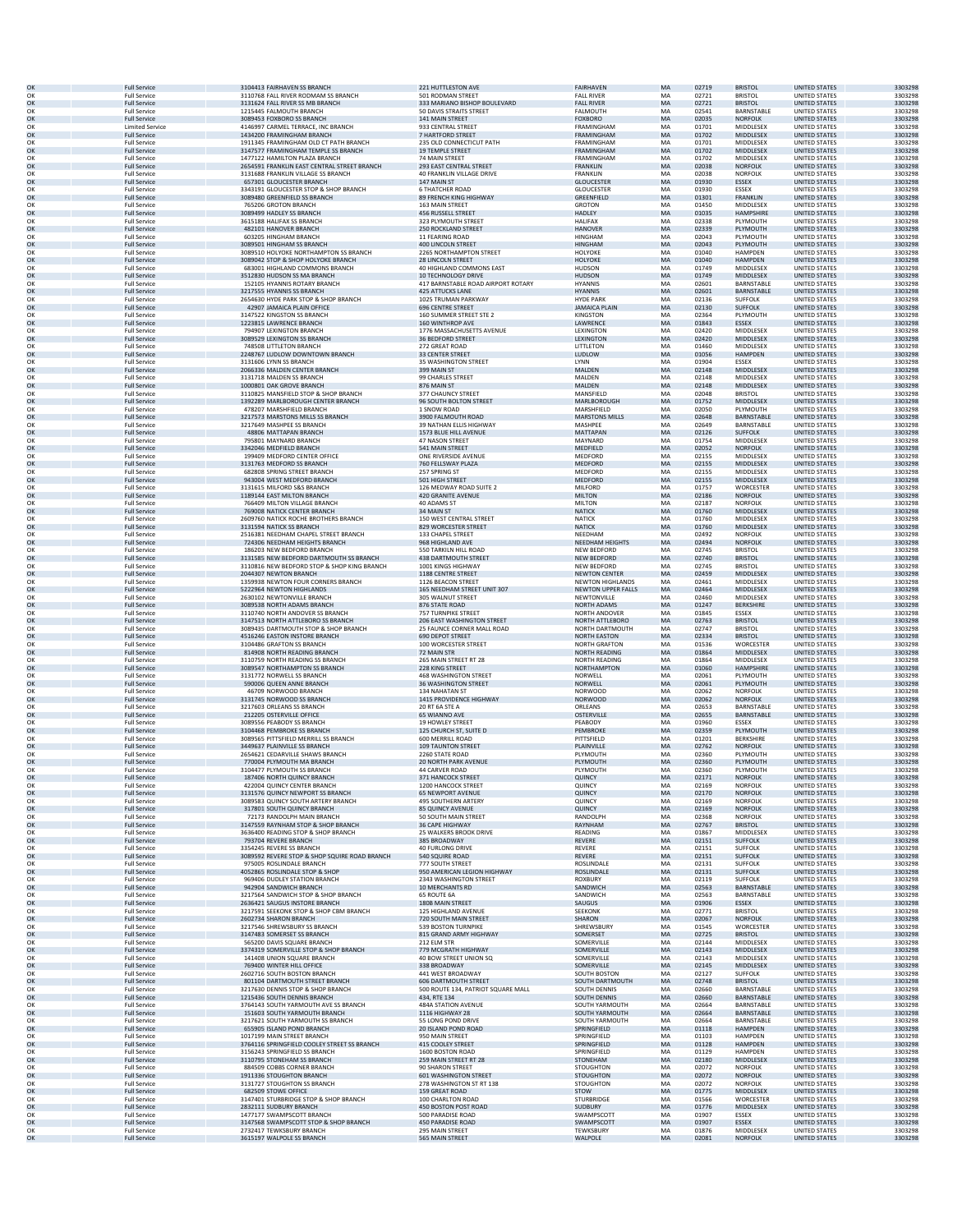|          | <b>Full Service</b>                          | 2751490 NORTH WALTHAM BRANCH                                                      | 1084 LEXINGTON STREET                                             | WALTHAM                                            | MA                            | 02452               | MIDDLESEX                              | <b>UNITED STATES</b>                         | 3303298            |
|----------|----------------------------------------------|-----------------------------------------------------------------------------------|-------------------------------------------------------------------|----------------------------------------------------|-------------------------------|---------------------|----------------------------------------|----------------------------------------------|--------------------|
| OK<br>OK | <b>Full Service</b><br><b>Full Service</b>   | 944579 WALTHAM BRANCH<br>698902 WATERTOWN BRANCH                                  | 716 MAIN STREET<br>631 MOUNT AUBURN STREET                        | WALTHAM<br>WATERTOWN                               | MA<br>MA                      | 02451<br>02472      | MIDDLESEX<br>MIDDLESEX                 | <b>UNITED STATES</b><br><b>UNITED STATES</b> | 3303298<br>3303298 |
| OK       | <b>Full Service</b>                          | 3131736 WATERTOWN PLEASANT SS BRANCH                                              | 700 PLEASANT STREET                                               | <b>WATERTOWN</b>                                   | MA                            | 02472               | MIDDLESEX                              | <b>UNITED STATES</b>                         | 3303298            |
| OK<br>OK | <b>Full Service</b><br><b>Full Service</b>   | 3374300 WATERTOWN SS WATER BRANCH<br>4501260 WAYLAND STOP & SHOP                  | 171 WATERTOWN STREET<br>400 BOSTON POST ROAD                      | WATERTOWN<br>WAYLAND                               | MA<br>MA                      | 02472<br>01778      | MIDDLESEX<br><b>MIDDLESEX</b>          | <b>UNITED STATES</b><br><b>UNITED STATES</b> | 3303298<br>3303298 |
| OK       | <b>Full Service</b>                          | 2225133 WELLESLEY BRANCH                                                          | 182 LINDEN STREET                                                 | WELLESLEY                                          | MA                            | 02482               | <b>NORFOLK</b>                         | <b>UNITED STATES</b>                         | 3303298            |
| OK       | <b>Full Service</b>                          | 5175752 WELLESLEY HILLS BRANCH                                                    | 390 WASHINGTON STREET                                             | <b>WELLESLEY HILLS</b>                             | MA                            | 02481               | <b>NORFOLK</b>                         | <b>UNITED STATES</b>                         | 3303298            |
| OK<br>OK | <b>Full Service</b><br><b>Full Service</b>   | 827403 WEST ROXBURY BRANCH<br>3131709 WEST SPRINGFIELD SS BRANCH                  | 1999 CENTRE ST<br>935 RIVERDALE ROAD                              | <b>WEST ROXBURY</b><br><b>WEST SPRINGFIELD</b>     | MA<br>MA                      | 02132<br>01089      | <b>SUFFOLK</b><br><b>HAMPDEN</b>       | UNITED STATES<br><b>UNITED STATES</b>        | 3303298<br>3303298 |
| OK       | <b>Full Service</b>                          | 3147326 WESTBORO STOP & SHOP BRANCH                                               | 290 TURNPIKE RD STE 9B                                            | WESTBOROUGH                                        | MA                            | 01581               | <b>WORCESTER</b>                       | <b>UNITED STATES</b>                         | 3303298            |
| OK<br>OK | <b>Full Service</b><br><b>Full Service</b>   | 3089622 WESTBORO STOP & SHOP LYMAN BRANCH<br>3089613 WESTFIELD STOP & SHOP BRANCH | <b>32 I YMAN STREET</b><br>57 MAIN STREET                         | WESTBOROUGH<br>WESTFIELD                           | MA<br>MA                      | 01581<br>01085      | <b>WORCESTER</b><br><b>HAMPDEN</b>     | <b>UNITED STATES</b><br><b>UNITED STATES</b> | 3303298<br>3303298 |
| OK       | <b>Full Service</b>                          | 2751511 WESTON BRANCH                                                             | 415 BOSTON POST ROAD                                              | WESTON                                             | MA                            | 02493               | MIDDLESEX                              | <b>UNITED STATES</b>                         | 3303298            |
| OK<br>OK | <b>Full Service</b><br><b>Full Service</b>   | 2649010 WESTWOOD ROCHE BROTHERS BRANCH<br>3156252 WHITMAN SS BRANCH               | 338 WASHINGTON STREET<br>475 BEDFORD STREET RT 18                 | WESTWOOD<br>WHITMAN                                | MA<br>MA                      | 02090<br>02382      | <b>NORFOLK</b><br>PLYMOUTH             | <b>UNITED STATES</b><br><b>UNITED STATES</b> | 3303298<br>3303298 |
| OK       | <b>Full Service</b>                          | 745507 WILBRAHAM BRANCH                                                           | <b>455 MAIN STREET</b>                                            | WILBRAHAM                                          | MA                            | 01095               | <b>HAMPDEN</b>                         | <b>UNITED STATES</b>                         | 3303298            |
| OK<br>OK | <b>Full Service</b><br><b>Full Service</b>   | 711409 WILMINGTON BRANCH<br>2700881 WINCHESTER BRANCH                             | 224 MAIN STREET<br>791 MAIN STREET                                | WILMINGTON<br>WINCHESTEF                           | MA<br>MA                      | 01887<br>01890      | <b>MIDDLESEX</b><br>MIDDLESEX          | UNITED STATES<br><b>UNITED STATES</b>        | 3303298<br>3303298 |
| OK       | <b>Full Service</b>                          | 912309 WINTHROP BRANCH                                                            | 35 PUTNAM ST                                                      | <b>WINTHROP</b>                                    | MA                            | 02152               | <b>SUFFOLK</b>                         | <b>UNITED STATES</b>                         | 3303298            |
| OK       | <b>Full Service</b>                          | 636708 MISHAWUM OFFICE                                                            | 1 COMMERCE WAY                                                    | <b>WOBURN</b><br><b>WOBURN</b>                     | MA                            | 01801<br>01801      | MIDDLESEX<br><b>MIDDLESEX</b>          | <b>UNITED STATES</b><br><b>UNITED STATES</b> | 3303298            |
| OK<br>OK | <b>Full Service</b><br><b>Full Service</b>   | 637200 RUSSELL STREET BRANCH<br>823508 WOBURN BRANCH                              | <b>6 RUSSELL ST</b><br>355 MAIN ST                                | <b>WOBURN</b>                                      | MA<br>MA                      | 01801               | MIDDLESEX                              | <b>UNITED STATES</b>                         | 3303298<br>3303298 |
| OK       | <b>Full Service</b>                          | 3110786 WOBURN SS BRANCH                                                          | 2 ELM STREET                                                      | <b>WOBURN</b>                                      | MA                            | 01801               | MIDDLESEX                              | <b>UNITED STATES</b>                         | 3303298            |
| OK<br>OK | <b>Full Service</b><br><b>Full Service</b>   | 3147335 WORCESTER GRAFTON SS BRANCH<br>3147607 WORCESTER SS PLAZA BRANCH          | 949 GRAFTON STREET<br>541A LINCOLN STREET, LINCOLN PLAZA          | WORCESTER<br><b>WORCESTER</b>                      | MA<br>MA                      | 01604<br>01605      | <b>WORCESTER</b><br><b>WORCESTER</b>   | <b>UNITED STATES</b><br><b>UNITED STATES</b> | 3303298<br>3303298 |
| OK       | <b>Full Service</b>                          | 3147296 WORCHESTER BOYLSTON SS BRANCH                                             | 940 WEST BOYLSTON STREET                                          | WORCESTER                                          | MA                            | 01606               | WORCESTER                              | <b>UNITED STATES</b>                         | 3303298            |
| OK<br>OK | <b>Full Service</b><br><b>Full Service</b>   | 3144651 ANN ARBOR KROGER BRANCH<br>3220733 BELLEVILLE BRANCH                      | 3615 WASHTENAW AVE<br>105 MAIN STREET                             | <b>ANN ARBOR</b><br>BELLEVILLE                     | MI<br>MI                      | 48104<br>48111      | WASHTENAW<br>WAYNE                     | <b>UNITED STATES</b><br>UNITED STATES        | 3303298<br>3303298 |
| OK       | <b>Full Service</b>                          | 2117564 BERKLEY BRANCH                                                            | 27897 WOODWARD                                                    | <b>BERKLEY</b>                                     | MI                            | 48072               | OAKLAND                                | <b>UNITED STATES</b>                         | 3303298            |
| OK       | <b>Full Service</b>                          | 2117676 BIRMINGHAM BRANCH                                                         | 1000 HAYNES RD                                                    | <b>BIRMINGHAM</b>                                  | MI                            | 48009               | OAKLAND                                | <b>UNITED STATES</b>                         | 3303298            |
| OK<br>OK | <b>Full Service</b><br><b>Full Service</b>   | 2117685 BLOOMFIELD HILLS BRANCH<br>2117694 WOODWARD LONG LAKE BRANCH              | 2500 W MAPLE RD<br>39510 WOODWARD AVE                             | <b>BLOOMFIELD HILLS</b><br><b>BLOOMFIELD HILLS</b> | M <sub>l</sub><br>MI          | 48301<br>48304      | OAKLAND<br>OAKLAND                     | <b>UNITED STATES</b><br><b>UNITED STATES</b> | 3303298<br>3303298 |
| OK       | <b>Full Service</b>                          | 3745357 BRIGHTON KROGER BRANCH                                                    | 9968 E GRAND RIVER                                                | <b>BRIGHTON</b>                                    | MI                            | 48116               | LIVINGSTON                             | <b>UNITED STATES</b>                         | 3303298            |
| OK<br>OK | <b>Full Service</b><br><b>Full Service</b>   | 3268986 CANTON CENTER BRANCH<br>2117706 CANTON TOWNSHIP BRANCH                    | 285 NORTH CANTON CENTER ROAD<br>41401 FORD RD                     | CANTON<br>CANTON                                   | MI<br>M <sub>l</sub>          | 48187<br>48187      | WAYNE<br>WAYNE                         | <b>UNITED STATES</b><br><b>UNITED STATES</b> | 3303298<br>3303298 |
| OK       | <b>Full Service</b>                          | 2117715 CHESANING BRANCH                                                          | 100 W BROAD ST                                                    | CHESANING                                          | MI                            | 48616               | SAGINAW                                | <b>UNITED STATES</b>                         | 3303298            |
| OK<br>OK | <b>Full Service</b><br><b>Full Service</b>   | 3150661 HAYES 19 MILE BRANCH<br>2118132 MORAVIAN BRANCH                           | 15341 19 MILE RD<br>36520 MORAVIAN DRIVE                          | <b>CLINTON TOWNSHIP</b><br><b>CLINTON TOWNSHIP</b> | M <sub>l</sub><br>MI          | 48038<br>48035      | MACOMB<br>MACOMB                       | <b>UNITED STATES</b><br><b>UNITED STATES</b> | 3303298<br>3303298 |
| OK       | <b>Full Service</b>                          | 3146477 COMMERCE TOWNSHIP KROGER BRANCH                                           | 2900 UNION LAKE ROAD                                              | <b>COMMERCE TOWNSHIP</b>                           | M <sub>l</sub>                | 48382               | OAKLAND                                | <b>UNITED STATES</b>                         | 3303298            |
| OK       | <b>Full Service</b>                          | 2117724 DEARBORN BRANCH                                                           | 23801 MICHIGAN AVE                                                | DEARBORN                                           | MI                            | 48124               | WAYNE                                  | <b>UNITED STATES</b>                         | 3303298            |
| OK<br>OK | <b>Full Service</b><br><b>Full Service</b>   | 3745487 DEARBORN GREENFIELD BRANCH<br>3745469 DEARBORN SCHAEFER BRANCH            | 15930 MICHIGAN<br>13606 MICHIGAN                                  | <b>DEARBORN</b><br>DEARBORN                        | MI<br>MI                      | 48126<br>48126      | WAYNE<br>WAYNE                         | <b>UNITED STATES</b><br>UNITED STATES        | 3303298<br>3303298 |
| OK       | <b>Full Service</b>                          | 2117733 FORD GULLEY BRANCH                                                        | 25350 FORD ROAD                                                   | <b>DEARBORN HEIGHTS</b>                            | MI                            | 48127               | WAYNE                                  | <b>UNITED STATES</b>                         | 3303298            |
| OK<br>OK | <b>Full Service</b><br><b>Full Service</b>   | 901170 CAMPUS MARTIUS BRANCH<br>2117742 CONANT BRANCH                             | 777 WOODWARD AVE<br>20333 CONANT AVE                              | DETROIT<br><b>DETROIT</b>                          | MI<br>M <sub>l</sub>          | 48226-0000<br>48234 | WAYNE<br>WAYNE                         | UNITED STATES<br><b>UNITED STATES</b>        | 3303298<br>3303298 |
| OK       | <b>Full Service</b>                          | 5306837 DETROIT MIDTOWN BRANCH                                                    | 3132 WOODWARD AVE                                                 | DETROIT                                            | MI                            | 48201               | WAYNE                                  | <b>UNITED STATES</b>                         | 3303298            |
| OK       | <b>Full Service</b>                          | 2117809 GRATIOT 7 MILE BRANCH                                                     | 14501 GRATIOT AVE                                                 | <b>DETROIT</b>                                     | MI                            | 48205               | WAYNE                                  | <b>UNITED STATES</b>                         | 3303298            |
| OK<br>OK | <b>Full Service</b><br><b>Full Service</b>   | 2117797 NEW CENTER BRANCH<br>2117818 REDFORD BRANCH                               | 7401 WOODWARD AVE<br>21500 GRAND RIVER AVE                        | DETROIT<br><b>DETROIT</b>                          | MI<br>$\mathsf{M} \mathsf{I}$ | 48202<br>48219      | WAYNE<br>WAYNE                         | <b>UNITED STATES</b><br><b>UNITED STATES</b> | 3303298<br>3303298 |
| OK       | <b>Full Service</b>                          | 2117760 WARREN WOODMONT BRANCH                                                    | 16501 W WARREN AVE                                                | DETROIT                                            | MI                            | 48228               | WAYNE                                  | <b>UNITED STATES</b>                         | 3303298            |
| OK<br>OK | <b>Full Service</b><br><b>Full Service</b>   | 2117948 FARMINGTON BRANCH<br>2117957 FARMINGTON HILLS BRANCH                      | 23220 FARMINGTON RD<br>33333 W 12 MILE RD                         | <b>FARMINGTON</b><br><b>FARMINGTON</b>             | MI<br>MI                      | 48336<br>48334      | OAKLAND<br>OAKLAND                     | <b>UNITED STATES</b><br><b>UNITED STATES</b> | 3303298<br>3303298 |
| OK       | <b>Full Service</b>                          | 2117975 FERNDALE BRANCH                                                           | 23011 WOODWARD AVE                                                | <b>FERNDALE</b>                                    | MI                            | 48220               | OAKLAND                                | <b>UNITED STATES</b>                         | 3303298            |
| OK       | <b>Full Service</b>                          | 3746907 GROSS POINTE WOODS BRANCH<br>2118020 GROSSE POINTE BRANCH                 | 19307 MACK AVENUE                                                 | <b>GROSSE POINTE</b><br><b>GROSSE POINTE</b>       | MI                            | 48236               | WAYNE                                  | <b>UNITED STATES</b><br><b>UNITED STATES</b> | 3303298            |
| OK<br>OK | <b>Full Service</b><br><b>Full Service</b>   | 3146440 LAKE ORION BRANCH                                                         | <b>633 NOTRE DAME AVE</b><br>1376B SOUTH LAPEER RD                | <b>LAKE ORION</b>                                  | MI<br>MI                      | 48230<br>48360      | WAYNE<br>OAKLAND                       | <b>UNITED STATES</b>                         | 3303298<br>3303298 |
| OK       | <b>Full Service</b>                          | 3747119 LINCOLN PARK KROGER BRANCH                                                | 2060 DIX                                                          | <b>LINCOLN PARK</b>                                | M <sub>l</sub>                | 48146               | WAYNE                                  | <b>UNITED STATES</b>                         | 3303298            |
| OK<br>OK | <b>Full Service</b><br><b>Full Service</b>   | 3747164 EAST LIVONIA BRANCH<br>2118114 LIVONIA BRANCH                             | 28999 W 5 MILE ROAD<br>31441 PLYMOUTH RD                          | LIVONIA<br>LIVONIA                                 | MI<br>M <sub>l</sub>          | 48154<br>48150      | WAYNE<br>WAYNE                         | UNITED STATES<br><b>UNITED STATES</b>        | 3303298<br>3303298 |
| OK       | <b>Full Service</b>                          | 2118123 NEWBURGH BRANCH                                                           | 37307 W SIX MILE RD                                               | LIVONIA                                            | MI                            | 48152               | WAYNE                                  | <b>UNITED STATES</b>                         | 3303298            |
| OK       | <b>Full Service</b>                          | 3146422 21 MILE CARD ROAD KROGER BRANCH                                           | 21555 21 MILE ROAD                                                | MACOMB                                             | MI                            | 48044               | <b>MACOMB</b>                          | <b>UNITED STATES</b>                         | 3303298            |
| OK<br>OK | <b>Full Service</b><br><b>Full Service</b>   | 3214992 CHESTERFIELD TOWNSHIP BRANCH<br>3145069 GRAND RIVER BECK INSTORE BRANCH   | 27375 23 MILE ROAD<br>47650 GRAND RIVER ROAD                      | <b>NEW BALTIMORE</b><br><b>NOVI</b>                | MI<br>M <sub>l</sub>          | 48051<br>48375      | MACOMB<br>OAKLAND                      | <b>UNITED STATES</b><br><b>UNITED STATES</b> | 3303298<br>3303298 |
| OK       | <b>Full Service</b>                          | 2118141 NOVI BRANCH                                                               | 41400 W TEN MILE RD                                               | <b>NOVI</b>                                        | MI                            | 48375               | OAKLAND                                | UNITED STATES                                | 3303298            |
| OK<br>OK | <b>Full Service</b><br><b>Full Service</b>   | 2118383 OAK PARK PLAZA BRANCH<br>3220715 OKEMOS BRANCH                            | 23067 COOLIDGE HIGHWAY<br>1575 W GRAND RIVER AVENUE               | <b>OAK PARK</b><br>OKEMOS                          | MI<br>MI                      | 48237<br>48864      | OAKLAND<br><b>INGHAM</b>               | <b>UNITED STATES</b><br><b>UNITED STATES</b> | 3303298<br>3303298 |
| OK       | <b>Full Service</b>                          | 2118413 OWOSSO BRANCH                                                             | 910 EAST MAIN STREET, SUITE C                                     | <b>OWOSSO</b>                                      | MI                            | 48867               | SHIAWASSEE                             | <b>UNITED STATES</b>                         | 3303298            |
| OK<br>OK | <b>Full Service</b><br><b>Full Service</b>   | 3215122 5 MILE ROAD SHELDON ROAD BRANCH<br>2118431 PLYMOUTH MI BRANCH             | 44815 FIVE MILE ROAD<br>790 PENNIMAN                              | PLYMOUTH<br>PLYMOUTH                               | MI<br>MI                      | 48170<br>48170      | WAYNE<br><b>WAYNE</b>                  | <b>UNITED STATES</b><br><b>UNITED STATES</b> | 3303298<br>3303298 |
| OK       | <b>Full Service</b>                          | 2118459 RICHMOND BRANCH                                                           | 69055 MAIN ST                                                     | RICHMOND                                           | MI                            | 48062               | MACOMB                                 | UNITED STATES                                | 3303298            |
| OK       | <b>Full Service</b>                          | 2118468 ROCHESTER HILLS BRANCH                                                    | 44 N ADAMS RD                                                     | <b>ROCHESTER</b>                                   | $\mathsf{M} \mathsf{I}$       | 48309               | OAKLAND                                | <b>UNITED STATES</b>                         | 3303298            |
| OK<br>OK | <b>Full Service</b><br><b>Full Service</b>   | 3144718 ROCHESTER RD WABASH BRANCH<br>2118477 ROSEVILLE BRANCH                    | 2580 SOUTH ROCHESTER ROAD<br>26000 GRATIOT AVE                    | <b>ROCHESTER</b><br>ROSEVILLE                      | MI<br>M <sub>l</sub>          | 48307<br>48066      | OAKLAND<br>MACOMB                      | UNITED STATES<br><b>UNITED STATES</b>        | 3303298<br>3303298 |
| OK       | <b>Full Service</b>                          | 2118486 ROYAL OAK BRANCH                                                          | 200 S MAIN ST                                                     | ROYAL OAK                                          | MI                            | 48067               | OAKLAND                                | <b>UNITED STATES</b>                         | 3303298            |
| OK<br>OK | <b>Full Service</b><br><b>Full Service</b>   | 2118534 MACK ST JOHN BRANCH<br>2118525 SAINT CLAIR SHORES BRANCH                  | 21800 GREATER MACK<br>31231 HARPER AVE                            | SAINT CLAIR SHORES<br>SAINT CLAIR SHORES           | MI<br>MI                      | 48080<br>48082      | MACOMB<br>MACOMB                       | <b>UNITED STATES</b><br><b>UNITED STATES</b> | 3303298<br>3303298 |
| OK       | <b>Full Service</b>                          | 3146507 23 MILE AND HAYES ROAD KROGER BRANCH                                      | 14945 23 MILE ROAD                                                | <b>SHELBY</b>                                      | MI                            | 48315               | MACOMB                                 | <b>UNITED STATES</b>                         | 3303298            |
| OK<br>OK | <b>Full Service</b><br><b>Full Service</b>   | 3144679 25 MILE DEQUINDRE KROGER BRANCH<br>3146413 SHELBY CREEK                   | <b>2058 25 MILE ROAD</b><br>8484 26 MILE ROAD                     | SHELBY TOWNSHIP<br><b>SHELBY TOWNSHIP</b>          | MI<br>MI                      | 48316<br>48316      | MACOMB<br>MACOMB                       | <b>UNITED STATES</b><br><b>UNITED STATES</b> | 3303298<br>3303298 |
| OK       | <b>Full Service</b>                          | 3144660 SOUTH LYON FARMERS JACKS BRANCH                                           | 22385 PONTIAC TRAIL                                               | SOUTH LYON                                         | MI                            | 48178               | OAKLAND                                | <b>UNITED STATES</b>                         | 3303298            |
| OK       | <b>Full Service</b>                          | 2118495 SOUTHFIELD BRANCH                                                         | 24563 TWELVE MILE RD                                              | SOUTHFIELD                                         | MI                            | 48034               | OAKLAND                                | <b>UNITED STATES</b>                         | 3303298            |
| OK<br>OK | <b>Full Service</b><br><b>Full Service</b>   | 2118093 SOUTHFIELD ROAD BRANCH<br>2118516 FORT EUREKA BRANCH                      | 29779 SOUTHFIELD RD<br>14600 W FORT ST                            | SOUTHFIELD<br>SOUTHGATE                            | MI<br>MI                      | 48076<br>48195      | OAKLAND<br><b>WAYNE</b>                | <b>UNITED STATES</b><br><b>UNITED STATES</b> | 3303298<br>3303298 |
| OK       | <b>Full Service</b>                          | 3289365 14 MILE & MOUND BRANCH                                                    | 5775 E 14 MILE ROAD                                               | <b>STERLING HEIGHTS</b>                            | MI                            | 48310               | MACOMB                                 | <b>UNITED STATES</b>                         | 3303298            |
| OK<br>OK | <b>Full Service</b><br><b>Full Service</b>   | 3747511 16 MILE DEQUINDRE BRANCH<br>2118561 18 MILE DEQUINDRE BRANCH              | 2270 16 MILE ROAD<br>2225 18 MILE RD                              | <b>STERLING HEIGHTS</b><br><b>STERLING HEIGHTS</b> | MI<br>MI                      | 48310<br>48314      | MACOMB<br>MACOMB                       | <b>UNITED STATES</b><br>UNITED STATES        | 3303298<br>3303298 |
| OK       | <b>Full Service</b>                          | 3278837 HALL ROAD AND MOUND BRANCH                                                | 44547 MOUND ROAD                                                  | <b>STERLING HEIGHTS</b>                            | MI                            | 48314               | MACOMB                                 | <b>UNITED STATES</b>                         | 3303298            |
| OK       | <b>Full Service</b><br><b>Full Service</b>   | 2118543 STERLING HEIGHTS BRANCH<br>2118507 ALLAN-GODDARD BRANCH                   | 36836 VAN DYKE AVE<br><b>11006 ALLEN RD</b>                       | <b>STERLING HEIGHTS</b><br><b>TAYLOR</b>           | MI<br>MI                      | 48312<br>48180      | MACOMB<br><b>WAYNE</b>                 | <b>UNITED STATES</b><br><b>UNITED STATES</b> | 3303298<br>3303298 |
| OK       | <b>Full Service</b>                          | 2099129 EUREKA ROAD PARDEE BRANCH                                                 | 23455 EUREKA RD                                                   | TAYLOR                                             | MI                            | 48180               | WAYNE                                  | <b>UNITED STATES</b>                         | 3303298            |
| OK<br>OK | <b>Full Service</b>                          | 3144697 TAYLOR INSTORE BRANCH                                                     | 7000 MONROE BLVD                                                  | <b>TAYLOR</b>                                      | MI<br>MI                      | 48180               | WAYNE                                  | <b>UNITED STATES</b>                         | 3303298            |
| OK       | <b>Full Service</b><br><b>Full Service</b>   | 2118570 TRENTON BRANCH<br>2296115 TRENTON WEST ROAD BRANCH                        | 4480 FORT ST<br>3635 WEST ROAD                                    | <b>TRENTON</b><br><b>TRENTON</b>                   | MI                            | 48183<br>48183      | WAYNE<br>WAYNE                         | <b>UNITED STATES</b><br><b>UNITED STATES</b> | 3303298<br>3303298 |
| OK       | <b>Full Service</b>                          | 2118600 LONG LAKE LIVERNOIS BRANCH                                                | 55 W LONG LAKE RD                                                 | <b>TROY</b>                                        | MI                            | 48098               | OAKLAND                                | UNITED STATES                                | 3303298            |
| OK<br>OK | <b>Full Service</b><br><b>Full Service</b>   | 2118598 STEPHENSON 14 MILE BRANCH<br>2118589 TROY BRANCH                          | 125 STEPHENSON HWY<br>751 E BIG BEAVER RD                         | <b>TROY</b><br>TROY                                | MI<br>MI                      | 48083<br>48083      | OAKLAND<br>OAKLAND                     | <b>UNITED STATES</b><br><b>UNITED STATES</b> | 3303298<br>3303298 |
| OK       | <b>Full Service</b>                          | 3747472 SHELBY TOWNSHIP BRANCH                                                    | 49417 VAN DYKE                                                    | <b>UTICA</b>                                       | MI                            | 48317               | MACOMB                                 | <b>UNITED STATES</b>                         | 3303298            |
| OK<br>OK | <b>Full Service</b><br><b>Full Service</b>   | 3278828 COMMERCE TOWNSHIP BRANCH<br>3747539 12 MILE VAN DYKE BRANCH               | 1761 HAGGERTY ROAD<br>8383 E 12 MILE ROAD                         | WALLED LAKE<br><b>WARREN</b>                       | MI<br>$\mathsf{M} \mathsf{I}$ | 48390<br>48093      | OAKLAND<br><b>MACOMB</b>               | <b>UNITED STATES</b><br><b>UNITED STATES</b> | 3303298<br>3303298 |
| OK       | <b>Full Service</b>                          | 2118646 SCHOENHERR 12 MILE BRANCH                                                 | 28455 SCHOENHERR RD                                               | WARREN                                             | MI                            | 48088               | MACOMB                                 | UNITED STATES                                | 3303298            |
| OK<br>OK | <b>Full Service</b><br><b>Full Service</b>   | 2118637 TWELVE MILE DEQUINDRE BRANCH<br>2118628 VAN DYKE TIMKEN BRANCH            | 2050 TWELVE MILE RD<br>23521 VAN DYKE AVE                         | WARREN<br>WARREN                                   | M <sub>l</sub><br>MI          | 48092<br>48089      | MACOMB<br>MACOMB                       | <b>UNITED STATES</b><br><b>UNITED STATES</b> | 3303298<br>3303298 |
| OK       | <b>Full Service</b>                          | 3144688 WARREN KROGER BRANCH                                                      | 31200 SCHOENHERR ROAD                                             | <b>WARREN</b>                                      | MI                            | 48088               | MACOMB                                 | <b>UNITED STATES</b>                         | 3303298            |
| OK       | <b>Full Service</b>                          | 2118655 WATERFORD MI BRANCH                                                       | 7670 HIGHLAND RD                                                  | WATERFORD                                          | MI                            | 48327               | OAKLAND                                | <b>UNITED STATES</b>                         | 3303298            |
| OK<br>OK | <b>Full Service</b><br><b>Full Service</b>   | 2118664 WEST BLOOMFIELD BRANCH<br>3214545 CHERRY HILL KROGER BRANCH               | 6465 ORCHARD LAKE ROAD<br>200 MERRIMAN ROAD                       | <b>WEST BLOOMFIELD</b><br>WESTLAND                 | MI<br>MI                      | 48322<br>48186      | OAKLAND<br>WAYNE                       | <b>UNITED STATES</b><br><b>UNITED STATES</b> | 3303298<br>3303298 |
| OK       | <b>Full Service</b>                          | 2118673 WESTLAND BRANCH                                                           | 7205 WAYNE RD                                                     | WESTLAND                                           | $\mathsf{M} \mathsf{I}$       | 48185               | WAYNE                                  | <b>UNITED STATES</b>                         | 3303298            |
| OK<br>OK | <b>Full Service</b><br><b>Full Service</b>   | 196707 AMHERST BRANCH<br>245007 BARRINGTON BRANCH                                 | 199 ROUTE 101. MEETING PLACE PLAZA<br>581 FRANKLIN PIERCE HIGHWAY | AMHERST<br><b>BARRINGTON</b>                       | NH<br>NH                      | 03031<br>03825      | HILLSBOROUGH<br>STRAFFORD              | <b>UNITED STATES</b><br><b>UNITED STATES</b> | 3303298<br>3303298 |
| OK       | <b>Full Service</b>                          | 26608 BEDFORD BRANCH                                                              | 91 SOUTH RIVER ROAD                                               | BEDFORD                                            | NH                            | 03110               | HILLSBOROUGH                           | <b>UNITED STATES</b>                         | 3303298            |
| OK<br>OK | <b>Full Service</b><br><b>Full Service</b>   | 49607 CLAREMONT BRANCH<br>57705 COLEBROOK BRANCH                                  | <b>74 PLEASANT STREET</b><br>104 MAIN STREET                      | <b>CLAREMONT</b><br>COLEBROOK                      | NH<br>NH                      | 03743-2610<br>03576 | SULLIVAN<br>coos                       | <b>UNITED STATES</b><br><b>UNITED STATES</b> | 3303298<br>3303298 |
| OK       | <b>Full Service</b>                          | 2178323 CAPITAL PLAZA BRANCH                                                      | 1 CAPITAL PLAZA MAIN STREET                                       | CONCORD                                            | $\mathsf{NH}{}$               | 03301               | <b>MERRIMACK</b>                       | <b>UNITED STATES</b>                         | 3303298            |
| OK       | <b>Full Service</b>                          | 66305 LOUDON ROAD BRANCH                                                          | 188 LOUDON ROAD                                                   | CONCORD                                            | NH                            | 03301               | MERRIMACK                              | <b>UNITED STATES</b>                         | 3303298            |
| OK<br>OK | <b>Full Service</b><br><b>Full Service</b>   | 60004 MCKEE SQUARE OFFICE<br>3604810 DERRY SS BRANCH                              | 88 SOUTH STREET<br><b>42 PINKERTON STREET</b>                     | CONCORD<br>DERRY                                   | NH<br>NH                      | 03301<br>03038      | MERRIMACK<br><b>ROCKINGHAM</b>         | <b>UNITED STATES</b><br>UNITED STATES        | 3303298<br>3303298 |
| OK       | <b>Full Service</b>                          | 304605 DOVER BRANCH                                                               | 140 WASHINGTON STREET                                             | <b>DOVER</b>                                       | NH                            | 03820               | <b>STRAFFORD</b>                       | <b>UNITED STATES</b>                         | 3303298            |
| OK<br>OK | <b>Full Service</b><br><b>Full Service</b>   | 427401 EXETER BRANCH<br>307204 FRANKLIN BRANCH                                    | 154 WATER STR<br>921 CENTRAL STREET                               | <b>EXETER</b><br>FRANKLIN                          | NH<br>NH                      | 03833<br>03235      | ROCKINGHAM<br><b>MERRIMACK</b>         | <b>UNITED STATES</b><br><b>UNITED STATES</b> | 3303298<br>3303298 |
| OK       | <b>Full Service</b>                          | 327604 GOFFSTOWN BRANCH                                                           | <b>11 CHURCH STREET</b>                                           | GOFFSTOWN                                          | NH                            | 03045               | <b>HILLSBOROUGH</b>                    | UNITED STATES                                | 3303298            |
| OK<br>OK | <b>Full Service</b><br><b>Full Service</b>   | 1897533 HAMPTON BRANCH<br>247104 HAMPTON FALLS BRANCH                             | 35 WINNACUNNET RD<br>81 LAFAYETTE ROAD                            | <b>HAMPTON</b><br><b>HAMPTON FALLS</b>             | NH<br>NH                      | 03842<br>03844      | <b>ROCKINGHAM</b><br><b>ROCKINGHAM</b> | <b>UNITED STATES</b><br>UNITED STATES        | 3303298<br>3303298 |
| OK       | <b>Full Service</b>                          | 501600 HANOVER BRANCH                                                             | 44 SOUTH MAIN STREET                                              | <b>HANOVER</b>                                     | NH                            | 03755               | GRAFTON                                | <b>UNITED STATES</b>                         | 3303298            |
| OK       | <b>Full Service</b>                          | 65803 HENNIKER BRANCH                                                             | 4 WESTERN AVENUE                                                  | HENNIKER                                           | NH                            | 03242               | MERRIMACK                              | <b>UNITED STATES</b>                         | 3303298            |
| OK<br>OK | <b>Full Service</b><br><b>Full Service</b>   | 445704 HOOKSETT BRANCH<br>580502 HUDSON BRANCH                                    | 1283 HOOKSETT ROAD<br>71 LOWELL RD                                | <b>HOOKSETT</b><br><b>HUDSON</b>                   | $\mathsf{NH}{}$<br>NH         | 03106<br>03051      | <b>MERRIMACK</b><br>HILLSBOROUGH       | <b>UNITED STATES</b><br><b>UNITED STATES</b> | 3303298<br>3303298 |
| OK       | <b>Full Service</b>                          | 558305 KEENE BRANCH                                                               | 15 MAIN STR                                                       | KEENE                                              | NH                            | 03431               | <b>CHESHIRE</b>                        | <b>UNITED STATES</b>                         | 3303298            |
| OK<br>OK | <b>Full Service</b><br><b>Limited Servio</b> | 588900 LACONIA BRANCH<br>3605040 LACONIA DRIVE-UP BRANCH                          | 587 MAIN STREET<br><b>62 BEACON STREET E</b>                      | LACONIA<br>LACONIA                                 | NH<br>NH                      | 03246<br>03246      | <b>BELKNAP</b><br><b>BELKNAP</b>       | UNITED STATES<br><b>UNITED STATES</b>        | 3303298<br>3303298 |
| OK       | <b>Full Service</b>                          | 182308 LINCOLN BRANCH                                                             | 10 LUMBER YARD ROAD                                               | LINCOLN                                            | NH                            | 03251               | GRAFTON                                | <b>UNITED STATES</b>                         | 3303298            |
| OK       | <b>Full Service</b>                          | 568500 LONDONDERRY BRANCH                                                         | 42 NASHUA ROAD, ROUTE 102                                         | LONDONDERR'                                        | <b>NH</b>                     | 03053               | <b>ROCKINGHAM</b>                      | <b>UNITED STATES</b>                         | 3303298            |
| OK<br>OK | <b>Full Service</b><br><b>Full Service</b>   | 186502 ELM STREET BRANCH<br>62101 ELM STREET BRANCH                               | 1550 NORTH ELM STREET<br>875 ELM STREET                           | MANCHESTER<br><b>MANCHESTER</b>                    | NH<br>NH                      | 03104<br>03101      | HILLSBOROUGH<br><b>HILLSBOROUGH</b>    | <b>UNITED STATES</b><br><b>UNITED STATES</b> | 3303298<br>3303298 |
| OK       | <b>Full Service</b>                          | 2294719 GOFFSTOWN HANNAFORD BRANCH                                                | 605 MAST ROAD                                                     | MANCHESTER                                         | NH                            | 03102               | HILLSBOROUGH                           | <b>UNITED STATES</b>                         | 3303298            |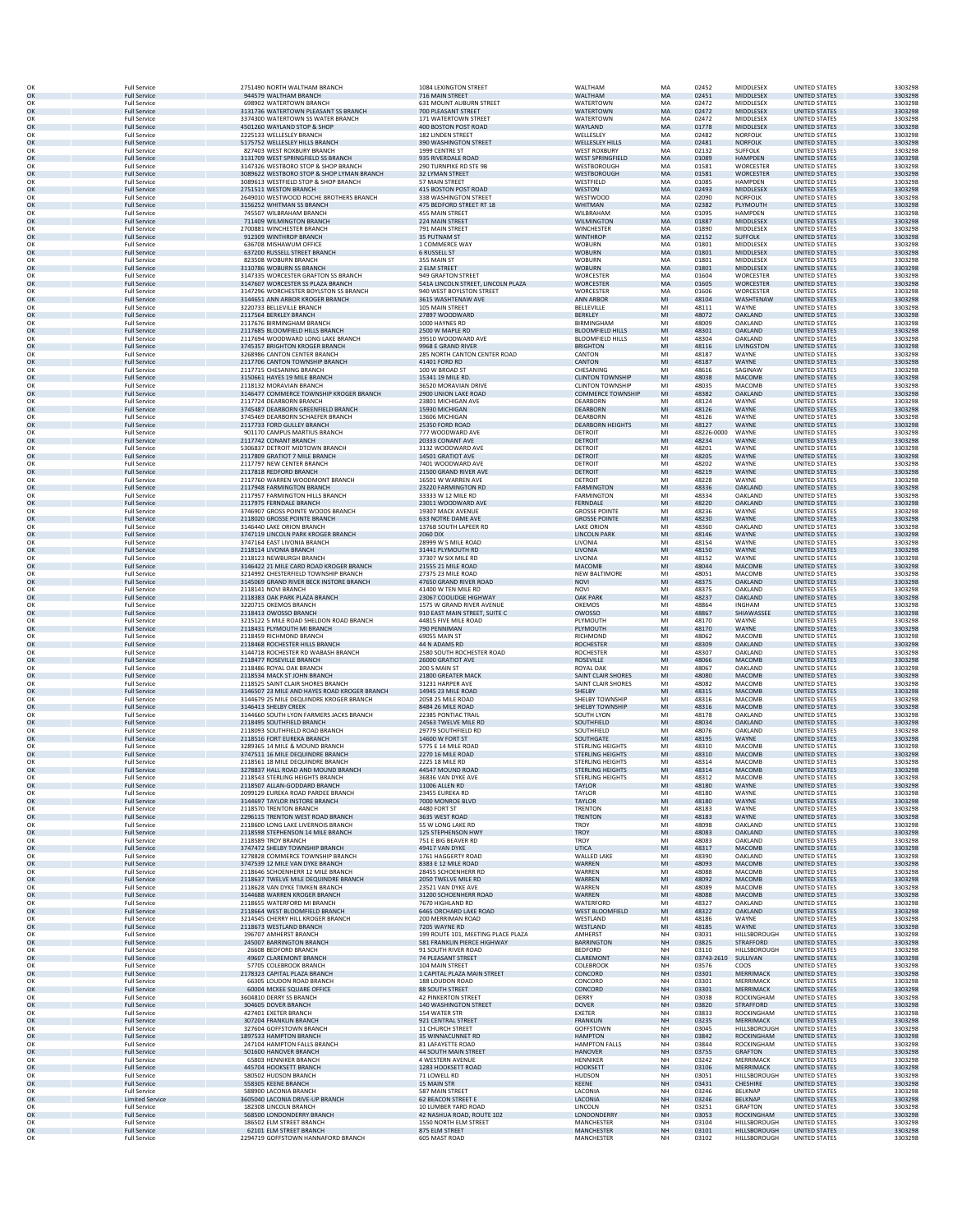| OK<br>OK<br>OK | <b>Full Service</b>                        | 187004 HANOVER STREET BRANCH                                                     | 835 HANOVER STREET                                        | <b>MANCHESTER</b>                           | <b>NH</b>              | 03104               | <b>HILLSBOROUGH</b>                    | <b>UNITED STATES</b>                         | 3303298            |
|----------------|--------------------------------------------|----------------------------------------------------------------------------------|-----------------------------------------------------------|---------------------------------------------|------------------------|---------------------|----------------------------------------|----------------------------------------------|--------------------|
|                | <b>Full Service</b><br><b>Full Service</b> | 3914706 SOUTH WILLOW BRANCH<br>392107 MEREDITH BRANCH                            | <b>688 SOUTH WILLOW STREET</b><br>66 NH ROUTE 25          | MANCHESTER<br>MEREDITH                      | <b>NH</b><br><b>NH</b> | 03103<br>03253      | <b>HILLSBOROUGH</b><br><b>BELKNAP</b>  | UNITED STATES<br><b>UNITED STATES</b>        | 3303298<br>3303298 |
|                | <b>Full Service</b>                        | 291808 MERRIMACK OFFICE                                                          | 268 DW HIGHWAY SOUTH                                      | MERRIMACK                                   | NH                     | 03054               | HILLSBOROUGH                           | <b>UNITED STATES</b>                         | 3303298            |
| OK<br>OK       | <b>Full Service</b><br><b>Full Service</b> | 299103 MILFORD NH BRANCH<br>335702 COLISEUM AVENUE BRANCH                        | 173 ELM STREET<br>33 COLISEUM AVENUE                      | MILFORD<br>NASHUA                           | <b>NH</b><br>NH        | 03055<br>03063      | HILLSBOROUGH<br>HILLSBOROUGH           | <b>UNITED STATES</b><br><b>UNITED STATES</b> | 3303298<br>3303298 |
| OK             | <b>Full Service</b>                        | 199306 MAIN STREET NASHUA BRANCH                                                 | 238 MAIN STREET                                           | <b>NASHUA</b>                               | <b>NH</b>              | 03060               | <b>HILLSBOROUGH</b>                    | <b>UNITED STATES</b>                         | 3303298            |
| OK<br>OK       | <b>Full Service</b><br><b>Full Service</b> | 517003 NORTHEASTERN BOULEVARD BRANCH<br>87207 SOUTHGATE PLAZA BRANCH             | 122 NORTHEASTERN BOULEVARD<br>277 DW HIGHWAY              | NASHUA<br>NASHUA                            | NH<br>NH               | 03062<br>03060      | HILLSBOROUGH<br><b>HILLSBOROUGH</b>    | <b>UNITED STATES</b><br><b>UNITED STATES</b> | 3303298<br>3303298 |
| OK             | <b>Full Service</b>                        | 520405 TRAFALGAR SQUARE BRANCH                                                   | ONE TRAFALGAR SQUARE                                      | <b>NASHUA</b>                               | NH                     | 03063               | HILLSBOROUGH                           | UNITED STATES                                | 3303298            |
| OK<br>OK       | <b>Full Service</b><br><b>Full Service</b> | 202701 NORTH CONWAY BRANCH<br>246602 NORTH HAMPTON BRANCH                        | 2779 WHITE MOUNTAIN HIGHWAY<br>65 LAFAYETTE ROAD          | NORTH CONWAY<br><b>NORTH HAMPTON</b>        | NH<br>NH               | 03860<br>03862      | CARROLL<br><b>ROCKINGHAM</b>           | <b>UNITED STATES</b><br><b>UNITED STATES</b> | 3303298<br>3303298 |
| OK             | <b>Full Service</b>                        | 124308 OSSIPEE BRANCH                                                            | 930 ROUTE 16                                              | <b>OSSIPEE</b>                              | <b>NH</b>              | 03864               | CARROLL                                | <b>UNITED STATES</b>                         | 3303298            |
| OK<br>OK       | <b>Full Service</b><br><b>Full Service</b> | 470500 PELHAM BRANCH<br>464509 PITTSFIELD BRANCH                                 | <b>155 BRIDGE STREET</b><br>54 MAIN STREET                | PELHAM<br>PITTSFIELD                        | NH<br><b>NH</b>        | 03076<br>03263      | HILLSBOROUGH<br>MERRIMACK              | <b>UNITED STATES</b><br><b>UNITED STATES</b> | 3303298<br>3303298 |
| OK             | <b>Full Service</b>                        | 264905 PLYMOUTH BRANCH                                                           | 20 HIGHLAND STR                                           | PLYMOUTH                                    | NH                     | 03264               | <b>GRAFTON</b>                         | <b>UNITED STATES</b>                         | 3303298            |
| OK<br>OK       | <b>Full Service</b><br><b>Full Service</b> | 468703 PORTSMOUTH BRANCH<br>3747605 RAYMOND BRANCH                               | 134 PLEASANT STR<br>9 FREETOWN ROAD                       | PORTSMOUTH<br>RAYMOND                       | NH<br>NH               | 03801<br>03077      | <b>ROCKINGHAM</b><br><b>ROCKINGHAM</b> | <b>UNITED STATES</b><br><b>UNITED STATES</b> | 3303298<br>3303298 |
| OK             | <b>Full Service</b>                        | 594901 ROCHESTER BRANCH                                                          | 90 NORTH MAIN STREET                                      | <b>ROCHESTER</b>                            | <b>NH</b>              | 03867               | <b>STRAFFORD</b>                       | <b>UNITED STATES</b>                         | 3303298            |
| OK             | <b>Full Service</b>                        | 534804 ROLLINSFORD BRANCH<br>471002 SALEM MAIN BRANCH                            | 405 PORTLAND AVENUE<br><b>45 SOUTH BROADWAY</b>           | ROLLINSFORD                                 | NH<br>NH               | 03869<br>03079      | STRAFFORD<br><b>ROCKINGHAN</b>         | <b>UNITED STATES</b><br><b>UNITED STATES</b> | 3303298            |
| OK<br>OK       | <b>Full Service</b><br><b>Full Service</b> | 474704 SOMERSWORTH BRANCH                                                        | 1 CONSTITUTIONAL WAY                                      | SALEM<br>SOMERSWORTH                        | NH                     | 03878               | STRAFFORD                              | <b>UNITED STATES</b>                         | 3303298<br>3303298 |
| OK             | <b>Limited Service</b>                     | 473109 TRICITY PLAZA DRIVE UP BRANCH                                             | 56 TRI-CITY PLAZA                                         | SOMERSWORTH                                 | NH                     | 03878               | STRAFFORD                              | <b>UNITED STATES</b>                         | 3303298            |
| OK<br>OK       | <b>Full Service</b><br><b>Full Service</b> | 367301 STRATHAM BRANCH<br>181806 WEST LEBANON BRANCH                             | 38 PORTSMOUTH AVENUE<br>1 INTERCHANGE DRIVE SUITE :       | <b>STRATHAM</b><br><b>WEST LEBANON</b>      | NH<br>NH               | 03885<br>03784      | ROCKINGHAM<br><b>GRAFTON</b>           | UNITED STATES<br><b>UNITED STATES</b>        | 3303298<br>3303298 |
| OK             | <b>Full Service</b>                        | 184405 WINDHAM BRANCH                                                            | 2A SHARMA WAY                                             | WINDHAM                                     | NH                     | 03087               | <b>ROCKINGHAM</b>                      | <b>UNITED STATES</b>                         | 3303298            |
| OK<br>OK       | <b>Full Service</b><br><b>Full Service</b> | 415109 WOLFEBORO MAIN BRANCH<br>4029214 GARDEN STATE BRANCH                      | 70 SOUTH MAIN STREET<br>2030 ROUTE 70 WEST                | WOLFEBORO<br><b>CHERRY HILL</b>             | NH<br>NJ               | 03894<br>08002      | CARROLL<br>CAMDEN                      | <b>UNITED STATES</b><br><b>UNITED STATES</b> | 3303298<br>3303298 |
| OK             | <b>Full Service</b>                        | 4029157 HADDON HEIGHTS BRANCH                                                    | <b>131 WHITE HORSE PIKE</b>                               | <b>HADDON HEIGHTS</b>                       | <b>NJ</b><br>NI        | 08035               | CAMDEN                                 | <b>UNITED STATES</b>                         | 3303298            |
| OK<br>OK       | <b>Full Service</b><br><b>Full Service</b> | 844727 GREENTREE BRANCH<br>1392346 MARLTON CROSSING BRANCH                       | 980 ROUTE 73 N<br>301 SOUTH ROUTE 73                      | MARLTON<br><b>MARLTON</b>                   | $\mathsf{NJ}$          | 08053<br>08053      | <b>BURLINGTON</b><br><b>BURLINGTON</b> | UNITED STATES<br><b>UNITED STATES</b>        | 3303298<br>3303298 |
| OK             | <b>Full Service</b>                        | 3389546 MEDFORD ELMWOOD PLAZA BRANCH                                             | 791 E ROUTE 70                                            | MARLTON                                     | NJ                     | 08053               | <b>BURLINGTON</b>                      | <b>UNITED STATES</b>                         | 3303298            |
| OK<br>OK       | <b>Full Service</b><br><b>Full Service</b> | 3298424 MEDFORD ACME BRANCH<br>3294387 MOUNT HOLLY ACME BRANCH                   | <b>175 ROUTE 70</b><br>531 HIGH STREET                    | MEDFORD<br>MOUNT HOLLY                      | NJ<br>NJ               | 08055<br>08060      | <b>BURLINGTON</b><br><b>BURLINGTON</b> | <b>UNITED STATES</b><br><b>UNITED STATES</b> | 3303298<br>3303298 |
| OK             | <b>Full Service</b>                        | 3277090 RUNNEMEDE BRANCH                                                         | 501 E. EVESHAM ROAD                                       | <b>RUNNEMEDE</b>                            | <b>NJ</b>              | 08078               | CAMDEN                                 | <b>UNITED STATES</b>                         | 3303298            |
| O۴<br>OK       | <b>Full Service</b><br><b>Full Service</b> | 3228609 GLOUCESTER ACME BRANCH<br>3552050 COOPERS PLAZA BRANCH                   | 515 BERLIN CROSS KEYS ROAD<br><b>79 ROUTE 73</b>          | SICKLERVILLE<br><b>VOORHEES</b>             | NJ<br>$\mathsf{NJ}$    | 08081<br>08043-9533 | CAMDEN<br>CAMDEN                       | <b>UNITED STATES</b><br><b>UNITED STATES</b> | 3303298<br>3303298 |
| OK             | <b>Full Service</b>                        | 240217 VOORHEES BRANCH                                                           | 1101 WHITE HORSE ROAD                                     | VOORHEES                                    | NJ                     | 08043               | CAMDEN                                 | UNITED STATES                                | 3303298            |
| OK<br>OK       | <b>Full Service</b><br><b>Full Service</b> | 451602 ALBANY DOWNTOWN STARBUCKS BRANCH<br>254205 COLONIE BRANCH                 | 10 NORTH PEARL STREET<br>1440 CENTRAL AVE AND WOLF ROAD   | ALBANY<br>ALBANY                            | <b>NY</b><br>NY        | 12207<br>12205      | ALBANY<br><b>ALBANY</b>                | <b>UNITED STATES</b><br><b>UNITED STATES</b> | 3303298<br>3303298 |
| OK             | <b>Full Service</b>                        | 2693246 HANNAFORD/WOLF ROAD BRANCH                                               | 96 WOLF ROAD                                              | ALBANY                                      | <b>NY</b>              | 12205               | ALBANY                                 | <b>UNITED STATES</b>                         | 3303298            |
| OK<br>OK       | <b>Full Service</b><br><b>Full Service</b> | 1746015 LOUDONVILLE BRANCH<br>696702 PINE HILLS OFFICE                           | 265 OSBORNE ROAD<br>501 WESTERN AVENUE                    | ALBANY<br>ALBANY                            | NY<br><b>NY</b>        | 12211<br>12203      | ALBANY<br>ALBANY                       | <b>UNITED STATES</b><br><b>UNITED STATES</b> | 3303298<br>3303298 |
| OK             | <b>Full Service</b>                        | 519708 SCHOOLHOUSE ROAD BRANCH                                                   | 1516 WESTERN AVENUE                                       | ALBANY                                      | NY                     | 12203               | ALBANY                                 | <b>UNITED STATES</b>                         | 3303298            |
| OK<br>OK       | <b>Full Service</b><br><b>Full Service</b> | 72904 BEACON BRANCH<br>10700 BINGHAMTON-WEST OFFICE                              | <b>344 MAIN STREET</b><br>247 MAIN STREET                 | <b>BEACON</b><br><b>BINGHAMTON</b>          | <b>NY</b><br>NY        | 12508<br>13905      | <b>DUTCHESS</b><br><b>BROOME</b>       | <b>UNITED STATES</b><br><b>UNITED STATES</b> | 3303298<br>3303298 |
| OK             | <b>Full Service</b>                        | 77600 CHENANGO BRIDGE OFFICE                                                     | 603 RIVER ROAD                                            | <b>BINGHAMTON</b>                           | <b>NY</b>              | 13901               | <b>BROOME</b>                          | <b>UNITED STATES</b>                         | 3303298            |
| OK<br>OK       | <b>Full Service</b><br><b>Full Service</b> | 2928993 BROCKPORT BRANCH<br>3349803 CHEEKTOWAGA GALLERIA BRANCH                  | 4871 LAKE ROAD<br>1722 WALDEN AVE                         | <b>BROCKPORT</b><br><b>BUFFALO</b>          | NY<br><b>NY</b>        | 14420<br>14225      | MONROE<br>ERIE                         | <b>UNITED STATES</b><br><b>UNITED STATES</b> | 3303298<br>3303298 |
| OK             | <b>Full Service</b>                        | 2390974 CREEKSIDE BRANCH                                                         | 2797 NIAGARA FALLS BOULEVARD                              | <b>BUFFALO</b>                              | NY                     | 14228               | ERIE                                   | <b>UNITED STATES</b>                         | 3303298            |
| OK<br>OK       | <b>Full Service</b><br><b>Full Service</b> | 3269068 DELAWARE SHERIDAN TOPS BRANCH<br>3215579 ELMWOOD AVE BUFFALO TOPS BRANCH | 1740 SHERIDAN DRIVE<br>2101 ELMWOOD AVENUE                | <b>BUFFALO</b><br><b>BUFFALC</b>            | <b>NY</b><br>NY        | 14223<br>14207      | ERIE<br>ERIE                           | <b>UNITED STATES</b><br>UNITED STATES        | 3303298<br>3303298 |
| OK             | <b>Full Service</b>                        | 2390956 ELMWOOD HERTEL BRANCH                                                    | 1893 ELMWOOD AVENUE                                       | <b>BUFFALO</b>                              | <b>NY</b>              | 14207               | ERIE                                   | <b>UNITED STATES</b>                         | 3303298            |
| OK<br>OK       | <b>Full Service</b><br><b>Full Service</b> | 2443393 LIBERTY STREET BRANCH<br>2443366 MAIN & TRANSIT BRANCH                   | 6 FOUNTAIN PLAZA, LIBERTY BLDG<br><b>6850 MAIN STREET</b> | <b>BUFFALO</b><br><b>BUFFALO</b>            | NY<br><b>NY</b>        | 14202<br>14221      | ERIE<br>ERIE                           | <b>UNITED STATES</b><br><b>UNITED STATES</b> | 3303298<br>3303298 |
| OK             | <b>Full Service</b>                        | 3269040 MAPLE ROAD AMHERST TOPS BRANCH                                           | 2351 MAPLE ROAD                                           | <b>BUFFALO</b>                              | NY                     | 14221               | ERIE                                   | <b>UNITED STATES</b>                         | 3303298            |
| OK             | <b>Full Service</b>                        | 2390723 NORTHTOWN BRANCH                                                         | 3180 SHERIDAN DRIVE                                       | <b>BUFFALO</b>                              | <b>NY</b>              | 14226               | ERIE                                   | <b>UNITED STATES</b>                         | 3303298            |
| OK<br>OK       | <b>Full Service</b><br><b>Full Service</b> | 3215485 SOUTH PARK TOPS BRANCH<br>3269107 THRUWAY PLAZA DRIVE TOPS BRANCH        | 1460 S PARK AVENUE<br>700 THRUWAY PLAZA DRIVE             | <b>BUFFALO</b><br><b>BUFFALO</b>            | NY<br><b>NY</b>        | 14220<br>14225      | ERIE<br>ERIE                           | <b>UNITED STATES</b><br><b>UNITED STATES</b> | 3303298<br>3303298 |
| OK             | <b>Full Service</b>                        | 3269095 UNION ROAD TOPS BRANCH                                                   | 3865 UNION ROAD                                           | <b>BUFFALO</b>                              | NY                     | 14225               | ERIE                                   | <b>UNITED STATES</b>                         | 3303298            |
| OK<br>OK       | <b>Full Service</b><br><b>Full Service</b> | 3269004 UNIVERSITY PLAZA TOPS BRANCH<br>3215421 CANANDAIGUA TOPS BRANCH          | 3500 MAIN STREET<br>5150 NORTH STREET                     | <b>BUFFALO</b><br>CANANDAIGUA               | <b>NY</b><br>NY        | 14226<br>14424      | ERIE<br>ONTARIO                        | <b>UNITED STATES</b><br><b>UNITED STATES</b> | 3303298<br>3303298 |
| OK             | <b>Full Service</b>                        | 516408 CICERO BRANCH                                                             | 7941 BREWERTON ROAD                                       | <b>CICERO</b>                               | <b>NY</b>              | 13039               | ONONDAGA                               | <b>UNITED STATES</b>                         | 3303298            |
| OK<br>OK       | <b>Full Service</b><br><b>Full Service</b> | 3748086 CLIFTON PARK BRANCH<br>3350153 CLIFTON PARK HANNAFORD BRANCH             | 1 MUNICIPAL PLAZA<br><b>19 CLIFTON COUNTRY RD</b>         | <b>CLIFTON PARK</b><br><b>CLIFTON PARK</b>  | NY<br><b>NY</b>        | 12065<br>12065      | SARATOGA<br>SARATOGA                   | <b>UNITED STATES</b><br><b>UNITED STATES</b> | 3303298<br>3303298 |
| OK             | <b>Full Service</b>                        | 3215494 CORTLAND TOPS BRANCH                                                     | 3932 STATE ROUTE 281                                      | CORTLAND                                    | NY                     | 13045               | CORTLAND                               | UNITED STATES                                | 3303298            |
| OK<br>OK       | <b>Full Service</b><br><b>Full Service</b> | 3269367 DANSVILLE TOPS BRANCH<br>1686102 DELMAR BRANCH                           | 35 FRANKLIN PLAZA<br>180 DELAWARE AVENUE                  | DANSVILLE<br><b>DELMAR</b>                  | NY<br>NY               | 14437<br>12054      | LIVINGSTON<br>ALBANY                   | <b>UNITED STATES</b><br><b>UNITED STATES</b> | 3303298<br>3303298 |
| OK             | <b>Full Service</b>                        | 2391001 DEPEW BRANCH                                                             | 4964 TRANSIT ROAD                                         | <b>DEPEW</b>                                | <b>NY</b>              | 14043               | ERIE                                   | <b>UNITED STATES</b>                         | 3303298            |
| OK<br>OK       | <b>Full Service</b><br><b>Full Service</b> | 3215412 DEPEW TOPS BRANCH<br>2443375 GEORGE URBAN BRANCH                         | 4777 TRANSIT ROAD<br>2040 GEORGE URBAN BOULEVARD          | DEPEW<br><b>DEPEW</b>                       | NY<br><b>NY</b>        | 14043<br>14043      | ERIE<br>ERIE                           | <b>UNITED STATES</b><br><b>UNITED STATES</b> | 3303298<br>3303298 |
| OK             | <b>Full Service</b>                        | 3269116 TRANSIT ROAD DEPEW TOPS BRANCH                                           | 6363 TRANSIT ROAD                                         | DEPEW                                       | NY                     | 14043               | ERIE                                   | <b>UNITED STATES</b>                         | 3303298            |
| OK<br>OK       | <b>Full Service</b><br><b>Full Service</b> | 2390992 EAST AMHERST BRANCH<br>3269125 TRANSIT ROAD E AMHERST TOPS BRANCH        | 9430 TRANSIT ROAD SUITE 101<br>9660 TRANSIT ROAD          | <b>EAST AMHERST</b><br><b>EAST AMHERST</b>  | <b>NY</b><br>NY        | 14051<br>14051      | ERIE<br>FRIF                           | <b>UNITED STATES</b><br><b>UNITED STATES</b> | 3303298<br>3303298 |
| OK             | <b>Full Service</b>                        | 3349812 EAST AURORA BRANCH                                                       | 212 MAIN ST                                               | <b>EAST AURORA</b>                          | <b>NY</b>              | 14052               | ERIE                                   | <b>UNITED STATES</b>                         | 3303298            |
| OK<br>OK       | <b>Full Service</b>                        | 3269134 GREY STREET TOPS BRANCH<br>453709 EAST GREENBUSH OFFICE                  | <b>65 GREY STREET</b><br>596 COLUMBIA TURNPIKE, STE.6     | <b>EAST AURORA</b><br><b>EAST GREENBUSH</b> | NY<br><b>NY</b>        | 14052<br>12061      | ERIE<br>RENSSELAER                     | <b>UNITED STATES</b><br><b>UNITED STATES</b> | 3303298<br>3303298 |
| OK             |                                            |                                                                                  | 18 WASHINGTON AVENUE                                      |                                             |                        | 13760               | BROOME                                 | <b>UNITED STATES</b>                         | 3303298            |
|                | <b>Full Service</b><br><b>Full Service</b> | 950404 ENDICOTT OFFICE                                                           |                                                           | <b>ENDICOTT</b>                             | NY                     |                     |                                        | <b>UNITED STATES</b>                         | 3303298<br>3303298 |
| OK             | <b>Full Service</b>                        | 3350032 PERINTON SQUARE MALL STARBUCKS BRANCH                                    | 6720 PITTSFORD PALMYRA RD                                 | <b>FAIRPORT</b>                             | <b>NY</b>              | 14450               | <b>MONROE</b>                          |                                              |                    |
| OK<br>OK       | <b>Full Service</b><br><b>Full Service</b> | 3145087 DEWITT BRANCH<br>3749001 FISHKILL BRANCH                                 | 6770 EAST GENESEE STREET<br>463 ROUTE 9                   | <b>FAYETTEVILLE</b><br><b>FISHKILL</b>      | NY<br>NY               | 13066<br>12524      | ONONDAGA<br><b>DUTCHESS</b>            | UNITED STATES<br><b>UNITED STATES</b>        | 3303298            |
| OK             | <b>Full Service</b>                        | 514301 GLENS FALLS BRANCH                                                        | 37 BAY STREET                                             | <b>GLENS FALLS</b>                          | NY                     | 12801               | WARREN                                 | <b>UNITED STATES</b>                         | 3303298            |
| OK<br>OK       | <b>Full Service</b><br><b>Full Service</b> | 3278789 GRAND ISLAND/TOPS BRANCH<br>3220621 GUILDERLAND BRANCH                   | 2140 GRAND ISLAND BOULEVARD<br>2080 WESTERN AVENUE        | <b>GRAND ISLAND</b><br>GUILDERLAND          | <b>NY</b><br>NY        | 14072<br>12084      | ERIE<br>ALBANY                         | <b>UNITED STATES</b><br><b>UNITED STATES</b> | 3303298<br>3303298 |
| OK             | <b>Full Service</b>                        | 2443384 HAMBURG BRANCH                                                           | 5469 CAMP ROAD                                            | <b>HAMBURG</b>                              | <b>NY</b>              | 14075               | ERIE                                   | <b>UNITED STATES</b>                         | 3303298            |
| O۴<br>OK       | <b>Full Service</b><br><b>Full Service</b> | 3269152 MCKINLEY PARKWAY TOPS BRANCH<br>3215140 SOUTH PARK HAMBURG TOPS BRANCH   | 4250 MCKINLEY PARKWAY<br><b>6150 S PARK AVENUE</b>        | HAMBURG<br><b>HAMBURG</b>                   | NY<br><b>NY</b>        | 14075<br>14075      | ERIE<br>ERIE                           | <b>UNITED STATES</b><br><b>UNITED STATES</b> | 3303298<br>3303298 |
| OK             | <b>Full Service</b>                        | 1730078 HERKIMER BRANCH                                                          | 324 PROSPECT STREET                                       | <b>HERKIMER</b>                             | NY                     | 13350               | <b>HFRKIMFR</b>                        | UNITED STATES                                | 3303298            |
| O٢<br>OK       | <b>Full Service</b><br><b>Full Service</b> | 3215506 ITHACA TOPS<br>513809 IOHNSTOWN BRANCH                                   | 710 S MEADOW STREET<br>17 SOUTH MARKET STREET             | <b>ITHACA</b><br><b>JOHNSTOWN</b>           | <b>NY</b><br>NY        | 14850<br>12095      | <b>TOMPKINS</b><br><b>FULTON</b>       | <b>UNITED STATES</b><br><b>UNITED STATES</b> | 3303298<br>3303298 |
| OK             | <b>Full Service</b>                        | 317605 KINGSTON BRANCH                                                           | 273 WALL STREET                                           | KINGSTON                                    | <b>NY</b>              | 12401               | <b>ULSTER</b>                          | <b>UNITED STATES</b>                         | 3303298            |
| OK<br>OK       | <b>Full Service</b><br><b>Full Service</b> | 1746846 LATHAM FARMS BRANCH<br>3145108 LIVERPOOL BRANCH                          | 882 NEW LOUDON ROAD<br>7541 OSWEGO ROAD                   | LATHAM<br>LIVERPOOL                         | NY<br><b>NY</b>        | 12110<br>13090      | ALBANY<br>ONONDAGA                     | <b>UNITED STATES</b><br><b>UNITED STATES</b> | 3303298<br>3303298 |
| OK             | <b>Full Service</b>                        | 3350117 LOCKPORT BRANCH                                                          | 5793 S TRANSIT RD                                         | LOCKPORT                                    | NY                     | 14094               | NIAGARA                                | UNITED STATES                                | 3303298            |
| OK<br>OK       | <b>Full Service</b><br><b>Full Service</b> | 242202 MIDDLETOWN EAST OFFICE<br>1737004 NEWARK BRANCH                           | 253 ROUTE 211 E.<br>711 WEST MILLER STREET                | MIDDLETOWN<br><b>NEWARK</b>                 | <b>NY</b><br>NY        | 10940<br>14513      | ORANGE<br>WAYNE                        | <b>UNITED STATES</b><br><b>UNITED STATES</b> | 3303298<br>3303298 |
| OK             | <b>Full Service</b>                        | 3749850 MEADOW HILL BRANCH                                                       | 1416 ROUTE 300                                            | NEWBURGH                                    | <b>NY</b>              | 12550               | ORANGE                                 | <b>UNITED STATES</b>                         | 3303298            |
| OK<br>OK       | <b>Full Service</b><br><b>Full Service</b> | 3269424 NIAGARA FALLS BLVD TOPS BRANCH<br>3350126 NIAGARA FALLS BRANCH           | 7200 NIAGARA FALLS BOULEVARD<br>8298 NIAGARA FALLS BLVD   | NIAGARA FALLS<br><b>NIAGARA FALLS</b>       | NY<br><b>NY</b>        | 14304<br>14304      | NIAGARA<br><b>NIAGARA</b>              | <b>UNITED STATES</b><br><b>UNITED STATES</b> | 3303298<br>3303298 |
| OK             | <b>Full Service</b>                        | 3215449 PORTAGE ROAD TOPS BR                                                     | 1000 PORTAGE ROAD                                         | NIAGARA FALLS                               | NY                     | 14301               | NIAGARA                                | <b>UNITED STATES</b>                         | 3303298            |
| OK<br>OK       | <b>Full Service</b><br><b>Full Service</b> | 2534059 NISKAYUNA BRANCH<br>3350359 MID CITY PLAZA TOPS BRANCH                   | 3333 CONSAUL ROAD<br>301 MEADOW DR                        | NISKAYUNA<br>NORTH TONAWANDA                | <b>NY</b><br>NY        | 12309<br>14120      | SCHENECTADY<br>NIAGARA                 | <b>UNITED STATES</b><br>UNITED STATES        | 3303298<br>3303298 |
| OK             | <b>Full Service</b>                        | 515906 ONEIDA OFFICE                                                             | 29 GLENWOOD SHOPPING PLAZA                                | ONEIDA                                      | <b>NY</b>              | 13421               | ONEIDA                                 | <b>UNITED STATES</b>                         | 3303298            |
| OK<br>OK       | <b>Full Service</b><br><b>Full Service</b> | 3279133 ONTARIO/TOPS BRANCH<br>3215403 ORCHARD PARK TOPS BRANCH                  | 6272 FURNACE ROAD<br>3201 SOUTHWESTERN BOULEVARD          | ONTARIO<br><b>ORCHARD PARK</b>              | NY<br><b>NY</b>        | 14519<br>14127      | WAYNE<br>ERIE                          | <b>UNITED STATES</b><br><b>UNITED STATES</b> | 3303298<br>3303298 |
| OK             | <b>Full Service</b>                        | 661513 PENNFAIR OFFICE                                                           | 2200 PENFIELD ROAD, O                                     | PENFIELD                                    | NY                     | 14526               | MONROE                                 | <b>UNITED STATES</b>                         | 3303298            |
| OK<br>OK       | <b>Full Service</b><br><b>Full Service</b> | 6806 RED OAKS MILL BRANCH<br>3749962 QUEENSBURY BRANCH                           | 32 VASSAR ROAD<br>771 UPPER GLEN STREET                   | <b>POUGHKEEPSIE</b><br>QUEENSBURY           | <b>NY</b><br>NY        | 12603<br>12804      | <b>DUTCHESS</b><br>WARREN              | <b>UNITED STATES</b><br><b>UNITED STATES</b> | 3303298<br>3303298 |
| OK             | <b>Full Service</b>                        | 766016 RHINEBECK OFFICE                                                          | 6708 ROUTE 9                                              | RHINEBECK                                   | NY                     | 12572               | <b>DUTCHESS</b>                        | <b>UNITED STATES</b>                         | 3303298            |
| OK<br>OK       | <b>Full Service</b><br><b>Full Service</b> | 3150689 BRIGHTON NY BRANCH<br>3215524 BUFFALO ROAD TOPS BRANCH                   | 2000 MONROE AVE<br>2345 BUFFALO ROAD                      | <b>ROCHESTER</b><br><b>ROCHESTER</b>        | NY<br><b>NY</b>        | 14618<br>14624      | <b>MONROE</b><br><b>MONROE</b>         | <b>UNITED STATES</b><br><b>UNITED STATES</b> | 3303298<br>3303298 |
| OK             | <b>Full Service</b>                        | 865311 CHILI CENTER MART BRANCH                                                  | 800 PAUL ROAD                                             | <b>ROCHESTER</b>                            | NY                     | 14624               | MONROE                                 | <b>UNITED STATES</b>                         | 3303298            |
| OK<br>OK       | <b>Full Service</b><br><b>Full Service</b> | 661915 CULVER RIDGE BRANCH<br>3215757 FRANKLIN STREET BUILDING BRANCH            | 2255 EAST RIDGE ROAD<br>260 EAST MAIN STREET, SUITE 1000  | <b>ROCHESTER</b><br><b>ROCHESTER</b>        | <b>NY</b><br>NY        | 14622<br>14604      | <b>MONROE</b><br>MONROE                | <b>UNITED STATES</b><br><b>UNITED STATES</b> | 3303298<br>3303298 |
| OK             | <b>Full Service</b>                        | 630416 HENRIETTA BRANCH                                                          | 589 JEFFERSON RD                                          | <b>ROCHESTER</b>                            | <b>NY</b>              | 14623               | <b>MONROE</b>                          | <b>UNITED STATES</b>                         | 3303298            |
| OK<br>OK       | <b>Full Service</b><br><b>Full Service</b> | 3350041 IRONDEQUOIT PLAZA BRANCH<br>3269376 JEFFERSON ROAD TOPS BRANCH           | 2255 HUDSON AVE<br>1225 JEFFERSON ROAD                    | <b>ROCHESTER</b><br><b>ROCHESTER</b>        | NY<br><b>NY</b>        | 14617<br>14623      | <b>MONROE</b><br><b>MONROE</b>         | UNITED STATES<br><b>UNITED STATES</b>        | 3303298<br>3303298 |
| OK             | <b>Full Service</b>                        | 629513 NORTHGATE PLAZA BRANCH                                                    | 3820 DEWEY AVENUE                                         | <b>ROCHESTER</b>                            | NY                     | 14616               | <b>MONROE</b>                          | <b>UNITED STATES</b>                         | 3303298            |
| OK<br>OK       | <b>Full Service</b><br><b>Full Service</b> | 3350087 PANORAMA PLAZA BRANCH<br>658513 PITTSFORD PLAZA OFFICE                   | 715 PANORAMA TRAIL<br>3349 MONROE AVE                     | <b>ROCHESTER</b><br><b>ROCHESTER</b>        | <b>NY</b><br>NY        | 14625<br>14618      | <b>MONROE</b><br>MONROE                | <b>UNITED STATES</b><br><b>UNITED STATES</b> | 3303298<br>3303298 |
| OK             | <b>Full Service</b>                        | 3350078 RIDGEMONT PLAZA BRANCH                                                   | 2833 RIDGE RD W                                           | <b>ROCHESTER</b>                            | <b>NY</b>              | 14626               | <b>MONROE</b>                          | <b>UNITED STATES</b>                         | 3303298            |
| OK<br>OK       | <b>Full Service</b><br><b>Full Service</b> | 3269330 S CLINTON AVENUE TOPS BRANCH<br>3269349 WEST AVE ROCHESTER TOPS BRANCH   | 1900 CLINTON AVENUE SOUTH<br>450 WEST AVENUE              | <b>ROCHESTER</b><br><b>ROCHESTER</b>        | NY<br><b>NY</b>        | 14618<br>14611      | MONROE<br><b>MONROE</b>                | <b>UNITED STATES</b><br><b>UNITED STATES</b> | 3303298<br>3303298 |
| OK             | <b>Full Service</b>                        | 3350069 WESTGATE PLAZA BRANCH                                                    | 2042 CHILI AVE                                            | <b>ROCHESTER</b>                            | NY                     | 14624               | <b>MONROE</b>                          | UNITED STATES                                | 3303298            |
| OK<br>OK       | <b>Full Service</b><br><b>Full Service</b> | 3350171 SARATOGA BRANCH<br>2929002 SARATOGA HANNAFORD BRANCH                     | 1 BALLSTON AVE<br>95 WEIBEL AVENUE                        | SARATOGA SPRINGS<br><b>SARATOGA SPRINGS</b> | <b>NY</b><br>NY        | 12866<br>12866      | SARATOGA<br>SARATOGA                   | <b>UNITED STATES</b><br><b>UNITED STATES</b> | 3303298<br>3303298 |
| OK             | <b>Full Service</b>                        | 3350425 RODDERDAM BRANCH                                                         | 1725 ALTAMONT AVE                                         | SCHENECTADY                                 | <b>NY</b>              | 12303               | <b>SCHENECTADY</b>                     | <b>UNITED STATES</b>                         | 3303298            |
| OK<br>OK       | <b>Full Service</b><br><b>Full Service</b> | 454201 SCHENECTADY OFFICE<br>2597380 SLINGERLANDS BRANCH                         | 245 BROADWAY SUITE 4<br>1375 NEW SCOTLAND ROAD            | SCHENECTADY<br>SLINGERLANDS                 | NY<br><b>NY</b>        | 12305<br>12159      | SCHENECTADY<br><b>ALBANY</b>           | <b>UNITED STATES</b><br><b>UNITED STATES</b> | 3303298<br>3303298 |
| OK             | <b>Full Service</b>                        | 3269161 SPRINGVILLE TOPS BRANCH                                                  | 184 SOUTH CASCADE DRIVE                                   | SPRINGVILLE                                 | NY                     | 14141               | <b>FRIF</b>                            | UNITED STATES                                | 3303298            |
| OK<br>OK       | <b>Full Service</b><br><b>Full Service</b> | 3145096 CAMILLUS BRANCH<br>3349821 KENMORE BRANCH                                | 3524 WEST GENESEE STREET<br>3494 DELAWARE AVE             | SYRACUSE<br>TONAWANDA                       | NY<br>NY               | 13219<br>14217      | ONONDAGA<br>ERIE                       | UNITED STATES<br><b>UNITED STATES</b>        | 3303298<br>3303298 |
| OK<br>OK       | <b>Full Service</b><br><b>Full Service</b> | 2606367 TONAWANDA BRANCH<br>3269237 YOUNG ST TONAWANDA TOPS BRANCH               | 20 MAIN STREET<br>890 YOUNG STREET                        | TONAWANDA<br>TONAWANDA                      | <b>NY</b><br>NY        | 14150<br>14150      | ERIE<br>ERIE                           | <b>UNITED STATES</b><br><b>UNITED STATES</b> | 3303298<br>3303298 |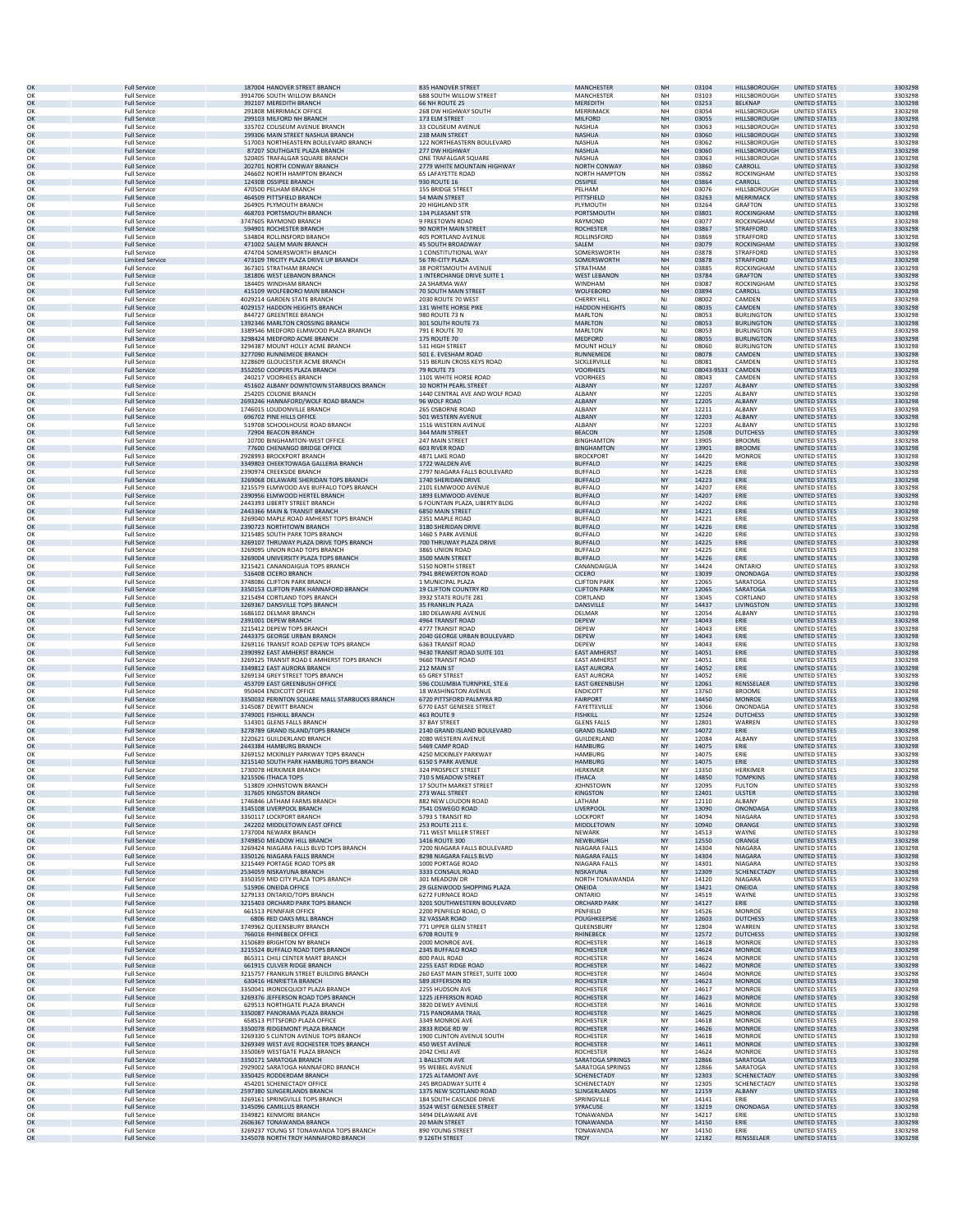|          | <b>Full Service</b>                           | 770611 UNADILLA BRANCH                                               | 191 MAIN STREET                                     | UNADILLA                                   | NY        | 13849          | OTSEGO                    | UNITED STATES                                | 3303298            |
|----------|-----------------------------------------------|----------------------------------------------------------------------|-----------------------------------------------------|--------------------------------------------|-----------|----------------|---------------------------|----------------------------------------------|--------------------|
| OK       | <b>Full Service</b>                           | 1730069 UTICA DOWNTOWN BRANCH                                        | 90 NORTH GENESEE STREET                             | <b>UTICA</b>                               | <b>NY</b> | 13502          | <b>ONEIDA</b>             | <b>UNITED STATES</b>                         | 3303298            |
| OK       | <b>Full Service</b>                           | 115502 VAILS GATE BRANCH                                             | <b>406 ROUTE 32</b>                                 | <b>VAILS GATE</b>                          | NY        | 12584          | ORANGE                    | <b>UNITED STATES</b>                         | 3303298            |
| OK       | <b>Full Service</b>                           | 900904 VESTAL EAST BRANCH                                            | 3212 VESTAL PARKWAY EAST                            | <b>VESTAL</b>                              | <b>NY</b> | 13850          | <b>BROOME</b>             | <b>UNITED STATES</b>                         | 3303298            |
| OK       | <b>Full Service</b>                           | 3150698 EASTVIEW BRANCH                                              | 5 EASTVIEW MALL                                     | <b>VICTOF</b>                              | NY        | 14564          | ONTARIO                   | UNITED STATES                                | 3303298            |
| OK       | <b>Full Service</b>                           | 3350096 EMPIRE BOULEVARD BRANCH                                      | 1950 EMPIRE BLVD                                    | WEBSTER                                    | <b>NY</b> | 14580          | <b>MONROE</b>             | <b>UNITED STATES</b>                         | 3303298            |
| OK       | <b>Full Service</b>                           | 627416 WEBSTER BRANCH                                                | 66 WEST MAIN STREET                                 | WEBSTER                                    | NY        | 14580          | MONROE                    | UNITED STATES                                | 3303298            |
| OK       | <b>Full Service</b>                           | 2443423 WEST SENECA BRANCH                                           | 1251 UNION ROAD                                     | <b>WEST SENCA</b>                          | <b>NY</b> | 14224          | ERIE                      | <b>UNITED STATES</b>                         | 3303298            |
| OK       | <b>Full Service</b>                           | 3269312 HARLEM RD W SENECA TOPS BRANCH                               | 800 HARLEM ROAD                                     | <b>WEST SENECA</b>                         | NY        | 14224          | ERIE                      | <b>UNITED STATES</b>                         | 3303298            |
| OK       | <b>Full Service</b>                           | 3269358 ORCHARD PARK RD W SENECA TOPS BRANCH                         | 355 ORCHARD PARK ROAD                               | <b>WEST SENECA</b>                         | <b>NY</b> | 14224          | ERIE                      | <b>UNITED STATES</b>                         | 3303298            |
| OK       | <b>Full Service</b>                           | 3350201 WHITE PLAINS BRANCH                                          | 200 MAMARONECK AVE                                  | WHITE PLAINS                               | NY        | 10601          | WESTCHESTER               | <b>UNITED STATES</b>                         | 3303298            |
| OK       | <b>Full Service</b>                           | 1730087 WHITESBORO BRANCH                                            | 89 ORISKANY BOULEVARD                               | WHITESBORO                                 | <b>NY</b> | 13492          | ONEIDA                    | <b>UNITED STATES</b>                         | 3303298            |
| OK       | <b>Full Service</b>                           | 3349830 GEORGETOWN SQUARE BRANCH                                     | 5225 SHERIDAN DR                                    | WILLIAMSVILLE                              | NY        | 14221          | ERIE                      | <b>UNITED STATES</b>                         | 3303298            |
| OK       | <b>Full Service</b>                           | 333100 WORCESTER OFFICE                                              | 141 MAIN STREET                                     | WORCESTER                                  | <b>NY</b> | 12197          | <b>OTSEGO</b>             | <b>UNITED STATES</b>                         | 3303298            |
| OK       | <b>Full Service</b>                           | 2534077 N GREENBUSH/HANNAFORD BRANCH                                 | <b>40 MAIN STREET</b>                               | WYNANTSKILL                                | NY        | 12198          | RENSSELAER                | UNITED STATES                                | 3303298            |
| OK       | <b>Full Service</b>                           | 3278873 YONKERS BRANCH                                               | 2371 CENTRAL PARK AVENUE                            | YONKERS                                    | <b>NY</b> | 10710          | <b>WESTCHESTER</b>        | <b>UNITED STATES</b>                         | 3303298            |
| OK       | <b>Full Service</b>                           | 3140000 AKRON SQUARE BRANCH                                          | 1165 EAST WATERLOO ROAD                             | AKRON                                      | OH        | 44306          | SUMMIT                    | <b>UNITED STATES</b>                         | 3303298            |
| OK       | <b>Full Service</b>                           | 3140055 COVENTRY ACME BRANCH                                         | 3235 MANCHESTER ROAD                                | <b>AKRON</b>                               | OH        | 44319          | <b>SUMMIT</b>             | <b>UNITED STATES</b>                         | 3303298            |
| OK       | <b>Full Service</b>                           | 3140046 DOWNTOWN AKRON BRANCH                                        | 333 SOUTH BROADWAY STREET                           | AKRON                                      | OH        | 44308          | <b>SUMMIT</b>             | <b>UNITED STATES</b>                         | 3303298            |
| OK       | <b>Full Service</b>                           | 3139992 EAST AVENUE ACME BRANCH                                      | 2147 EAST AVENUE                                    | <b>AKRON</b>                               | OH        | 44314          | <b>SUMMIT</b>             | <b>UNITED STATES</b>                         | 3303298            |
| OK       | <b>Full Service</b>                           | 3140082 FAIRLAWN OH BRANCH                                           | 2770 WEST MARKET STREET                             | AKRON                                      | OH        | 44333          | <b>SUMMIT</b>             | UNITED STATES                                | 3303298            |
| OK       | <b>Full Service</b>                           | 3140019 LAKEMORE BRANCH                                              | 1504 CANTON ROAD                                    | AKRON                                      | OH        | 44312          | <b>SUMMIT</b>             | <b>UNITED STATES</b>                         | 3303298            |
| OK       | <b>Full Service</b>                           | 3140091 MONTROSE ACME BRANCH                                         | 3979 MEDINA ROAD                                    | AKRON                                      | OH        | 44333          | SUMMIT                    | <b>UNITED STATES</b>                         | 3303298            |
| OK       | <b>Full Service</b>                           | 3139693 ALLIANCE BRANCH                                              | 780 WEST STATE STREET                               | <b>ALLIANCE</b>                            | OH        | 44601          | <b>STARK</b>              | <b>UNITED STATES</b>                         | 3303298            |
| OK       | <b>Full Service</b>                           | 3138708 BAY VILLAGE BRANCH                                           | 411 DOVER CENTER ROAD                               | <b>BAY VILLAGE</b>                         | OH        | 44140          | CUYAHOGA                  | <b>UNITED STATES</b>                         | 3303298            |
| OK       | <b>Full Service</b>                           | 3138717 BEACHWOOD BRANCH                                             | 3401 RICHMOND ROAD                                  | <b>BEACHWOOD</b>                           | OH        | 44122          | <b>CUYAHOGA</b>           | <b>UNITED STATES</b>                         | 3303298            |
| OK       | <b>Full Service</b>                           | 3751424 BEDFORD BRANCH                                               | 435 BROADWAY AVE                                    | <b>BEDFORD</b>                             | OH        | 44146          | CUYAHOGA                  | UNITED STATES                                | 3303298            |
| OK       | <b>Full Service</b>                           | 4029223 BEREA BRANCH                                                 | 447 W BAGLEY ROAD                                   | <b>BEREA</b>                               | OH        | 44017          | <b>CUYAHOGA</b>           | <b>UNITED STATES</b>                         | 3303298            |
| OK       | <b>Full Service</b>                           | 3139657 BOARDMAN BRANCH                                              | 955 BOARDMAN-POLAND ROAD                            | <b>BOARDMAN</b>                            | OH        | 44512          | MAHONING                  | UNITED STATES                                | 3303298            |
| OK       | <b>Full Service</b>                           | 3214965 BRECKSVILLE BRANCH                                           | 8471 CHIPPEWA ROAD                                  | <b>BRECKSVILLE</b>                         | OH        | 44141          | <b>CUYAHOGA</b>           | <b>UNITED STATES</b>                         | 3303298            |
| OK       | <b>Full Service</b>                           | 3138726 BROADVIEW HEIGHTS BRANCH                                     | 9243 BROADVIEW ROAD                                 | <b>BROADVIEW HEIGHTS</b>                   | OH        | 44147          | CUYAHOGA                  | <b>UNITED STATES</b>                         | 3303298            |
| OK       | <b>Full Service</b>                           | 3279058 BRUNSWICK MARKET PLACE BRANCH                                | 3720 CENTER ROAD                                    | <b>BRUNSWICK</b>                           | OH        | 44212          | <b>MEDINA</b>             | <b>UNITED STATES</b>                         | 3303298            |
| OK       | <b>Full Service</b>                           | 3139732 BELDEN VILLAGE BRANCH                                        | 4854 EVERHARD ROAD NW                               | CANTON                                     | OH        | 44718          | <b>STARK</b>              | <b>UNITED STATES</b>                         | 3303298            |
| OK       | <b>Full Service</b>                           | 3139723 BUCKEYE PLAZA BRANCH                                         | 3528 TUSCARAWAS STREET WEST                         | CANTON                                     | OH        | 44708          | <b>STARK</b>              | <b>UNITED STATES</b>                         | 3303298            |
| OK       | <b>Full Service</b>                           | 3139714 CANTON DOWNTOWN BRANCH                                       | 401 MARKET AVE N, SUITE 101                         | CANTON                                     | OH        | 44702          | <b>STARK</b>              | UNITED STATES                                | 3303298            |
| OK       | <b>Full Service</b>                           | 3139741 CANTON SOUTH BRANCH                                          | 3100 CLEVELAND AVENUE S                             | CANTON                                     | OH        | 44707          | <b>STARK</b>              | <b>UNITED STATES</b>                         | 3303298            |
| OK       | <b>Full Service</b>                           | 3139750 NORTH PLAZA BRANCH                                           | 1106 30TH STREET NW                                 | CANTON                                     | OH        | 44709          | <b>STARK</b>              | <b>UNITED STATES</b>                         | 3303298            |
| OK       | <b>Full Service</b>                           | 3139330 TANGLEWOOD BRANCH                                            | 8575 TANGLEWOOD SQUARI                              | <b>CHAGRIN FALLS</b>                       | OH        | 44023          | <b>GEAUGA</b>             | <b>UNITED STATES</b>                         | 3303298            |
| OK       | <b>Full Service</b>                           | 3139349 CHESTERLAND BRANCH                                           | 8440 MAYFIELD ROAD                                  | CHESTERLAND                                | OH        | 44026          | GEAUGA                    | <b>UNITED STATES</b>                         | 3303298            |
| OK       | <b>Full Service</b>                           | 3138771 BROADWAY 55TH BRANCH                                         | 5733 BROADWAY                                       | CLEVELAND                                  | OH        | 44127          | <b>CUYAHOGA</b>           | <b>UNITED STATES</b>                         | 3303298            |
| OK       | <b>Full Service</b>                           | 897273 CHARTER ONE MAIN OFFICE                                       | 1215 SUPERIOR AVE                                   | CLEVELAND                                  | OH        | 44114          | CUYAHOGA                  | UNITED STATES                                | 3303298            |
| OK       | <b>Full Service</b>                           | 3138838 CLARK AVENUE BRANCH                                          | 4300 CLARK AVENUE                                   | CLEVELAND                                  | OH        | 44109          | <b>CUYAHOGA</b>           | <b>UNITED STATES</b>                         | 3303298            |
| OK       | <b>Full Service</b>                           | 3138799 KAMMS CORNERS BRANCH                                         | 17411 LORAIN AVENUE                                 | CLEVELAND                                  | OH        | 44111          | CUYAHOGA                  | UNITED STATES                                | 3303298            |
| OK       | <b>Full Service</b>                           | 3751554 LEE HARVARD BRANCH                                           | 16622 HARVARD AVE                                   | CLEVELAND                                  | OH        | 44128          | <b>CUYAHOGA</b>           | <b>UNITED STATES</b>                         | 3303298            |
| OK       | <b>Full Service</b>                           | 3139059 MAYFIELD VILLAGE BRANCH                                      | 789 SOM CENTER ROAD                                 | CLEVELAND                                  | OH        | 44143          | CUYAHOGA                  | <b>UNITED STATES</b>                         | 3303298            |
| OK       | <b>Full Service</b>                           | 3138829 PEARL BROADVIEW BRANCH                                       | 4221 PEARL ROAD                                     | CLEVELAND                                  | OH        | 44109          | <b>CUYAHOGA</b>           | <b>UNITED STATES</b>                         | 3303298            |
| OK       | <b>Full Service</b>                           | 3138856 PURITAS BRANCH                                               | 15042 PURITAS AVENUE                                | CLEVELAND                                  | OH        | 44135          | CUYAHOGA                  | <b>UNITED STATES</b>                         | 3303298            |
| OK       | <b>Full Service</b>                           | 3473904 UNIVERSITY CIRCLE STARBUCKS BRANCH                           | 11302 EUCLID AVENUE                                 | CLEVELAND                                  | OH        | 44106          | <b>CUYAHOGA</b>           | <b>UNITED STATES</b>                         | 3303298            |
| OK       | <b>Full Service</b>                           | 3139134 YORK ROAD BRANCH                                             | 7360 YORK ROAD                                      | CLEVELAND                                  | OH        | 44130          | CUYAHOGA                  | UNITED STATES                                | 3303298            |
| OK       | <b>Full Service</b>                           | 3751714 CHAPEL HILL BRANCH                                           | 248 HOWE AVENUE                                     | <b>CUYAHOGA FALLS</b>                      | OH        | 44221          | <b>SUMMIT</b>             | <b>UNITED STATES</b>                         | 3303298            |
| OK       | <b>Full Service</b>                           | 3751732 EASTLAKE 337TH ST BRANCH                                     | 33700 VINE STREET                                   | EASTLAKE                                   | OH        | 44095          | LAKE                      | UNITED STATES                                | 3303298            |
| OK       | <b>Full Service</b>                           | 3138977 365 EAST 200TH BRANCH                                        | 365 EAST 200TH STREET                               | <b>EUCLID</b>                              | OH        | 44119          | <b>CUYAHOGA</b>           | <b>UNITED STATES</b>                         | 3303298            |
| OK       | <b>Full Service</b>                           | 3138968 EUCLID LAKE SHORE BRANCH                                     | 23300 LAKESHORE BOULEVARD                           | <b>EUCLID</b>                              | OH        | 44123          | CUYAHOGA                  | <b>UNITED STATES</b>                         | 3303298            |
| OK       | <b>Full Service</b>                           | 3138986 FAIRVIEW PARK BRANCH                                         | 22591 LORAIN ROAD                                   | <b>FAIRVIEW PARK</b>                       | OH        | 44126          | <b>CUYAHOGA</b>           | <b>UNITED STATES</b>                         | 3303298            |
| OK       | <b>Full Service</b>                           | 2949411 HUDSON ACME BRANCH                                           | 116 W. STREETSBORO RD                               | <b>HUDSON</b>                              | OH        | 44236          | <b>SUMMIT</b>             | UNITED STATES                                | 3303298            |
| OK       | <b>Full Service</b>                           | 3138995 INDEPENDENCE BRANCH                                          | 6200 ROCKSIDE WOODS BOULEVARD                       | INDEPENDENCE                               | OH        | 44131          | <b>CUYAHOGA</b>           | <b>UNITED STATES</b>                         | 3303298            |
| OK       | <b>Full Service</b>                           | 3139367 KIRTLAND BRANCH                                              | 9231 CHILLICOTHE ROAD                               | KIRTLAND                                   | OH        | 44094          | LAKE                      | UNITED STATES                                | 3303298            |
| OK       | <b>Full Service</b>                           | 3139004 LAKEWOOD MADISON BRANCH                                      | 14534 MADISON AVENUE                                | LAKEWOOD                                   | OH        | 44107          | <b>CUYAHOGA</b>           | <b>UNITED STATES</b>                         | 3303298            |
| OK       | <b>Full Service</b>                           | 3139013 MADISON RIDGEWOOD BRANCH                                     | 12222 MADISON AVENUE                                | LAKEWOOD                                   | OH        | 44107          | CUYAHOGA                  | <b>UNITED STATES</b>                         | 3303298            |
| OK       | <b>Full Service</b>                           | 3139769 LOUISVILLE BRANCH                                            | 315 EAST MAIN STREET                                | LOUISVILLE                                 | OH        | 44641          | <b>STARK</b>              | <b>UNITED STATES</b>                         | 3303298            |
| OK       | <b>Full Service</b>                           | 3140112 MACEDONIA BRANCH                                             | 663 E AURORA ROAD SUITE A                           | MACEDONIA                                  | OH        | 44056          | SUMMIT                    | <b>UNITED STATES</b>                         | 3303298            |
| OK       | <b>Full Service</b>                           | 3139787 MASSILLON BRANCH                                             | 121 TOMMY HENRICH DRIVE NW                          | MASSILLON                                  | OH        | 44647          | <b>STARK</b>              | <b>UNITED STATES</b>                         | 3303298            |
| OK       | <b>Full Service</b>                           | 3139778 WALES SQUARE BRANCH                                          | 2200 WALES AVENUE NW                                | MASSILLON                                  | OH        | 44646          | <b>STARK</b>              | UNITED STATES                                | 3303298            |
| OK       | <b>Full Service</b>                           | 3139442 MAUMEE BRANCH                                                | 422 CONANT STREET                                   | MAUMEE                                     | OH        | 43537          | LUCAS                     | <b>UNITED STATES</b>                         | 3303298            |
| OK       | <b>Full Service</b>                           | 3139433 SHADOW VALLEY BRANCH                                         | 1560 S HOLLAND-SYLVANIA ROAD                        | MAUMEE                                     | OH        | 43537          | LUCAS                     | UNITED STATES                                | 3303298            |
| OK       | <b>Full Service</b>                           | 3139040 MAYFIELD HEIGHTS BRANCH                                      | 6257 MAYFIELD ROAD                                  | <b>MAYFIELDS HEIGHTS</b>                   | OH        | 44124          | <b>CUYAHOGA</b>           | <b>UNITED STATES</b>                         | 3303298            |
| OK       | <b>Full Service</b>                           | 3215065 MEDINA BRANCH                                                | 1035 N COURT STREET SUITE A                         | MEDINA                                     | OH        | 44256          | MEDINA                    | <b>UNITED STATES</b>                         | 3303298            |
| OK       | <b>Full Service</b>                           | 3139376 MENTOR BRANCH                                                | 8715 MENTOR AVENUE                                  | <b>MENTOR</b>                              | OH        | 44060          | LAKE                      | <b>UNITED STATES</b>                         | 3303298            |
| OK       | <b>Full Service</b>                           | 3139406 MENTOR-ON-THE-LAKE BRANCH                                    | 5963 ANDREWS ROAD                                   | <b>MENTOR</b>                              | OH        | 44060          | LAKE                      | <b>UNITED STATES</b>                         | 3303298            |
| OK       | <b>Full Service</b>                           | 3139068 MIDDLEBURG HEIGHTS BRANCH                                    | 15050 BAGLEY ROAD                                   | MIDDLEBURG HEIGHTS                         | OH        | 44130          | CUYAHOGA                  | <b>UNITED STATES</b>                         | 3303298            |
| OK       | <b>Full Service</b>                           | 3139808 EASTON MIDDLE BRANCH                                         | 2495 EASTON STREET NORTHEAST                        | <b>NORTH CANTON</b>                        | OH        | 44721          | <b>STARK</b>              | UNITED STATES                                | 3303298            |
| OK       | <b>Full Service</b>                           | 3139796 NORTH CANTON BRANCH                                          | 1000 NORTH MAIN STREET                              | <b>NORTH CANTON</b>                        | OH        | 44720          | <b>STARK</b>              | <b>UNITED STATES</b>                         | 3303298            |
| OK       | <b>Full Service</b>                           | 3139077 NORTH OLMSTED BRANCH                                         | 25290 LORAIN ROAD                                   | NORTH OLMSTED                              | OH        | 44070          | CUYAHOGA                  | <b>UNITED STATES</b>                         | 3303298            |
| OK       | <b>Full Service</b>                           | 3805439 PROVIDENCE SQUARE BRANCH                                     | 34101 CENTER RIDGE ROAD                             | <b>NORTH RIDGEVILLE</b>                    | OH        | 44039          | LORAIN                    | <b>UNITED STATES</b>                         | 3303298            |
| OK       | <b>Full Service</b>                           | 3140103 NORTHFIELD BRANCH                                            | 10300 NORTHFIELD ROAD                               | NORTHFIELD                                 | OH        | 44067          | SUMMIT                    | <b>UNITED STATES</b>                         | 3303298            |
| OK       | <b>Full Service</b>                           | 2949420 NORTON ACME BRANCH                                           | 3200 GREENWICH ROAD                                 | <b>NORTON</b>                              | OH        | 44203          | <b>SUMMIT</b>             | <b>UNITED STATES</b>                         | 3303298            |
| OK       | <b>Full Service</b>                           | 3139451 OREGON BRANCH                                                | 3024 NAVARRE AVENUE                                 | OREGON                                     | OH        | 43616          | LUCAS                     | UNITED STATES                                | 3303298            |
| OK       | <b>Full Service</b>                           | 3139116 PARMA BRANCH                                                 | 5775 CHEVROLET BOULEVARD                            | PARMA                                      | OH        | 44130          | <b>CUYAHOGA</b>           | <b>UNITED STATES</b>                         | 3303298            |
| OK       | <b>Full Service</b>                           | 3139152 PLEASANT VALLEY OH BRANCH                                    | 7450 BROADVIEW ROAD                                 | PARMA                                      | OH        | 44134          | CUYAHOGA                  | UNITED STATES                                | 3303298            |
| OK       | <b>Full Service</b>                           | 3139143 RIDGE ROAD PARMA BRANCH                                      | 5907 RIDGE ROAD                                     | PARMA                                      | OH        | 44129          | <b>CUYAHOGA</b>           | <b>UNITED STATES</b>                         | 3303298            |
| OK       | <b>Full Service</b>                           | 3139161 PARMA HEIGHTS BRANCH                                         | 6555 PEARL ROAD                                     | PARMA HEIGHTS                              | OH        | 44130          | CUYAHOGA                  | <b>UNITED STATES</b>                         | 3303298            |
| OK       | <b>Full Service</b>                           | 3140206 PERRYSBURG BRANCH                                            | 144 E FRONT STREET                                  | PERRYSBURG                                 | OH        | 43551          | <b>WOOD</b>               | <b>UNITED STATES</b>                         | 3303298            |
| OK       | <b>Full Service</b>                           | 3139675 PORTSMOUTH OH BRANCH                                         | 507 CHILLICOTHE                                     | PORTSMOUTH                                 | OH        | 45662          | <b>SCIOTO</b>             | <b>UNITED STATES</b>                         | 3303298            |
| OK       | <b>Full Service</b>                           | 3139198 CENTER RIDGE ROCKY RIVER BRANCH                              | 21550 CENTER RIDGE ROAD                             | <b>ROCKY RIVER</b>                         | OH        | 44116          | <b>CUYAHOGA</b>           | <b>UNITED STATES</b>                         | 3303298            |
| OK       | <b>Full Service</b>                           | 3138696 SALEM OH BRANCH                                              | 2233 EAST PERSHING STREET<br>6241 SOM CENTER ROAD   | SALEM                                      | OH        | 44460          | COLUMBIANA                | UNITED STATES                                | 3303298            |
| OK<br>OK | <b>Full Service</b><br><b>Full Service</b>    | 3139219 SOLON BRANCH<br>3139358 SOUTH RUSSELL BRANCH                 | 1194 BELL ROAD                                      | SOLON<br>SOUTH RUSSELL                     | OH<br>OH  | 44139<br>44022 | <b>CUYAHOGA</b><br>GEAUGA | <b>UNITED STATES</b><br><b>UNITED STATES</b> | 3303298<br>3303298 |
| OK       | <b>Full Service</b>                           | 3140149 KENT ROAD STOW BRANCH                                        | 3323 KENT ROAD                                      | <b>STOW</b>                                | OH        | 44224          | <b>SUMMIT</b>             | <b>UNITED STATES</b>                         | 3303298            |
| OK       | <b>Full Service</b>                           | 3139237 15169 PEARL BRANCH                                           | 15169 PEARL ROAD                                    | <b>STRONGSVILLE</b>                        | OH        | 44136          | CUYAHOGA                  | <b>UNITED STATES</b>                         | 3303298            |
| OK       | <b>Full Service</b>                           | 3139228 STRONGSVILLE BRANCH<br>3139460 SYLVANIA BRANCH               | 11221 PEARL ROAD                                    | STRONGSVILLE                               | OH        | 44136          | <b>CUYAHOGA</b>           | <b>UNITED STATES</b>                         | 3303298            |
| OK<br>OK | <b>Full Service</b><br><b>Full Service</b>    | 3139488 BYRNE GLENDALE BRANCH                                        | 4939 HOLLAND SYLVANIA ROAD<br>1460 SOUTH BYRNE ROAD | SYLVANIA<br><b>TOLEDO</b>                  | OH<br>OH  | 43560<br>43614 | LUCAS<br>LUCAS            | UNITED STATES<br><b>UNITED STATES</b>        | 3303298<br>3303298 |
| OK       | <b>Full Service</b>                           | 3139527 EAST TOLEDO BRANCH                                           | 602 MAIN STREET                                     | TOLEDO                                     | OH        | 43605          | LUCAS                     | <b>UNITED STATES</b>                         | 3303298            |
| OK       | <b>Full Service</b>                           | 3139509 LEWIS BRANCH                                                 | 5911 LEWIS AVENUE                                   | <b>TOLEDO</b>                              | OH        | 43612          | LUCAS                     | <b>UNITED STATES</b>                         | 3303298            |
| OK       | <b>Full Service</b>                           | 3139518 SECOR SQUARE BRANCH                                          | 3410 SECOR ROAD, SUITE 510                          | TOLEDO                                     | OH        | 43606          | LUCAS                     | <b>UNITED STATES</b>                         | 3303298            |
| OK       | <b>Full Service</b>                           | 3139536 TRILBY BRANCH                                                | 3230 WEST ALEXIS ROAD                               | <b>TOLEDO</b>                              | OH        | 43613          | <b>LUCAS</b>              | <b>UNITED STATES</b>                         | 3303298            |
| OK       | <b>Full Service</b>                           | 3949548 TWINSBURG                                                    | 8968 DARROW ROAD                                    | TWINSBURG                                  | OH        | 44087-2127     | SUMMIT                    | <b>UNITED STATES</b>                         | 3303298            |
| OK       | <b>Limited Service</b>                        | 5061873 GREEN ACME BRANCH                                            | 3875 MASSILLON ROAD SUITE 100                       | <b>UNIONTOWN</b>                           | OH        | 44685          | <b>STARK</b>              | <b>UNITED STATES</b>                         | 3303298            |
| OK       | <b>Full Service</b>                           | 3139246 UNIVERSITY SQUARE BRANCH                                     | 2175 WARRENSVILLE CENTER ROAD                       | UNIVERSITY HEIGHTS                         | OH        | 44118          | CUYAHOGA                  | <b>UNITED STATES</b>                         | 3303298            |
| OK       | <b>Full Service</b>                           | 3139666 WADSWORTH BRANCH                                             | 214 HIGH STREET                                     | WADSWORTH                                  | OH        | 44281          | MEDINA                    | <b>UNITED STATES</b>                         | 3303298            |
| OK       | <b>Full Service</b>                           | 3139273 CROCKER PARK BRANCH                                          | 30159 DETROIT ROAD                                  | WESTLAKE                                   | OH        | 44145          | CUYAHOGA                  | <b>UNITED STATES</b>                         | 3303298            |
| OK       | <b>Full Service</b>                           | 3139264 WESTLAKE BRANCH                                              | 1299 COLUMBIA RD                                    | WESTLAKE                                   | OH        | 44145          | <b>CUYAHOGA</b>           | <b>UNITED STATES</b>                         | 3303298            |
| OK       | <b>Full Service</b>                           | 3139684 WHEELERSBURG BRANCH                                          | 8806 OHIO RIVER                                     | WHEELERSBURG                               | OH        | 45694          | SCIOTO                    | <b>UNITED STATES</b>                         | 3303298            |
| OK       | <b>Full Service</b>                           | 3139415 WILLOUGHBY BRANCH                                            | 4015 ERIE STREET                                    | <b>WILLOUGHBY</b>                          | OH        | 44094          | LAKE                      | <b>UNITED STATES</b>                         | 3303298            |
| OK       | <b>Full Service</b>                           | 3139282 WOODMERE BRANCH                                              | 28789 CHAGRIN BOULEVARD                             | WOODMERE                                   | OH        | 44122          | CUYAHOGA                  | UNITED STATES                                | 3303298            |
| OK       | <b>Full Service</b>                           | 3140167 LIBERTY BRANCH                                               | 4333 BELMONT AVENUE                                 | YOUNGSTOWN                                 | OH        | 44505          | <b>MAHONING</b>           | <b>UNITED STATES</b>                         | 3303298            |
| OK       | <b>Full Service</b>                           | 443513 ABINGTON TOWNSHIP OFFICE                                      | 1359 OLD YORK ROADS                                 | ABINGTON                                   | PA        | 19001          | <b>MONTGOMERY</b>         | <b>UNITED STATES</b>                         | 3303298            |
| OK<br>OK | <b>Full Service</b>                           | 2988175 ALDAN GIANT BRANCH                                           | 543 NORTH OAK AVENUE, PROVIDENCE VILLAGE            | ALDAN<br>ALIQUIPPA                         | PA        | 19018<br>15001 | DELAWARE                  | <b>UNITED STATES</b>                         | 3303298            |
| OK       | <b>Full Service</b><br><b>Full Service</b>    | 3296671 ALIQUIPPA GIANT EAGLE BRANCH<br>3537141 NEW SHEEFIFLD BRANCH | 3113 GREEN GARDEN ROAD<br>907 22ND STREET           | <b>ALIQUIPPA</b>                           | PA<br>PA  | 15001          | BEAVER<br><b>BEAVER</b>   | <b>UNITED STATES</b><br><b>UNITED STATES</b> | 3303298<br>3303298 |
| OK       | <b>Full Service</b>                           | 934721 HAMPTON PLAZA BRANCH                                          | 4761 ROUTE 8                                        | <b>ALLISON PARK</b>                        | PA        | 15101          | ALLEGHENY                 | <b>UNITED STATES</b>                         | 3303298            |
| OK       | <b>Full Service</b>                           | 3761919 ALTOONA GIANT EAGLE BRANCH                                   | 181 SOPHRIRA LANE                                   | <b>ALTOONA</b>                             | PA        | 16602          | <b>BLAIR</b>              | <b>UNITED STATES</b>                         | 3303298            |
| OK       | <b>Full Service</b>                           | 333511 BROAD AVENUE BRANCH                                           | 2035 BROAD AVENUE                                   | <b>ALTOONA</b>                             | PA        | 16601          | <b>BI AIR</b>             | <b>UNITED STATES</b>                         | 3303298            |
| OK       | <b>Limited Service</b>                        | 4029072 PLEASANT VALLEY DRIVEIN BRANCH                               | 3515 PLEASANT VALLEY BOULEVARD                      | <b>ALTOONA</b>                             | PA        | 16602          | <b>BLAIR</b>              | <b>UNITED STATES</b>                         | 3303298            |
| OK       | <b>Full Service</b>                           | 97318 BROAD AXE BRANCH                                               | 48 WEST SKIPPACK PIKE                               | AMBLER                                     | PA        | 19002          | MONTGOMERY                | <b>UNITED STATES</b>                         | 3303298            |
| OK       | <b>Full Service</b>                           | 949912 HAVERFORD BRANCH                                              | 225 WEST LANCASTER AVENUE                           | ARDMORE                                    | PA        | 19003-1402     | <b>MONTGOMERY</b>         | <b>UNITED STATES</b>                         | 3303298            |
| OK       | <b>Full Service</b>                           | 4843214 ASTON GIANT                                                  | 3400 CONCORD ROAD                                   | ASTON                                      | PA        | 19014          | DELAWARE                  | <b>UNITED STATES</b>                         | 3303298            |
| OK       | <b>Full Service</b>                           | 3760798 BALA BRANCH                                                  | <b>15 W CITY AVENUE</b>                             | <b>BALA CYNWYD</b>                         | PA        | 19004          | <b>MONTGOMERY</b>         | <b>UNITED STATES</b>                         | 3303298            |
| OK       | <b>Full Service</b>                           | 2965961 BALA CYNWYD ACME BRANCH                                      | 121 EAST CITY AVE                                   | <b>BALA CYNWYD</b>                         | PA        | 19004          | <b>MONTGOMERY</b>         | UNITED STATES                                | 3303298            |
| OK       | <b>Full Service</b>                           | 754022 BEAVER BRANCH                                                 | 300 BEAVER STREET                                   | BEAVER                                     | PA        | 15009          | <b>BEAVER</b>             | <b>UNITED STATES</b>                         | 3303298            |
| OK       | <b>Full Service</b>                           | 691725 CHIPPEWA BRANCH                                               | 2537 CONSTITUTION BOULEVARD                         | <b>BEAVER FALLS</b>                        | PA        | 15010          | <b>BEAVER</b>             | <b>UNITED STATES</b>                         | 3303298            |
| OK       | <b>Full Service</b>                           | 965828 BELLEVUE BRANCH                                               | 495 LINCOLN AVE                                     | <b>BELLEVUE</b>                            | PA        | 15202          | ALLEGHEN                  | <b>UNITED STATES</b>                         | 3303298            |
| OK       | <b>Full Service</b>                           | 2802749 BENSALEM ACME BRANCH                                         | 2301 BRISTOL ROAD                                   | BENSALEM                                   | PA        | 19020          | <b>BUCKS</b>              | <b>UNITED STATES</b>                         | 3303298            |
| OK       | <b>Full Service</b>                           | 1841808 BROOKWOOD OFFICE                                             | 1881 STREET ROAD                                    | <b>BENSALEM</b>                            | PA        | 19020          | <b>BUCKS</b>              | <b>UNITED STATES</b>                         | 3303298            |
| OK       | <b>Full Service</b>                           | 2659653 BETHEL GIANT EAGLE BRANCH                                    | 5055 LIBRARY ROAD                                   | <b>BETHEL PARK</b>                         | PA        | 15102          | ALLEGHENY                 | <b>UNITED STATES</b>                         | 3303298            |
| OK       | <b>Full Service</b>                           | 1878523 GIANT EAGLE/VILLAGE SQUARE OFFICE                            | 7000 OXFORD DR.                                     | <b>BETHEL PARK</b>                         | PA        | 15102          | <b>ALLEGHENY</b>          | <b>UNITED STATES</b>                         | 3303298            |
| OK       | <b>Full Service</b>                           | 2989248 BLUEBELL GIANT BRANCH                                        | 1760 DEKALB PIKE                                    | <b>BLUE BELL</b>                           | PA        | 19422          | <b>MONTGOMERY</b>         | <b>UNITED STATES</b>                         | 3303298            |
| OK       | <b>Full Service</b>                           | 168928 BRIDGEVILLE GIANT EAGLE BRANCH                                | 1025 WASHINGTON PIKE                                | <b>BRIDGEVILLE</b>                         | PA        | 15017          | ALLEGHENY                 | <b>UNITED STATES</b>                         | 3303298            |
| OK       | <b>Full Service</b>                           | 881311 BRODHEADSVILLE BRANCH                                         | 108 ERIN LANE                                       | <b>BRODHEADSVILLE</b><br><b>BROOKHAVEN</b> | PA        | 18322          | <b>MONROE</b>             | <b>UNITED STATES</b>                         | 3303298            |
| OK<br>OK | <b>Limited Service</b><br><b>Full Service</b> | 5121674 BROOKHAVEN GIANT BRANCH<br>1841787 BROOKHAVEN OFFICE         | 4930 EDGEMONT AVE<br>5001 EDGEMONT AVE              | <b>BROOKHAVEN</b>                          | PA<br>PA  | 19015<br>19015 | DELAWARE<br>DELAWARE      | <b>UNITED STATES</b><br><b>UNITED STATES</b> | 3303298<br>3303298 |
| OK       | <b>Full Service</b>                           | 3141070 BROOMALL GIANT BRANCH                                        | 2180 WEST CHESTER PIKI                              | <b>BROOMALL</b>                            | PA        | 19008-1224     | DELAWARE                  | <b>UNITED STATES</b>                         | 3303298            |
| OK       | <b>Full Service</b>                           | 99415 LAWRENCE PARK OFFICE                                           | 1991 SPROUL ROAD                                    | <b>BROOMALL</b>                            | PA        | 19008          | DELAWARE                  | <b>UNITED STATES</b>                         | 3303298            |
| OK       | <b>Full Service</b>                           | 4415938 BRYN MAWR                                                    | 733 WEST LANCASTER AVE                              | <b>BRYN MAWR</b>                           | PA        | 19010          | <b>MONTGOMERY</b>         | <b>UNITED STATES</b>                         | 3303298            |
| OK       | <b>Full Service</b>                           | 687429 BURGETTSTOWN BRANCH                                           | 2020 SMITH TOWNSHIP STATE ROAD                      | <b>BURGETTSTOWN</b>                        | PA        | 15021          | WASHINGTON                | UNITED STATES                                | 3303298            |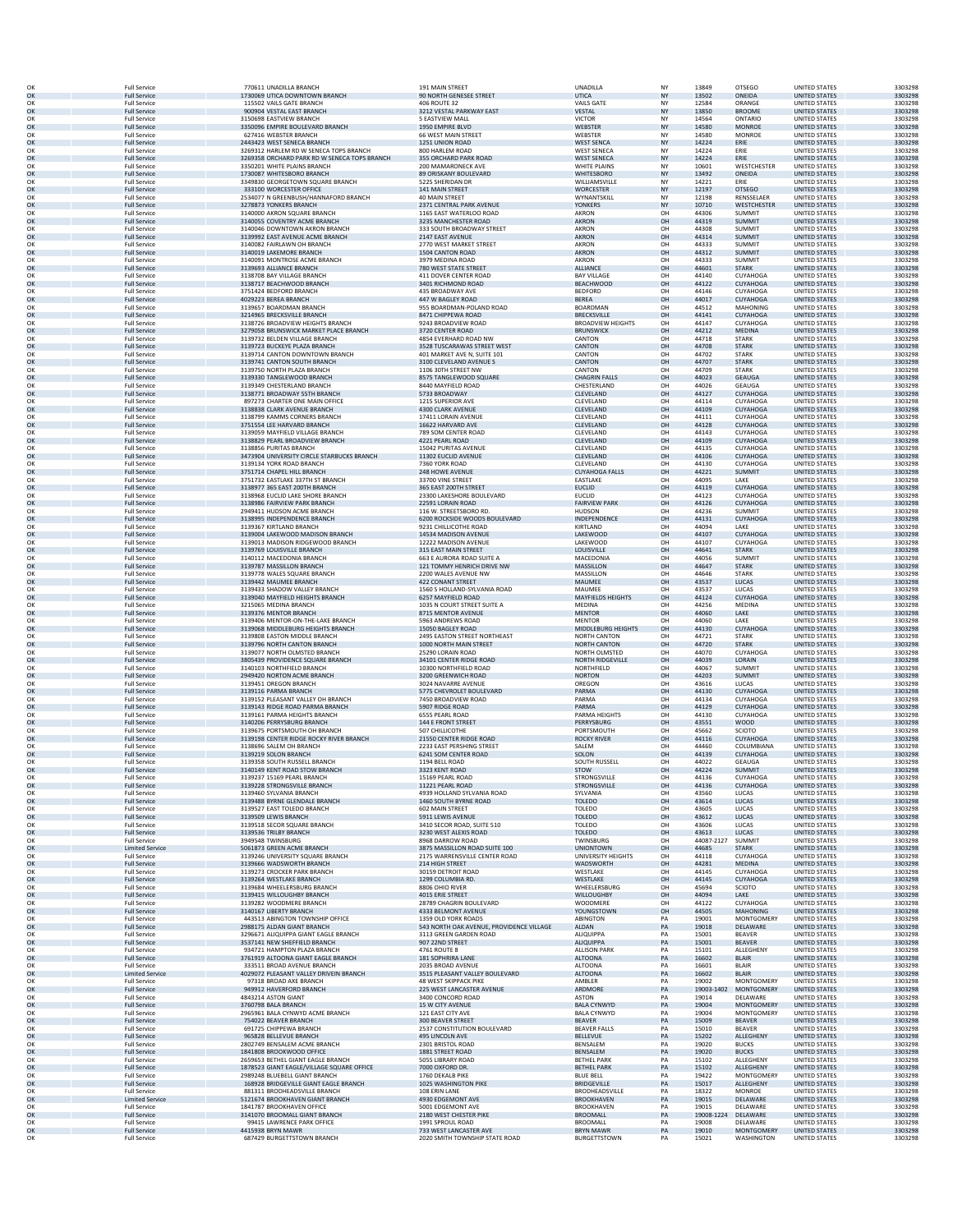|          | <b>Full Service</b><br><b>Full Service</b> | 743213 BURNHAM BRANCH<br>690120 BUTLER BRANCH                  | 308 N LOGAN BLVD<br>301 NORTH MAIN STREET         | <b>BURNHAM</b><br><b>BUTLER</b>     | PA<br>PA | 17009<br>16001 | MIFFLIN<br><b>BUTLER</b>               | <b>UNITED STATES</b><br>UNITED STATES        | 3303298            |
|----------|--------------------------------------------|----------------------------------------------------------------|---------------------------------------------------|-------------------------------------|----------|----------------|----------------------------------------|----------------------------------------------|--------------------|
| OK<br>OK | <b>Full Service</b>                        | 3537178 CLEARVIEW MALL GIANT EAGLE BRANCH                      | 1521 NORTH MAIN STREET                            | <b>BUTLER</b>                       | PA       | 16001          | <b>BUTLER</b>                          | <b>UNITED STATES</b>                         | 3303298<br>3303298 |
| OK       | <b>Full Service</b>                        | 3537187 MORAINE POINTE PLAZA BRANCH                            | 700 MORAINE POINTE PLAZA                          | <b>BUTLER</b>                       | PA       | 16001          | <b>BUTLER</b>                          | UNITED STATES                                | 3303298            |
| OK       | <b>Full Service</b>                        | 505318 HAMPDEN-CAMP HILL OFFICE                                | 4101 CARLISLE PIKE                                | <b>CAMP HILI</b>                    | PA       | 17011          | CUMBERLAND                             | <b>UNITED STATES</b>                         | 3303298            |
| OK       | <b>Full Service</b>                        | 1479649 DONALDSONS CROSSROADS GIANT EAGLE BRANCH               | 4007 SOUTH WASHINGTON RD.                         | CANONSBURG                          | PA       | 15317          | WASHINGTON                             | <b>UNITED STATES</b>                         | 3303298            |
| OK       | <b>Full Service</b>                        | 502719 CARLISLE BRANCH                                         | <b>665 NORTH EAST STREET</b>                      | CARLISLE                            | PA       | 17013          | CUMBERLAND                             | <b>UNITED STATES</b>                         | 3303298            |
| OK       | <b>Full Service</b>                        | 689526 CARNEGIE BRANCH                                         | 4 WEST MAIN STREET, WEST MALL PLAZA               | CARNEGIE                            | PA       | 15106          | ALLEGHENY                              | <b>UNITED STATES</b>                         | 3303298            |
| OK       | <b>Full Service</b>                        | 883511 CENTER SQUARE OFFICE                                    | 1301 SKIPPACK PIKE                                | <b>CENTER SQUARE</b>                | PA       | 19422          | <b>MONTGOMERY</b>                      | <b>UNITED STATES</b>                         | 3303298            |
| OK       | <b>Limited Service</b>                     | 4971751 CHALFONT GIANT BRANCH                                  | 4275 COUNTY LINE ROAD STE 28                      | CHALFONT                            | PA       | 18914          | <b>BUCKS</b>                           | <b>UNITED STATES</b><br><b>UNITED STATES</b> | 3303298            |
| OK       | <b>Full Service</b>                        | 692928 CHARLEROI BRANCH                                        | 501 MCKEAN AVE                                    | CHARLEROI                           | PA       | 15022          | WASHINGTON                             | <b>UNITED STATES</b>                         | 3303298            |
| OK       | <b>Full Service</b>                        | 1841031 MELROSE PARK BRANCH                                    | 7435 FRONT STREET                                 | CHELTENHAM                          | PA       | 19012          | MONTGOMERY                             |                                              | 3303298            |
| OK       | <b>Full Service</b>                        | 2562593 CLARKS SUMMIT BRANCH                                   | 1142 NORTHERN BLVD                                | <b>CLARKS SUMMIT</b>                | PA       | 18411          | LACKAWANNA                             | <b>UNITED STATES</b>                         | 3303298            |
| OK       | <b>Full Service</b>                        | 941514 CLIFTON HEIGHTS BRANCH                                  | 5251 W. BALTIMORE PIKE                            | <b>CLIFTON HEIGHTS</b>              | PA       | 19018          | DELAWARE                               | <b>UNITED STATES</b>                         | 3303298            |
| OK       | <b>Full Service</b>                        | 3141061 CONSHOHOCKEN BRANCH                                    | 202 WEST RIDGE PIKE                               | CONSHOHOCKEN                        | PA       | 19428-1276     | MONTGOMERY                             | <b>UNITED STATES</b>                         | 3303298            |
| OK       | <b>Full Service</b>                        | 1954397 GIANT EAGLE MOON TOWNSHIP OFFICE                       | 5990 UNIVERSITY BOULEVARD                         | CORAOPOLIS                          | PA       | 15108          | ALLEGHENY                              | UNITED STATES                                | 3303298            |
| OK       | <b>Full Service</b>                        | 1393790 MOON TOWNSHIP OFFICE                                   | 1132 THORN RUN ROAD EXT                           | CORAOPOLIS                          | PA       | 15108          | ALLEGHENY                              | <b>UNITED STATES</b>                         | 3303298            |
| OK       | <b>Full Service</b>                        | 38713 DALLAS BRANCH                                            | <b>15 MAIN STREET</b>                             | <b>DALLAS</b>                       | PA       | 18612          | LUZERNE                                | UNITED STATES                                | 3303298            |
| OK       | <b>Full Service</b>                        | 564913 DILLSBURG OFFICE                                        | 4 SOUTH BALTIMORE STREET                          | <b>DILLSBURG</b>                    | PA       | 17019          | <b>YORK</b>                            | <b>UNITED STATES</b>                         | 3303298            |
| OK       | <b>Full Service</b>                        | 3770649 THORNDALE ACME BRANCH                                  | 3951 WEST LINCOLN HIGHWAY                         | DOWNINGTOWN                         | PA       | 19335          | CHESTER                                | <b>UNITED STATES</b>                         | 3303298            |
| OK       | <b>Full Service</b>                        | 2259932 DOYLESTOWN ACME BRANCH                                 | <b>482 NORTH MAIN STREET</b>                      | <b>DOYLESTOWN</b>                   | PA       | 18901          | <b>BUCKS</b>                           | <b>UNITED STATES</b>                         | 3303298            |
| OK       | <b>Full Service</b>                        | 1841750 DOYLESTOWN NORTH OFFICE                                | 559 NORTH MAIN ST                                 | DOYLESTOWN                          | PA       | 18901          | <b>BUCKS</b>                           | <b>UNITED STATES</b>                         | 3303298            |
| OK       | <b>Full Service</b>                        | 2716006 EAST NORRITON CROSSING BRANCH                          | 5 WEST GERMANTOWN PIKE                            | <b>EAST NORRITON</b>                | PA       | 19401          | <b>MONTGOMERY</b>                      | <b>UNITED STATES</b>                         | 3303298            |
| OK       | <b>Full Service</b>                        | 2260004 ELIZABETHTOWN JUBILEE OFFICE                           | 1278 SOUTH MARKET ST                              | ELIZABETHTOWN                       | PA       | 17022          | LANCASTER                              | UNITED STATES                                | 3303298            |
| OK       | <b>Full Service</b>                        | 3537244 ELKINS PARK BRANCH                                     | 8250 OLD YORK ROAD                                | <b>ELKINS PARK</b>                  | PA       | 19027          | <b>MONTGOMERY</b>                      | <b>UNITED STATES</b>                         | 3303298            |
| OK       | <b>Full Service</b>                        | 345523 ERIE DOWNTOWN BRANCH                                    | 25 WEST 12TH STREET                               | ERIE                                | PA       | 16501          | ERIE                                   | UNITED STATES                                | 3303298            |
| OK       | <b>Full Service</b>                        | 1958265 GIANT EAGLE HARBORCREEK OFFICE                         | 4265 BUFFALO ROAD                                 | ERIE                                | PA       | 16510          | ERIE                                   | <b>UNITED STATES</b>                         | 3303298            |
| OK       | <b>Full Service</b>                        | 407328 GLENWOOD BRANCH                                         | 3835 PEACH STREET                                 | ERIE                                | PA       | 16509          | ERIE                                   | UNITED STATES<br><b>UNITED STATES</b>        | 3303298            |
| OK       | <b>Full Service</b>                        | 2522609 MILLCREEK GIANT EAGLE BRANCH                           | 2067 INTERCHANGE ROAD                             | ERIE                                | PA       | 16509          | ERIE                                   | UNITED STATES                                | 3303298            |
| OK       | <b>Full Service</b>                        | 2511283 STERRETTANIA OFFICE                                    | 3471 WEST 38TH ST                                 | FRIF                                | PA       | 16506-4299     | ERIE                                   |                                              | 3303298            |
| OK       | <b>Full Service</b>                        | 1960512 YORKTOWN SQUARE GIANT EAGLE BRANCH                     | 2501 W 12TH STREET                                | ERIE                                | PA       | 16505          | ERIE                                   | <b>UNITED STATES</b>                         | 3303298            |
| OK       | <b>Full Service</b>                        | 3770685 MURRYSVILLE GIANT EAGLE BRANCH                         | 4810 OLD WM PENN HIGHWAY                          | <b>EXPORT</b>                       | PA       | 15632          | WESTMORELAND                           | <b>UNITED STATES</b>                         | 3303298            |
| OK       | <b>Full Service</b>                        | 2645544 EXTON GIANT                                            | 141 EAST SWEDESFORD ROAD, STE 100                 | <b>EXTON</b>                        | PA       | 19341          | CHESTER                                | <b>UNITED STATES</b>                         | 3303298            |
| OK       | <b>Full Service</b>                        | 704812 EXTON OFFICE                                            | 308 E. LINCOLN HWY                                | EXTON                               | PA       | 19341          | CHESTER                                | <b>UNITED STATES</b>                         | 3303298            |
| OK       | <b>Full Service</b>                        | 3231841 LIONVILLE BRANCH                                       | 50 EAST UWCHLAN AVENUE                            | <b>EXTON</b>                        | PA       | 19341          | CHESTER                                | <b>UNITED STATES</b>                         | 3303298            |
| O۴       | <b>Full Service</b>                        | 2986359 FAIRLESS HILLS GIANT BRANCH                            | 471 OXFORD VALLEY ROAD SOUTH, SUITE 100           | <b>FAIRLESS HILLS</b>               | PA       | 19030          | <b>BUCKS</b>                           | <b>UNITED STATES</b>                         | 3303298            |
| OK       | <b>Full Service</b>                        | 2630625 FEASTERVILLE ACME BRANCH                               | 105 EAST STREET ROAD                              | FEASTERVILLE                        | PA       | 19053          | <b>BUCKS</b>                           | <b>UNITED STATES</b>                         | 3303298            |
| OK       | <b>Full Service</b>                        | 5297579 FEASTERVILLE GIANT BRANCH                              | 176 W STREET RD                                   | <b>FEASTERVILLE TREVOSE</b>         | PA       | 19053          | <b>BUCKS</b>                           | UNITED STATES                                | 3303298            |
| OK       | <b>Full Service</b>                        | 3310250 FINLEYVILLE GIANT EAGLE BRANCH                         | 3701 STATE ROUTE 88                               | FINLEYVILLE                         | PA       | 15332          | WASHINGTON                             | <b>UNITED STATES</b>                         | 3303298            |
| OK       | <b>Full Service</b>                        | 3537253 FLOURTOWN BRANCH                                       | BETHLEHEM PIKE AND EAST MILL ROAD                 | <b>FLOURTOWN</b>                    | PA       | 19031          | <b>MONTGOMERY</b>                      | UNITED STATES                                | 3303298            |
| OK       | <b>Full Service</b>                        | 2806475 FOLSOM ACME BRANCH                                     | 124 MORTON AVENUE                                 | <b>FOLSOM</b>                       | PA       | 19033          | DELAWARE                               | <b>UNITED STATES</b>                         | 3303298            |
| OK       | <b>Full Service</b>                        | 578518 FORTY FORT BRANCH                                       | 983 WYOMING AVENUE                                | <b>FORTY FORT</b>                   | PA       | 18704          | LUZERNE                                | <b>UNITED STATES</b>                         | 3303298            |
| OK       | <b>Full Service</b>                        | 1993408 GIBSONIA GIANT EAGLE BRANCH                            | 400 NORTHTOWNE SOUARI                             | <b>GIBSONIA</b>                     | PA       | 15044          | ALLEGHENY                              | <b>UNITED STATES</b>                         | 3303298            |
| ОК       | <b>Full Service</b>                        | 4207197 CONCORDVILLE                                           | 1071 BALTIMORE PIKE                               | <b>GLEN MILLS</b>                   | PA       | 19342          | DELAWARE                               | UNITED STATES                                | 3303298            |
| OK       | <b>Full Service</b>                        | 1847417 GIANT EAGLE/GLENSHAW OFFICE                            | 1671 BUTLER PLANK ROAD                            | <b>GLENSHAW</b>                     | PA       | 15116          | ALLEGHENY                              | <b>UNITED STATES</b>                         | 3303298            |
| OK       | <b>Full Service</b>                        | 693420 MOUNT ROYAL BRANCH                                      | 1704 MT ROYAL BOULEVARD                           | <b>GLENSHAW</b>                     | PA       | 15116          | ALLEGHENY                              | UNITED STATES                                | 3303298            |
| OK       | <b>Full Service</b>                        | 2989453 GLENSIDE BRANCH                                        | 139 SOUTH EASTON ROAD                             | <b>GLENSIDE</b>                     | PA       | 19038          | <b>MONTGOMERY</b>                      | <b>UNITED STATES</b>                         | 3303298            |
| OK       | <b>Full Service</b>                        | 3141052 EASTGATE GIANT EAGLE BRANCH                            | 1120A EAST PITTSBURGH STREET                      | GREENSBURG                          | PA       | 15601-3604     | WESTMORELAND                           | <b>UNITED STATES</b>                         | 3303298            |
| OK       | <b>Full Service</b>                        | 696421 FOURTH AND MAIN STREET BRANCH                           | 400 SOUTH MAIN STREET                             | GREENSBURG                          | PA       | 15601          | WESTMORELAND                           | <b>UNITED STATES</b>                         | 3303298            |
| OK       | <b>Full Service</b>                        | 2031491 HEMPEILD GIANT EAGLE BRANCH                            | <b>ROUTES 30 &amp; 66</b>                         | GREENSBURG                          | PA       | 15601          | WESTMORELAND                           | <b>UNITED STATES</b>                         | 3303298            |
| OK       | <b>Full Service</b>                        | 1128 GROVE CITY BRANCH                                         | <b>165 SOUTH BROAD STREET</b>                     | <b>GROVE CITY</b>                   | PA       | 16127          | <b>MERCER</b>                          | <b>UNITED STATES</b>                         | 3303298            |
| OK       | <b>Full Service</b>                        | 104515 LINGLESTOWN ROAD OFFICE                                 | 2005 LINGLESTOWN ROAD                             | <b>HARRISBURG</b>                   | PA       | 17110          | <b>DAUPHIN</b>                         | <b>UNITED STATES</b>                         | 3303298            |
| OK       | <b>Full Service</b>                        | 442619 ROUTE 22 EAST OFFICE                                    | 5999 ALLENTOWN BOULEVARD                          | HARRISBURG                          | PA       | 17112          | <b>DAUPHIN</b>                         | <b>UNITED STATES</b>                         | 3303298            |
| OK       | <b>Full Service</b>                        | 165114 UNION DEPOSIT MALL OFFICE                               | 4271 UNION DEPOSIT ROAD                           | <b>HARRISBURG</b>                   | PA       | 17111          | <b>DAUPHIN</b>                         | UNITED STATES                                | 3303298            |
| OK       | <b>Full Service</b>                        | 3231878 EAGLE ROAD BRANCH                                      | 160 WEST EAGLE ROAD                               | <b>HAVERTOWN</b>                    | PA       | 19083          | DELAWARE                               | <b>UNITED STATES</b>                         | 3303298            |
| OK       | <b>Full Service</b>                        | 5116175 HAVERTOWN GIANT BRANCH                                 | 116 W TOWNSHIP LINE ROAD                          | <b>HAVERTOWN</b>                    | PA       | 19083          | DELAWARE                               | <b>UNITED STATES</b>                         | 3303298            |
| OK       | <b>Full Service</b>                        | 1841554 MANOA OFFICE                                           | 1375 WEST CHESTER PIKE                            | <b>HAVERTOWN</b>                    | PA       | 19083          | DELAWARE                               | <b>UNITED STATES</b>                         | 3303298            |
| OK       | <b>Full Service</b>                        | 805924 HERMITAGE BRANCH                                        | 3390 E STATE STREET                               | HERMITAGE                           | PA       | 16148          | MERCER                                 | <b>UNITED STATES</b>                         | 3303298            |
| OK       | <b>Full Service</b>                        | 1841714 MCDADE MALL OFFICE                                     | 2600 MACDADE BLVD SUITE 559                       | <b>HOLMES</b>                       | PA       | 19043          | DELAWARE                               | <b>UNITED STATES</b>                         | 3303298            |
| OK       | <b>Full Service</b>                        | 5449266 WATERFRONT GIANT EAGLE                                 | 420 E WATERFRONT DRIVE                            | HOMESTEAD                           | PA       | 15120          | ALLEGHENY                              | UNITED STATES                                | 3303298            |
| OK       | <b>Full Service</b>                        | 47416 HORSHAM GIANT BRANCH                                     | 314 HORSHAM ROAD UNIT A                           | HORSHAM                             | PA       | 19044          | <b>MONTGOMERY</b>                      | <b>UNITED STATES</b>                         | 3303298            |
| OK       | <b>Full Service</b>                        | 628516 MAPLE GLENN BRANCH<br>2259941 VILLAGE MALL ACME BRANCH  | 822 WELSH ROAD                                    | HORSHAM                             | PA       | 19044<br>19044 | <b>MONTGOMERY</b>                      | <b>UNITED STATES</b>                         | 3303298            |
| OK<br>OK | <b>Full Service</b><br><b>Full Service</b> | 1420986 HUNTINGDON VALLEY BRANCH                               | 200 BLAIR MILL ROAD STE 9A<br>763 HUNTINGDON PIKE | <b>HORSHAM</b><br>HUNTINGDON VALLEY | PA<br>PA | 19006          | <b>MONTGOMERY</b><br>MONTGOMERY        | <b>UNITED STATES</b><br><b>UNITED STATES</b> | 3303298<br>3303298 |
| OK       | <b>Full Service</b>                        | 4221577 INDIANA PENNSYLVANIA GIANT EAGLE                       | 475 BEN FRANKLIN RD SOUTH SUITE 8                 | <b>INDIANA</b>                      | PA       | 15701          | <b>INDIANA</b>                         | <b>UNITED STATES</b>                         | 3303298            |
| OK       | <b>Full Service</b>                        | 2338659 IRWIN GIANT EAGLE BRANCH                               | 8901 STATE RT 30 SUITE 2                          | <b>IRWIN</b>                        | PA       | 15642          | WESTMORELAND                           | UNITED STATES                                | 3303298            |
| OK       | <b>Full Service</b>                        | 3352812 JAMISON BRANCH                                         | 2395 YORK ROAD                                    | <b>JAMISON</b>                      | PA       | 18929          | <b>BUCKS</b>                           | <b>UNITED STATES</b>                         | 3303298            |
| OK       | <b>Full Service</b>                        | 4164759 PENN TOWNSHIP GIANT EAGLE                              | 2000 PENNY LANE                                   | JEANNETTE                           | PA       | 15644          | WESTMORELAND                           | UNITED STATES                                | 3303298            |
| OK       | <b>Full Service</b>                        | 2717759 JENKINTOWN ACME                                        | 323 OLD YORK RD                                   | <b>JENKINTOWN</b>                   | PA       | 19046          | <b>MONTGOMERY</b>                      | <b>UNITED STATES</b>                         | 3303298            |
| OK       | <b>Full Service</b>                        | 4563491 CROSSLANDS BRANCH                                      | 1660 E STREET RD                                  | <b>KENNETT SQUARE</b>               | PA       | 19348          | CHESTER                                | <b>UNITED STATES</b>                         | 3303298            |
| OK       | <b>Full Service</b>                        | 4563503 KENDAL AT LONGWOOD                                     | 1109 E BALTIMORE PIKE                             | <b>KENNETT SQUARE</b>               | PA       | 19348          | <b>CHESTER</b>                         | <b>UNITED STATES</b>                         | 3303298            |
| OK       | <b>Full Service</b>                        | 2988027 KENNETT SQUARE NEW GARDEN BRANCH                       | 345 SCARLETT ROAD                                 | <b>KENNETT SQUARE</b>               | PA       | 19348          | CHESTER                                | <b>UNITED STATES</b>                         | 3303298            |
| OK       | <b>Full Service</b>                        | 3828175 KING OF PRUSSIA BRANCH                                 | 435 WEST DEKALB PIKE                              | KING OF PRUSSIA                     | PA       | 19406          | <b>MONTGOMERY</b>                      | <b>UNITED STATES</b>                         | 3303298            |
| OK       | <b>Full Service</b>                        | 582412 KINGSTON CORNERS BRANCH                                 | 196 SOUTH WYOMING AVENUE                          | KINGSTON                            | PA       | 18704          | LUZERNE                                | <b>UNITED STATES</b>                         | 3303298            |
| OK       | <b>Full Service</b>                        | 698126 KITTANNING BRANCH                                       | 250 MARKET STREET                                 | KITTANNING                          | PA       | 16201          | ARMSTRONG                              | <b>UNITED STATES</b>                         | 3303298            |
| OK       | <b>Full Service</b>                        | 2985923 KUTZTOWN BRANCH                                        | 601 EAST MAIN STREET                              | KUTZTOWN                            | PA       | 19530          | <b>BERKS</b>                           | UNITED STATES                                | 3303298            |
| OK       | <b>Full Service</b>                        | 199913 CENTERVILLE OFFICE                                      | <b>600 CENTERVILLE ROAD</b>                       | LANCASTER                           | PA       | 17601          | LANCASTER                              | <b>UNITED STATES</b>                         | 3303298            |
| OK       | <b>Full Service</b>                        | 12816 MANHEIM TOWNSHIP BRANCH                                  | 1415 LITITZ PIKE                                  | LANCASTEF                           | PA       | 17601          | LANCASTER                              | UNITED STATES                                | 3303298            |
| OK       | <b>Full Service</b>                        | 885618 LANGHORNE BRANCH                                        | 2039 FAST LINCOLN HIGHWAY                         | LANGHORNE                           | PA       | 19047          | <b>BUCKS</b>                           | <b>UNITED STATES</b>                         | 3303298            |
| OK<br>OK | <b>Limited Service</b>                     | 5061837 LANGHORNE GIANT BRANCH                                 | 168 N FLOWERS MILL ROAD SUITE A                   | LANGHORNE                           | PA<br>PA | 19047<br>19446 | <b>BUCKS</b>                           | UNITED STATES<br><b>UNITED STATES</b>        | 3303298<br>3303298 |
| OK       | <b>Full Service</b><br><b>Full Service</b> | 1841675 EAST MAIN LANSDALE BRANCH<br>2986108 TOWAMENCIN BRANCH | 25 EAST MAIN ST.<br>780 SOUTH VALLEY FORGE ROAD   | LANSDALE<br>LANSDALE                | PA       | 19446          | <b>MONTGOMERY</b><br><b>MONTGOMERY</b> | <b>UNITED STATES</b>                         | 3303298            |
| OK       | <b>Full Service</b>                        | 702023 EATON ROAD BRANCH                                       | 2841 LIGONIER ST                                  | LATROBE                             | PA       | 15650          | WESTMORELAND                           | <b>UNITED STATES</b>                         | 3303298            |
| OK       | <b>Full Service</b>                        | 1888018 LATROBE GIANT EAGLE BRANCH                             | 400 MT. LAUREL PLAZA, RT. 30                      | LATROBE                             | PA       | 15650          | WESTMORELAND                           | <b>UNITED STATES</b>                         | 3303298            |
| OK       | <b>Full Service</b>                        | 3537374 ALLEGHENY TOWNSHIP GIANT EAGLE BRANCH                  | 41 TOWNE CENTER DRIVE                             | LEECHBURG                           | PA       | 15656          | WESTMORELAND                           | UNITED STATES                                | 3303298            |
| O۴       | <b>Full Service</b>                        | 2033217 LEETSDALE GIANT EAGLE BRANCH                           | 5A QUAKER VILLAGE SHOPPING CENTER                 | LEETSDALE                           | PA       | 15056          | ALLEGHENY                              | <b>UNITED STATES</b>                         | 3303298            |
| OK       | <b>Full Service</b>                        | 2559155 LEVITTOWN ACME BRANCH                                  | 6800 NFW FALLS ROAD                               | <b>I FVITTOWN</b>                   | PA       | 19057          | <b>BUCKS</b>                           | <b>UNITED STATES</b>                         | 3303298            |
| OK       | <b>Full Service</b>                        | 887715 LEVITTOWN BRANCH                                        | 4565 NEW FALLS ROAD                               | LEVITTOWN                           | PA       | 19056          | <b>BUCKS</b>                           | <b>UNITED STATES</b>                         | 3303298            |
| O٢       | <b>Full Service</b>                        | 3760743 LIGONIER BRANCH                                        | 121 EAST MAIN STREET                              | LIGONIER                            | PA       | 15658          | WESTMORELAND                           | UNITED STATES                                | 3303298            |
| OK       | <b>Full Service</b>                        | 11211 LITITZ BRANCH                                            | 1 EAST MAIN STREET                                | LITITZ                              | PA       | 17543          | LANCASTER                              | <b>UNITED STATES</b>                         | 3303298            |
| OK       | <b>Full Service</b>                        | 877921 LOWER BURRELL BRANCH                                    | 3136 LEECHBURG ROAD                               | <b>LOWER BURRELL</b>                | PA       | 15068          | WESTMORELAND                           | UNITED STATES                                | 3303298            |
| OK       | <b>Full Service</b>                        | 3589337 ADAMS RIDGE BRANCH                                     | 400 MARS ROAD, ADAM SHOPPES                       | MARS                                | PA       | 16046          | <b>BUTLER</b>                          | UNITED STATES                                | 3303298            |
| OK       | <b>Full Service</b>                        | 3537196 CRANBERRY GIANT FAGI E BRANCH                          | 20111 ROUTE 19                                    | <b>MARS</b>                         | PA       | 16046          | <b>BUTLER</b>                          | <b>UNITED STATES</b>                         | 3303298            |
| OK       | <b>Full Service</b>                        | 3371813 SEVEN FIELDS GIANT EAGLE BRANCH                        | 206 SEVEN FIELDS BLVD                             | MARS                                | PA       | 16046          | <b>BUTLER</b>                          | <b>UNITED STATES</b>                         | 3303298            |
| OK       | <b>Full Service</b>                        | 2282305 KENNEDY TOWNSHIP GIANT EAGLE BRANCH                    | 1800 MCKEES ROCKS ROAD                            | MC KEES ROCKS                       | PA       | 15136          | ALLEGHENY                              | <b>UNITED STATES</b>                         | 3303298            |
| OK       | <b>Full Service</b>                        | 4164740 WHITE OAK GIANT EAGLE                                  | 2001 LINCOLN WAY                                  | MCKEESPORT                          | PA       | 15131          | ALLEGHENY                              | UNITED STATES                                | 3303298            |
| OK       | <b>Full Service</b>                        | 785521 PETERS TOWNSHIP BRANCH                                  | 3901 WASHINGTON BLVD                              | MCMURRAY                            | PA       | 15317          | WASHINGTON                             | <b>UNITED STATES</b>                         | 3303298            |
| OK       | <b>Full Service</b>                        | 918123 MEADVILLE BRANCH                                        | 1133 PARK AVENUE                                  | MEADVILLE                           | PA       | 16335          | CRAWFORD                               | <b>UNITED STATES</b>                         | 3303298            |
| OK       | <b>Full Service</b>                        | 2522618 MEADVILLE GIANT EAGLE BRANCH                           | 18511 SMOCK HIGHWAY                               | MEADVILLE                           | PA       | 16335          | CRAWFORD                               | <b>UNITED STATES</b>                         | 3303298            |
| OK       | <b>Full Service</b>                        | 503211 MECHANICSBURG OFFICE                                    | 2 W MAIN ST                                       | MECHANICSBURG                       | PA       | 17055          | CUMBERLAND                             | <b>UNITED STATES</b>                         | 3303298            |
| OK       | <b>Full Service</b>                        | 1841684 LIMA OFFICE                                            | 1055 WEST BALTIMORE PIKE                          | <b>MEDIA</b>                        | PA       | 19063          | DELAWARE                               | <b>UNITED STATES</b>                         | 3303298            |
| OK       | <b>Full Service</b>                        | 3228597 ROSETREE MEDIA BRANCH                                  | 2 EAST BALTIMORE AVENUE                           | MEDIA                               | PA       | 19063          | DELAWARE                               | <b>UNITED STATES</b>                         | 3303298            |
| OK       | <b>Full Service</b>                        | 957328 MERCER BRANCH                                           | 107 NORTH DIAMOND STREET                          | <b>MERCER</b>                       | PA       | 16137          | <b>MERCER</b>                          | <b>UNITED STATES</b>                         | 3303298            |
| OK       | <b>Full Service</b>                        | 9414 CITIZENS MIDDLETOWN OFFICE                                | 100 SOUTH UNION STREET                            | MIDDLETOWN                          | PA       | 17057          | DAUPHIN                                | <b>UNITED STATES</b>                         | 3303298            |
| OK       | <b>Full Service</b>                        | 762018 MILFORD BRANCH                                          | 407 WEST HARFORD STREET                           | <b>MILFORD</b>                      | PA       | 18337          | PIKE                                   | <b>UNITED STATES</b>                         | 3303298            |
| OK       | <b>Full Service</b>                        | 703628 MONESSEN PARK BRANCH                                    | 1731 GRAND BLVD                                   | MONESSEN                            | PA       | 15062          | WESTMORELAND                           | <b>UNITED STATES</b>                         | 3303298            |
| OK       | <b>Full Service</b>                        | 2737476 FISHER HEIGHTS GIANT EAGLE                             | 1300 COUNTRY CLUB RD                              | MONONGAHELA                         | PA       | 15063          | <b>WASHINGTON</b>                      | <b>UNITED STATES</b>                         | 3303298            |
| OK       | <b>Full Service</b>                        | 3770256 MONROEVILLE BRANCH                                     | 4210 WILLIAM PENN HIGHWAY                         | MONROEVILLE                         | PA       | 15146          | ALLEGHENY                              | <b>UNITED STATES</b>                         | 3303298            |
| OK       | <b>Full Service</b>                        | 2755760 MONROEVILLE GIANT EAGLE                                | 4010 MONROEVILLE BLVD.                            | MONROEVILLE                         | PA       | 15146          | ALLEGHENY                              | <b>UNITED STATES</b>                         | 3303298            |
| OK       | <b>Full Service</b>                        | 2535702 YARDI FY-MORRISVILLE / GIANT                           | 833 WEST TRENTON AVENUE                           | <b>MORRISVILLE</b>                  | PA       | 19067          | <b>BUCKS</b>                           | <b>UNITED STATES</b>                         | 3303298            |
| OK       | <b>Full Service</b>                        | 41012 CRESTWOOD BRANCH<br>814524 MUNHALL DRIVE-IN BRANCH       | 219 SOUTH MOUNTAIN BOULEVARD                      | <b>MOUNTAIN TOP</b>                 | PA       | 18707          | LUZERNE                                | <b>UNITED STATES</b>                         | 3303298            |
| OK       | <b>Limited Service</b>                     | 103219 NANTICOKE BRANCH                                        | 4100 MAIN STREET                                  | MUNHALL                             | PA       | 15120          | ALLEGHENY                              | <b>UNITED STATES</b>                         | 3303298            |
| OK       | <b>Full Service</b>                        |                                                                | <b>75 NORTH MARKET STREET</b>                     | NANTICOKE                           | PA       | 18634          | LUZERNE                                | <b>UNITED STATES</b>                         | 3303298            |
| OK       | <b>Full Service</b>                        | 505710 NARBERTH BRANCH                                         | 100 NORTH ESSEX AVENUE                            | NARBERTH                            | PA       | 19072          | <b>MONTGOMERY</b>                      | <b>UNITED STATES</b>                         | 3303298            |
| OK       | <b>Limited Service</b>                     | 5216356 NEW CASTLE GIANT EAGLE                                 | 1700 NEW BUTLER RD                                | <b>NEW CASTLE</b>                   | PA       | 16101          | LAWRENCE                               | <b>UNITED STATES</b>                         | 3303298            |
| OK       | <b>Full Service</b>                        | 3369333 WILMINTON ROAD GIANT EAGLE BRANCH                      | 3230 WILMINGTON ROAD                              | <b>NEW CASTLE</b>                   | PA       | 16105          | LAWRENCE                               | UNITED STATES                                | 3303298            |
| OK       | <b>Full Service</b>                        | 705725 NEW KENSINGTON BRANCH                                   | 901 FIFTH AVE                                     | <b>NEW KENSINGTON</b>               | PA       | 15068          | WESTMORELAND                           | <b>UNITED STATES</b>                         | 3303298            |
| OK       | <b>Full Service</b>                        | 1847435 NEW KENSINGTON GIANT EAGLE BRANCH                      | 200 TARENTUM BRIDGE RD                            | <b>NEW KENSINGTON</b>               | PA       | 15068          | WESTMORELAND                           | UNITED STATES                                | 3303298            |
| OK       | <b>Full Service</b>                        | 3537169 NEWTOWN ACME BRANCH                                    | 48 WEST ROAD                                      | <b>NEWTOWN</b>                      | PA       | 18940          | <b>BUCKS</b>                           | <b>UNITED STATES</b>                         | 3303298            |
| OK       | <b>Full Service</b>                        | 1841929 NEWTOWN OFFICE                                         | 31 CAMBRIDGE LANE                                 | NEWTOWN                             | PA       | 18940          | <b>BUCKS</b>                           | <b>UNITED STATES</b>                         | 3303298            |
| OK       | <b>Full Service</b>                        | 1841693 NEWTOWN SQUARE BRANCH                                  | 3514 WEST CHESTER PIKE                            | NEWTOWN SQUARE                      |          | 19073          | DELAWARE                               | <b>UNITED STATES</b>                         | 3303298            |
| OK       | <b>Full Service</b>                        | 2986779 AUDUBON BRANCH                                         | 2806 AUDUBON VILLAGE DRIVE                        | NORRISTOWN                          | PA<br>PA | 19403          | <b>MONTGOMERY</b>                      | <b>UNITED STATES</b>                         | 3303298            |
| OK       | <b>Full Service</b>                        | 794073 NORRISTOWN BRANCH                                       | 101 WEST MAIN STREET                              | NORRISTOWN                          | PA       | 19401          | <b>MONTGOMERY</b>                      | <b>UNITED STATES</b>                         | 3303298            |
| OK       | <b>Full Service</b>                        | 2986760 PARK RIDGE BRANCH                                      | 2757 W MAIN STREET                                | <b>NORRISTOWN</b>                   | PA       | 19403          | MONTGOMERY                             | <b>UNITED STATES</b>                         | 3303298            |
| OK       | <b>Full Service</b>                        | 2987525 TROOPER GIANT BRANCH                                   | 2668 EGYPT ROAD                                   | NORRISTOWN                          | PA       | 19403          | <b>MONTGOMERY</b>                      | <b>UNITED STATES</b>                         | 3303298            |
| OK       | <b>Full Service</b>                        | 708726 NORWIN BRANCH                                           | 648 MILLS DRIVE SUITE #1                          | NORTH HUNTINGDON                    | PA       | 15642          | WESTMORELAND                           | <b>UNITED STATES</b>                         | 3303298            |
| OK       | <b>Full Service</b>                        | 3274295 NORTH VERSAILLES GE BRANCH                             | 1701 LINCOLN HIGHWAY                              | <b>NORTH VERSAILLES</b>             | PA       | 15137          | ALLEGHENY                              | <b>UNITED STATES</b>                         | 3303298            |
| OK       | <b>Full Service</b>                        | 2986742 MONTGOMERYVILLE GIANT BRANCH                           | 1201 KNAPP ROAD                                   | <b>NORTH WALES</b>                  | PA       | 19454          | <b>MONTGOMERY</b>                      | <b>UNITED STATES</b>                         | 3303298            |
| OK       | <b>Full Service</b>                        | 3732807 NORTH WALES BRANCH                                     | 273 DEKALB PIKE                                   | NORTH WALES                         | PA       | 19454          | <b>MONTGOMERY</b>                      | <b>UNITED STATES</b>                         | 3303298            |
| OK       | <b>Full Service</b>                        | 708324 OAKMONT BRANCH                                          | 524 ALLEGHENY RIVER BLVD                          | <b>OAKMONT</b>                      | PA       | 15139          | ALLEGHENY                              | UNITED STATES                                | 3303298            |
| OK       | <b>Full Service</b>                        | 988425 OIL CITY SOUTH BRANCH                                   | 24 STATE STREET                                   | OIL CITY                            | PA       | 16301          | VENANGO                                | <b>UNITED STATES</b>                         | 3303298            |
| OK       | <b>Full Service</b>                        | 2691792 PAOLI ACME BRANCH                                      | 39 LEOPARD DRIVE                                  | PAOLI                               | PA       | 19301          | CHESTER                                | <b>UNITED STATES</b>                         | 3303298            |
| OK       | <b>Full Service</b>                        | 3144530 PAOLI BRANCH                                           | 12 CHESTNUT ROAD                                  | PAOLI                               | PA       | 19301          | CHESTER                                | <b>UNITED STATES</b>                         | 3303298            |
| OK       | <b>Full Service</b>                        | 2008680 1234 MARKET STREET OFFICE                              | 1234 MARKET ST.                                   | PHILADELPHIA                        | PA       | 19107          | PHILADELPHIA                           | <b>UNITED STATES</b>                         | 3303298            |
| OK       | <b>Full Service</b>                        | 96816 1417 WALNUT STREET BRANCH                                | 1417 WALNUT STREET                                | PHILADELPHIA                        | PA       | 19102          | PHILADELPHIA                           | <b>UNITED STATES</b>                         | 3303298            |
|          |                                            |                                                                |                                                   |                                     |          |                |                                        |                                              |                    |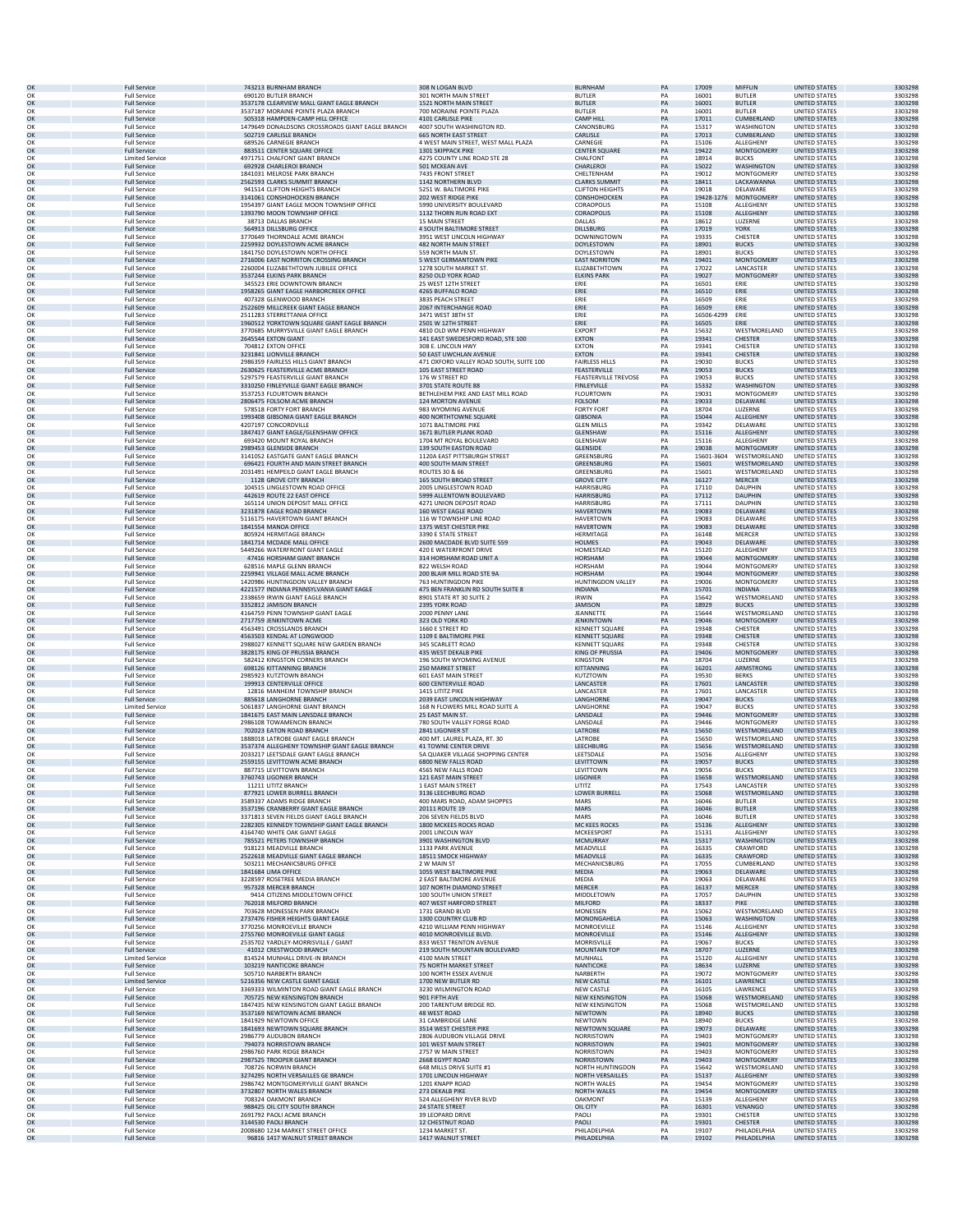|          | <b>Full Service</b>                              | 105419 15TH AND SPRING GARDEN BRANCH                                            | 490 NORTH BROAD STREET                                          | PHILADELPHIA                                 | PA       | 19130                         | PHILADELPHIA                            | <b>UNITED STATES</b>                         | 3303298            |
|----------|--------------------------------------------------|---------------------------------------------------------------------------------|-----------------------------------------------------------------|----------------------------------------------|----------|-------------------------------|-----------------------------------------|----------------------------------------------|--------------------|
| OK       | <b>Full Service</b>                              | 3145993 18TH AND MARKET BRANCH                                                  | 1735 MARKET STREET                                              | PHILADELPHIA                                 | PA       | 19103                         | PHILADELPHIA                            | <b>UNITED STATES</b>                         | 3303298            |
| OK       | <b>Full Service</b>                              | 3537338 20TH AND MARKET BRANCH                                                  | 2001 MARKET STREET                                              | PHILADELPHIA<br>PHII ADFI PHIA               | PA       | 19103                         | PHILADELPHIA                            | <b>UNITED STATES</b>                         | 3303298            |
| OK<br>OK | <b>Full Service</b><br><b>Full Service</b>       | 508319 22ND STREET AND INDIANA BRANCH<br>175319 2516 WELSH BRANCH               | 2942 N. 22ND ST.<br>2516 WELSH ROAD                             | PHILADELPHIA                                 | PA<br>PA | 19132<br>19152                | PHILADELPHIA<br>PHILADELPHIA            | <b>UNITED STATES</b><br>UNITED STATES        | 3303298<br>3303298 |
| OK       | <b>Full Service</b>                              | 5419698 52ND STREET                                                             | 5129 MARKET STREET                                              | PHILADELPHIA                                 | PA       | 19139                         | PHILADELPHIA                            | <b>UNITED STATES</b>                         | 3303298            |
| OK       | <b>Full Service</b>                              | 1168402 7TH AND MARKET BRANCH                                                   | 701 MARKET STREET                                               | PHILADELPHIA                                 | PA       | 19106                         | PHII ADEI PHIA                          | <b>UNITED STATES</b>                         | 3303298            |
| OK<br>OK | <b>Full Service</b><br><b>Full Service</b>       | 2989510 ACADEMY ACME BRANCH<br>3231896 ANDORRA BRANCH                           | 3200-92 RED LION ROAD<br>8345 RIDGE AVENUE                      | PHILADELPHIA<br>PHILADELPHIA                 | PA<br>PA | 19114<br>19128                | PHILADELPHIA<br>PHILADELPHIA            | <b>UNITED STATES</b><br><b>UNITED STATES</b> | 3303298<br>3303298 |
| OK       | <b>Full Service</b>                              | 101215 BANK OF GERMANTOWN OFFICE                                                | 5500 GERMANTOWN AVE.                                            | PHII ADEI PHIA                               | PA       | 19144                         | PHILADELPHIA                            | <b>UNITED STATES</b>                         | 3303298            |
| ОК       | <b>Full Service</b>                              | 225616 BROAD & ERIE OFFICE                                                      | 3711 GERMANTOWN AVE.                                            | PHILADELPHIA                                 | PA       | 19140                         | PHILADELPHIA                            | <b>UNITED STATES</b>                         | 3303298            |
| OK<br>OK | <b>Full Service</b><br><b>Full Service</b>       | 1841796 BUSTLETON OFFICE<br>515513 CASTOR AVENUE OFFICE                         | 10650 BUSTLETON AVE<br>6537 CASTOR AVENUE                       | PHILADELPHIA<br>PHILADELPHIA                 | PA<br>PA | 19116<br>19149                | PHILADELPHIA<br>PHILADELPHIA            | <b>UNITED STATES</b><br>UNITED STATES        | 3303298            |
| OK       | <b>Full Service</b>                              | 3770247 CHESTNUT HILL PA BRANCH                                                 | 8616 GERMANTOWN AVE                                             | PHILADELPHIA                                 | PA       | 19118                         | PHILADELPHIA                            | <b>UNITED STATES</b>                         | 3303298<br>3303298 |
| OK       | <b>Full Service</b>                              | 1841817 COTTMAN AVENUE ACME BRANCH                                              | 2101-41 COTTMAN AVENUE BRANCH                                   | PHILADELPHIA                                 | PA       | 19149                         | PHILADELPHIA                            | UNITED STATES                                | 3303298            |
| OK       | <b>Full Service</b>                              | 1841620 COTTMAN OFFICE                                                          | 2014 COTTMAN AVE                                                | PHILADELPHIA                                 | PA       | 19149                         | PHILADELPHIA                            | <b>UNITED STATES</b>                         | 3303298            |
| OK<br>OK | <b>Full Service</b><br><b>Full Service</b>       | 594817 EIGHT AND WALNUT BRANCH<br>226118 FRANKFORD OFFICE                       | 830 WALNUT STREET<br>4700 FRANKFORD AVE.                        | PHILADELPHIA<br>PHILADELPHIA                 | PA<br>PA | 19107<br>19124                | PHILADELPHIA<br>PHILADELPHIA            | <b>UNITED STATES</b><br><b>UNITED STATES</b> | 3303298<br>3303298 |
| OK       | <b>Full Service</b>                              | 2208949 FRANKLIN MILLS BRANCH                                                   | 195 FRANKLIN MILLS BLVD                                         | PHILADELPHIA                                 | PA       | 19154                         | PHILADELPHIA                            | UNITED STATES                                | 3303298            |
| OK       | <b>Full Service</b>                              | 3039524 FRANKLIN MILLS PROCESSING CENTER BRANCH                                 | 1313 FRANKLIN MILLS CIRCLE                                      | PHILADELPHIA                                 | PA       | 19154                         | PHILADELPHIA                            | <b>UNITED STATES</b>                         | 3303298            |
| OK       | <b>Full Service</b><br><b>Full Service</b>       | 956415 HADDINGTON BRANCH<br>37912 KREWSTOWN OFFICE                              | 57TH & VINE STREETS<br>9353 KREWSTOWN RD                        | PHILADELPHIA<br>PHILADELPHIA                 | PA<br>PA | 19139<br>19115                | PHILADELPHIA<br>PHILADELPHIA            | <b>UNITED STATES</b><br><b>UNITED STATES</b> | 3303298<br>3303298 |
| OK<br>OK | <b>Full Service</b>                              | 3758629 LEHIGH AVE BRANCH                                                       | 1025 W LEHIGH AVE                                               | PHILADELPHIA                                 | PA       | 19133                         | PHILADELPHIA                            | <b>UNITED STATES</b>                         | 3303298            |
| OK       | <b>Full Service</b>                              | 410319 LOGAN OFFICE                                                             | 4949 N BROAD STREET                                             | PHILADELPHIA                                 | PA       | 19141                         | PHILADELPHIA                            | <b>UNITED STATES</b>                         | 3303298            |
| OK       | <b>Full Service</b><br><b>Full Service</b>       | 579814 MARKET SQUARE BRANCH<br>1841611 MAYFAIR TEESDALE BRANCH                  | 7700 CRITTENDEN STREET<br>7327 FRANKFORD AVENUE                 | PHILADELPHIA<br>PHII ADFI PHIA               | PA<br>PA | 19118<br>19136                | PHILADELPHIA<br>PHILADELPHIA            | UNITED STATES<br><b>UNITED STATES</b>        | 3303298<br>3303298 |
| OK<br>OK | <b>Full Service</b>                              | 533115 MCKEAN BRANCH                                                            | 2001 S BROAD STREET, BROAD & MCKEAN STREETS                     | PHILADELPHIA                                 | PA       | 19148                         | PHILADELPHIA                            | UNITED STATES                                | 3303298            |
| OK       | <b>Full Service</b>                              | 2988278 NORTHEAST SHOPRITE BRANCH                                               | 11000 ROOSEVELT BLVD                                            | PHILADELPHIA                                 | PA       | 19116                         | PHILADELPHIA                            | <b>UNITED STATES</b>                         | 3303298            |
| OK       | <b>Full Service</b><br><b>Full Service</b>       | 3762493 OREGON AVENUE BRANCH                                                    | 2540 SOUTH 24TH STREET<br><b>1515 MARKET STREET</b>             | PHILADELPHIA<br>PHILADELPHIA                 | PA<br>PA | 19145<br>19102                | PHII ADEI PHIA                          | UNITED STATES<br><b>UNITED STATES</b>        | 3303298<br>3303298 |
| OK<br>OK | <b>Full Service</b>                              | 350219 PENN CENTER PLAZA OFFICE<br>417112 PENROSE PLAZA BRANCH                  | 2900 ISLAND AVENUE                                              | PHILADELPHIA                                 | PA       | 19153                         | PHILADELPHIA<br>PHILADELPHIA            | <b>UNITED STATES</b>                         | 3303298            |
| OK       | <b>Full Service</b>                              | 46914 PORT RICHMOND BRANCH                                                      | 3500 ARAMINGO AVENUE                                            | PHILADELPHIA                                 | PA       | 19134                         | PHILADELPHIA                            | <b>UNITED STATES</b>                         | 3303298            |
| OK       | <b>Full Service</b>                              | 3537356 PORT RICHMOND IPA BRANCH                                                | 2497 ARAMINGO AVENUE                                            | PHILADELPHIA                                 | PA       | 19125                         | PHILADELPHIA                            | <b>UNITED STATES</b>                         | 3303298            |
| OK<br>ОК | <b>Full Service</b><br><b>Limited Service</b>    | 597416 PROGRESS PLAZA BRANCH<br>2989471 PROTESTANT HOME BRANCH                  | 1501 NORTH BROAD STREET<br><b>6500 TABOR ROAD</b>               | PHILADELPHIA<br>PHILADELPHIA                 | PA<br>PA | 19122<br>19111                | PHILADELPHIA<br>PHILADELPHIA            | <b>UNITED STATES</b><br>UNITED STATES        | 3303298<br>3303298 |
| OK       | <b>Full Service</b>                              | 2737065 RITTENHOUSE BRANCH                                                      | 1700 WALNUT STREET                                              | PHILADELPHIA                                 | PA       | 19103                         | PHILADELPHIA                            | <b>UNITED STATES</b>                         | 3303298            |
| OK       | <b>Full Service</b>                              | 1841853 ROBBINS OFFICE                                                          | 6271 FRANKFORD AVE.                                             | PHILADELPHIA                                 | PA       | 19135                         | PHILADELPHIA                            | <b>UNITED STATES</b>                         | 3303298            |
| OK<br>ОК | <b>Full Service</b><br><b>Full Service</b>       | 2260022 ROOSEVELT & MAGEE ACME BRANCH<br>3770238 ROXBOROUGH MAIN BRANCH         | 6601 ROOSEVELT BLVD<br>6052 RIDGE AVENUE                        | PHILADELPHIA<br>PHILADELPHIA                 | PA<br>PA | 19149                         | PHILADELPHIA<br>19128-1647 PHILADELPHIA | <b>UNITED STATES</b><br><b>UNITED STATES</b> | 3303298<br>3303298 |
| OK       | <b>Full Service</b>                              | 507817 STENTON AVENUE OFFICE                                                    | 6324 STENTON AVE.                                               | PHILADELPHIA                                 | PA       | 19138                         | PHILADELPHIA                            | <b>UNITED STATES</b>                         | 3303298            |
| OK       | <b>Full Service</b>                              | 693019 TORRESDALE BRANCH                                                        | 9218 FRANKFORD AVE                                              | PHILADELPHIA                                 | PA       | 19114                         | PHILADELPHIA                            | UNITED STATES                                | 3303298            |
| OK<br>OK | <b>Full Service</b><br><b>Full Service</b>       | 884013 UNIVERSITY CITY BRANCH<br>419219 WHITMAN PLAZA BRANCH                    | 134 SOUTH 34TH ST<br>330 OREGON AVENUE                          | PHILADELPHIA<br>PHILADELPHIA                 | PA<br>PA | 19104<br>19148                | PHILADELPHIA<br>PHILADELPHIA            | <b>UNITED STATES</b><br>UNITED STATES        | 3303298<br>3303298 |
| OK       | <b>Full Service</b>                              | 3537217 KIMBERTON MAPLE LAWN BRANCH                                             | 510 KIMBERTON ROAD                                              | PHOENIXVILLE                                 | PA       | 19460                         | <b>CHESTER</b>                          | <b>UNITED STATES</b>                         | 3303298            |
| OK       | <b>Full Service</b>                              | 2259969 PHOENIXVILLE ACME BRANCH                                                | 785 STARR STREET                                                | PHOENIXVILLE                                 | PA       | 19460                         | CHESTER                                 | <b>UNITED STATES</b>                         | 3303298            |
| OK<br>OK | <b>Full Service</b><br><b>Full Service</b>       | 3537132 BETHEL ST CLAIR BRANCH<br>815727 BLOOMFIELD BRANCH                      | 150 FORT COUCH ROAD<br>4314 PENN AVE                            | PITTSBURGH<br>PITTSBURGH                     | PA<br>PA | 15241<br>15224                | ALLEGHENY<br>ALLEGHENY                  | <b>UNITED STATES</b><br><b>UNITED STATES</b> | 3303298<br>3303298 |
| OK       | <b>Full Service</b>                              | 4029184 BRENTWOOD GIANT EAGLE BRANCH                                            | 600 TOWNE SQUARE WAY                                            | PITTSBURGH                                   | PA       | 15227                         | ALLEGHENY                               | <b>UNITED STATES</b>                         | 3303298            |
| OK       | <b>Full Service</b>                              | 2745725 CAMP HORNE ROAD GIANT EAGLE                                             | 132 BEN AVON HEIGHTS RD                                         | PITTSBURGH                                   | PA       | 15237                         | ALLEGHENY                               | UNITED STATES                                | 3303298            |
| OK<br>OK | <b>Full Service</b><br><b>Electronic Banking</b> | 1888027 CASTE VILLAGE GIANT EAGLE BRANCH<br>4131331 CHARTER ONE BANK PHONE BANK | 5301 GROVE RD SUITE 2<br>3920-3972 FORBES AVENUE, PO BOX 535857 | PITTSBURGH<br>PITTSBURGH                     | PA<br>PA | 15236<br>15253                | ALLEGHENY<br>ALLEGHENY                  | <b>UNITED STATES</b><br>UNITED STATES        | 3303298<br>3303298 |
| OK       | <b>Full Service</b>                              | 3537105 CITIZEN SQUARE BRANCH                                                   | 525 WILLIAM PENN PLACE                                          | PITTSBURGH                                   | PA       | 15219                         | ALLEGHENY                               | <b>UNITED STATES</b>                         | 3303298            |
| OK       | <b>Full Service</b>                              | 720326 COCHRAN ROAD BRANCH                                                      | 1910 COCHRAN RD                                                 | PITTSBURGH                                   | PA       | 15220                         | <b>ALLEGHENY</b>                        | UNITED STATES                                | 3303298            |
| OK       | <b>Full Service</b>                              | 783424 CRAFTON-INGRAM BRANCH                                                    | <b>31 FOSTER AVENUE</b>                                         | PITTSBURGH<br>PITTSBURGH                     | PA<br>PA | 15205<br>15235-1432 ALLEGHENY | <b>ALLEGHENY</b>                        | <b>UNITED STATES</b>                         | 3303298<br>3303298 |
| OK<br>OK | <b>Full Service</b><br><b>Full Service</b>       | 3144549 EAST HILLS GIANT EAGLE BRANCH<br>719021 EAST LIBERTY BRANCH             | 9001 FRANKSTOWN ROAD<br>6112 PENN MALL                          | PITTSBURGH                                   | PA       | 15206                         | ALLEGHENY                               | UNITED STATES<br><b>UNITED STATES</b>        | 3303298            |
| OK       | <b>Full Service</b>                              | 725424 FOREST HILLS BRANCH                                                      | 2324 ARDMORE BLVD                                               | PITTSBURGH                                   | PA       | 15221                         | ALLEGHENY                               | <b>UNITED STATES</b>                         | 3303298            |
| OK<br>OK | <b>Full Service</b><br><b>Full Service</b>       | 3537123 FOX CHAPEL BRANCH<br>3770229 GATEWAY BRANCH                             | 837 FREEPORT ROAD<br>603 STANWIX STREET                         | PITTSBURGH<br>PITTSBURGH                     | PA<br>PA | 15238<br>15222                | ALLEGHENY<br>ALLEGHENY                  | <b>UNITED STATES</b><br><b>UNITED STATES</b> | 3303298<br>3303298 |
| OK       | <b>Full Service</b>                              | 2245092 GIANT EAGLE SOUTH BRANCH                                                | 2021 WHARTON STREET                                             | PITTSBURGH                                   | PA       | 15203                         | ALLEGHENY                               | <b>UNITED STATES</b>                         | 3303298            |
| ОК       | <b>Full Service</b>                              | 1957437 GIANT EAGLE/PENN HILLS OFFICE                                           | 230 RODI RD                                                     | PITTSBURGH                                   | PA       | 15235                         | ALLEGHENY                               | <b>UNITED STATES</b>                         | 3303298            |
| OK       | <b>Full Service</b>                              | 1846885 GIANT EAGLE/WATERWORKS OFFICE                                           | 910 FREEPORT RD.                                                | PITTSBURGH                                   | PA<br>PA | 15238                         | ALLEGHENY                               | UNITED STATES                                | 3303298            |
| ОК<br>OK | <b>Full Service</b><br><b>Full Service</b>       | 1846894 GIANT EAGLE/WESTVIEW BRANCH<br>1496048 MCKNIGHT ROAD GIANT EAGLE BRANCH | 1029 W VIEW PARK DRIVE<br>8050 MCKNIGHT RD.                     | PITTSBURGH<br>PITTSBURGH                     | PA       | 15229<br>15237                | ALLEGHENY<br>ALLEGHENY                  | UNITED STATES<br><b>UNITED STATES</b>        | 3303298<br>3303298 |
| OK       | <b>Full Service</b>                              | 706629 MOUNT LEBANON BRANCH                                                     | 712 WASHINGTON ROAD                                             | PITTSBURGH                                   | PA       | 15228                         | ALLEGHENY                               | UNITED STATES                                | 3303298            |
| OK       | <b>Full Service</b>                              | 165927 NORTH SHORE BRANCH                                                       | 106 ISABELLA STREET SUITE 102                                   | PITTSBURGH                                   | PA       | 15212                         | ALLEGHENY                               | UNITED STATES                                | 3303298            |
| OK<br>OK | <b>Full Service</b><br><b>Full Service</b>       | 719423 OAKLAND BRANCH<br>164322 PARKWAY-WEST BRANCH                             | 3718 FIFTH AVE<br><b>6400 STEUBENVILLE PK</b>                   | PITTSBURGH<br>PITTSBURGH                     | PA<br>PA | 15213<br>15205                | ALLEGHENY<br>ALLEGHENY                  | <b>UNITED STATES</b><br><b>UNITED STATES</b> | 3303298<br>3303298 |
| ОК       | <b>Full Service</b>                              | 782520 PEEBLES ROAD BRANCH                                                      | 8050 PEEBLES RD                                                 | PITTSBURGH                                   | PA       | 15237                         | ALLEGHENY                               | UNITED STATES                                | 3303298            |
| OK<br>OK | <b>Full Service</b>                              | 165226 PLEASANT HILLS BRANCH                                                    | 50 OLD CLAIRTON RD                                              | PITTSBURGH                                   | PA       | 15236<br>15239                | ALLEGHENY                               | <b>UNITED STATES</b>                         | 3303298<br>3303298 |
| OK       | <b>Full Service</b><br><b>Full Service</b>       | 170323 PLUM BORO BRANCH<br>2534237 POINTE AT NORTH FAYETTE BRANCH               | <b>2005 ROUTE 286</b><br>100 ANDREW DR                          | PITTSBURGH<br>PITTSBURGH                     | PA<br>PA | 15275                         | ALLEGHENY<br>ALLEGHENY                  | <b>UNITED STATES</b><br><b>UNITED STATES</b> | 3303298            |
| OK       | <b>Full Service</b>                              | 1167348 ROSS PARK BRANCH                                                        | 4885 MCKNIGHT RD                                                | PITTSBURGH                                   | PA       | 15237                         | ALLEGHENY                               | <b>UNITED STATES</b>                         | 3303298            |
| OK       | <b>Full Service</b>                              | 2737485 SETTLERS RIDGE GIANT EAGLE BRANCH                                       | 100 SETTLERS RIDGE JCENTER DRIVE                                | PITTSBURGH                                   | PA       | 15205                         | ALLEGHENY                               | <b>UNITED STATES</b>                         | 3303298            |
| OK<br>OK | <b>Full Service</b><br><b>Full Service</b>       | 3447334 SHADYSIDE GIANT EAGLE BRANCH<br>717326 SOUTHSIDE BRANCH                 | 5550 CENTRE AVENUE<br>2801 CARSON STREET                        | PITTSBURGH<br>PITTSBURGH                     | PA<br>PA | 15232<br>15203                | ALLEGHENY<br>ALLEGHENY                  | UNITED STATES<br><b>UNITED STATES</b>        | 3303298<br>3303298 |
| OK       | <b>Full Service</b>                              | 716422 SQUIRREL HILL BRANCH                                                     | 1801 MURRAY AVE                                                 | PITTSBURGH                                   | PA       | 15217                         | ALLEGHENY                               | UNITED STATES                                | 3303298            |
| OK       | <b>Limited Servic</b>                            | 5453919 ST. CLAIR BANKING & WEALTH CENTER                                       | 1680 WASHINGTON RD SUITE J                                      | PITTSBURGH                                   | PA       | 15228                         | ALLEGHENY                               | <b>UNITED STATES</b>                         | 3303298            |
| OK<br>OK | <b>Full Service</b><br><b>Full Service</b>       | 874229 SWISSVALE BRANCH<br>4028990 UNIVERSITY BRANCH                            | 1918 MCCAGUE STREET<br>4570 FIFTH AVENUE                        | PITTSBURGH<br>PITTSBURGH                     | PA<br>PA | 15218<br>15213                | ALLEGHENY<br>ALLEGHENY                  | UNITED STATES<br>UNITED STATES               | 3303298<br>3303298 |
| OK       | <b>Full Service</b>                              | 3537114 WEXFORD GIANT EAGLE BRANCH                                              | 9805 MCKNIGHT ROAD                                              | PITTSBURGH                                   | PA       | 15237                         | ALLEGHENY                               | <b>UNITED STATES</b>                         | 3303298            |
| OK       | <b>Full Service</b>                              | 3172784 WHITEHALL BRANCH                                                        | 70 TOWNE SQUARE WAY                                             | PITTSBURGH                                   | PA       | 15227                         | ALLEGHENY                               | <b>UNITED STATES</b>                         | 3303298            |
| ОК<br>OK | <b>Full Service</b><br><b>Full Service</b>       | 3762475 QUAKERTOWN BRANCH<br>2985950 EXETER PA BRANCH                           | 227 N WEST END BOULEVARD<br>4215 PERKIOMEN AVENUE               | QUAKERTOWN<br><b>READING</b>                 | PA<br>PA | 18951<br>19606                | <b>BUCKS</b><br><b>BERKS</b>            | <b>UNITED STATES</b><br><b>UNITED STATES</b> | 3303298<br>3303298 |
| OK       | <b>Full Service</b>                              | 2986023 GREENWICH BRANCH                                                        | <b>628 GREENWICH STREET</b>                                     | <b>READING</b>                               | PA       | 19601                         | <b>BERKS</b>                            | UNITED STATES                                | 3303298            |
| OK       | <b>Full Service</b>                              | 2986014 LANCASTER AVENUE BRANCH                                                 | 830 LANCASTER AVENUE                                            | READING                                      | PA       | 19607                         | <b>BERKS</b>                            | <b>UNITED STATES</b>                         | 3303298            |
| OK<br>OK | <b>Full Service</b><br><b>Full Service</b>       | 1841835 RICHBORO BRANCH<br>2708337 ROARING SPRING GIANT EAGLE BRANCH            | 15 NEWTOWN-RICHBORO ROAD<br>510 MARWALT LN                      | RICHBORC<br><b>ROARING SPRING</b>            | PA<br>PA | 18954<br>16673                | <b>BUCKS</b><br><b>BLAIR</b>            | <b>UNITED STATES</b><br>UNITED STATES        | 3303298<br>3303298 |
|          | <b>Full Service</b>                              | 1989287 GIANT EAGLE ROCHESTER OFFICE                                            | 111 MADISON STREE                                               | ROCHESTEF                                    | PA       | 15074                         | <b>BEAVER</b>                           | UNITED STATES                                | 3303298            |
| OK<br>OK | <b>Full Service</b>                              | 3770667 LIMERICK BRANCH                                                         | 429 W RIDGE PIKE                                                | <b>ROYERSFORD</b>                            | PA       | 19468                         | <b>MONTGOMERY</b>                       | <b>UNITED STATES</b>                         | 3303298            |
| OK       | <b>Full Service</b><br><b>Full Service</b>       | 5334296 SARVER BUFFALO PLAZA GIANT EAGLE BRANCH<br>843122 SAXONBURG BRANCH      | 100 BUFFALO PLAZA<br>205 MAIN ST                                | SARVER<br>SAXONBURG                          | PA<br>PA | 16055<br>16056                | <b>BUTLER</b><br><b>BUTLER</b>          | UNITED STATES<br><b>UNITED STATES</b>        | 3303298<br>3303298 |
| OK       | <b>Full Service</b>                              | 3770694 SEWICKLEY BRANCH                                                        | <b>501 BROAD ST</b>                                             | SEWICKLEY                                    | PA       | 15143                         | ALLEGHENY                               | UNITED STATES                                | 3303298            |
| OK       | <b>Full Service</b>                              | 351711 SHIPPENSBURG WEST BRANCH                                                 | 153 WEST ORANGE STREET                                          | SHIPPENSBURG                                 | PA       | 17257                         | CUMBERLAND                              | <b>UNITED STATES</b>                         | 3303298            |
| OK<br>OK | <b>Full Service</b><br><b>Full Service</b>       | 2986238 HEIDELBERG BRANCH<br>2986247 SPRING TOWNE CENTRE GIANT BRANCH           | 4641 PENN AVENUE<br><b>2643 SHILLINGTON ROAD</b>                | SINKING SPRING<br><b>SINKING SPRING</b>      | PA<br>PA | 19608<br>19608                | <b>BERKS</b><br><b>BERKS</b>            | <b>UNITED STATES</b><br><b>UNITED STATES</b> | 3303298<br>3303298 |
| OK       | <b>Full Service</b>                              | 3310269 SLIPPERY ROCK GIANT EAGLE BRANCH                                        | 223 GROVE CITY ROAD                                             | <b>SLIPPERY ROCK</b>                         | PA       | 16057                         | <b>BUTLER</b>                           | <b>UNITED STATES</b>                         | 3303298            |
| OK       | <b>Full Service</b>                              | 2987600 SOUDERTON BRANCH                                                        | 705 ROUTE 113                                                   | SOUDERTON                                    | PA       | 18964                         | MONTGOMERY                              | <b>UNITED STATES</b>                         | 3303298            |
| OK<br>OK | <b>Full Service</b><br><b>Full Service</b>       | 2986706 SOUTHAMPTON ACCESS GIANT BRANCH<br>1841657 SOUTHAMPTON OFFICE           | 466A SECOND STREET PIKE<br>464 SECOND STREET PIKE               | SOUTHAMPTON<br>SOUTHAMPTON                   | PA<br>PA | 18966<br>18966                | <b>BUCKS</b><br><b>BUCKS</b>            | UNITED STATES<br><b>UNITED STATES</b>        | 3303298<br>3303298 |
| OK       | <b>Full Service</b>                              | 1841844 SPRINGFIELD BRANCH                                                      | 40 EAST WOODLAND AVE.                                           | SPRINGFIELD                                  | PA       | 19064                         | DELAWARE                                | UNITED STATES                                | 3303298            |
| OK       | <b>Full Service</b>                              | 2110248 COLLEGE AVENUE OFFICE                                                   | 214 EAST COLLEGE AVENUE                                         | <b>STATE COLLEGE</b>                         | PA       | 16801                         | <b>CENTRE</b>                           | <b>UNITED STATES</b>                         | 3303298            |
| OK<br>OK | <b>Full Service</b><br><b>Full Service</b>       | 864613 NORTH HILLS OFFICE<br>865115 SOUTH HILLS BRANCH                          | 1826 NORTH ATHERTON STREET<br>1900 SOUTH ATHERTON STREET        | <b>STATE COLLEGE</b><br><b>STATE COLLEGE</b> | PA<br>PA | 16803<br>16801                | CENTRE<br>CENTRE                        | <b>UNITED STATES</b><br><b>UNITED STATES</b> | 3303298<br>3303298 |
| OK       | <b>Full Service</b>                              | 3537329 POTTSTOWN GIANT BRANCH                                                  | 180 UPLAND SQUARE DRIVE                                         | <b>STOWE</b>                                 | PA       | 19464                         | MONTGOMERY                              | UNITED STATES                                | 3303298            |
| OK       | <b>Full Service</b>                              | 71617 STROUDSBURG MAIN STREET BRANCH                                            | 814 MAIN STREET                                                 | <b>STROUDSBURG</b><br><b>TANNERSVILLE</b>    | PA       | 18360                         | <b>MONROE</b>                           | <b>UNITED STATES</b>                         | 3303298            |
| OK<br>OK | <b>Full Service</b><br><b>Full Service</b>       | 5519 TANNERSVILLE BF<br>2986274 TEMPLE BRANCH                                   | 2748 ROUTE 611<br>4950 KUTZTOWN ROAD                            | TEMPLE                                       | PA<br>PA | 18372<br>19560                | <b>MONROE</b><br><b>BERKS</b>           | <b>UNITED STATES</b><br><b>UNITED STATES</b> | 3303298<br>3303298 |
| OK       | <b>Full Service</b>                              | 2988223 TRAPPE BRANCH                                                           | 130 WEST MAIN STREET, SUITE 158                                 | <b>TRAPPE</b>                                | PA       | 19426                         | <b>MONTGOMERY</b>                       | <b>UNITED STATES</b>                         | 3303298            |
| OK       | <b>Full Service</b>                              | 166821 TURTLE CREEK BRANCH                                                      | 850 PENN AVENUE                                                 | <b>TURTLE CREEK</b>                          | PA       | 15145                         | ALLEGHENY                               | <b>UNITED STATES</b>                         | 3303298            |
| OK<br>OK | <b>Full Service</b><br><b>Full Service</b>       | 3537235 STATE ROAD BRANCH<br>880912 UPPER DARBY OFFICE                          | 7901 LANSDOWNE AVENUE STE 19<br>36 GLENDALE ROAD                | <b>UPPER DARBY</b><br><b>UPPER DARBY</b>     | PA<br>PA | 19082<br>19082                | DELAWARE<br>DELAWARE                    | <b>UNITED STATES</b><br>UNITED STATES        | 3303298<br>3303298 |
| OK       | <b>Full Service</b>                              | 814122 PENN HILLS BRANCH                                                        | 6125 SALTSBURG ROAD                                             | VERONA                                       | PA       | 15147                         | ALLEGHENY                               | <b>UNITED STATES</b>                         | 3303298            |
| OK<br>OK | <b>Full Service</b>                              | 2691952 VERONA GIANT EAGLE BRANCH<br>761217 DAVISVILLE OFFICE                   | 200 ALLEGHENY RIVER BLVD<br>824 EAST STREET RD.                 | VERONA<br>WARMINSTER                         | PA<br>PA | 15147<br>18974                | ALLEGHENY<br><b>BUCKS</b>               | <b>UNITED STATES</b><br>UNITED STATES        | 3303298<br>3303298 |
| OK       | <b>Full Service</b><br><b>Full Service</b>       | 2986724 WARMINSTER GIANT BRANCH                                                 | 720D WEST STREET ROAD                                           | WARMINSTER                                   | PA       | 18974                         | <b>BUCKS</b>                            | <b>UNITED STATES</b>                         | 3303298            |
| OK       | <b>Full Service</b>                              | 727521 THORN HILL BRANCH                                                        | 101 COMMONWEALTH DR                                             | WARRENDALE                                   | PA       | 15086                         | ALLEGHENY                               | <b>UNITED STATES</b>                         | 3303298            |
| OK       | <b>Full Service</b>                              | 3770162 WARRINGTON BRANCH                                                       | <b>600 EASTON RD</b><br><b>40 SOUTH MAIN STREET</b>             | <b>WARRINGTON</b>                            | PA<br>PA | 18976<br>15301                | <b>BUCKS</b>                            | <b>UNITED STATES</b>                         | 3303298            |
| OK<br>OK | <b>Full Service</b><br><b>Limited Service</b>    | 3770658 WASHINGTON BRANCH<br>4458793 WASHINGTON DRIVE-UP                        | 40 SOUTH MAIN STREET                                            | WASHINGTON<br>WASHINGTON                     | PA       | 15301                         | WASHINGTON<br>WASHINGTON                | UNITED STATES<br><b>UNITED STATES</b>        | 3303298<br>3303298 |
| OK       | <b>Full Service</b>                              | 1847426 WASHINGTON MALL OFFICE                                                  | 331 WASHINGTON ROAD                                             | WASHINGTON                                   | PA       | 15301                         | WASHINGTON                              | <b>UNITED STATES</b>                         | 3303298            |
| OK       | <b>Full Service</b>                              | 2988205 WAYNE CHESTERBROOK BRANCH                                               | 500 CHESTERBROOK BLVD SUITE 14                                  | WAYNE                                        | PA       | 19087                         | DELAWARE                                | <b>UNITED STATES</b>                         | 3303298            |
| OK<br>OK | <b>Full Service</b><br><b>Full Service</b>       | 1841666 WAYNE OFFICE<br>3210341 WEST CHESTER GIANT BRANCH                       | 363 WEST LANCASTER AVE.<br>1393 WILMINGTON PIKE                 | WAYNE<br><b>WEST CHESTER</b>                 | PA<br>PA | 19087<br>19382-8267           | DELAWARE<br><b>CHESTER</b>              | <b>UNITED STATES</b><br><b>UNITED STATES</b> | 3303298<br>3303298 |
| OK       | <b>Full Service</b>                              | 1841826 WEST GOSHEN BRANCH                                                      | 22 TURNER LANE                                                  | <b>WEST CHESTER</b>                          | PA       | 19380                         | CHESTER                                 | <b>UNITED STATES</b>                         | 3303298            |
| OK       | <b>Full Service</b>                              | 5334287 WESTTOWN BRANCH                                                         | 1502 WEST CHESTER PIKE MARKNETPLACE SHOP                        | <b>WEST CHESTER</b>                          | PA       | 19382                         | CHESTER                                 | <b>UNITED STATES</b>                         | 3303298            |
| OK<br>OK | <b>Full Service</b><br><b>Full Service</b>       | 2988166 WEST GROVE BRANCH<br>552910 WEST HAZLETON BRANCH                        | 106 WEST EVERGREEN STREET<br>40 WEST BROAD STREET               | <b>WEST GROVE</b><br><b>WEST HAZLETON</b>    | PA<br>PA | 19390<br>18202                | CHESTER<br>LUZERNE                      | UNITED STATES<br><b>UNITED STATES</b>        | 3303298<br>3303298 |
| OK       | <b>Full Service</b>                              | 784627 CENTURY III BRANCH                                                       | 9901 MOUNTAIN VIEW DRIVE                                        | <b>WEST MIFFLIN</b>                          | PA       | 15122                         | ALLEGHENY                               | <b>UNITED STATES</b>                         | 3303298            |
| OK       | <b>Full Service</b>                              | 2404901 WEST MIFFLIN GIANT EAGLE BRANCH                                         | 1356 HOFFMAN BLVD.                                              | <b>WEST MIFFLIN</b>                          | PA       | 15122                         | ALLEGHENY                               | <b>UNITED STATES</b>                         | 3303298            |
| OK<br>OK | <b>Full Service</b><br><b>Full Service</b>       | 3920471 PINE TOWNSHIP GIANT EAGLE BRANCH<br>4403430 WEXFORD BRANCH              | 155 TOWNE CENTER DRIVE<br>11060 PERRY HIGHWAY                   | WEXFORD<br>WEXFORD                           | PA<br>PA | 15090<br>15090                | ALLEGHENY<br><b>ALLEGHENY</b>           | <b>UNITED STATES</b><br><b>UNITED STATES</b> | 3303298<br>3303298 |
| OK       | <b>Full Service</b>                              | 104814 EAST END OFFICE                                                          | 351 KIDDER STREET                                               | WILKES-BARRE                                 | PA       | 18702                         | LUZERNE                                 | <b>UNITED STATES</b>                         | 3303298            |
| OK<br>OK | <b>Full Service</b><br><b>Full Service</b>       | 3344675 BLAIR MILL BRANCH<br>3537262 WILLOW GROVE TROLLY STOP BRANCH            | 3905 WELSH ROAD<br>1919 EASTON ROAD                             | <b>WILLOW GROVE</b><br>WILLOW GROVE          | PA<br>PA | 19090<br>19090                | <b>MONTGOMERY</b><br>MONTGOMERY         | <b>UNITED STATES</b><br><b>UNITED STATES</b> | 3303298<br>3303298 |
|          |                                                  |                                                                                 |                                                                 |                                              |          |                               |                                         |                                              |                    |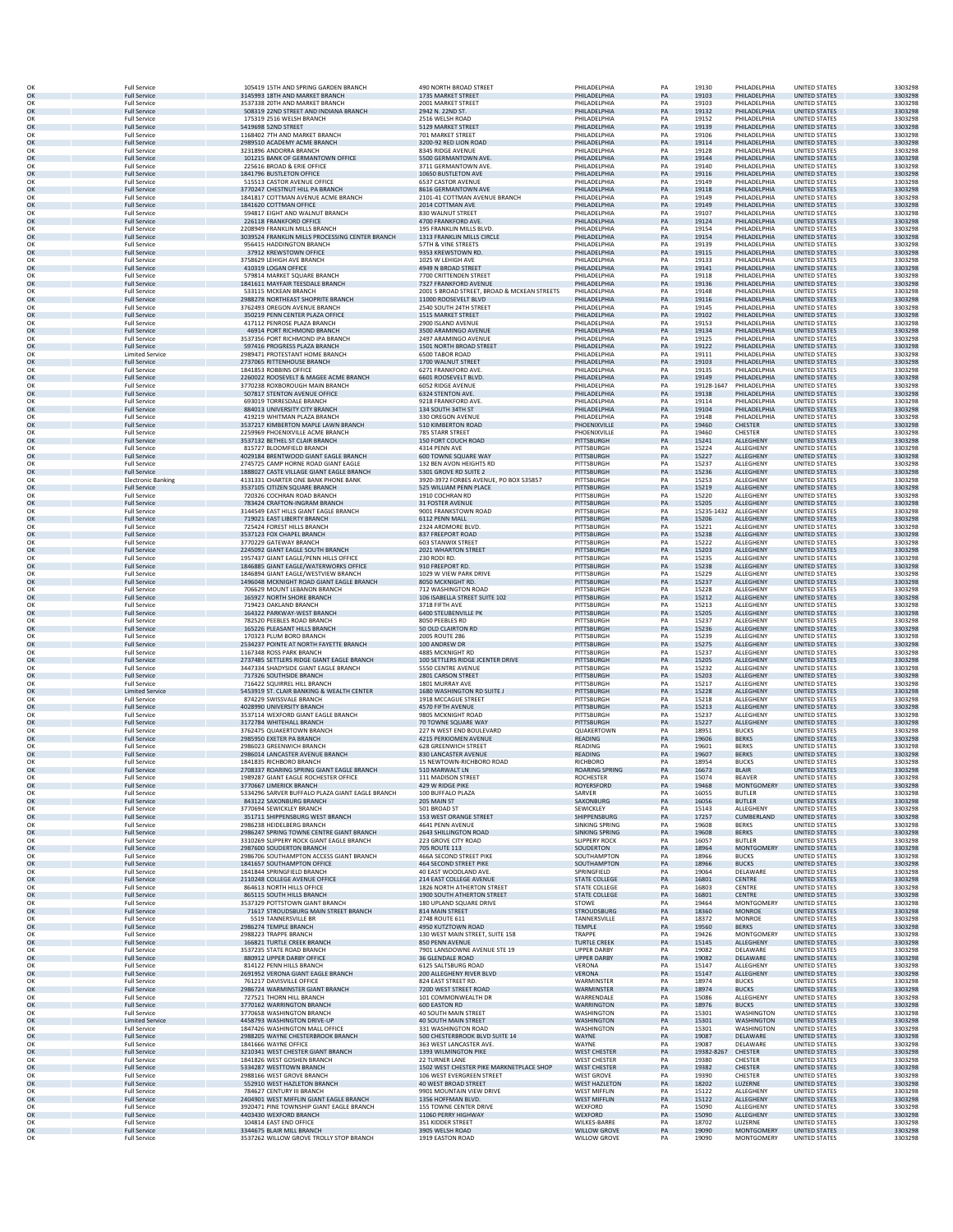| OK       | <b>Full Service</b>    | 2849472 WILLOW STREET BRANCH               | 2923 WILLOW STREET PIKE            | <b>WILLOW STREET</b>   | PA        | 17584      | <b>I ANCASTER</b> | <b>UNITED STATES</b> | 3303298 |
|----------|------------------------|--------------------------------------------|------------------------------------|------------------------|-----------|------------|-------------------|----------------------|---------|
| OK       |                        |                                            |                                    |                        | PA        |            |                   |                      | 3303298 |
|          | <b>Full Service</b>    | 3537301 WYNNEWOOD BRANCH                   | 25-27 EAST WYNNEWOOD ROAD          | WYNNEWOOD              |           | 19096      | MONTGOMERY        | <b>UNITED STATES</b> |         |
| OK       | <b>Full Service</b>    | 2986283 WYOMISSING BRANCH                  | 70 COMMERCE DRIVE                  | WYOMISSING             | PA        | 19610      | <b>BERKS</b>      | <b>UNITED STATES</b> | 3303298 |
| OK       | <b>Full Service</b>    | 164612 EASTERN BRANCH                      | 2990 F MARKET ST                   | YORK                   | PA        | 17402      | YORK              | UNITED STATES        | 3303298 |
| OK       | <b>Full Service</b>    | 722825 ZELIENOPLE BRANCH                   | 105 WEST CULVERT STREET, SUITE 100 | ZELIENOPLE             | PA        | 16063      | <b>BUTLER</b>     | <b>UNITED STATES</b> | 3303298 |
| OK       |                        | 1008807 BARRINGTON BRANCH                  |                                    | <b>BARRINGTON</b>      | R1        | 02806      | <b>BRISTO</b>     | <b>UNITED STATES</b> | 3303298 |
|          | <b>Full Service</b>    |                                            | 184 COUNTY RD                      |                        |           |            |                   |                      |         |
| OK       | <b>Full Service</b>    | 1012701 PECKS CORNERS BRANCH               | 965 COUNTY ROAD                    | <b>BARRINGTON</b>      | <b>RI</b> | 02806      | <b>BRISTOL</b>    | <b>UNITED STATES</b> | 330329  |
| OK       | <b>Full Service</b>    | 656706 BRISTOL BRANCH                      | 464 HOPE ST                        | <b>BRISTOL</b>         | R1        | 02809      | <b>BRISTOL</b>    | <b>UNITED STATES</b> | 3303298 |
| OK       | <b>Full Service</b>    | 3035058 STOP & SHOP BRISTOL BRANCH         | 605 METACOM AVENUE                 | <b>BRISTOL</b>         | <b>RI</b> | 02809      | <b>BRISTOL</b>    | <b>UNITED STATES</b> | 330329  |
|          |                        |                                            |                                    |                        |           |            |                   |                      |         |
| OK       | <b>Full Service</b>    | 851604 CHEPACHET BRANCH                    | 21 MONEY HILL ROAD                 | CHEPACHET              | <b>RI</b> | 02814      | PROVIDENCE        | <b>UNITED STATES</b> | 3303298 |
| OK       | <b>Full Service</b>    | 927107 COVENTRY BRANCH                     | 738 TIOGUE AVE                     | <b>COVENTRY</b>        | <b>RI</b> | 02816      | <b>KENT</b>       | <b>UNITED STATES</b> | 3303298 |
| OK       | <b>Full Service</b>    | 3035030 STOP & SHOP COVENTRY BRANCH        | 900 TIOGUE AVE                     | <b>COVENTRY</b>        | <b>RI</b> | 02816      | <b>KENT</b>       | <b>UNITED STATES</b> | 3303298 |
| OK       | <b>Full Service</b>    | 665306 ATWOOD AVENUE BRANCH                | 120 ATWOOD AVE                     | CRANSTON               | R1        | 02920      | PROVIDENCE        | <b>UNITED STATES</b> | 3303298 |
|          |                        |                                            |                                    |                        |           |            |                   |                      |         |
| OK       | <b>Full Service</b>    | 1830295 GARDEN CITY BRANCH                 | 5 GARDEN CITY DRIVE                | CRANSTON               | <b>RI</b> | 02920      | PROVIDENCE        | <b>UNITED STATES</b> | 330329  |
| OK       | <b>Full Service</b>    | 3605844 GARFIELD SS BRANCH                 | 204 GARFIFLD AVENUE                | CRANSTON               | <b>RI</b> | 02920      | <b>PROVIDENCE</b> | <b>UNITED STATES</b> | 3303298 |
| OK       | <b>Full Service</b>    | 1006700 OAKLAWN OFFICE                     | 965 OAKLAWN AVE                    | CRANSTON               | R1        | 02920      | PROVIDENCE        | <b>UNITED STATES</b> | 330329  |
|          |                        |                                            |                                    |                        |           |            |                   |                      |         |
| OK       | <b>Full Service</b>    | 925000 PARK AVE BRANCH                     | 1030 PARK AVE                      | CRANSTON               | R1        | 02910      | PROVIDENCE        | <b>UNITED STATES</b> | 3303298 |
| OK       | <b>Full Service</b>    | 11707 PLAINFIELD PIKE BRANCH               | 1850 PLAINFIELD PIKE               | CRANSTON               | R1        | 02920      | PROVIDENCE        | <b>UNITED STATES</b> | 3303298 |
| OK       | <b>Full Service</b>    | 3035106 STOP & SHOP CRANSTON BRANCH        | 200 ATWOOD AVENUE                  | CRANSTON               | <b>RI</b> | 02920      | PROVIDENCE        | <b>UNITED STATES</b> | 3303298 |
| OK       | <b>Full Service</b>    | 1005105 CUMBERLAND PLAZA BRANCH            | 2000 MENDON RD                     | <b>CUMBERLAND</b>      | R1        | 02864      | <b>PROVIDENCE</b> | <b>UNITED STATES</b> | 3303298 |
|          |                        |                                            |                                    |                        |           |            |                   |                      |         |
| OK       | <b>Full Service</b>    | 1829954 MENDON ROAD BRANCH                 | 60 MENDON RD                       | CUMBERLAND             | <b>RI</b> | 02864      | PROVIDENCE        | <b>UNITED STATES</b> | 330329  |
| OK       | <b>Full Service</b>    | 3035179 STOP & SHOP CUMBERLAND BRANCH      | 70 MENDON ROAD                     | <b>CUMBERLAND</b>      | R1        | 02864      | <b>PROVIDENCE</b> | <b>UNITED STATES</b> | 3303298 |
| OK       | <b>Full Service</b>    | 1830512 EAST GREENWICH OFFICE              | 821 MAIN ST                        | <b>EAST GREENWICH</b>  | <b>RI</b> | 02818      | <b>KFNT</b>       | <b>UNITED STATES</b> | 330329  |
|          |                        |                                            |                                    |                        |           |            |                   |                      |         |
| OK       | <b>Full Service</b>    | 3035142 EAST PROVIDENCE SS BRANCH          | 1925 PAWTUCKET AVENUE              | <b>EAST PROVIDENCE</b> | <b>RI</b> | 02914      | PROVIDENCE        | <b>UNITED STATES</b> | 3303298 |
| OK       | <b>Full Service</b>    | 926605 TAUNTON AVENUE BRANCH               | <b>622 TAUNTON AVE</b>             | <b>EAST PROVIDENCE</b> | <b>RI</b> | 02914      | PROVIDENCE        | <b>UNITED STATES</b> | 3303298 |
| OK       | <b>Full Service</b>    | 1014808 GREENVILLE BRANCH                  | 596 PUTNAM PIKE                    | GREENVILLE             | RI        | 02828      | <b>PROVIDENCE</b> | <b>UNITED STATES</b> | 3303298 |
| $\alpha$ | <b>Full Service</b>    | 3606159 SMITHFIELD SS BRANCH               | 446 PUTNAM PIKE                    | <b>GREENVILLE</b>      | <b>RI</b> | 02828      | <b>PROVIDENCE</b> | <b>UNITED STATES</b> | 3303298 |
|          |                        |                                            |                                    |                        |           |            |                   |                      |         |
| OK       | <b>Limited Service</b> | 5297560 JOHNSTON CAMPUS BRANCH             | 735 GREENVILLE AVE                 | <b>JOHNSTON</b>        | <b>RI</b> | 02919      | PROVIDENCE        | <b>UNITED STATES</b> | 330329  |
| OK       | <b>Full Service</b>    | 847700 JOHNSTON OFFICE                     | 1495 HARTFORD AVE                  | <b>JOHNSTON</b>        | <b>RI</b> | 02919      | PROVIDENCE        | <b>UNITED STATES</b> | 3303298 |
| OK       | <b>Full Service</b>    | 3606038 JOHNSTON SS BRANCH                 | 11 COMMERCE WAY                    | <b>JOHNSTON</b>        | R1        | 02919      | PROVIDENCE        | <b>UNITED STATES</b> | 330329  |
|          |                        |                                            |                                    |                        |           |            |                   |                      |         |
| OK       | <b>Full Service</b>    | 3035003 STOP & SHOP LINCOLN BRANCH         | 622 GEORGE WASHINGTON HIGHWAY      | LINCOLN                | R1        | 02865      | PROVIDENCE        | <b>UNITED STATES</b> | 3303298 |
| OK       | <b>Full Service</b>    | 1829785 MIDDLETOWN BRANCH                  | 25 EAST MAIN STREET                | MIDDLETOWN             | R1        | 02842      | <b>NEWPORT</b>    | <b>UNITED STATES</b> | 3303298 |
| OK       | <b>Full Service</b>    | 3606056 MIDDLETOWN SS BRANCH               | 1360 WEST MAIN ROAD                | MIDDI FTOWN            | <b>RI</b> | 02842      | <b>NFWPORT</b>    | <b>UNITED STATES</b> | 3303298 |
|          |                        |                                            |                                    |                        |           |            |                   |                      |         |
| OK       | <b>Full Service</b>    | 846105 NARRAGANSETT BRANCH                 | 10 WOODRUFF ROAD                   | NARRAGANSETT           | RI        | 02882      | <b>WASHINGTON</b> | <b>UNITED STATES</b> | 3303298 |
| OK       | <b>Full Service</b>    | 3606328 NARRAGANSETT SS BRANCH             | 91 POINT JUDITH ROAD               | NARRAGANSETT           | R1        | 02882      | WASHINGTON        | <b>UNITED STATES</b> | 3303298 |
| OK       | <b>Full Service</b>    | 1830071 NEWPORT BRANCH                     | 8 WASHINGTON SO                    | NEWPORT                | <b>RI</b> | 02840      | <b>NEWPORT</b>    | <b>UNITED STATES</b> | 3303298 |
|          |                        |                                            |                                    |                        |           |            |                   |                      |         |
| OK       | <b>Full Service</b>    | 3606065 NEWPORT SS BRANCH                  | 199 CONNELL HIGHWAY                | <b>NEWPORT</b>         | <b>RI</b> | 02840      | <b>NEWPORT</b>    | <b>UNITED STATES</b> | 3303298 |
| OK       | <b>Full Service</b>    | 4101 NORTH KINGSTOWN BRANCH                | 100 FRENCHTOWN RD                  | NORTH KINGSTOWN        | R1        | 02852      | WASHINGTON        | <b>UNITED STATES</b> | 3303298 |
| OK       | <b>Full Service</b>    | 3034752 NORTH KINGSTOWN SS BRANCH          | 90 FRENCHTOWN ROAD                 | <b>NORTH KINGSTOWN</b> | <b>RI</b> | 02852      | <b>WASHINGTON</b> | <b>UNITED STATES</b> | 3303298 |
|          |                        |                                            | 1300 TEN ROD ROAD                  |                        | <b>RI</b> | 02852      |                   |                      | 3303298 |
| OK       | <b>Full Service</b>    | 3608939 WICKFORD SS BRANCH                 |                                    | NORTH KINGSTOWN        |           |            | WASHINGTON        | <b>UNITED STATES</b> |         |
| OK       | <b>Full Service</b>    | 742104 NORTH SMITHFIFLD BRANCH             | 67 EDDIE DOWLING HWY               | NORTH SMITHFIELD       | <b>RI</b> | 02896      | PROVIDENCE        | <b>UNITED STATES</b> | 3303298 |
| OK       | <b>Full Service</b>    | 3606140 NORTH SMITHFIELD SS BRANCH         | 595 SMITHFIELD ROAD                | NORTH SMITHFIELD       | R1        | 02896      | PROVIDENCE        | <b>UNITED STATES</b> | 3303298 |
| OK       | <b>Full Service</b>    | 3606029 COTTAGE STREET SS BRANCH           | 369-398 COTTAGE STREET             | PAWTUCKET              | <b>RI</b> | 02861      | PROVIDENCE        | <b>UNITED STATES</b> | 3303298 |
|          |                        |                                            |                                    |                        | RI        |            |                   |                      |         |
| OK       | <b>Full Service</b>    | 1017407 EAST AVENUE BRANCH                 | 409 EAST AVE                       | PAWTUCKE <sup>®</sup>  |           | 02860      | PROVIDENCE        | UNITED STATES        | 3303298 |
| OK       | <b>Full Service</b>    | 1009309 FAIRLAWN BRANCH                    | 539 SMITHFIELD AVE                 | PAWTUCKET              | R1        | 02860      | PROVIDENCE        | <b>UNITED STATES</b> | 3303298 |
| OK       | <b>Full Service</b>    | 666901 PAWTUCKET-DARLINGTON BRANCH         | 800 NEWPORT AVE                    | <b>PAWTUCKET</b>       | R1        | 02861      | PROVIDENCE        | <b>UNITED STATES</b> | 3303298 |
| OK       | <b>Full Service</b>    |                                            | 3033 E MAIN RD                     | <b>PORTSMOUTH</b>      | R1        | 02871      | <b>NEWPORT</b>    | <b>UNITED STATES</b> | 3303298 |
|          |                        | 1829824 PORTSMOUTH BRANCH                  |                                    |                        |           |            |                   |                      |         |
| OK       | <b>Full Service</b>    | 3605992 BRANCH AVENUE SS BRANCH            | 333 WEST RIVER STREET              | PROVIDENCE             | R1        | 02904      | <b>PROVIDENCE</b> | <b>UNITED STATES</b> | 3303298 |
| OK       | <b>Full Service</b>    | 1829945 CHARLES STREET BRANCH              | 1090 CHARLES ST                    | <b>PROVIDENCE</b>      | <b>RI</b> | 02904      | PROVIDENCE        | <b>UNITED STATES</b> | 3303298 |
| OK       | <b>Full Service</b>    | 4345576 CRANSTON WARWICK AVE S&S           | 275 WARWICK AVENUE                 | PROVIDENCE             | <b>RI</b> | 02905      | PROVIDENCE        | <b>UNITED STATES</b> | 3303298 |
|          |                        |                                            |                                    |                        |           |            |                   |                      |         |
| OK       | <b>Full Service</b>    | 1016905 DOWNTOWN OFFICE                    | 63 WESTMINSTER ST                  | PROVIDENCE             | <b>RI</b> | 02903      | PROVIDENCE        | <b>UNITED STATES</b> | 3303298 |
| OK       | <b>Full Service</b>    | 6208 EAST SIDE BRANCH                      | 120 WATERMAN ST                    | PROVIDENCE             | R1        | 02906      | PROVIDENCE        | <b>UNITED STATES</b> | 3303298 |
| OK       | <b>Full Service</b>    | 740007 HOPE STREET OFFICE                  | 792 HOPE ST                        | PROVIDENCE             | R1        | 02906      | <b>PROVIDENCE</b> | <b>UNITED STATES</b> | 3303298 |
| OK       | <b>Full Service</b>    | 3606113 MANTON AVENUE SS BRANCH            | 850 MANTON AVENUE                  | PROVIDENCE             | <b>RI</b> | 02909      | PROVIDENCE        | <b>UNITED STATES</b> | 3303298 |
|          |                        |                                            |                                    |                        |           |            |                   |                      |         |
| $\Omega$ | <b>Full Service</b>    | 850009 MINERAL SPRING BRANCH               | 1880 MINERAL SPRING AVE            | <b>PROVIDENCE</b>      | R1        | 02904      | <b>PROVIDENCE</b> | <b>UNITED STATES</b> | 3303298 |
| OK       | <b>Full Service</b>    | 1015300 MOUNT PLEASANT BRANCH              | 270 ACADEMY AVENUE                 | PROVIDENCE             | R1        | 02908      | PROVIDENCE        | <b>UNITED STATES</b> | 3303298 |
| OK       | <b>Full Service</b>    | 3606131 NORTH PROVIDENCE SS BRANCH         | 1128 MINERAL SPRING AVENUE         | PROVIDENCE             | <b>RI</b> | 02908      | PROVIDENCE        | <b>UNITED STATES</b> | 3303298 |
|          |                        |                                            |                                    |                        |           |            |                   |                      |         |
| OK       | <b>Full Service</b>    | 8305 PAWTUXET BRANCH                       | 2191 BROAD STREET                  | PROVIDENCE             | <b>RI</b> | 02905      | PROVIDENCE        | <b>UNITED STATES</b> | 330329  |
| OK       | <b>Full Service</b>    | 2004 SILVER LAKE OFFICE BRANCH             | 700 HARTFORD AVENUE                | PROVIDENCE             | R1        | 02909      | PROVIDENCE        | <b>UNITED STATES</b> | 3303298 |
| OK       | <b>Full Service</b>    | 924508 WASHINGTON PARK BRANCH              | 1477 BROAD ST                      | PROVIDENCE             | R1        | 02905      | PROVIDENCE        | UNITED STATES        | 3303298 |
| OK       | <b>Full Service</b>    | 2009445 WESTMINSTER STREET BRANCH          | 919 WESTMINSTER STREET             | <b>PROVIDENCE</b>      | <b>RI</b> | 02903      | PROVIDENCE        | <b>UNITED STATES</b> | 3303298 |
|          |                        |                                            |                                    |                        |           |            |                   |                      |         |
| OK       | <b>Full Service</b>    | 1830491 RUMFORD OFFICE                     | 275 NEWPORT AVE                    | <b>RUMFORD</b>         | R1        | 02916      | PROVIDENCE        | <b>UNITED STATES</b> | 3303298 |
| OK       | <b>Full Service</b>    | 13804 WAKEFIELD BRANCH                     | 51 MAIN ST                         | WAKEFIELD              | <b>RI</b> | 02879      | <b>WASHINGTON</b> | <b>UNITED STATES</b> | 3303298 |
| OK       | <b>Full Service</b>    | 658803 WARREN OFFICE                       | 521 MAIN ST                        | WARREN                 | RI        | 02885      | <b>BRISTOL</b>    | <b>UNITED STATES</b> | 3303298 |
|          |                        |                                            |                                    |                        |           | 02886      |                   |                      |         |
| OK       | <b>Full Service</b>    | 4516237 COWESETT BRANCH                    | 300 QUACKER LANE                   | WARWICK                | R1        |            | KENT              | <b>UNITED STATES</b> | 3303298 |
| OK       | <b>Full Service</b>    | 661102 HOXIE-WARICK BRANCH                 | 10 WEST SHORE RD                   | WARWICK                | R1        | 02889      | KFNT              | <b>UNITED STATES</b> | 3303298 |
| OK       | <b>Full Service</b>    | 3828184 WARWICK GREENWICH AVENUE SS BRANCH | 575 GREENWICH AVENUE               | <b>WARWICK</b>         | <b>RI</b> | 02886      | <b>KENT</b>       | <b>UNITED STATES</b> | 3303298 |
| OK       | <b>Full Service</b>    | 3608416 WARWICK SS BRANCH                  | 2470 WARWICK AVENUE                | WARWICK                | R1        | 02889      | KENT              | <b>UNITED STATES</b> | 3303298 |
|          |                        |                                            |                                    |                        |           |            |                   |                      |         |
| OK       | <b>Full Service</b>    | 3034994 WARWICK WEST SS BRANCH             | 300 QUAKER LANE                    | <b>WARWICK</b>         | R1        | 02886      | <b>KENT</b>       | <b>UNITED STATES</b> | 3303298 |
| OK       | <b>Full Service</b>    | 1013203 WILDES CORNER BRANCH               | 27 STRAWBERRY FIELD RD             | WARWICK                | R1        | 02886      | KENT              | <b>UNITED STATES</b> | 3303298 |
| OK       | <b>Full Service</b>    | 1830259 WEST WARWICK OFFICE                | 1220 MAIN ST                       | <b>WEST WARWICK</b>    | <b>RI</b> | 02893      | <b>KENT</b>       | <b>UNITED STATES</b> | 3303298 |
|          |                        |                                            |                                    |                        |           |            |                   |                      |         |
| OK       | <b>Full Service</b>    | 20307 WESTERLY BRANCH                      | 112 FRANKLIN ST                    | WESTERLY               | <b>RI</b> | 02891      | WASHINGTON        | <b>UNITED STATES</b> | 330329  |
| OK       | <b>Full Service</b>    | 3606579 WESTERLY SS BRANCH - 106           | 11 AIRPORT ROAD                    | WESTERLY               | R1        | 02891      | <b>WASHINGTON</b> | <b>UNITED STATES</b> | 3303298 |
| OK       | <b>Full Service</b>    | 1972113 WOONSOCKET BRANCH                  | 67 CUMBERLAND STREET               | WOONSOCKET             | R1        | 02895      | PROVIDENCE        | <b>UNITED STATES</b> | 3303298 |
| OK       | <b>Full Service</b>    | 3608452 RICHMOND SS BRANCH                 | 3 STILSON ROAD                     | <b>WYOMING</b>         | <b>RI</b> | 02898      | <b>WASHINGTON</b> | <b>UNITED STATES</b> | 3303298 |
|          |                        |                                            |                                    |                        |           |            |                   |                      |         |
| OK       | <b>Full Service</b>    | 6909 BENNINGTON BRANCH                     | 310 MAIN ST                        | <b>BENNINGTON</b>      | VT        | 05201      | <b>BENNINGTON</b> | <b>UNITED STATES</b> | 3303298 |
| OK       | <b>Full Service</b>    | 3350443 BRATTLEBORO BRANCH                 | 894 N PUTNEY RD                    | <b>BRATTLEBORO</b>     | VT        | 05301      | <b>WINDHAM</b>    | <b>UNITED STATES</b> | 3303298 |
| OK       | <b>Full Service</b>    | 2614719 BURLINGTON VERMONT BRANCH          | 148 COLLEGE STREET                 | <b>BURLINGTON</b>      | VT        | 05401      | CHITTENDEN        | <b>UNITED STATES</b> | 3303298 |
|          |                        |                                            |                                    |                        |           |            |                   |                      |         |
| OK       | <b>Full Service</b>    | 30100 ESSEX JUNCTION BRANCH                | 84 PEARL ST                        | <b>ESSEX JUNCTION</b>  | VT        | 05452      | CHITTENDEN        | <b>UNITED STATES</b> | 3303298 |
| OK       | <b>Full Service</b>    | 178002 MIDDLEBURY BRANCH                   | 36 MIDDLE ROAD AND RT. 7           | MIDDLEBURY             | VT        | 05753      | ADDISON           | <b>UNITED STATES</b> | 3303298 |
| OK       | <b>Full Service</b>    | 21500 MONTPELIER DEPOT OFFICE              | 7 MAIN STREET                      | <b>MONTPELIER</b>      | VT        | 05602      | <b>WASHINGTON</b> | <b>UNITED STATES</b> | 3303298 |
| OK       | <b>Full Service</b>    | 462000 RUTLAND BRANCH                      | <b>47 MERCHANTS ROW</b>            | RUTLAND                | VT        | 05701      | RUTLAND           | <b>UNITED STATES</b> | 3303298 |
|          |                        |                                            |                                    |                        |           |            |                   |                      |         |
| OK       | <b>Full Service</b>    | 1411845 SAINT ALBANS BRANCH                | 152 SOUTH MAIN STREET              | SAINT ALBANS           | VT        | 05478      | <b>FRANKLIN</b>   | <b>UNITED STATES</b> | 3303298 |
| OK       | <b>Full Service</b>    | 26206 SOUTH BURLINGTON OFFICE              | 1117 SHELBURNE RD                  | SOUTH BURLINGTON       | VT        | 05403      | CHITTENDEN        | UNITED STATES        | 3303298 |
| $\alpha$ | <b>Full Service</b>    | 1160312 WEST PAWLET OFFICE                 | 1108 VT ROUTE 149                  | <b>WEST PAWLET</b>     | <b>VT</b> | 05775      | <b>RUTI AND</b>   | <b>UNITED STATES</b> | 3303298 |
|          |                        |                                            |                                    |                        |           |            |                   |                      |         |
| OK       | <b>Full Service</b>    | 2315650 WILLISTON BRANCH                   | 68 HELENA DRIVE                    | WILLISTON              | VT        | 05495      | CHITTENDEN        | <b>UNITED STATES</b> | 330329  |
| OK       | <b>Limited Service</b> | 4935641 GLEN ALLEN COLLEAGUE BRANCH        | 10561 TELEGRAPH ROAD               | <b>GLEN ALLEN</b>      | VA        | 23059-4577 | HENRICO           | <b>UNITED STATES</b> | 330329  |
|          |                        |                                            |                                    |                        |           |            |                   |                      |         |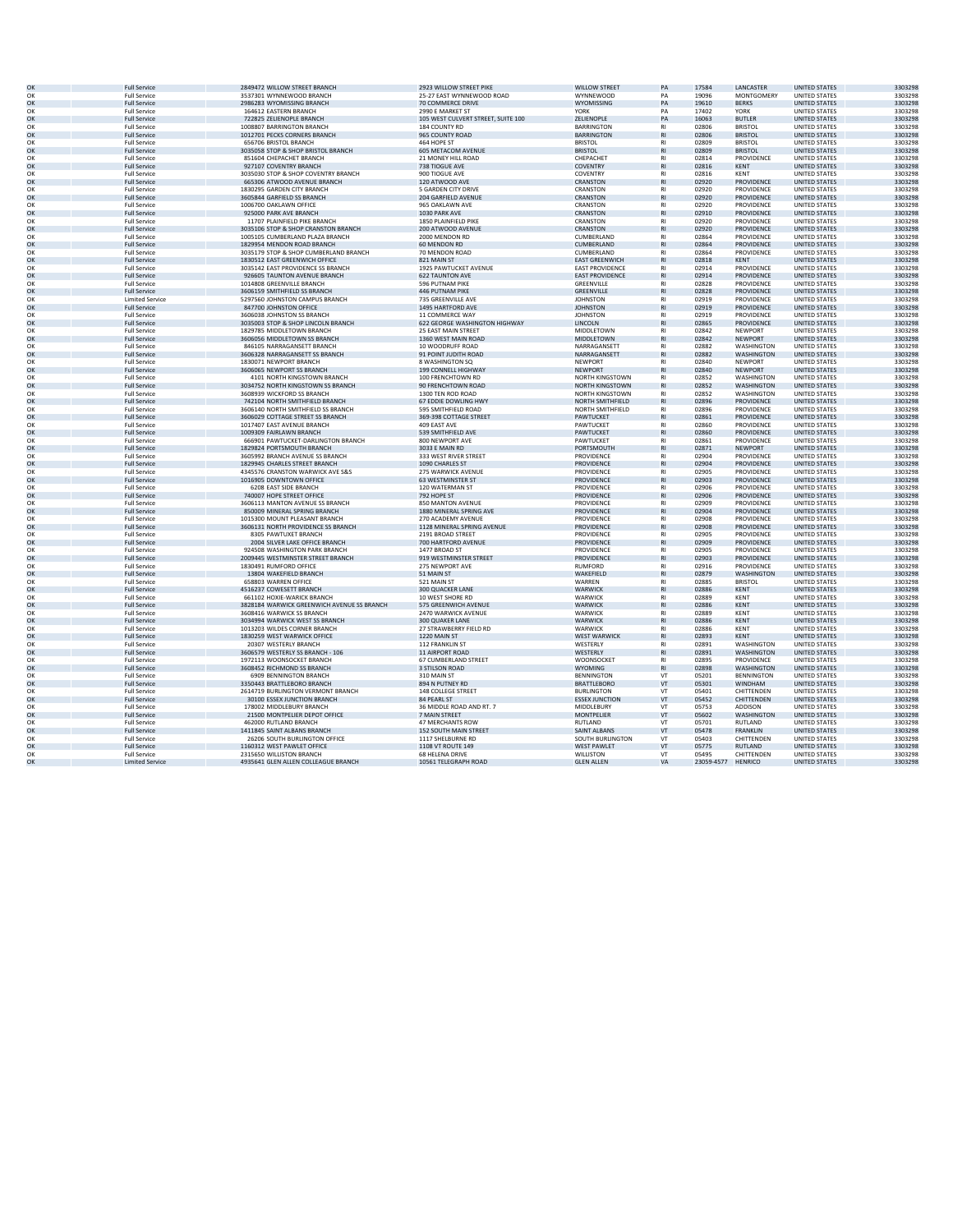# **Report Item 3: Securities Holders**

Current securities holders with ownership, control, or holdings of 5% or more with power to vote as of fiscal year ending **12/31/2020.**

# **1. a) Name, city, state, country**

The Vanguard Group 100 Vanguard Blvd. Malvern, PA 19355

# **b) Country of Incorporation**

United States

# **c) Number and Percentage of Each Class of Voting Securities**

11.5%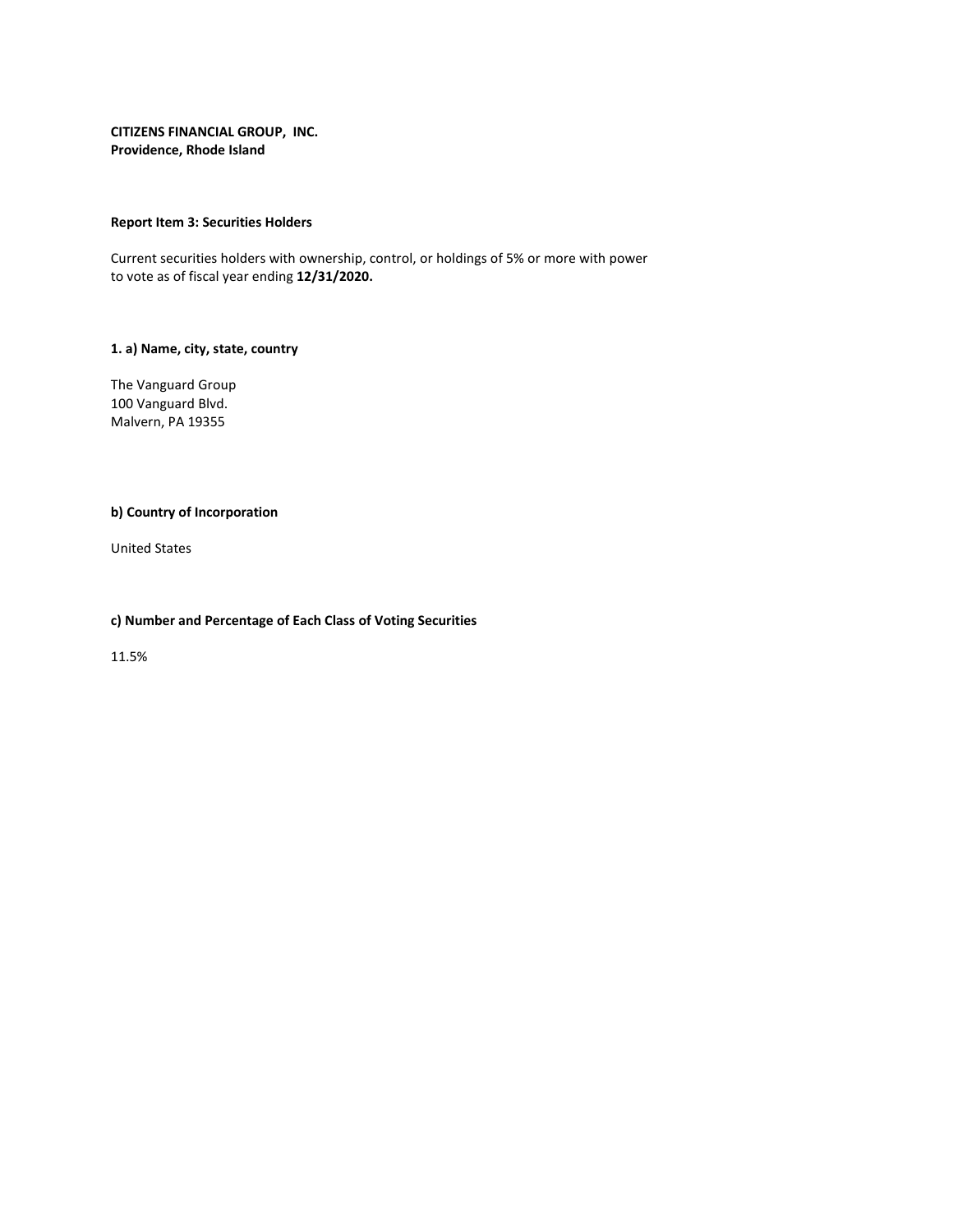# **Report Item 3: Securities Holders**

Current securities holders with ownership, control, or holdings of 5% or more with power to vote as of fiscal year ending **12/31/2020.**

# **1. a) Name, city, state, country**

BlackRock Inc. 55 East 52nd Street New York, NY 10055

# **b) Country of Incorporation**

United States

# **c) Number and Percentage of Each Class of Voting Securities**

9.5%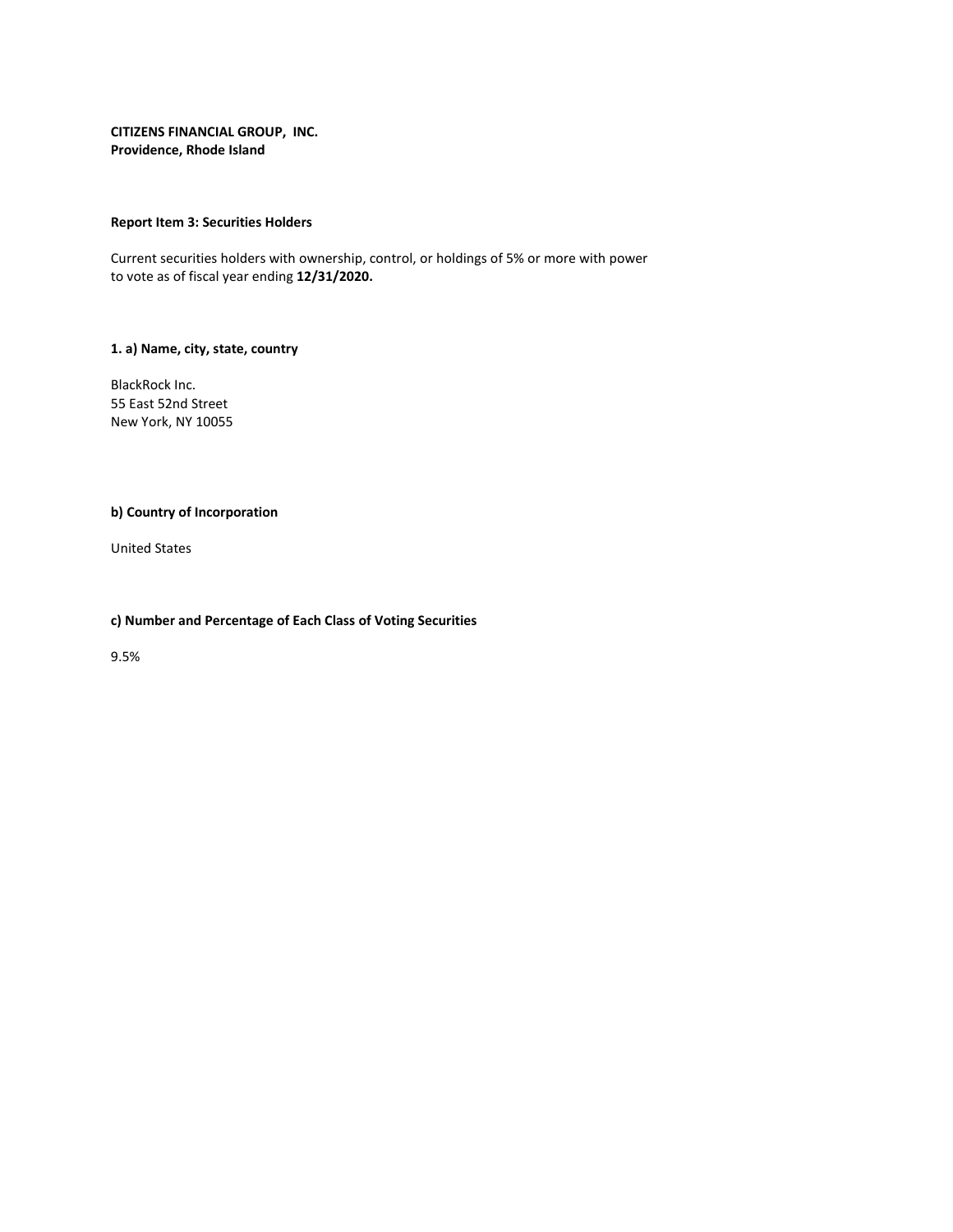# **Report Item 3: Securities Holders**

Current securities holders with ownership, control, or holdings of 5% or more with power to vote as of fiscal year ending **12/31/2020.**

# **1. a) Name, city, state, country**

Capital International Investors 333 South Hope Street 55<sup>th</sup> FL Los Angeles, CA 90071

# **b) Country of Incorporation**

United States

# **c) Number and Percentage of Each Class of Voting Securities**

8.2%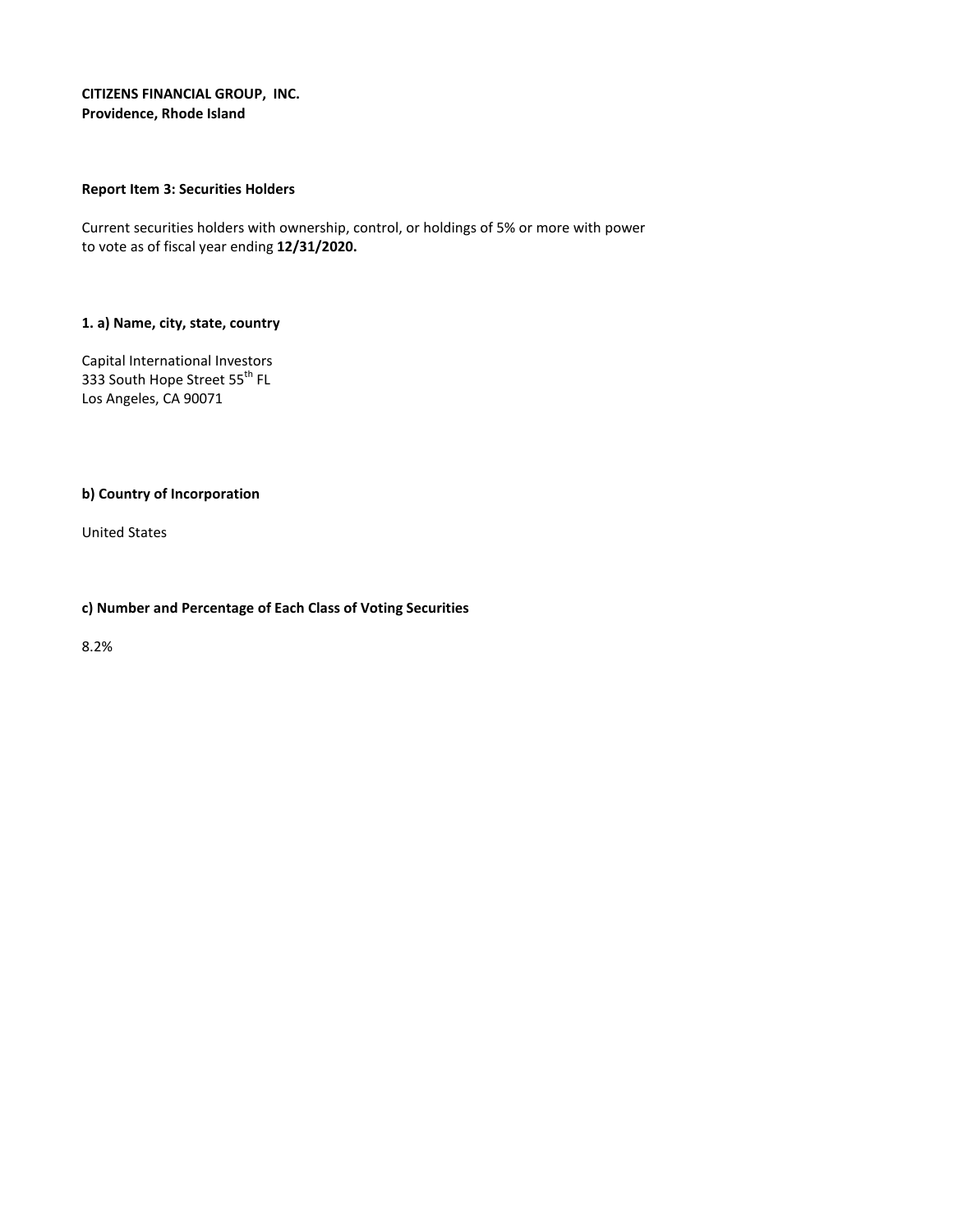# **Report Item 3: Securities Holders**

Current securities holders with ownership, control, or holdings of 5% or more with power to vote as of fiscal year ending **12/31/2020.**

# **1. a) Name, city, state, country**

State Street Corporation One Lincoln Street Boston, MA 02111

# **b) Country of Incorporation**

United States

# **c) Number and Percentage of Each Class of Voting Securities**

5.5%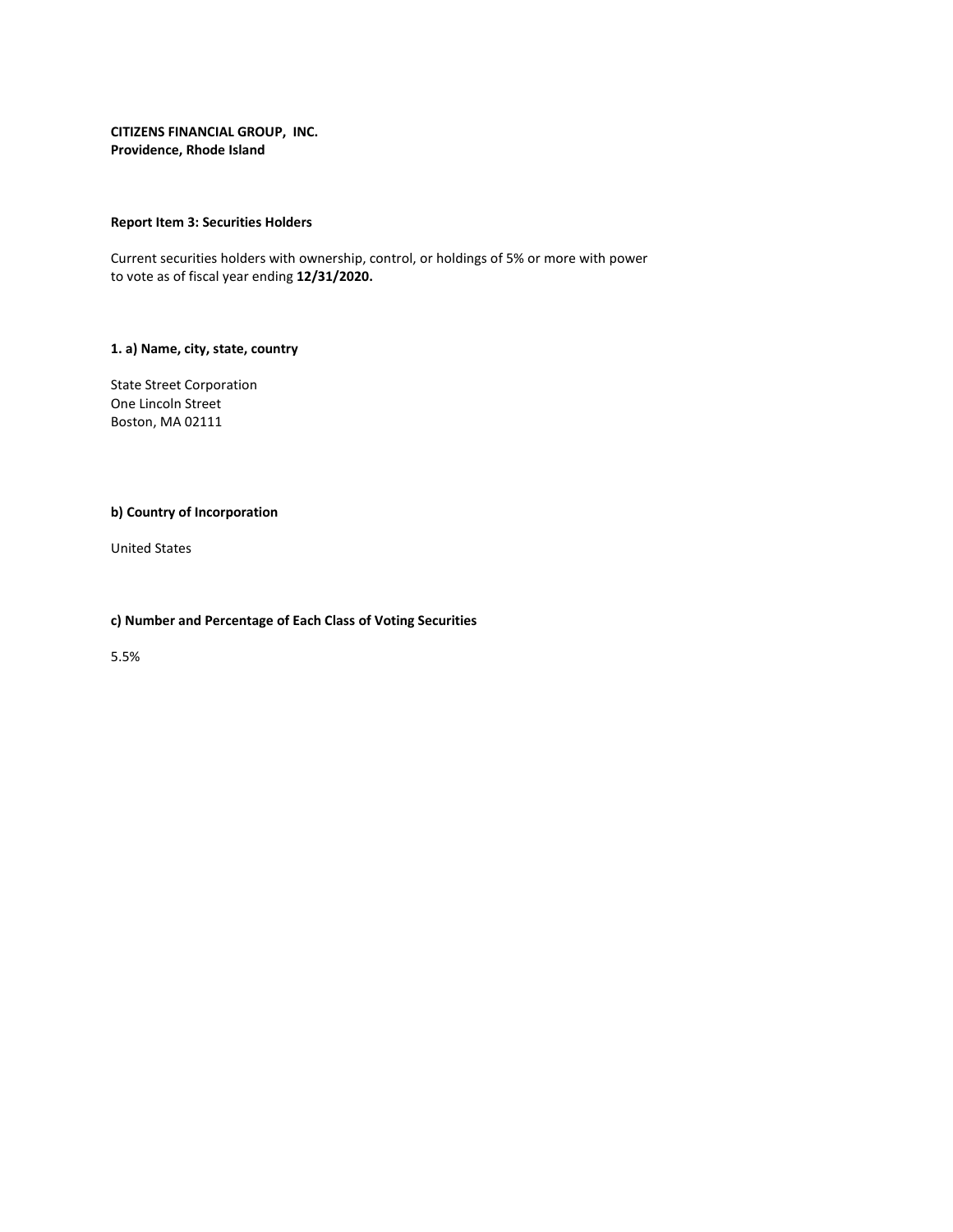# **Report Item 3: Securities Holders**

Current securities holders with ownership, control, or holdings of 5% or more with power to vote as of fiscal year ending **12/31/2020.**

# **1. a) Name, city, state, country**

Invesco Ltd. 1555 Peachtree Street NE, Suite 1800 Atlanta, GA 30309

**b) Country of Incorporation**

United States

# **c) Number and Percentage of Each Class of Voting Securities**

5.0%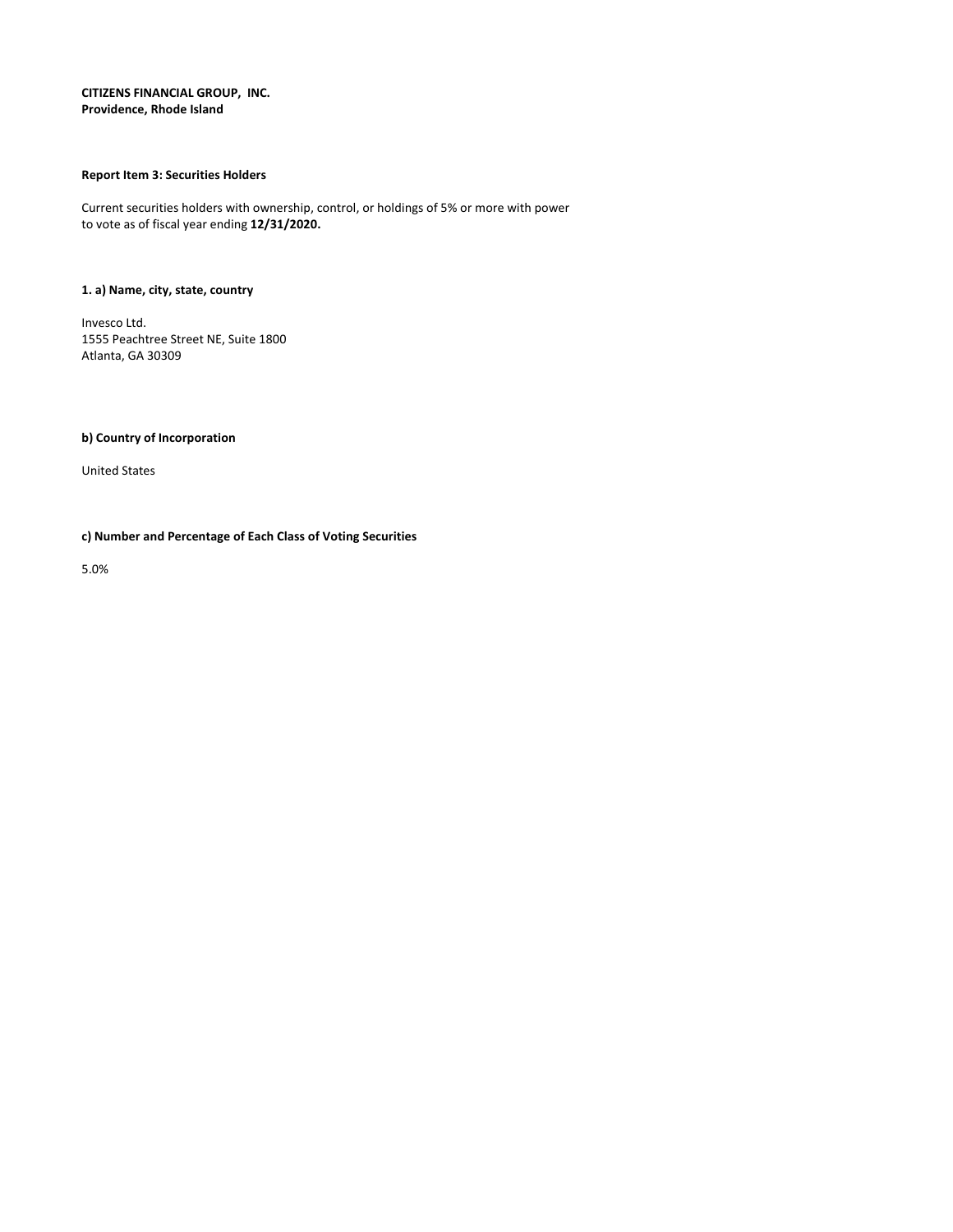**Form FR Y-6**<br>December 31, 2020

# Report Item 4: Insiders

(1) Name, City, State, Country

#### **Mary Ellen Baker Providence, RI USA**

(2) Principal Occupation, if other than with the Bank Holding Company

#### **None**

(3) Title and position (a) Title and Position with the Bank Holding Company

#### **Executive Vice President and Head of Business Services**

(b) Title and Position with Subsidiaries (include names of subsidiaries)

#### **Executive Vice President and Head of Business Services, Citizens Bank, N.A.**

(c) Title and Position with Other Businesses (include names of other businesses)

**Member, Board of Foster Forward Member, Rhode Island Hospital Foundation**

# (4) Percentage of Voting Shares:

(a) In the Bank Holding Company

# **Less than one percent ownership interest in all classes of Citizens Financial Group's voting securities.**

(b) In Subsidiaries (include names of subsidiaries)

#### **None**

(c) List names of other companies (includes partnerships) if 25% or more of voting securities are held. (List names of companies and percentage of voting securities held.)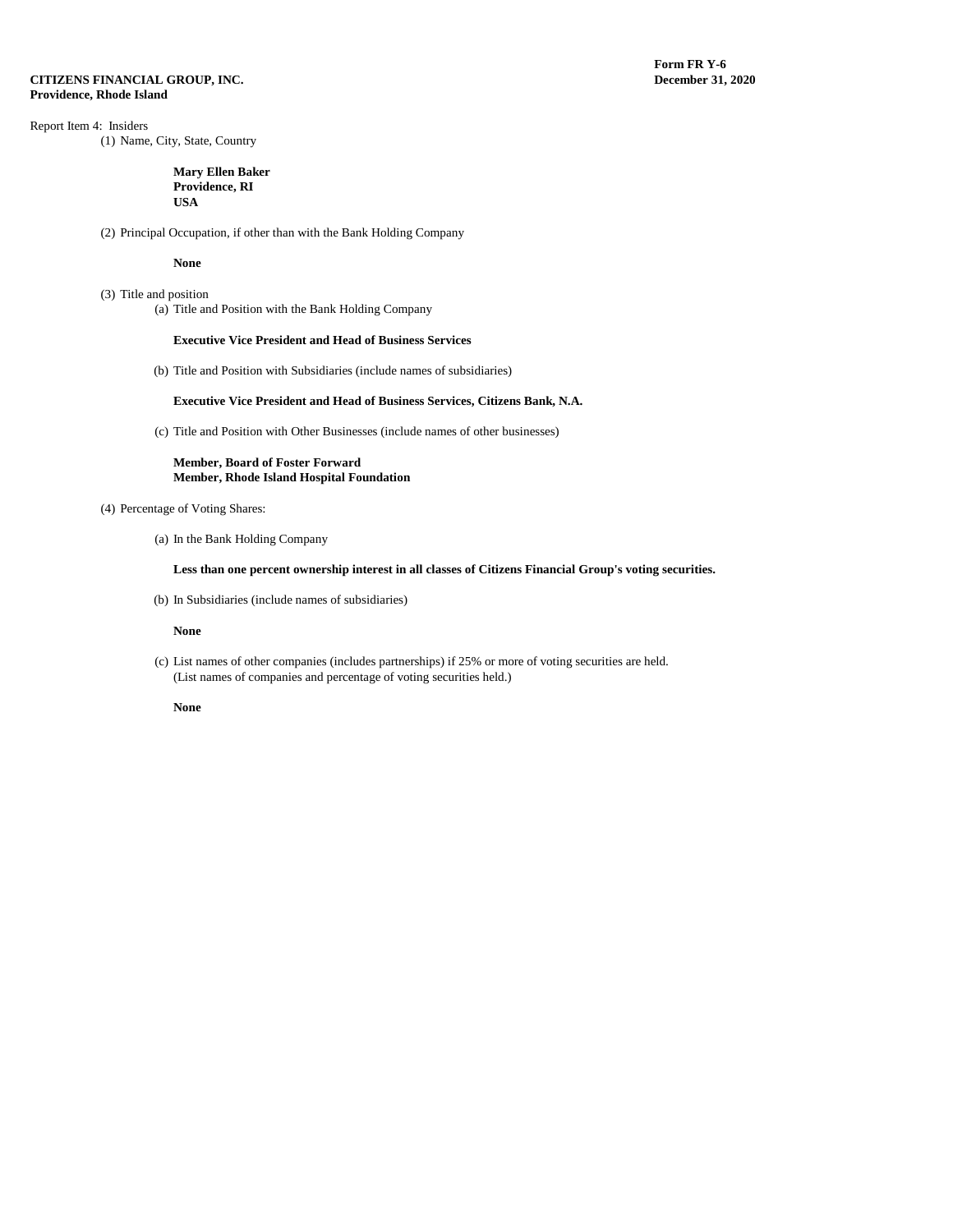**Form FR Y-6**<br>December 31, 2020

# Report Item 4: Insiders

(1) Name, City, State, Country

#### **Brendan Coughlin Dedham, MA USA**

(2) Principal Occupation, if other than with the Bank Holding Company

#### **None**

(3) Title and position (a) Title and Position with the Bank Holding Company

#### **Executive Vice President and Head of Consumer Banking**

(b) Title and Position with Subsidiaries (include names of subsidiaries)

#### **Executive Vice President and Head of Consumer Banking, Citizens Bank, N.A.**

(c) Title and Position with Other Businesses (include names of other businesses)

#### **None**

- (4) Percentage of Voting Shares:
	- (a) In the Bank Holding Company

### **Less than one percent ownership interest in all classes of Citizens Financial Group's voting securities.**

(b) In Subsidiaries (include names of subsidiaries)

#### **None**

(c) List names of other companies (includes partnerships) if 25% or more of voting securities are held. (List names of companies and percentage of voting securities held.)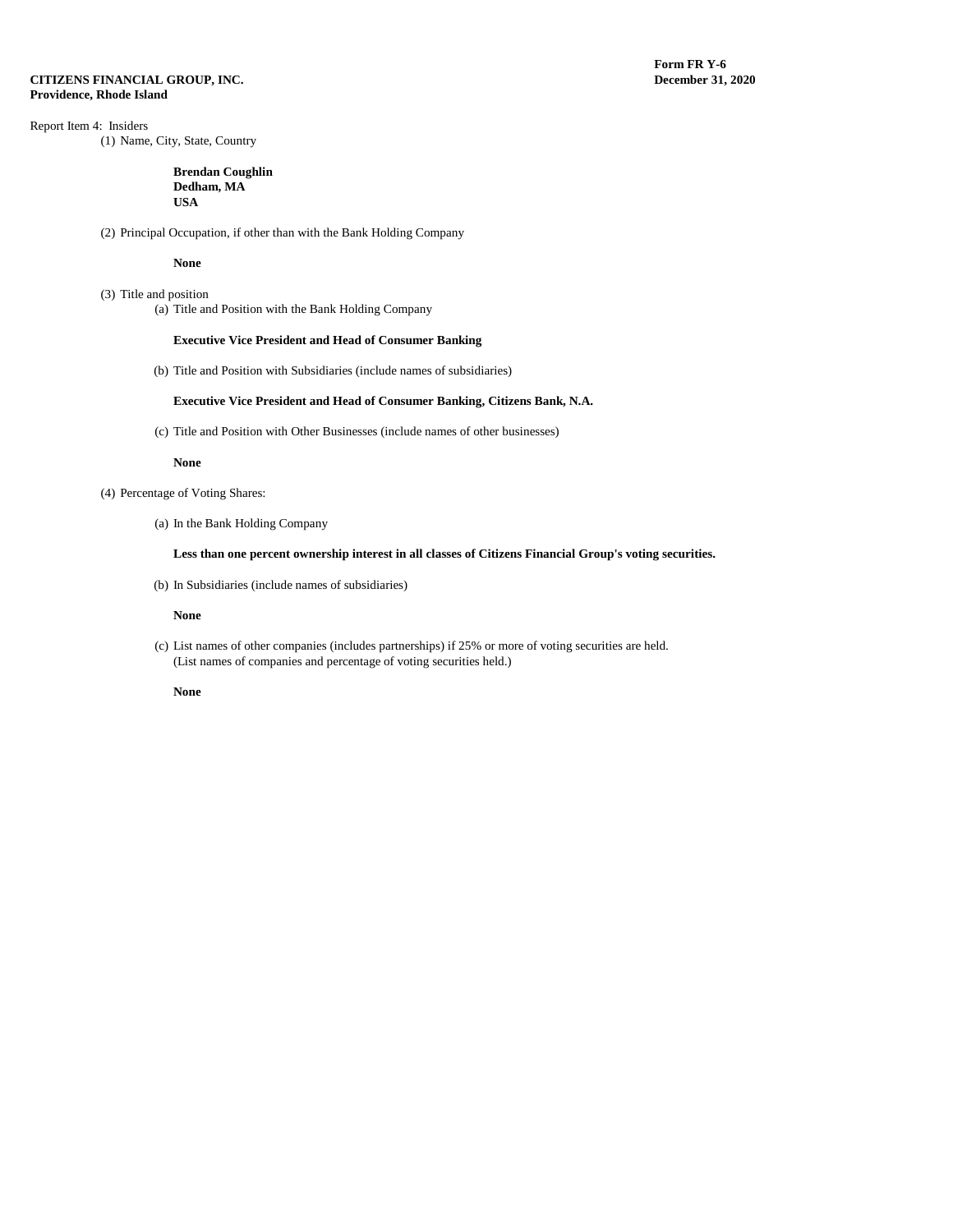# Report Item 4: Insiders

(1) Name, City, State, Country

#### **Christine M. Cumming Brooklyn, NY USA**

(2) Principal Occupation, if other than with the Bank Holding Company

#### **None**

(3) Title and position (a) Title and Position with the Bank Holding Company

#### **Director**

(b) Title and Position with Subsidiaries (include names of subsidiaries)

#### **Director, Citizens Bank, N.A.**

(c) Title and Position with Other Businesses (include names of other businesses)

**Director and Head of Risk Committee, American Family Insurance Mutual Holding Co. Director and Treasurer, Financial Accounting Foundation Director, MIO Partners, Inc. Adjunct Professor, Columbia University Secretary, Visitation School Board of Trustees Director, Economic Club of Minnesota Director and Chair of Governance Committee, Economic Club of Minnesota**

# (4) Percentage of Voting Shares:

(a) In the Bank Holding Company

**Less than one percent ownership interest in all classes of Citizens Financial Group's voting securities.**

(b) In Subsidiaries (include names of subsidiaries)

#### **None**

(c) List names of other companies (includes partnerships) if 25% or more of voting securities are held. (List names of companies and percentage of voting securities held.)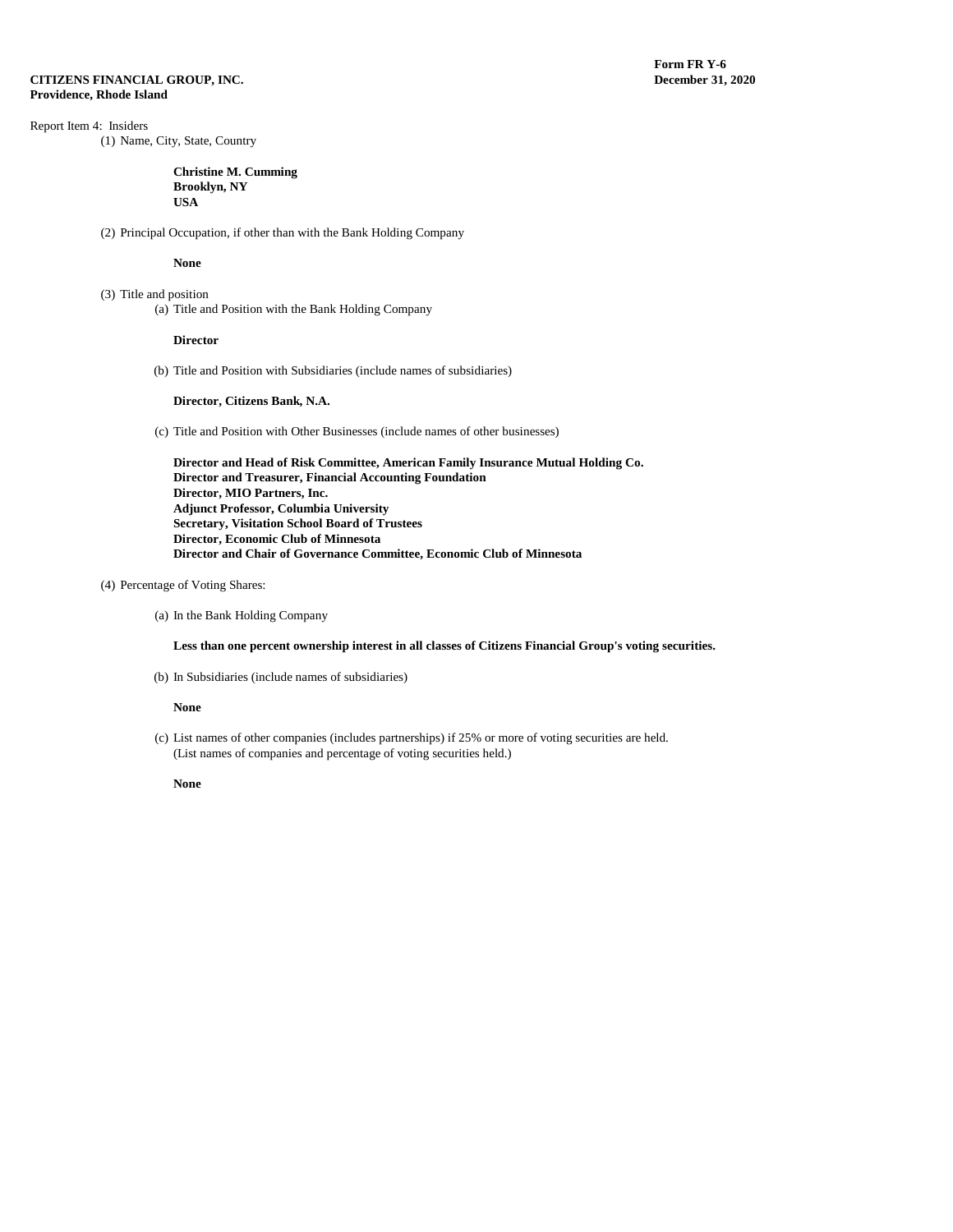**Form FR Y-6**<br>December 31, 2020

# Report Item 4: Insiders

(1) Name, City, State, Country

#### **Robin Elkowitz Stamford, CT USA**

(2) Principal Occupation, if other than with the Bank Holding Company

None

(3) Title and position (a) Title and Position with the Bank Holding Company

#### **Executive Vice President, Corporate Secretary and Deputy General Counsel**

(b) Title and Position with Subsidiaries (include names of subsidiaries)

#### **Executive Vice President, Corporate Secretary and Deputy General Counsel, Citizens Bank, N.A.**

(c) Title and Position with Other Businesses (include names of other businesses)

#### **None**

- (4) Percentage of Voting Shares:
	- (a) In the Bank Holding Company

# **Less than one percent ownership interest in all classes of Citizens Financial Group's voting securities.**

(b) In Subsidiaries (include names of subsidiaries)

#### **None**

(c) List names of other companies (includes partnerships) if 25% or more of voting securities are held. (List names of companies and percentage of voting securities held.)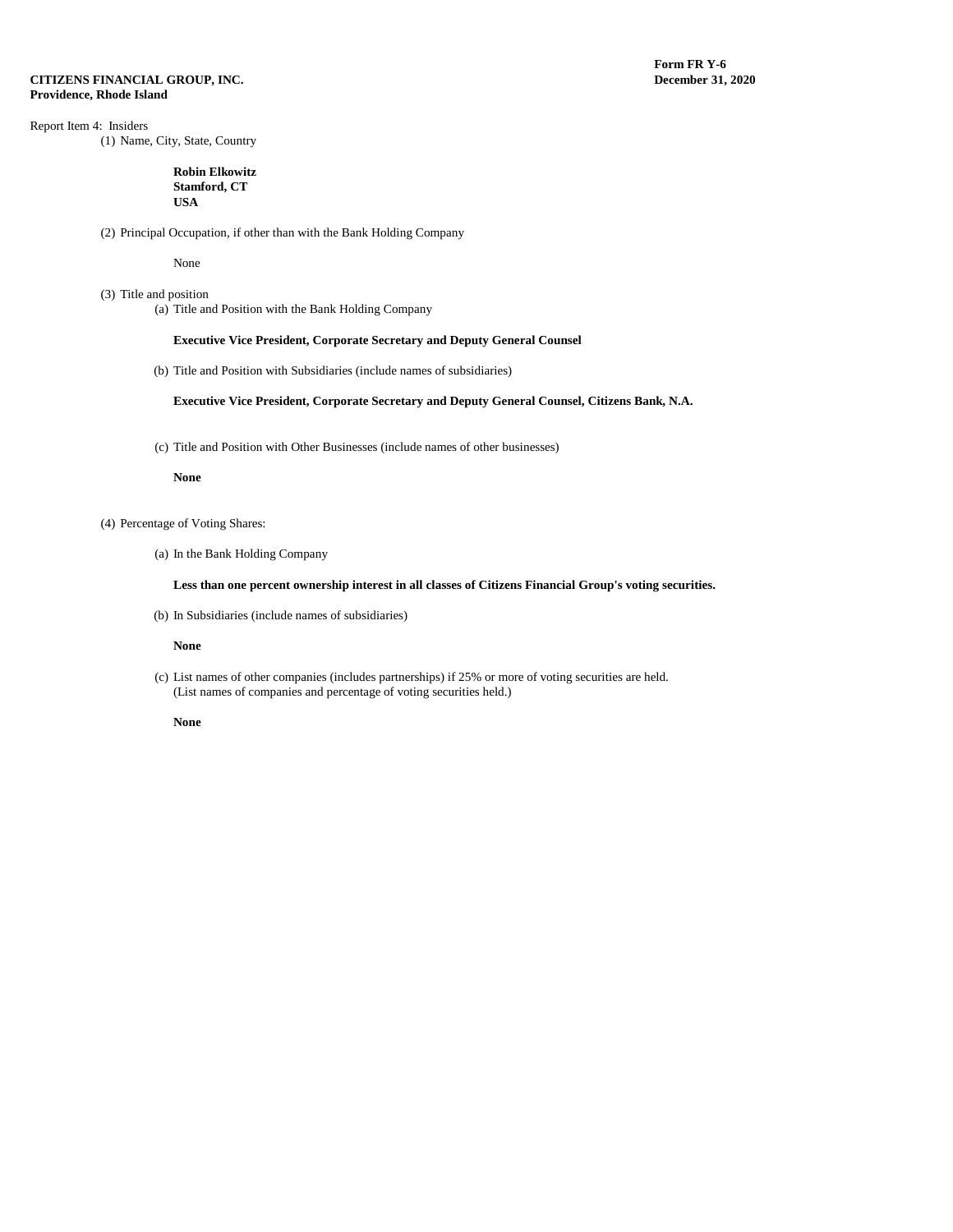# Report Item 4: Insiders

(1) Name, City, State, Country

#### **Stephen Gannon Boston, MA USA**

(2) Principal Occupation, if other than with the Bank Holding Company

#### **None**

(3) Title and position (a) Title and Position with the Bank Holding Company

#### **Executive Vice President, General Counsel and Chief Legal Officer**

(b) Title and Position with Subsidiaries (include names of subsidiaries)

### **Executive Vice President, General Counsel and Chief Legal Officer, Citizens Bank N.A.**

(c) Title and Position with Other Businesses (include names of other businesses)

**Member, Bank Policy Institute Member, Georgetown Law Corporate Counsel Insitute Vice-Chairman, The Clearing House Association Member, Boston Symphony Orchestra Board of Advisors**

### (4) Percentage of Voting Shares:

(a) In the Bank Holding Company

**Less than one percent ownership interest in all classes of Citizens Financial Group's voting securities.**

(b) In Subsidiaries (include names of subsidiaries)

#### **None**

(c) List names of other companies (includes partnerships) if 25% or more of voting securities are held. (List names of companies and percentage of voting securities held.)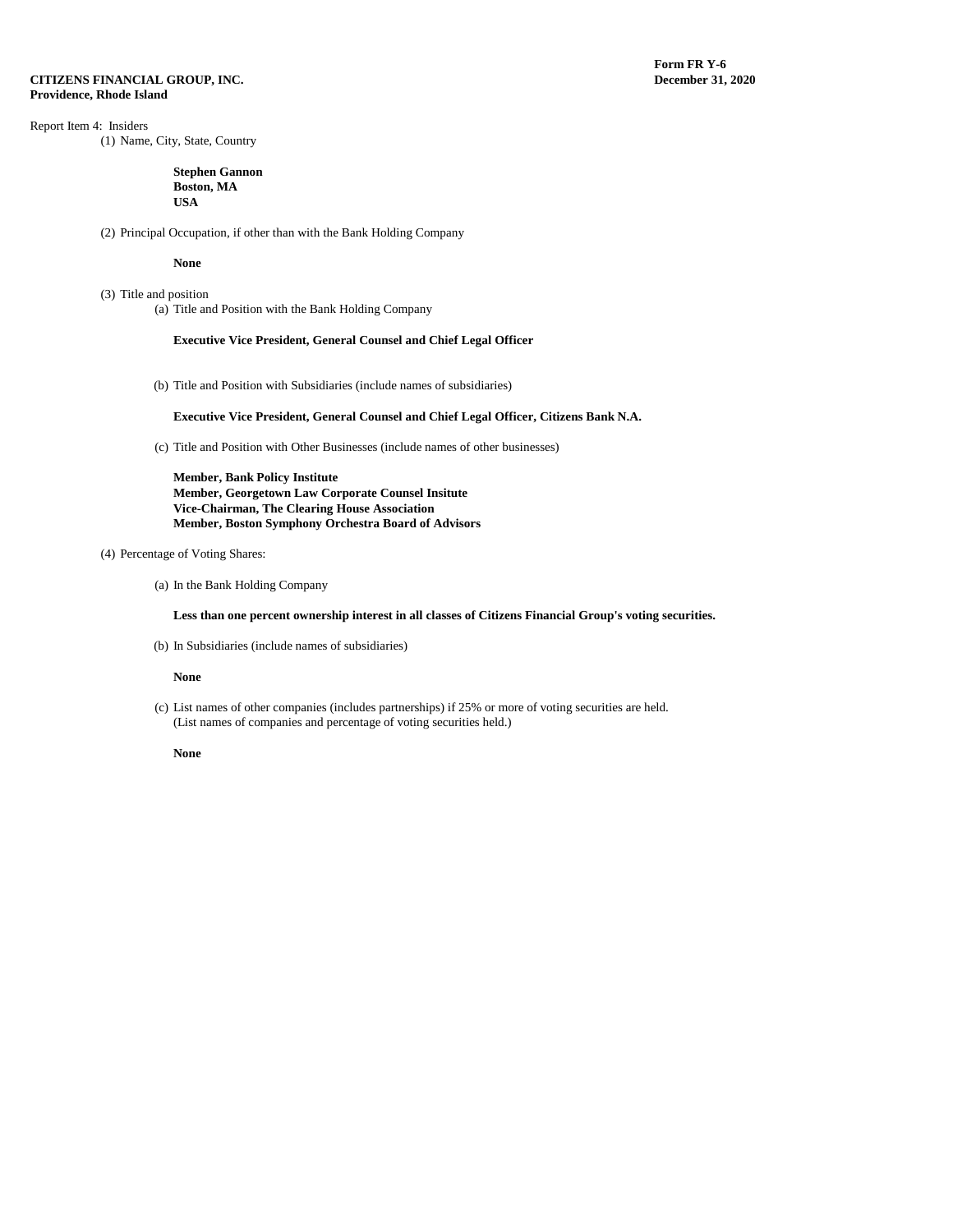**Form FR Y-6**<br>December 31, 2020

# Report Item 4: Insiders

(1) Name, City, State, Country

#### **Malcolm Griggs Providence, RI USA**

(2) Principal Occupation, if other than with the Bank Holding Company

#### **None**

(3) Title and position (a) Title and Position with the Bank Holding Company

#### **Executive Vice President and Chief Risk Officer**

(b) Title and Position with Subsidiaries (include names of subsidiaries)

### **Executive Vice President and Chief Risk Officer, Citizens Bank, N.A.**

(c) Title and Position with Other Businesses (include names of other businesses)

# **President, RI Philharmonic Orchestra and Music School**

# (4) Percentage of Voting Shares:

(a) In the Bank Holding Company

# **Less than one percent ownership interest in all classes of Citizens Financial Group's voting securities.**

(b) In Subsidiaries (include names of subsidiaries)

#### **None**

(c) List names of other companies (includes partnerships) if 25% or more of voting securities are held. (List names of companies and percentage of voting securities held.)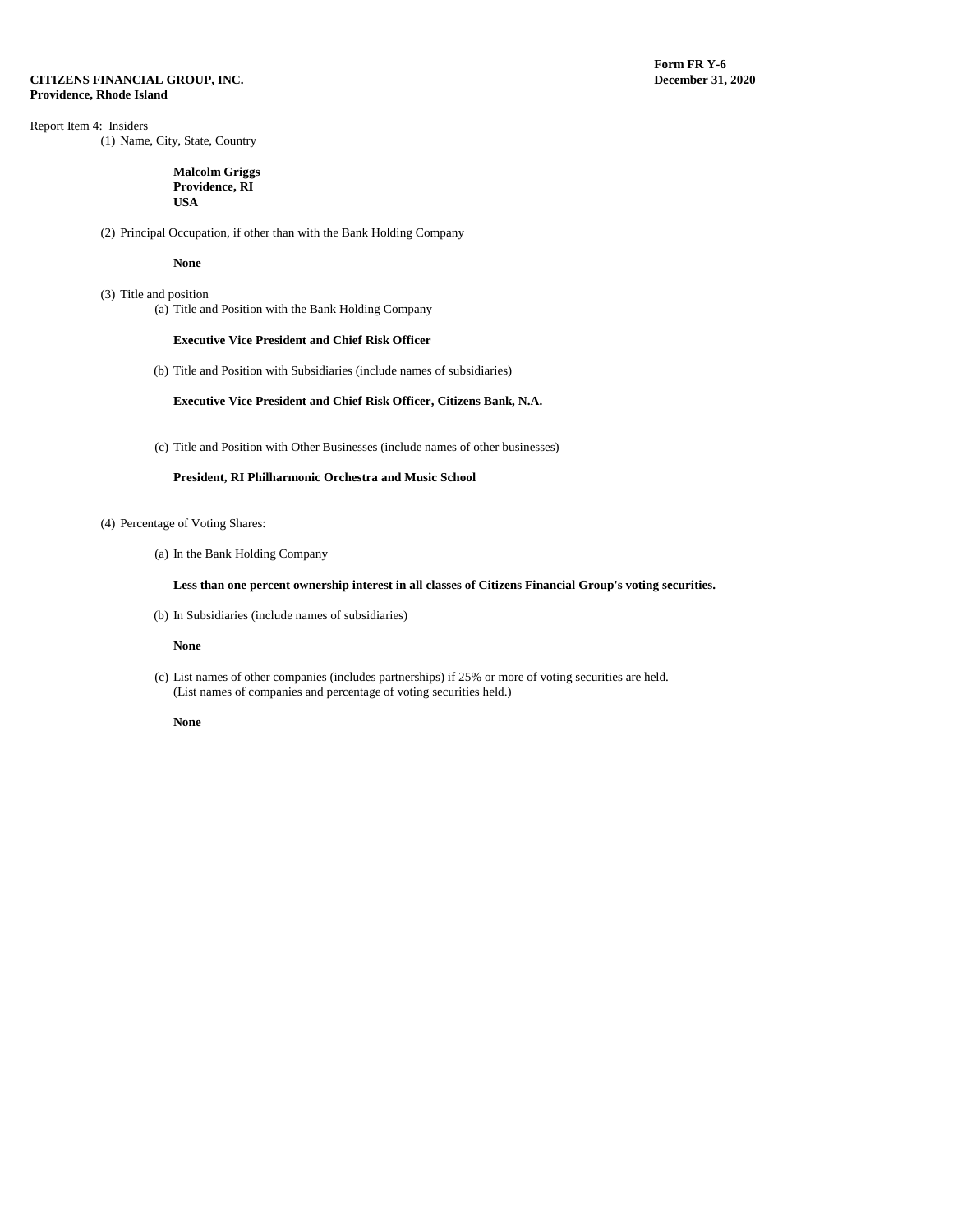# Report Item 4: Insiders

(1) Name, City, State, Country

#### **William P. Hankowsky Philadelphia, PA USA**

(2) Principal Occupation, if other than with the Bank Holding Company

#### **None**

(3) Title and position (a) Title and Position with the Bank Holding Company

#### **Director**

(b) Title and Position with Subsidiaries (include names of subsidiaries)

#### **Director, Citizens Bank, N.A.**

(c) Title and Position with Other Businesses (include names of other businesses)

**President, Wayne Avenue Enterprises, LLC Director, Delaware River Waterfront Corporation Director, Greater Philadelphia Chamber of Commerce Director, Philadelphia Convention and Visitors Bureau Director, Pennsylvania Academy of the Fine Arts Director, Philadelphia Shipyard Development Corporation Senior Advisor, Alterra Property Group**

### (4) Percentage of Voting Shares:

(a) In the Bank Holding Company

**Less than one percent ownership interest in all classes of Citizens Financial Group's voting securities.**

- (b) In Subsidiaries (include names of subsidiaries) **None**
- (c) List names of other companies (includes partnerships) if 25% or more of voting securities are held. (List names of companies and percentage of voting securities held.)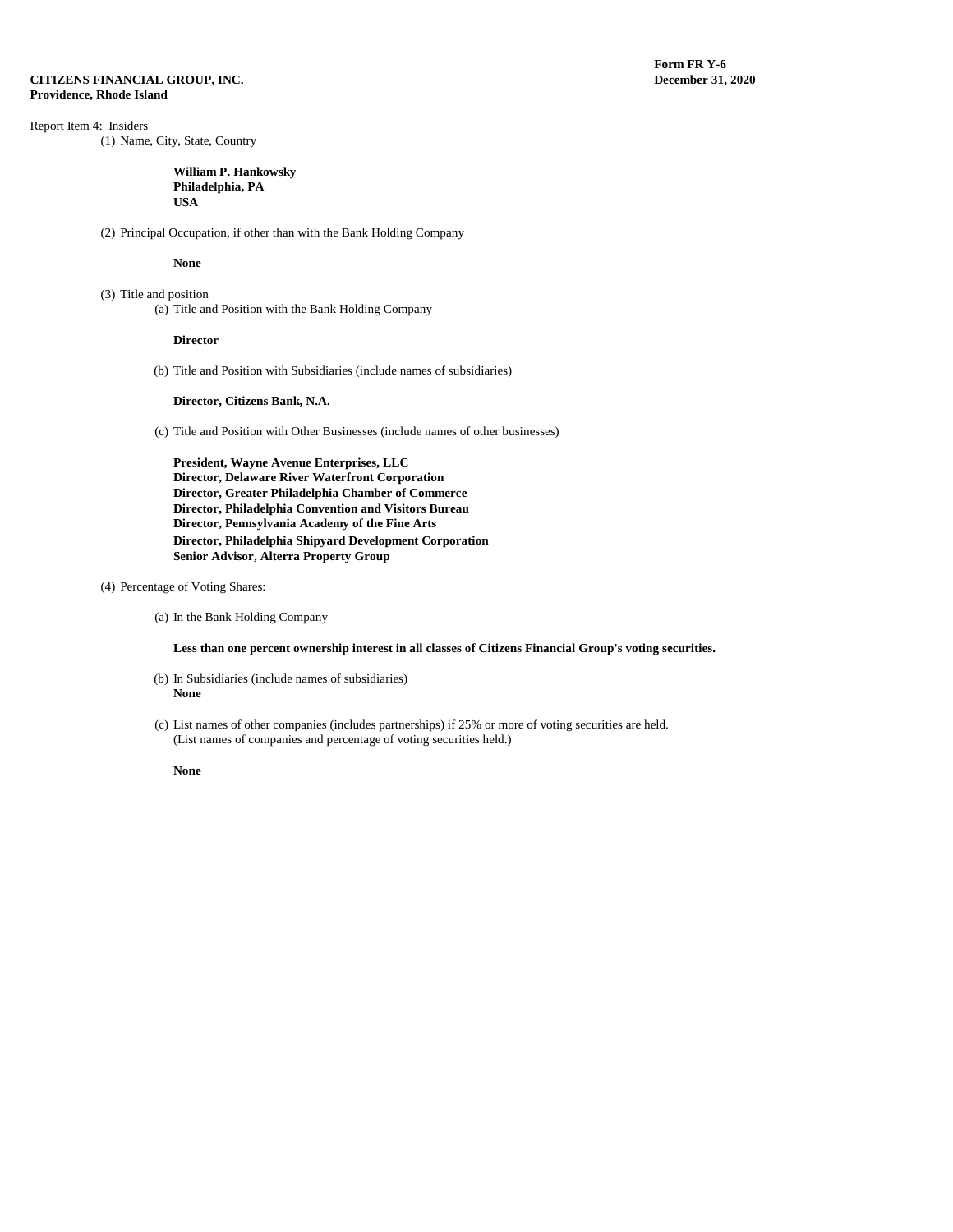Report Item 4: Insiders

(1) Name, City, State, Country

#### **Howard W. Hanna, III Pittsburgh, PA USA**

(2) Principal Occupation, if other than with the Bank Holding Company

# **Chairman and CEO, Hanna Holdings Inc**

- (3) Title and position
	- (a) Title and Position with the Bank Holding Company

#### **Director**

(b) Title and Position with Subsidiaries (include names of subsidiaries)

#### **Director, Citizens Bank, N.A.**

(c) Title and Position with Other Businesses (include names of other businesses)

**Chair, Children's Hospital of Pittsburgh Board of Trustees Member, Children's Hospital of Pittsburgh Foundation Board of Directors Member, University of Pittsburgh Medical Center Board of Directors Director, the Katz Graduate School of Business Board of Visitors Director, the Diocese of Pittsburgh Finance Council Director, YMCA of Greater Pittsburgh Director, John Carroll University Chair, H.J. Hienz History Cener**

- (4) Percentage of Voting Shares:
	- (a) In the Bank Holding Company

# **Less than one percent ownership interest in all classes of Citizens Financial Group's voting securities.**

(b) In Subsidiaries (include names of subsidiaries)

#### **None**

(c) List names of other companies (includes partnerships) if 25% or more of voting securities are held. (List names of companies and percentage of voting securities held.)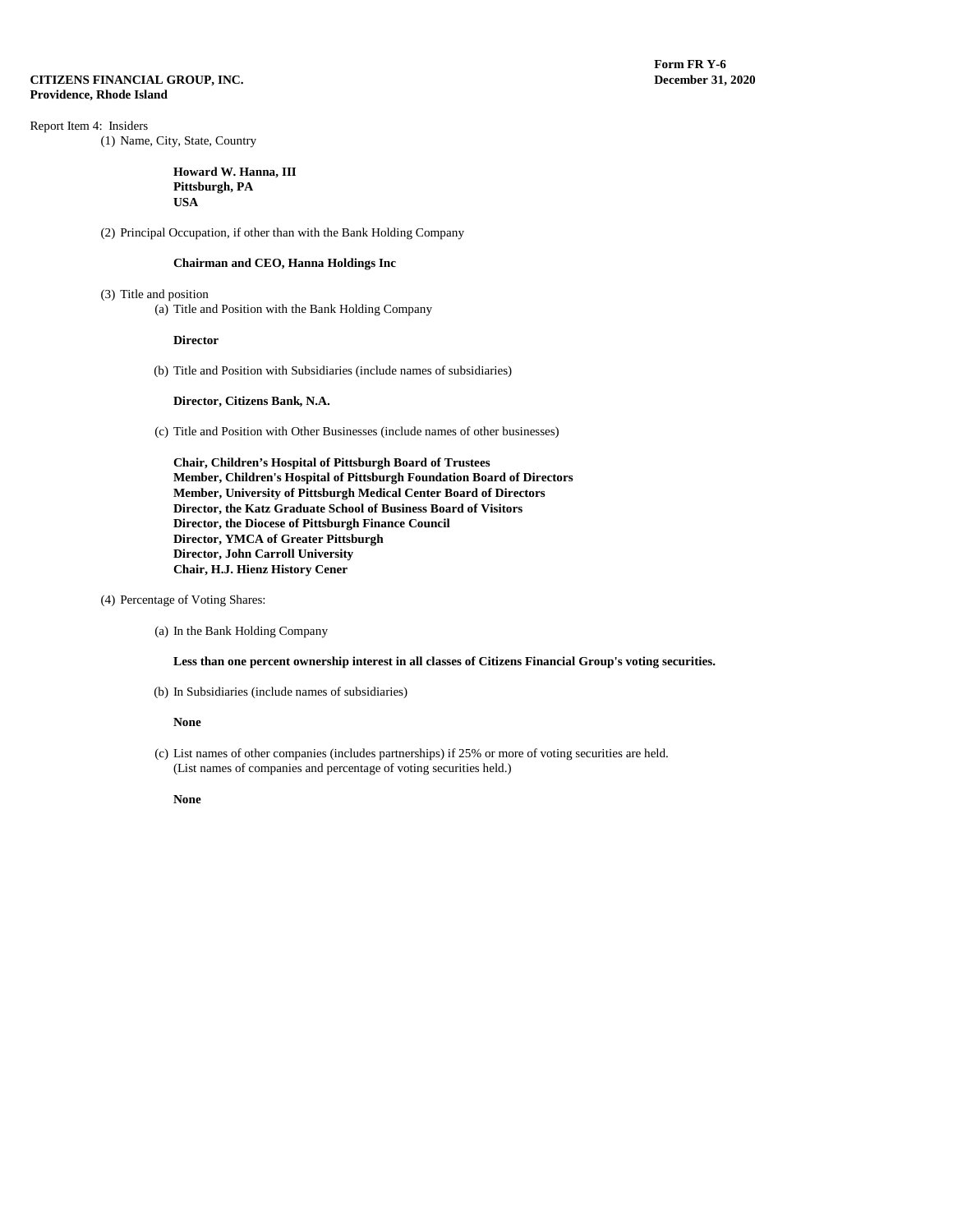# Report Item 4: Insiders

(1) Name, City, State, Country

#### **Leo I. Higdon, Jr. Charleston, SC USA**

(2) Principal Occupation, if other than with the Bank Holding Company

#### **None**

(3) Title and position (a) Title and Position with the Bank Holding Company

#### **Director**

(b) Title and Position with Subsidiaries (include names of subsidiaries)

#### **Director, Citizens Bank, N.A.**

(c) Title and Position with Other Businesses (include names of other businesses)

**Lead Director, Eaton Vance Corporation Chairman, Encompass Health Corporation Director, Charleston Symphony Orchestra**

# (4) Percentage of Voting Shares:

(a) In the Bank Holding Company

# **Less than one percent ownership interest in all classes of Citizens Financial Group's voting securities.**

(b) In Subsidiaries (include names of subsidiaries)

#### **None**

(c) List names of other companies (includes partnerships) if 25% or more of voting securities are held. (List names of companies and percentage of voting securities held.)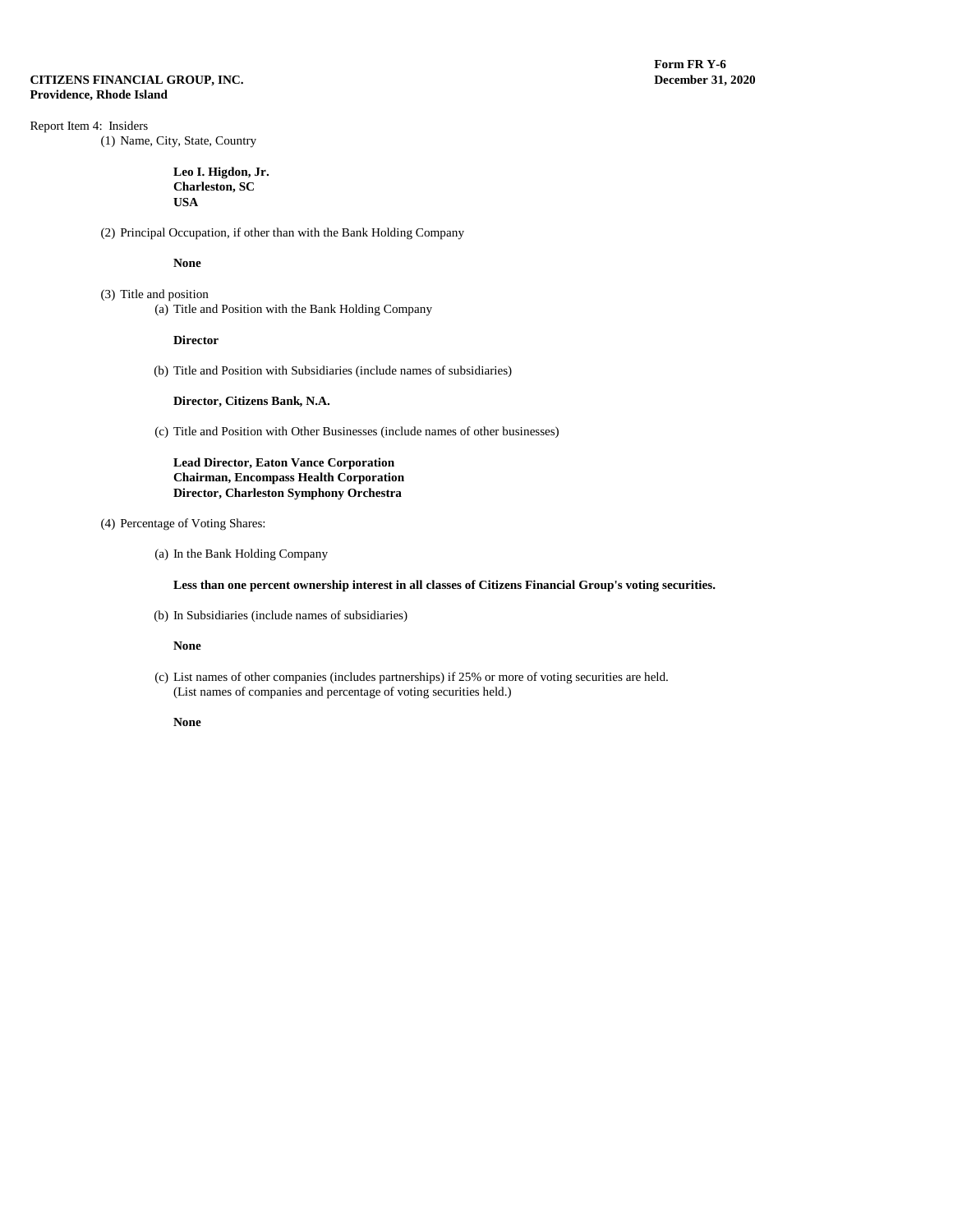**Form FR Y-6**<br>December 31, 2020

# Report Item 4: Insiders

(1) Name, City, State, Country

#### **Elizabeth Johnson Westwood, MA USA**

(2) Principal Occupation, if other than with the Bank Holding Company

#### **None**

(3) Title and position (a) Title and Position with the Bank Holding Company

#### **Executive Vice President and Chief Experience Officer**

(b) Title and Position with Subsidiaries (include names of subsidiaries)

#### **Executive Vice President and Chief Experience Officer, Citizens Bank, N.A.**

(c) Title and Position with Other Businesses (include names of other businesses)

#### **None**

- (4) Percentage of Voting Shares:
	- (a) In the Bank Holding Company

# **Less than one percent ownership interest in all classes of Citizens Financial Group's voting securities.**

(b) In Subsidiaries (include names of subsidiaries)

#### **None**

(c) List names of other companies (includes partnerships) if 25% or more of voting securities are held. (List names of companies and percentage of voting securities held.)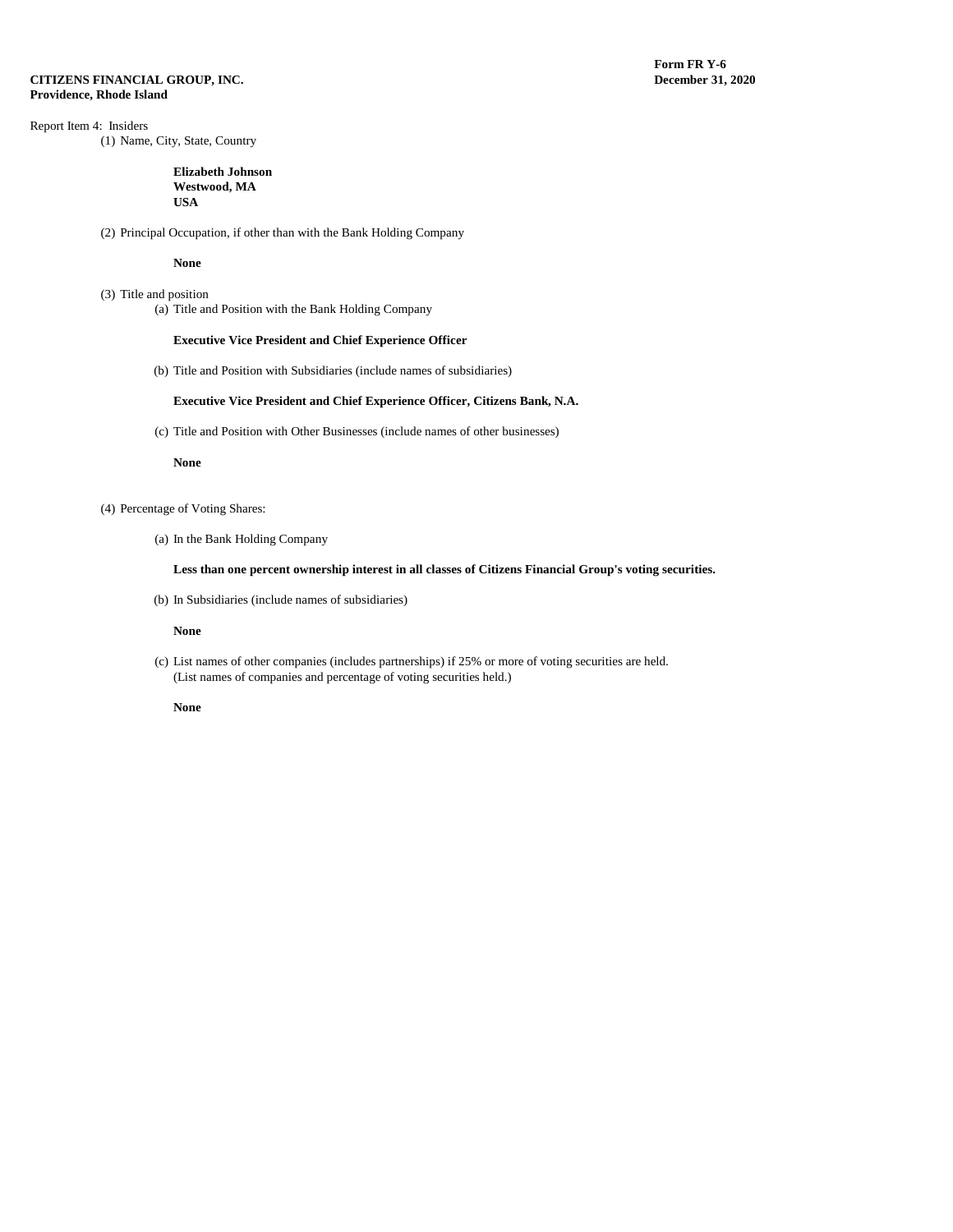# Report Item 4: Insiders

(1) Name, City, State, Country

# **Edward Joseph Kelly III Charlottesville, VA USA**

(2) Principal Occupation, if other than with the Bank Holding Company

### **None**

- (3) Title and position
	- (a) Title and Position with the Bank Holding Company

### **Director**

(b) Title and Position with Subsidiaries (include names of subsidiaries)

**Director, Citizens Bank, N.A.** 

(c) Title and Position with Other Businesses (include names of other businesses)

# **Director, Metlife, Inc.**

- (4) Percentage of Voting Shares:
	- (a) In the Bank Holding Company

### **Less than one percent ownership interest in all classes of Citizens Financial Group's voting securities.**

(b) In Subsidiaries (include names of subsidiaries)

### **None**

(c) List names of other companies (includes partnerships) if 25% or more of voting securities are held. (List names of companies and percentage of voting securities held.)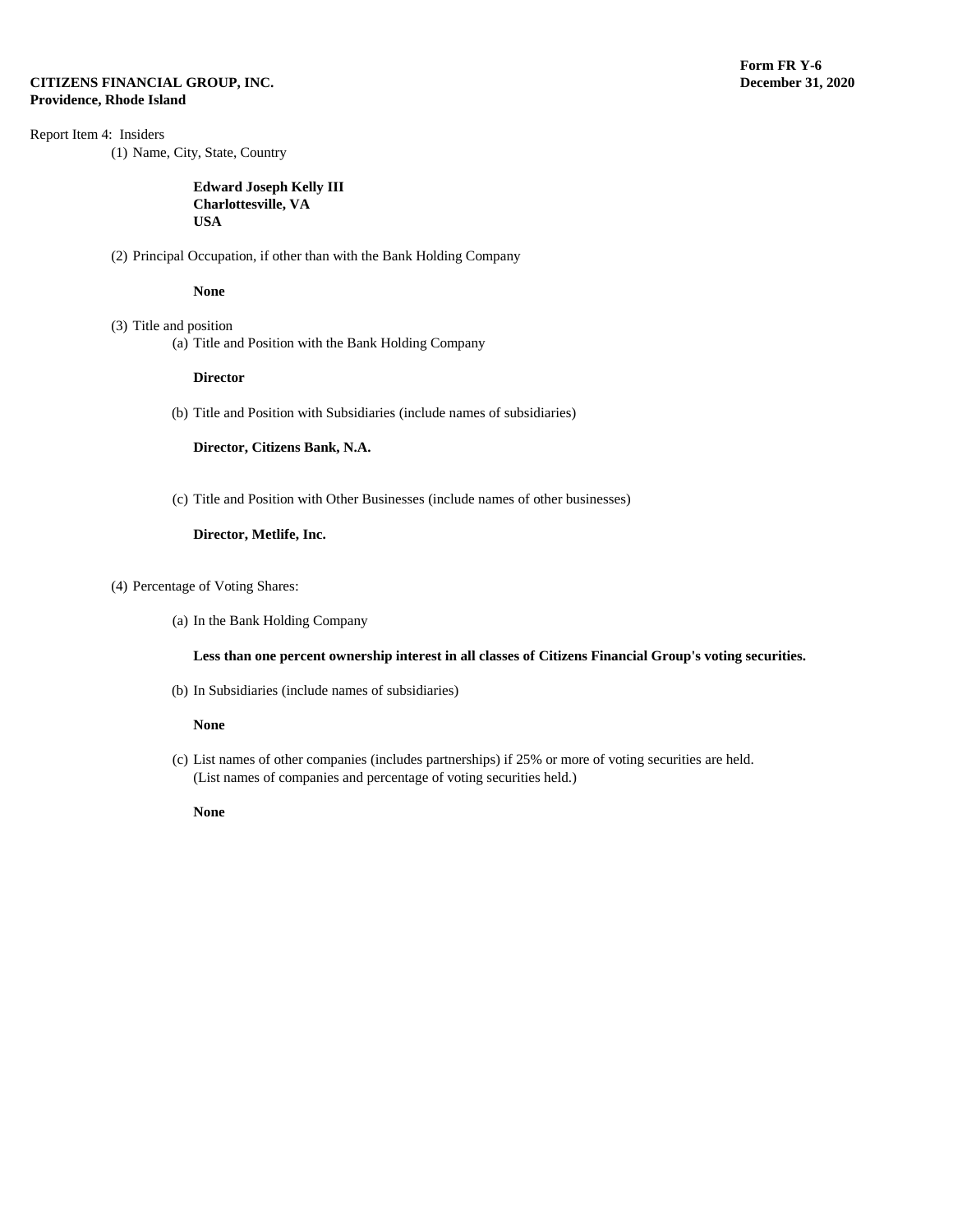### Report Item 4: Insiders

(1) Name, City, State, Country

# **Charles J. Koch Cleveland, OH USA**

(2) Principal Occupation, if other than with the Bank Holding Company

**None**

(3) Title and position (a) Title and Position with the Bank Holding Company

**Director**

(b) Title and Position with Subsidiaries (include names of subsidiaries)

**Director, Citizens Bank, N.A.**

(c) Title and Position with Other Businesses (include names of other businesses)

# **Trustee, Case Western Reserve University**

(4) Percentage of Voting Shares:

(a) In the Bank Holding Company

# **Less than one percent ownership interest in all classes of Citizens Financial Group's voting securities.**

(b) In Subsidiaries (include names of subsidiaries)

**None**

(c) List names of other companies (includes partnerships) if 25% or more of voting securities are held. (List names of companies and percentage of voting securities held.)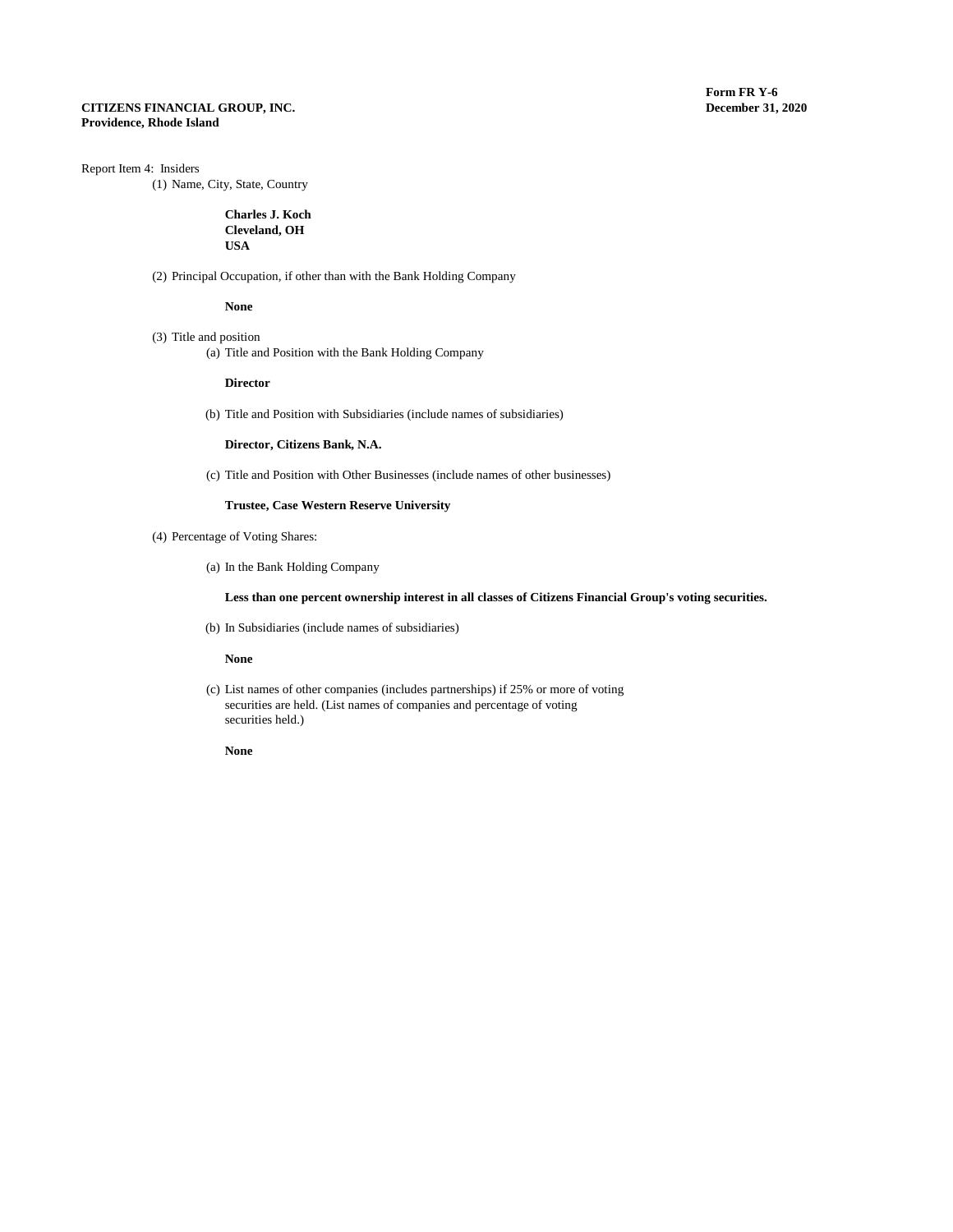**Form FR Y-6**<br>December 31, 2020

# Report Item 4: Insiders

(1) Name, City, State, Country

#### **Susan LaMonica Allendale, NJ USA**

(2) Principal Occupation, if other than with the Bank Holding Company

#### **None**

(3) Title and position (a) Title and Position with the Bank Holding Company

#### **Executive Vice President and Chief Human Resource Officer**

(b) Title and Position with Subsidiaries (include names of subsidiaries)

#### **Executive Vice President and Chief Human Resource Officer, Citizens Bank N.A.**

(c) Title and Position with Other Businesses (include names of other businesses)

#### **None**

- (4) Percentage of Voting Shares:
	- (a) In the Bank Holding Company

# **Less than one percent ownership interest in all classes of Citizens Financial Group's voting securities.**

(b) In Subsidiaries (include names of subsidiaries)

#### **None**

(c) List names of other companies (includes partnerships) if 25% or more of voting securities are held. (List names of companies and percentage of voting securities held.)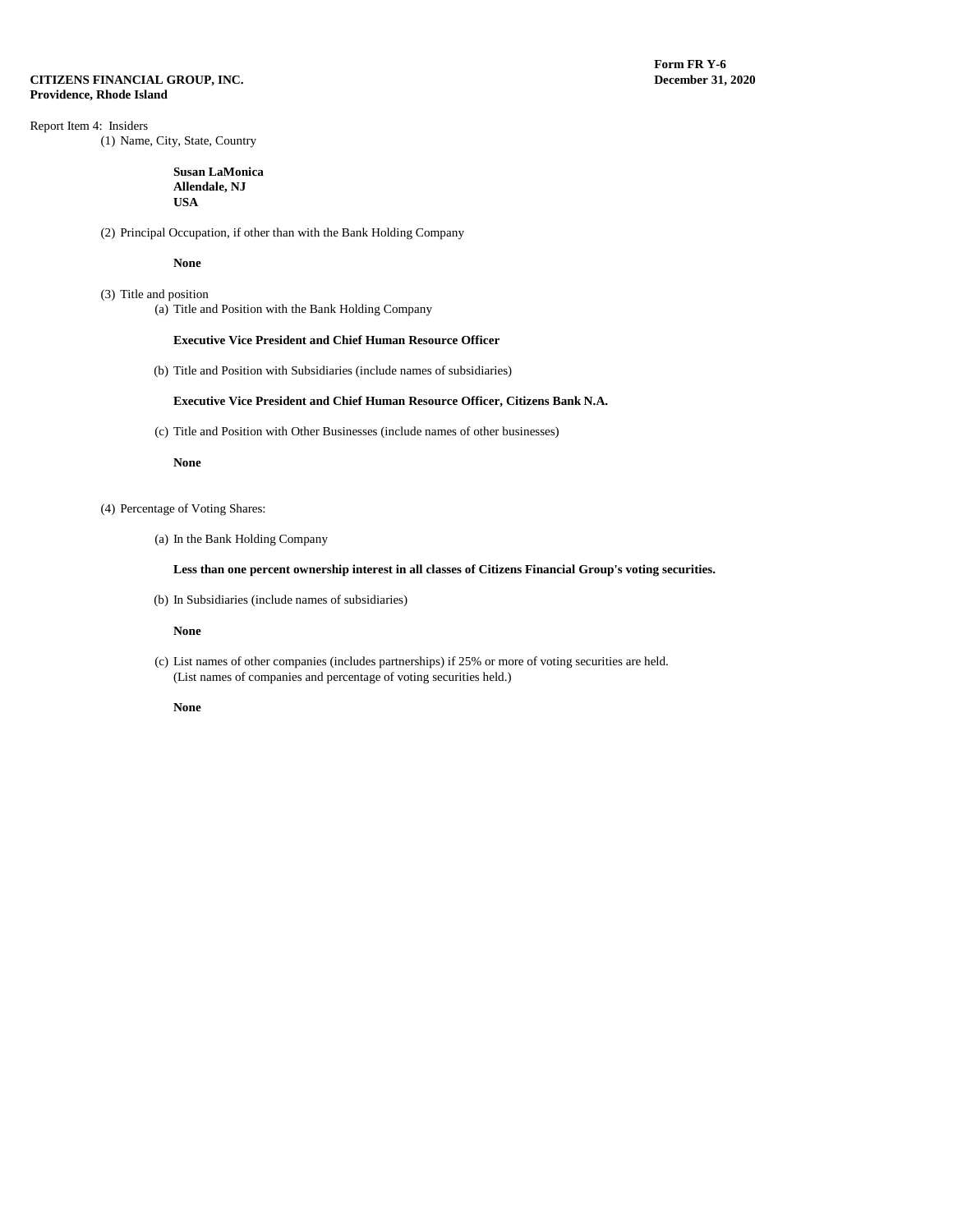Report Item 4: Insiders

(1) Name, City, State, Country

**Robert Leary North Palm Beach, FL USA**

(2) Principal Occupation, if other than with the Bank Holding Company

# **Consultant, Olayan Group**

- (3) Title and position
	- (a) Title and Position with the Bank Holding Company

#### **Director**

(b) Title and Position with Subsidiaries (include names of subsidiaries)

**Director, Citizens Bank, N.A.** 

(c) Title and Position with Other Businesses (include names of other businesses)

**Director, Intact Financial Corporation Member, National Forest Foundation Board Consultant, The Blackstone Group, Inc.**

### (4) Percentage of Voting Shares:

(a) In the Bank Holding Company

**Less than one percent ownership interest in all classes of Citizens Financial Group's voting securities.**

(b) In Subsidiaries (include names of subsidiaries)

# **None**

(c) List names of other companies (includes partnerships) if 25% or more of voting securities are held. (List names of companies and percentage of voting securities held.)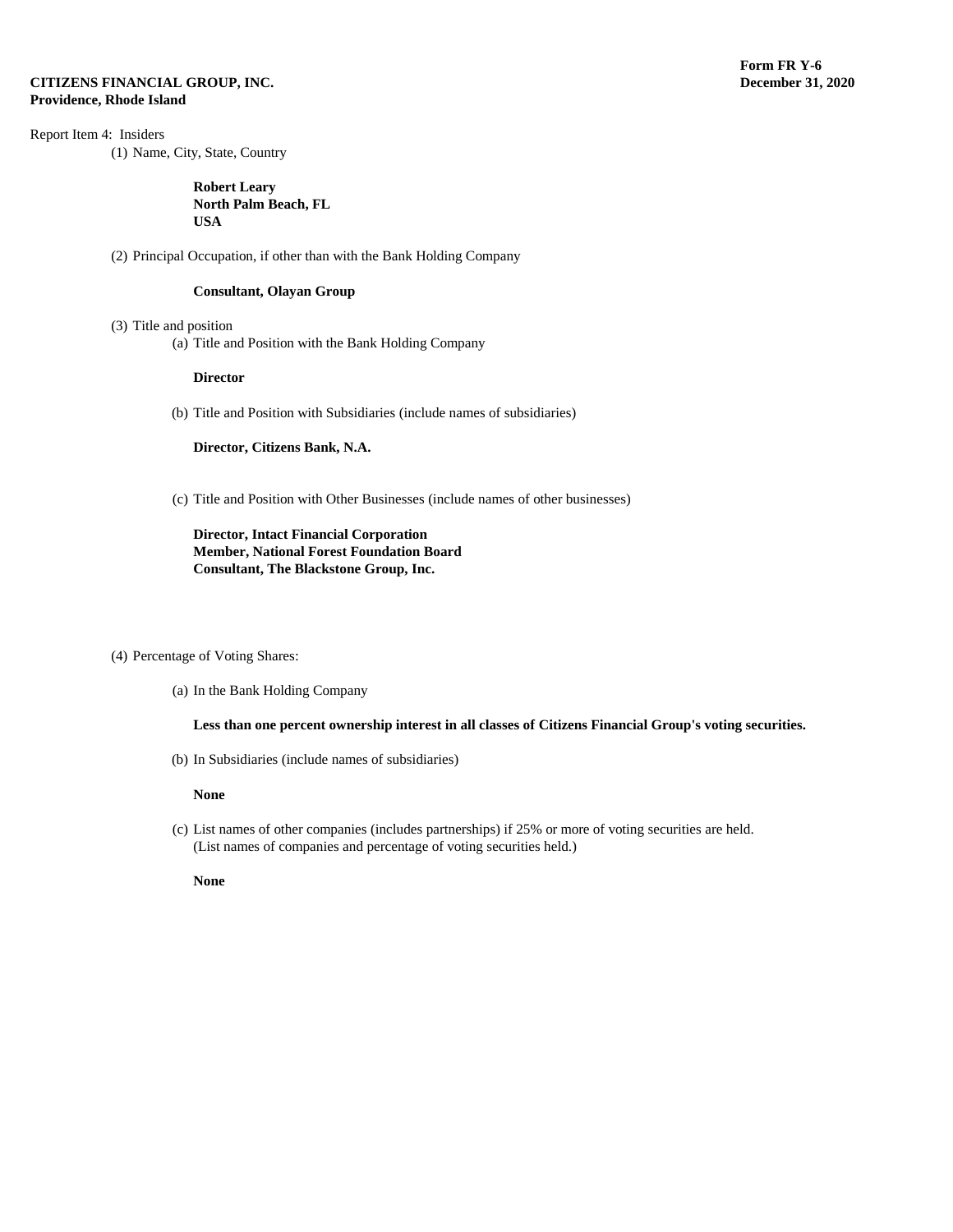# Report Item 4: Insiders

(1) Name, City, State, Country

**Terrance Lillis Urbandale, IA USA**

(2) Principal Occupation, if other than with the Bank Holding Company

**None**

- (3) Title and position
	- (a) Title and Position with the Bank Holding Company

#### **Director**

(b) Title and Position with Subsidiaries (include names of subsidiaries)

**Director, Citizens Bank, N.A.** 

(c) Title and Position with Other Businesses (include names of other businesses)

**Director, Mercy Medical Center Treasurer, MercyOne Des Moines Trustee, Diocese of Southwest Iowa Member, American Academy of Actuaries Fellow, Society of Actuaries Treasurer, Command & General Staff College Director, American Enterprise Mutual Holding Company Chair, Simpson College Board of Trustess**

- (4) Percentage of Voting Shares:
	- (a) In the Bank Holding Company

### **Less than one percent ownership interest in all classes of Citizens Financial Group's voting securities.**

(b) In Subsidiaries (include names of subsidiaries)

#### **None**

(c) List names of other companies (includes partnerships) if 25% or more of voting securities are held. (List names of companies and percentage of voting securities held.)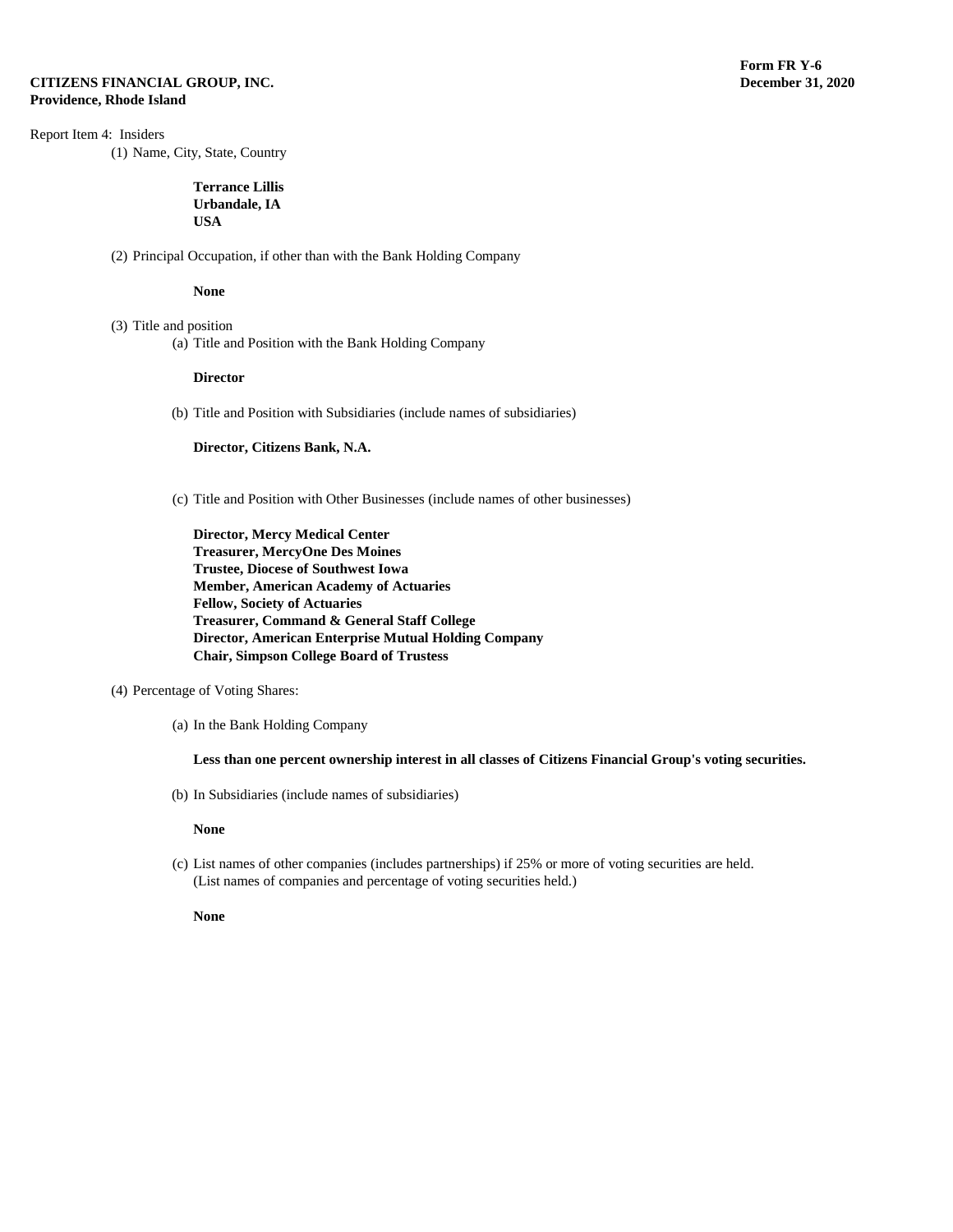**Form FR Y-6**<br>December 31, 2020

Report Item 4: Insiders

(1) Name, City, State, Country

#### **David Lindenauer Wellesley, MA USA**

(2) Principal Occupation, if other than with the Bank Holding Company

#### **None**

(3) Title and position (a) Title and Position with the Bank Holding Company

#### **Executive Vice President and Treasurer**

- (b) Title and Position with Subsidiaries (include names of subsidiaries)
	- **Executive Vice President and Treasurer, Citizens Bank N.A. Director and Treasurer, Citizens One Community Development Corporation Director, Citizens Ventures, Incorporated Director and President, Court Street Holdings, Inc. Director and Executive Vice President, CSB Investment Corp Director and Executive Vice President, Mass Investment Corp Director and Executive Vice President, Minuteman Investment Corporation Director and Executive Vice President, PA Investment Corp. I Director, PA Investment Corp. II Director and President, RI Realty Trust, Inc. Director, Citizens Capital Markets, Inc. Director and President, Citizens RI Investment Corp. IV**
- (c) Title and Position with Other Businesses (include names of other businesses)

#### **None**

- (4) Percentage of Voting Shares:
	- (a) In the Bank Holding Company

#### **Less than one percent ownership interest in all classes of Citizens Financial Group's voting securities.**

(b) In Subsidiaries (include names of subsidiaries)

#### **None**

(c) List names of other companies (includes partnerships) if 25% or more of voting securities are held. (List names of companies and percentage of voting securities held.)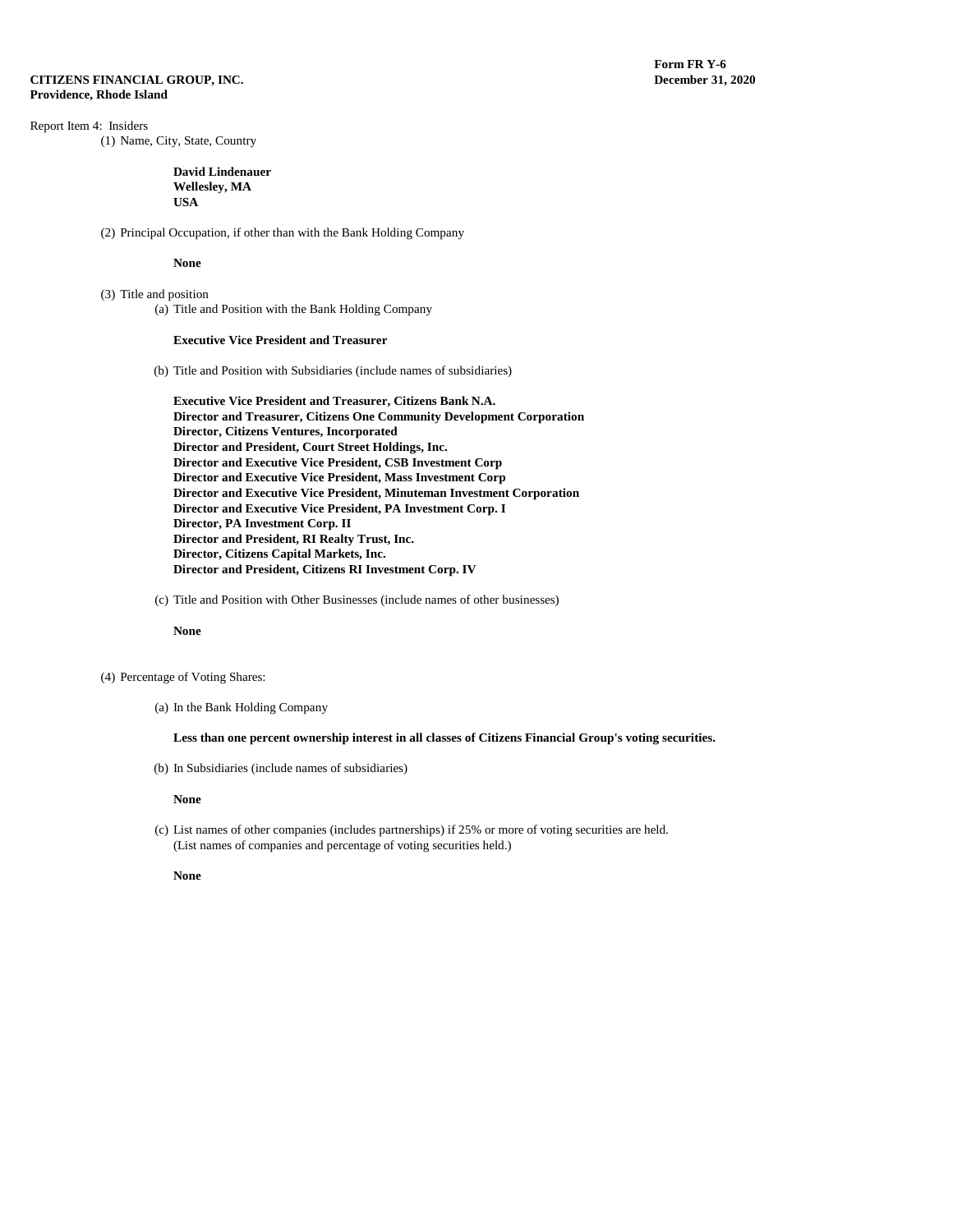**Form FR Y-6**<br>**December 31, 2020** 

# Report Item 4: Insiders

(1) Name, City, State, Country

#### **Donald H. McCree Boston, MA USA**

(2) Principal Occupation, if other than with the Bank Holding Company

#### **None**

(3) Title and position (a) Title and Position with the Bank Holding Company

#### **Vice Chairman and Head of Commercial Banking**

(b) Title and Position with Subsidiaries (include names of subsidiaries)

#### **Vice Chairman and Head of Commercial Banking, Citizens Bank, N.A. Director, Citizens Capital Markets, Inc.**

(c) Title and Position with Other Businesses (include names of other businesses)

# **Member, University of Vermont Board of Trustees Member, University of Vermont Foundation Board of Directors Member, National Constitution Center Board of Trustees**

# (4) Percentage of Voting Shares:

(a) In the Bank Holding Company

### **Less than one percent ownership interest in all classes of Citizens Financial Group's voting securities.**

(b) In Subsidiaries (include names of subsidiaries)

# **None**

(c) List names of other companies (includes partnerships) if 25% or more of voting securities are held. (List names of companies and percentage of voting securities held.)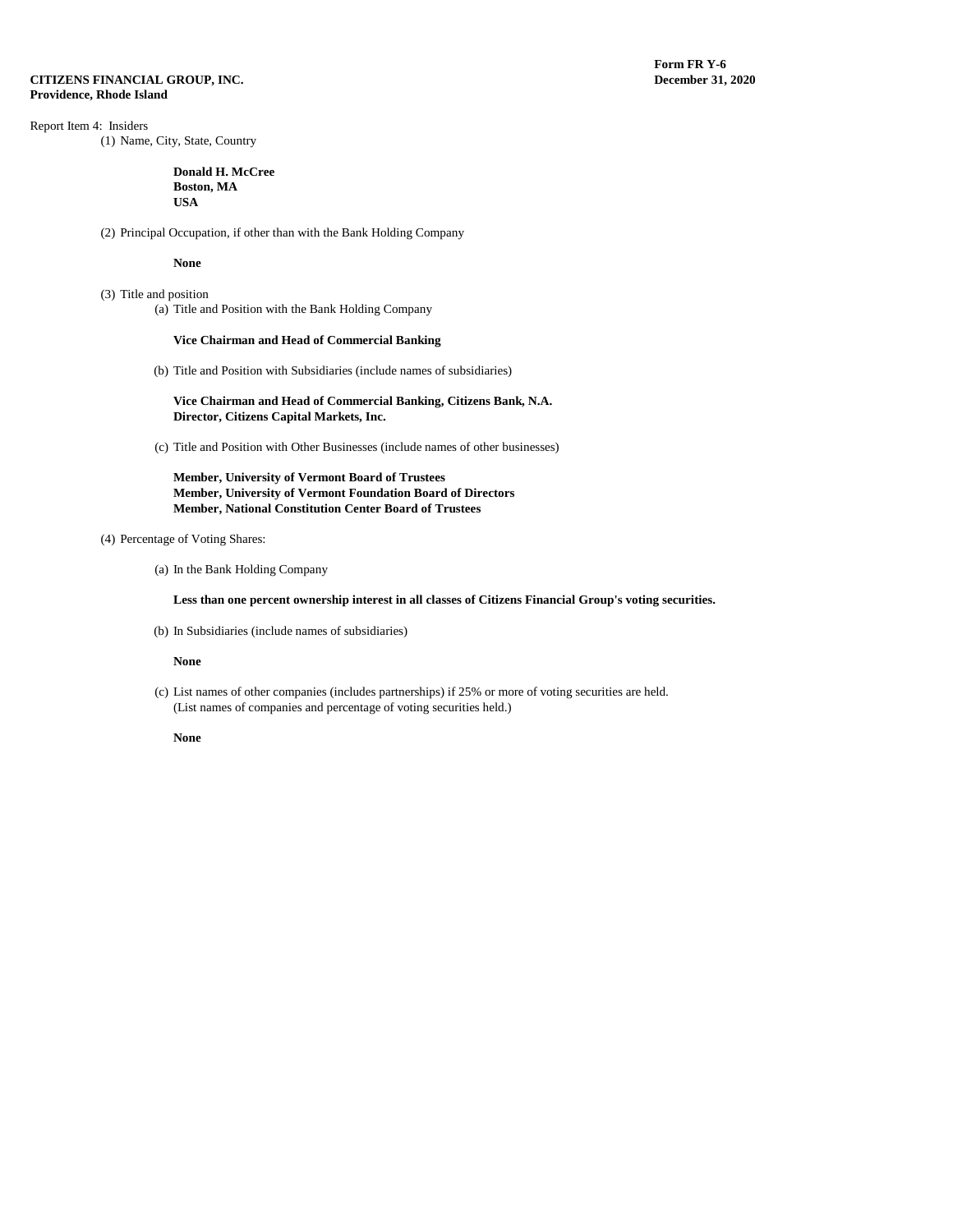# Report Item 4: Insiders

(1) Name, City, State, Country

#### **C. Jack Read Johnston, RI USA**

(2) Principal Occupation, if other than with the Bank Holding Company

#### **None**

(3) Title and position (a) Title and Position with the Bank Holding Company

### **Executive Vice President, Chief Accounting Officer and Controller**

(b) Title and Position with Subsidiaries (include names of subsidiaries)

#### **Executive Vice President, Chief Accounting Officer and Controller, Citizens Bank, N.A.**

(c) Title and Position with Other Businesses (include names of other businesses)

#### **None**

- (4) Percentage of Voting Shares:
	- (a) In the Bank Holding Company

### **Less than one percent ownership interest in all classes of Citizens Financial Group's voting securities.**

(b) In Subsidiaries (include names of subsidiaries)

#### **None**

(c) List names of other companies (includes partnerships) if 25% or more of voting securities are held. (List names of companies and percentage of voting securities held.)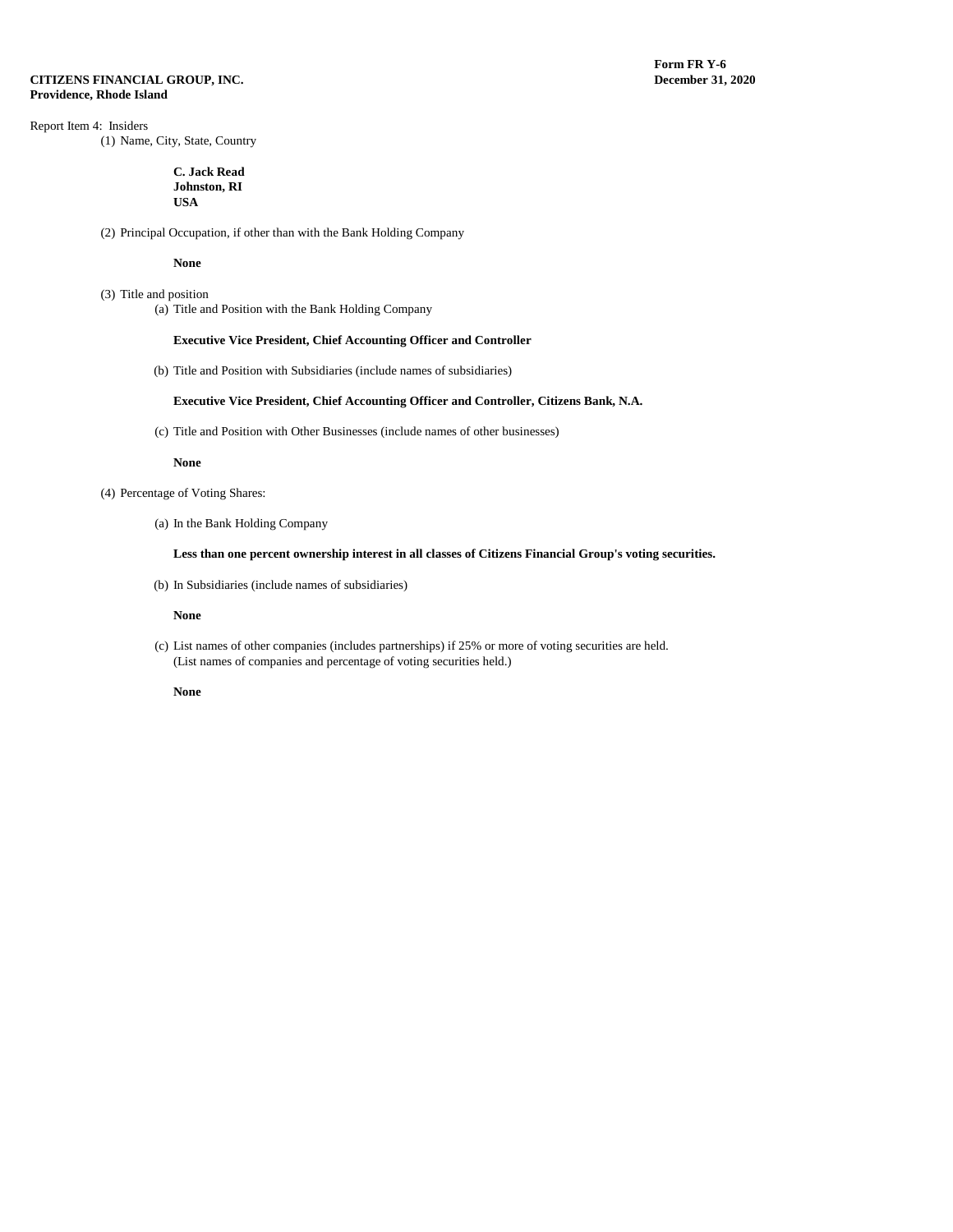# Report Item 4: Insiders

(1) Name, City, State, Country

**Michael Ruttledge Johnston, RI USA**

(2) Principal Occupation, if other than with the Bank Holding Company

**None**

### (3) Title and position

(a) Title and Position with the Bank Holding Company

# **Executive Vice President, Chief Information Officer and Head of Technology Services**

(b) Title and Position with Subsidiaries (include names of subsidiaries)

**Executive Vice President, Chief Information Officer and Head of Technology Services, Citizens Bank, N.A.**

(c) Title and Position with Other Businesses (include names of other businesses)

**None**

- (4) Percentage of Voting Shares:
	- (a) In the Bank Holding Company

**Less than one percent ownership interest in all classes of Citizens Financial Group's voting securities.**

(b) In Subsidiaries (include names of subsidiaries)

**None**

(c) List names of other companies (includes partnerships) if 25% or more of voting securities are held. (List names of companies and percentage of voting securities held.)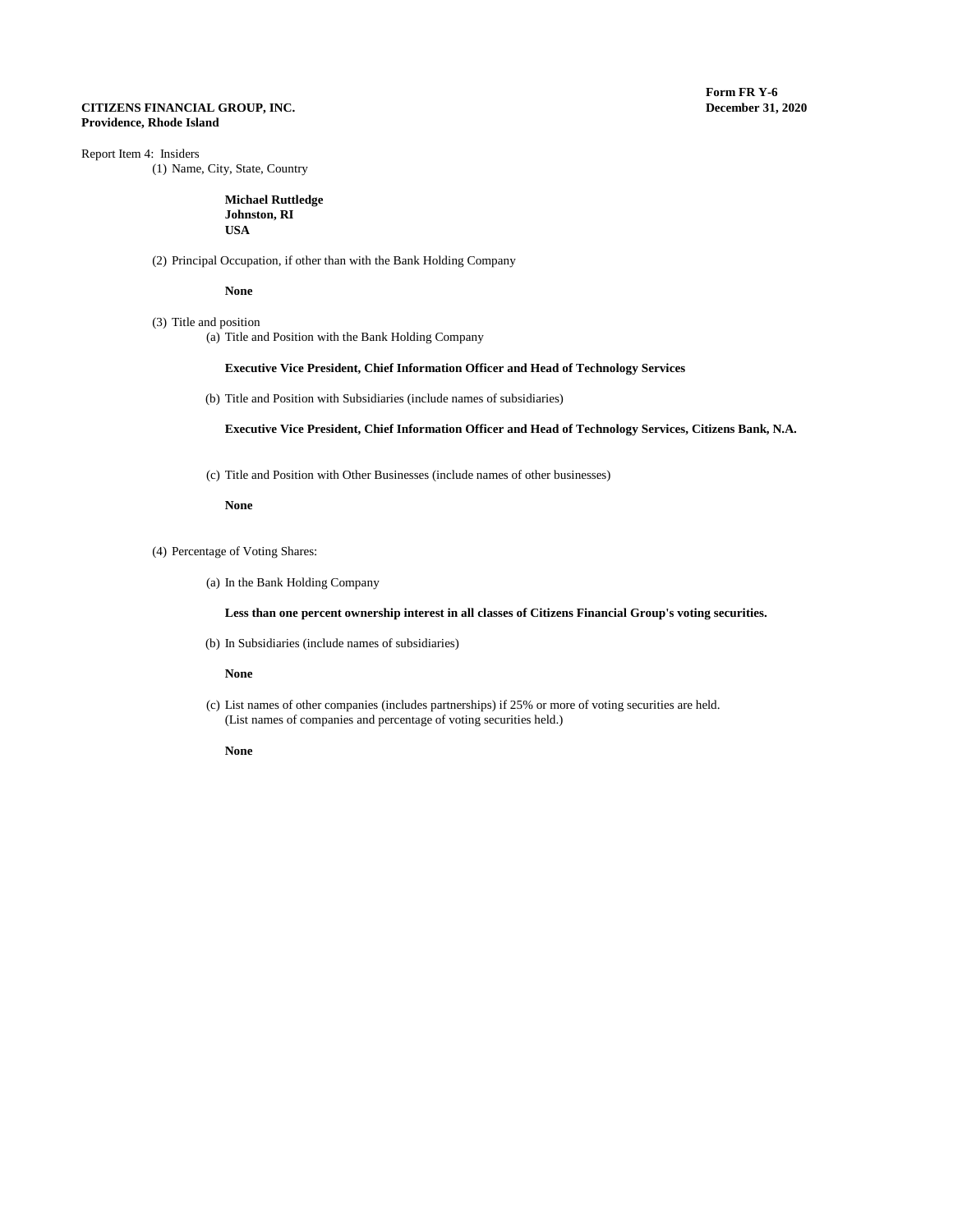# Report Item 4: Insiders

(1) Name, City, State, Country

#### **Shivan S. Subramaniam Providence, RI USA**

(2) Principal Occupation, if other than with the Bank Holding Company

#### **None**

(3) Title and position (a) Title and Position with the Bank Holding Company

#### **Director**

(b) Title and Position with Subsidiaries (include names of subsidiaries)

#### **Director, Citizens Bank, N.A.**

(c) Title and Position with Other Businesses (include names of other businesses)

**Director, Lifespan Corporation Director, Rhode Island Public Expenditure Council Director, LSC Communications Inc.**

# (4) Percentage of Voting Shares:

(a) In the Bank Holding Company

# **Less than one percent ownership interest in all classes of Citizens Financial Group's voting securities.**

(b) In Subsidiaries (include names of subsidiaries)

#### **None**

(c) List names of other companies (includes partnerships) if 25% or more of voting securities are held. (List names of companies and percentage of voting securities held.)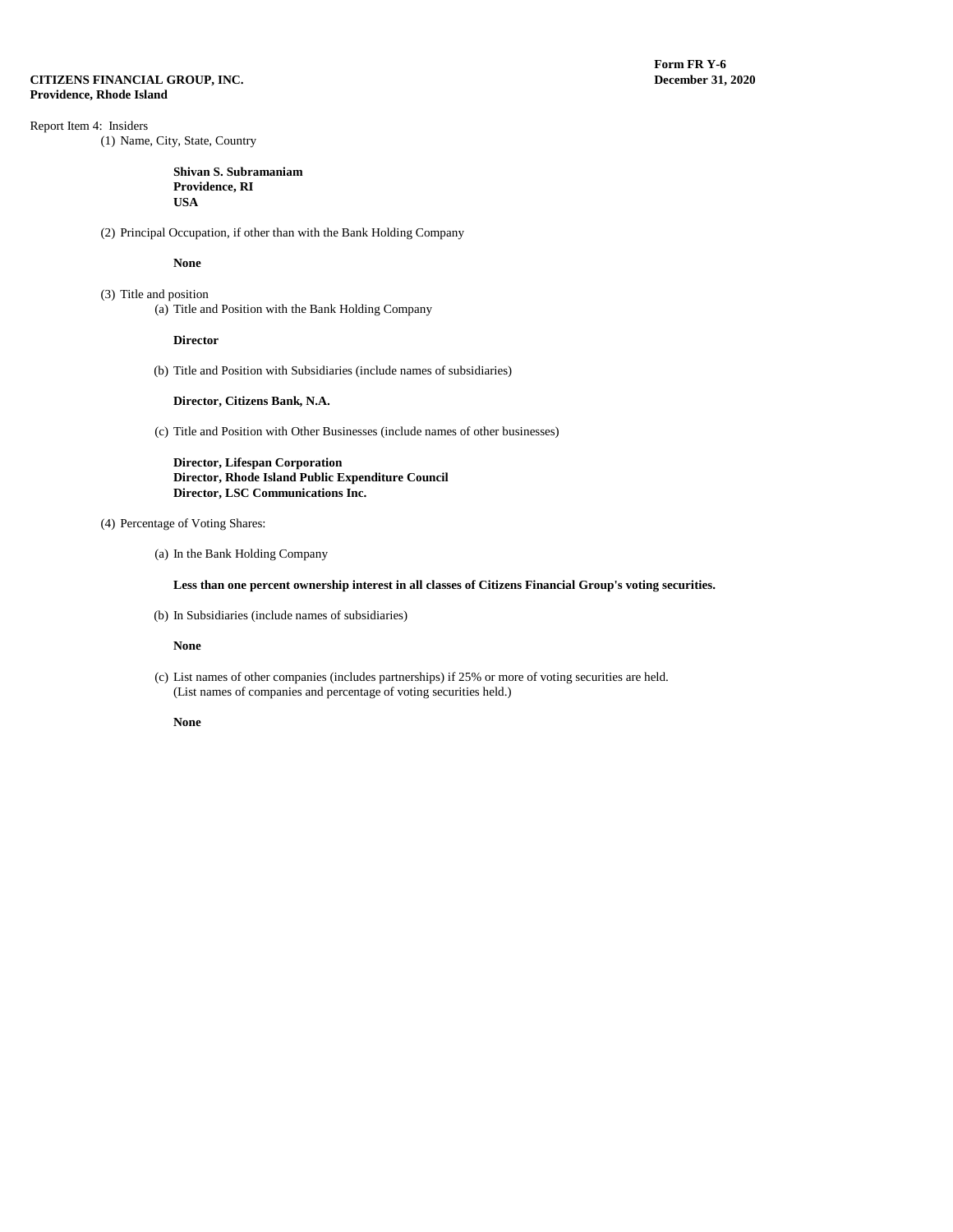**Form FR Y-6**<br>December 31, 2020

# Report Item 4: Insiders

(1) Name, City, State, Country

#### **Theodore Swimmer Charlotte, NC USA**

(2) Principal Occupation, if other than with the Bank Holding Company

#### **None**

- (3) Title and position
	- (a) Title and Position with the Bank Holding Company

#### **Executive Vice President and Head of Corporate Finance & Capital Markets**

(b) Title and Position with Subsidiaries (include names of subsidiaries)

#### **Executive Vice President and Head of Corporate Finance & Capital Markets, Citizens Bank, N.A. Director, President and CEO of Citizens Capital Markets, Inc.**

(c) Title and Position with Other Businesses (include names of other businesses)

#### **None**

- (4) Percentage of Voting Shares:
	- (a) In the Bank Holding Company

### **Less than one percent ownership interest in all classes of Citizens Financial Group's voting securities.**

(b) In Subsidiaries (include names of subsidiaries)

#### **None**

(c) List names of other companies (includes partnerships) if 25% or more of voting securities are held. (List names of companies and percentage of voting securities held.)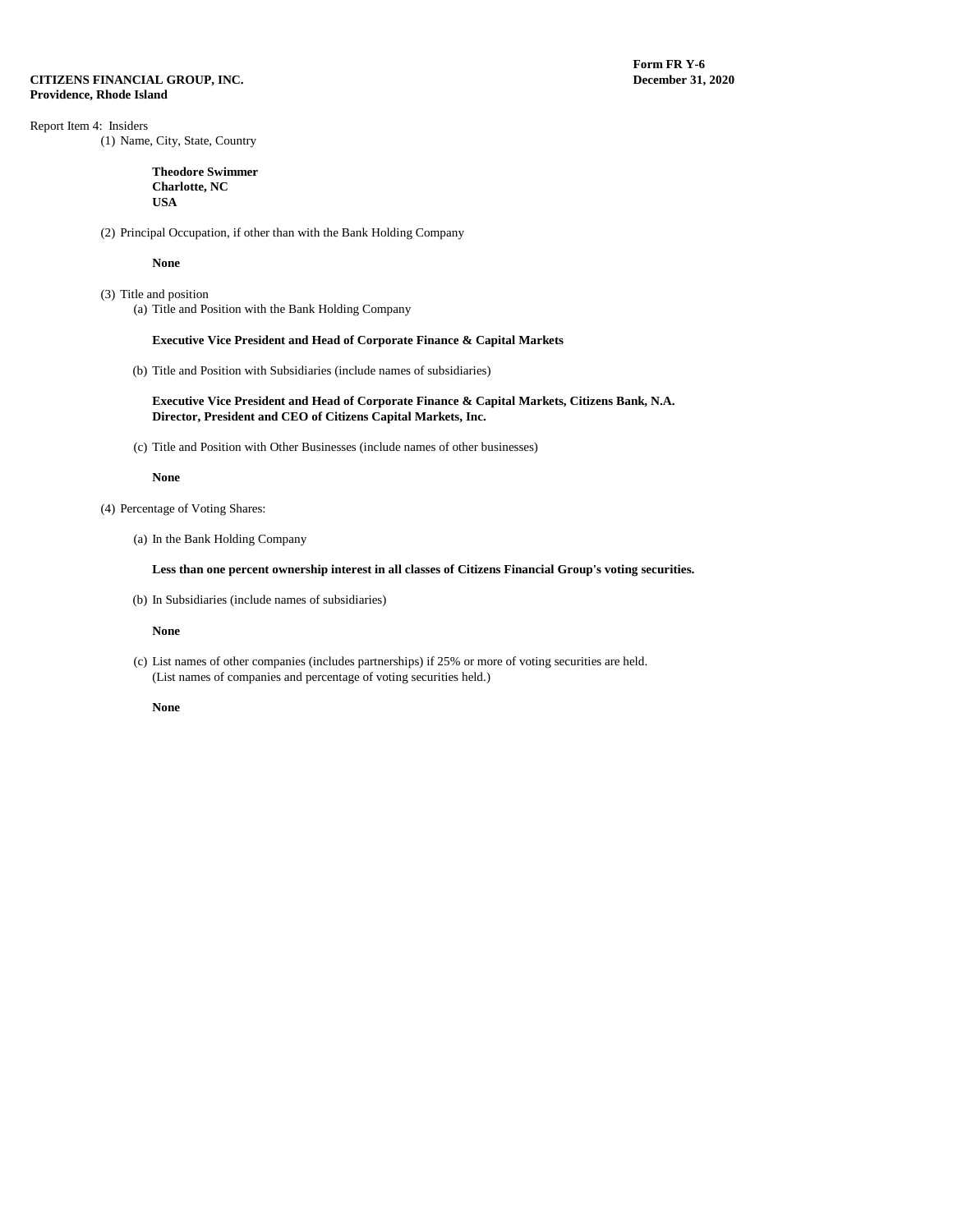**Form FR Y-6**<br>December 31, 2020

# Report Item 4: Insiders

(1) Name, City, State, Country

#### **Jason Towne Providence, RI USA**

(2) Principal Occupation, if other than with the Bank Holding Company

#### **None**

(3) Title and position (a) Title and Position with the Bank Holding Company

#### **Executive Vice President and Chief Audit Officer**

(b) Title and Position with Subsidiaries (include names of subsidiaries)

#### **Executive Vice President and Chief Audit Officer, Citizens Bank, N.A.**

(c) Title and Position with Other Businesses (include names of other businesses)

#### **Manager, JA Towne LLC**

- (4) Percentage of Voting Shares:
	- (a) In the Bank Holding Company

### **Less than one percent ownership interest in all classes of Citizens Financial Group's voting securities.**

(b) In Subsidiaries (include names of subsidiaries)

**None**

(c) List names of other companies (includes partnerships) if 25% or more of voting securities are held. (List names of companies and percentage of voting securities held.)

**JA Towne LLC - 100%**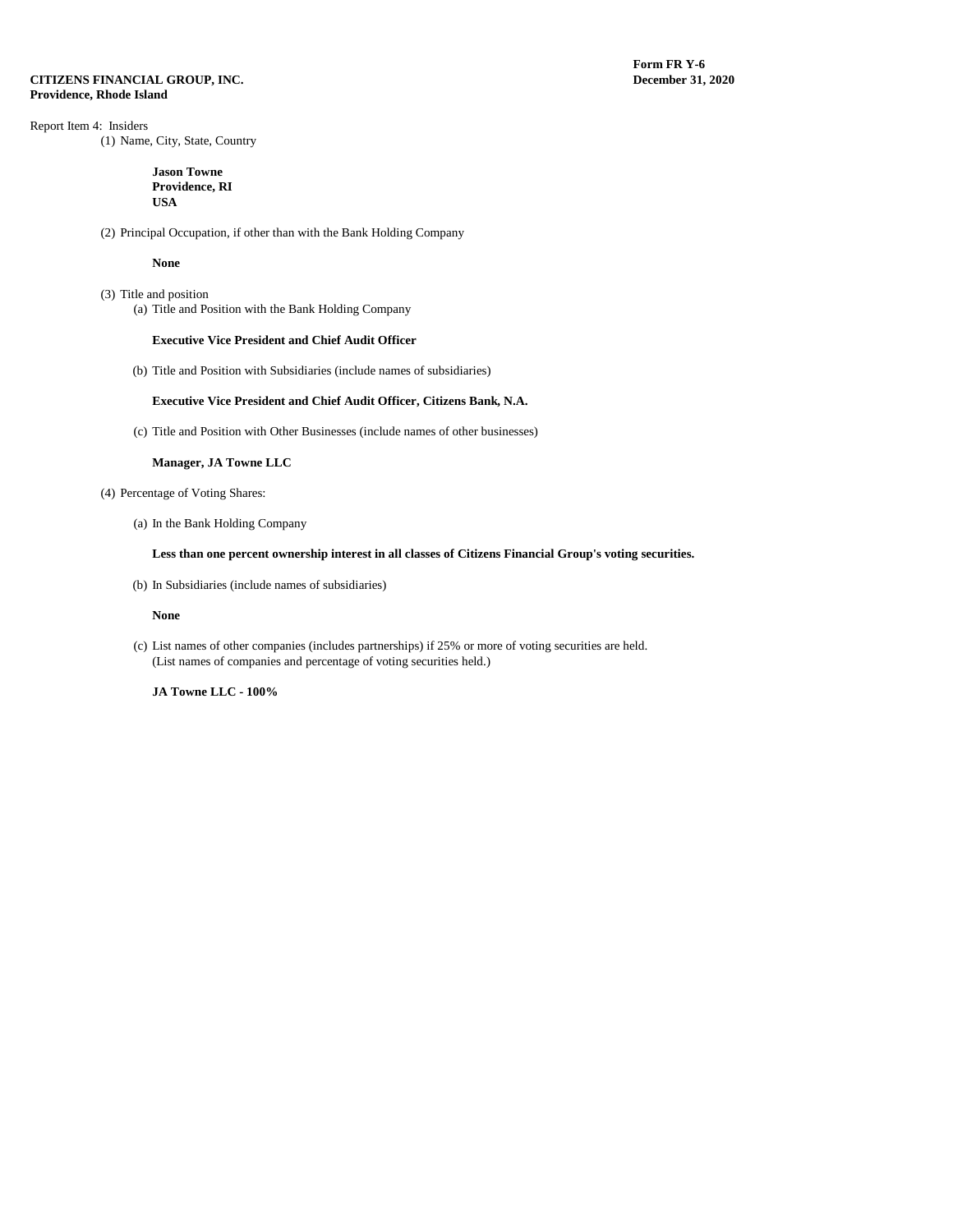**Form FR Y-6**<br>**December 31, 2020** 

# Report Item 4: Insiders

(1) Name, City, State, Country

#### **Bruce Van Saun Ridgewood, NJ USA**

(2) Principal Occupation, if other than with the Bank Holding Company

#### **None**

(3) Title and position (a) Title and Position with the Bank Holding Company

#### **President, Chairman, and Chief Executive Officer**

(b) Title and Position with Subsidiaries (include names of subsidiaries)

#### **President, Director, and Chief Executive Officer, Citizens Bank, N.A.**

(c) Title and Position with Other Businesses (include names of other businesses)

**Director, Moody's Corporation Member, The Clearing House Supervisory Board Director, Bank Policy Institute Director, Federal Reserve Bank of Boston Director, Jobs for Massachusetts Director, Partnership for Rhode Island**

# (4) Percentage of Voting Shares:

(a) In the Bank Holding Company

**Less than one percent ownership interest in all classes of Citizens Financial Group's voting securities.**

(b) In Subsidiaries (include names of subsidiaries)

#### **None**

(c) List names of other companies (includes partnerships) if 25% or more of voting securities are held. (List names of companies and percentage of voting securities held.)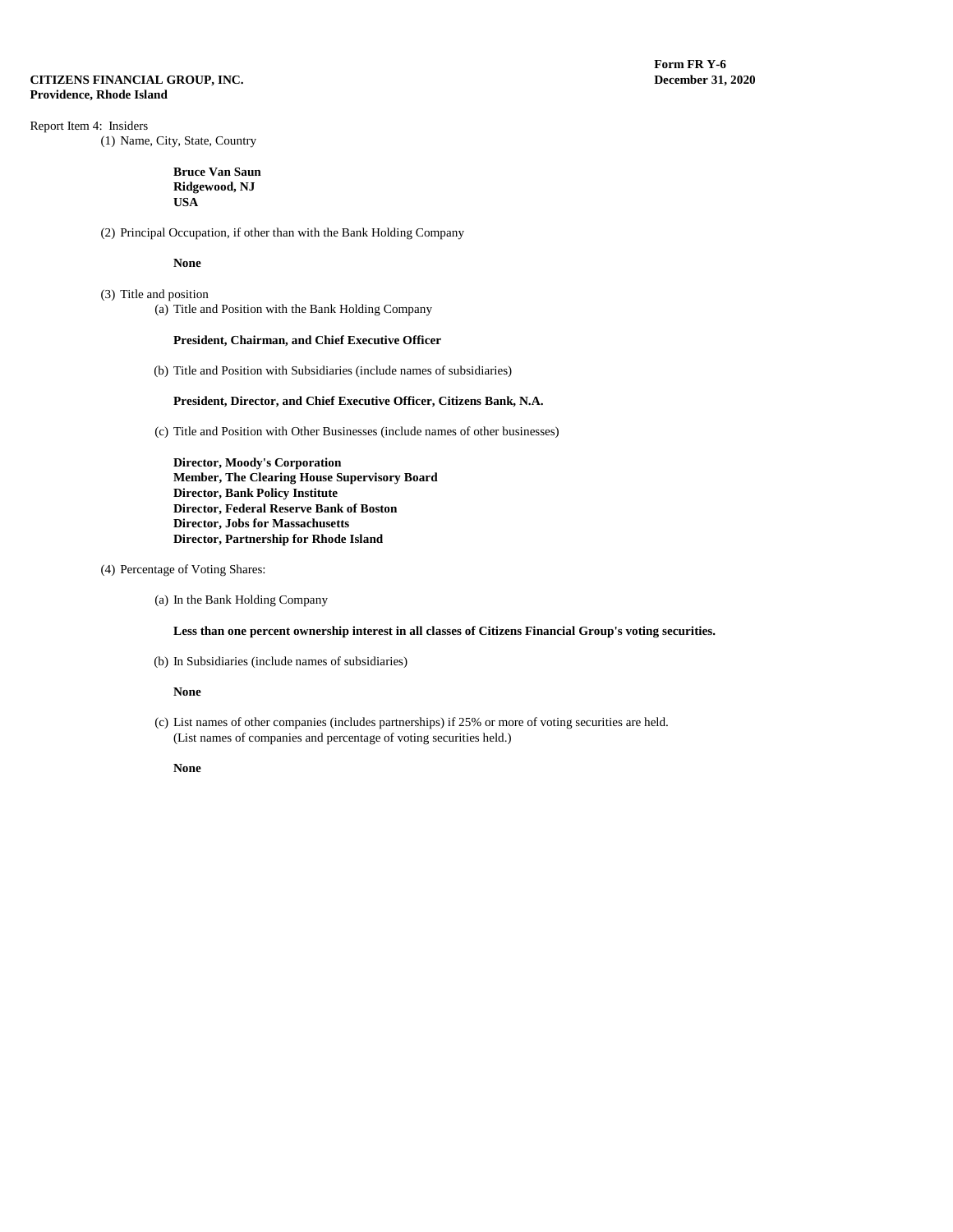# Report Item 4: Insiders

(1) Name, City, State, Country

#### **Wendy A. Watson Boston, MA USA**

(2) Principal Occupation, if other than with the Bank Holding Company

#### **None**

(3) Title and position (a) Title and Position with the Bank Holding Company

#### **Director**

(b) Title and Position with Subsidiaries (include names of subsidiaries)

#### **Director, Citizens Bank, N.A.**

(c) Title and Position with Other Businesses (include names of other businesses)

**Director, Independent Order of the Foresters Live Insurance Company Director, MD Private Trust Board Member, Community Service Committee of Boston Children's Hospital Board Member, Advisory Board of Empathways Member, Editorial Board of the "Intelligent Outsourcer" Journal** 

### (4) Percentage of Voting Shares:

(a) In the Bank Holding Company

**Less than one percent ownership interest in all classes of Citizens Financial Group's voting securities.**

(b) In Subsidiaries (include names of subsidiaries)

#### **None**

(c) List names of other companies (includes partnerships) if 25% or more of voting securities are held. (List names of companies and percentage of voting securities held.)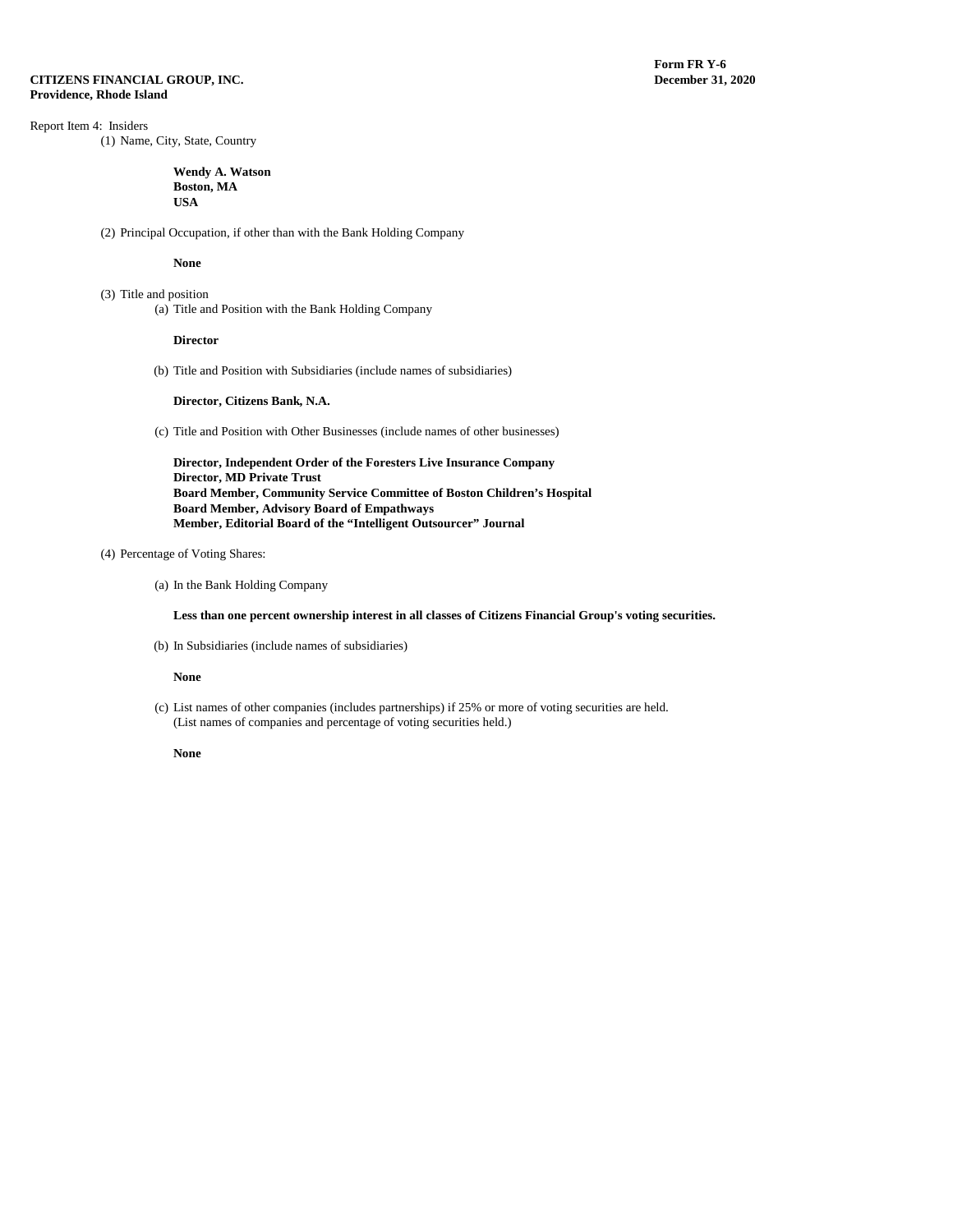# Report Item 4: Insiders

(1) Name, City, State, Country

#### **John Woods Stamford, CT USA**

(2) Principal Occupation, if other than with the Bank Holding Company

#### **None**

(3) Title and position (a) Title and Position with the Bank Holding Company

#### **Vice Chairman and Chief Financial Officer**

(b) Title and Position with Subsidiaries (include names of subsidiaries)

# **Vice Chairman and Chief Financial Officer, Citizens Bank, N.A.**

(c) Title and Position with Other Businesses (include names of other businesses)

#### **None**

- (4) Percentage of Voting Shares:
	- (a) In the Bank Holding Company

### **Less than one percent ownership interest in all classes of Citizens Financial Group's voting securities.**

(b) In Subsidiaries (include names of subsidiaries)

#### **None**

(c) List names of other companies (includes partnerships) if 25% or more of voting securities are held. (List names of companies and percentage of voting securities held.)